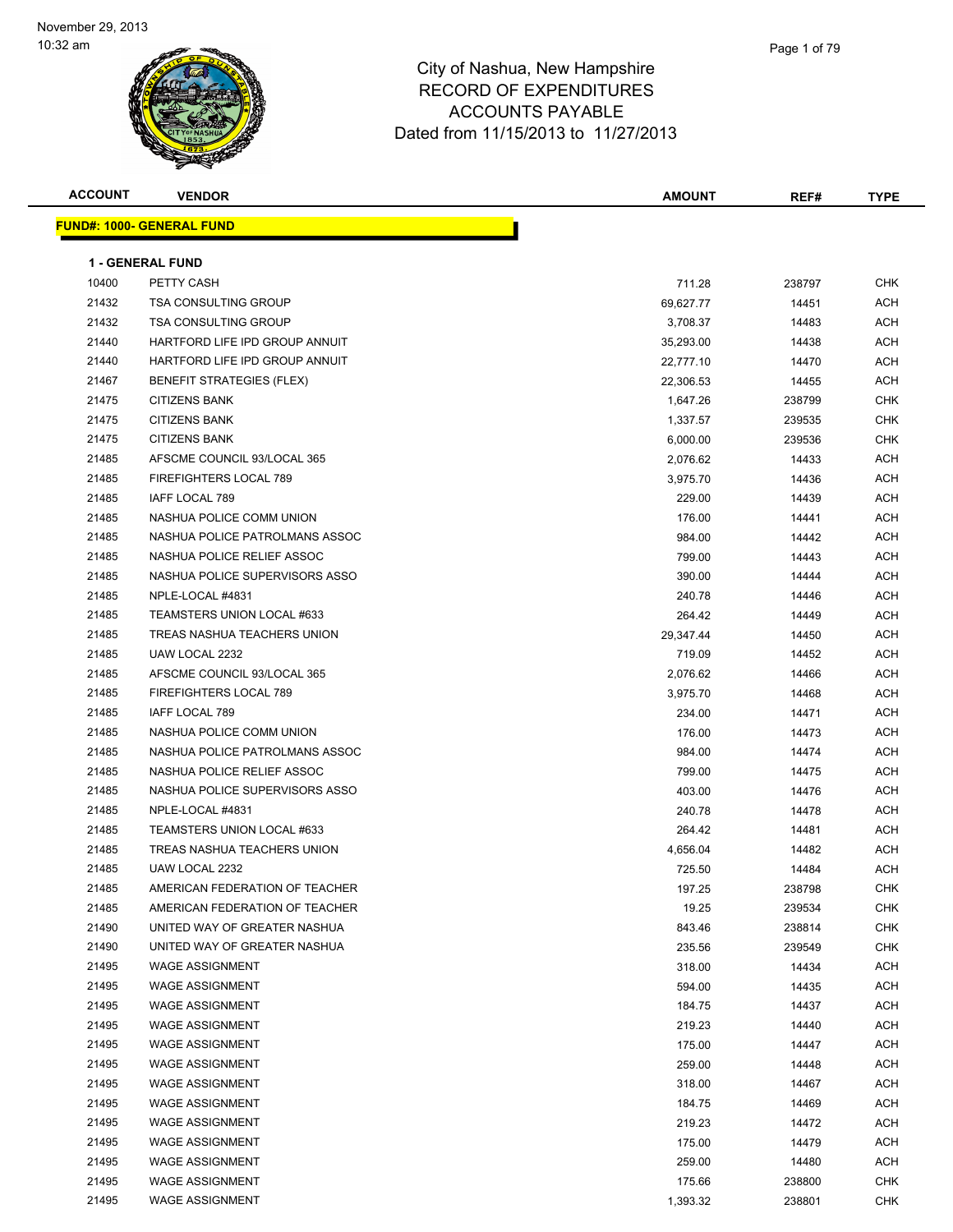

| <b>ACCOUNT</b> | <b>VENDOR</b>                    | <b>AMOUNT</b> | REF#   | <b>TYPE</b> |
|----------------|----------------------------------|---------------|--------|-------------|
|                | <b>FUND#: 1000- GENERAL FUND</b> |               |        |             |
|                | <b>1 - GENERAL FUND</b>          |               |        |             |
| 21495          | <b>WAGE ASSIGNMENT</b>           | 1.15          | 238802 | <b>CHK</b>  |
| 21495          | <b>WAGE ASSIGNMENT</b>           | 62.11         | 238803 | <b>CHK</b>  |
| 21495          | <b>WAGE ASSIGNMENT</b>           | 43.11         | 238804 | <b>CHK</b>  |
| 21495          | <b>WAGE ASSIGNMENT</b>           | 87.57         | 238805 | <b>CHK</b>  |
| 21495          | <b>WAGE ASSIGNMENT</b>           | 1,341.85      | 238806 | <b>CHK</b>  |
| 21495          | <b>WAGE ASSIGNMENT</b>           | 75.00         | 238807 | <b>CHK</b>  |
| 21495          | <b>WAGE ASSIGNMENT</b>           | 95.10         | 238808 | <b>CHK</b>  |
| 21495          | <b>WAGE ASSIGNMENT</b>           | 11.54         | 238809 | <b>CHK</b>  |
| 21495          | <b>WAGE ASSIGNMENT</b>           | 103.50        | 238810 | <b>CHK</b>  |
| 21495          | <b>WAGE ASSIGNMENT</b>           | 369.82        | 238811 | <b>CHK</b>  |
| 21495          | <b>WAGE ASSIGNMENT</b>           | 237.00        | 238812 | <b>CHK</b>  |
| 21495          | <b>WAGE ASSIGNMENT</b>           | 192.50        | 238813 | <b>CHK</b>  |
| 21495          | <b>WAGE ASSIGNMENT</b>           | 426.99        | 238815 | <b>CHK</b>  |
| 21495          | <b>WAGE ASSIGNMENT</b>           | 144.72        | 238816 | <b>CHK</b>  |
| 21495          | <b>WAGE ASSIGNMENT</b>           | 162.80        | 239537 | <b>CHK</b>  |
| 21495          | <b>WAGE ASSIGNMENT</b>           | 1,706.10      | 239538 | <b>CHK</b>  |
| 21495          | <b>WAGE ASSIGNMENT</b>           | 1.15          | 239539 | <b>CHK</b>  |
| 21495          | <b>WAGE ASSIGNMENT</b>           | 74.50         | 239540 | CHK         |
| 21495          | <b>WAGE ASSIGNMENT</b>           | 54.92         | 239541 | <b>CHK</b>  |
| 21495          | <b>WAGE ASSIGNMENT</b>           | 87.57         | 239542 | <b>CHK</b>  |
| 21495          | <b>WAGE ASSIGNMENT</b>           | 1,476.85      | 239543 | <b>CHK</b>  |
| 21495          | <b>WAGE ASSIGNMENT</b>           | 25.00         | 239544 | CHK         |
| 21495          | <b>WAGE ASSIGNMENT</b>           | 80.63         | 239545 | <b>CHK</b>  |
| 21495          | <b>WAGE ASSIGNMENT</b>           | 11.54         | 239546 | <b>CHK</b>  |
| 21495          | <b>WAGE ASSIGNMENT</b>           | 103.50        | 239547 | CHK         |
| 21495          | <b>WAGE ASSIGNMENT</b>           | 237.00        | 239548 | <b>CHK</b>  |
| 21495          | <b>WAGE ASSIGNMENT</b>           | 167.75        | 239550 | <b>CHK</b>  |
| 21538          | NASHUA TEACHERS UNION            | 4,468.35      | 14445  | ACH         |
| 21538          | NASHUA TEACHERS UNION            | 80.51         | 14477  | <b>ACH</b>  |
| 21921          | STATE OF NH -MV                  | 10,519.15     | 14427  | <b>ACH</b>  |
| 21921          | STATE OF NH -MV                  | 14,690.84     | 14428  | <b>ACH</b>  |
| 21921          | STATE OF NH-MV                   | 15,763.79     | 14431  | ACH         |
| 21921          | STATE OF NH -MV                  | 22,025.42     | 14432  | ACH         |
| 21921          | STATE OF NH -MV                  | 22,044.26     | 14453  | <b>ACH</b>  |
| 21921          | STATE OF NH -MV                  | 18,727.60     | 14463  | <b>ACH</b>  |
| 21921          | STATE OF NH -MV                  | 19,024.49     | 14464  | <b>ACH</b>  |
| 21921          | STATE OF NH -MV                  | 17,059.30     | 14465  | <b>ACH</b>  |
| 21921          | STATE OF NH -MV                  | 24,253.87     | 14485  | <b>ACH</b>  |
| 21922          | STATE OF NH DEPT OF SAFETY       | 16.50         | 238876 | CHK         |
| 21922          | STATE OF NH DEPT OF SAFETY       | 49.50         | 239330 | CHK         |
|                | <b>TOTAL 1 - GENERAL FUND</b>    | \$399,021.30  |        |             |
|                |                                  |               |        |             |

### **101 - MAYOR**

| 61830 | THE TELEGRAPH             |                    | 208.00 | 239332  | СНК        |
|-------|---------------------------|--------------------|--------|---------|------------|
| 61910 | SAM'S CLUB DIRECT-0860    |                    | 17.56  | 239389  | СНК        |
| 61910 | CITIZENS BANK CREDIT CARD | Edible Arrangments | 69.76  | 9201407 | <b>ACH</b> |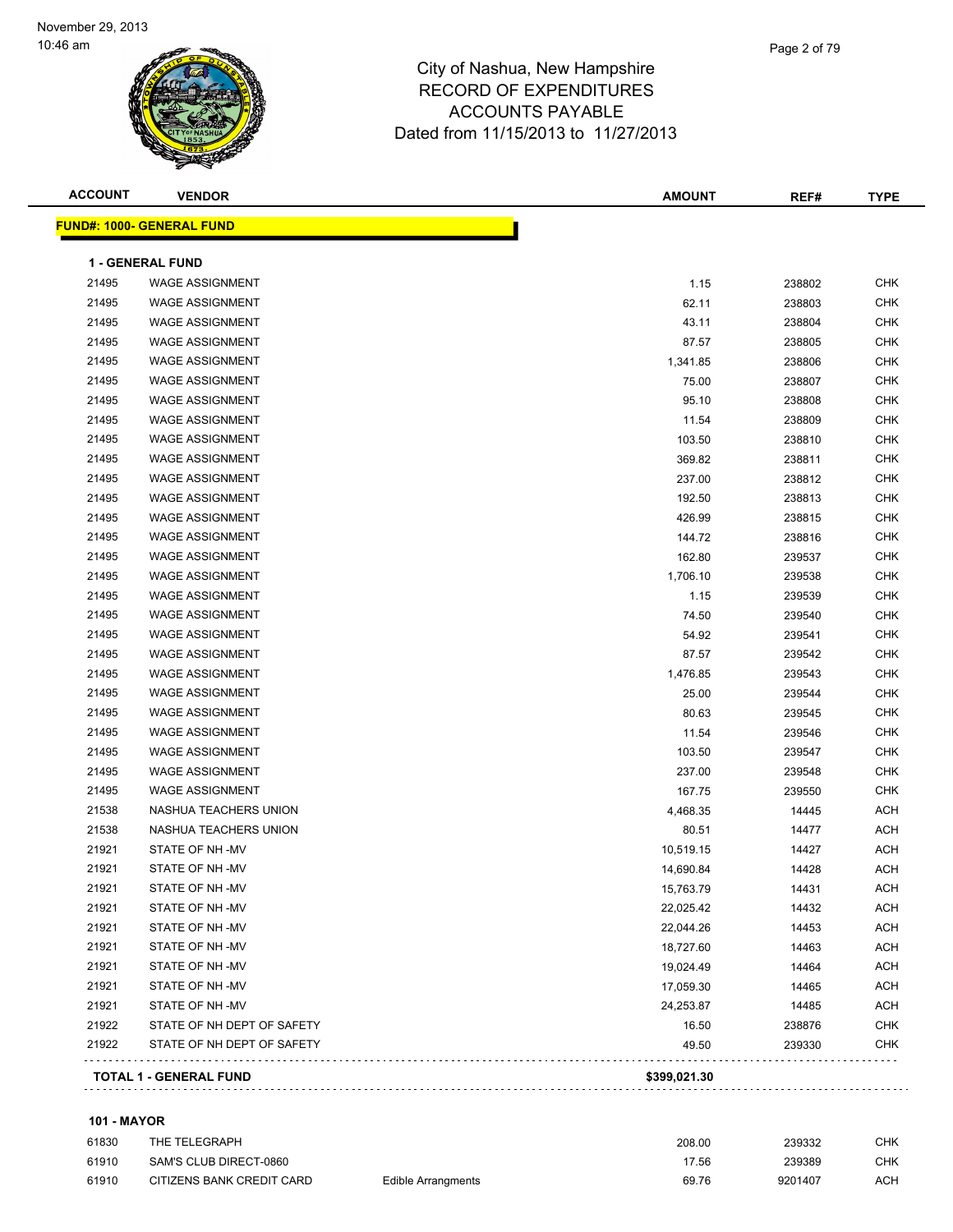| <b>ACCOUNT</b>     | <b>VENDOR</b>                                 | <b>AMOUNT</b> | REF#        | <b>TYPE</b> |
|--------------------|-----------------------------------------------|---------------|-------------|-------------|
|                    | <b>FUND#: 1000- GENERAL FUND</b>              |               |             |             |
| <b>101 - MAYOR</b> |                                               |               |             |             |
| 68300              | <b>ACCURATE PRINTING INC</b>                  | 390.00        | 238886      | <b>CHK</b>  |
| 68300              | <b>PATRICIA ROGERS</b>                        | 53.99         | 239313      | <b>CHK</b>  |
|                    | <b>TOTAL 101 - MAYOR</b>                      | \$739.31      |             |             |
| <b>103 - LEGAL</b> |                                               |               |             |             |
| 55200              | TREASURER STATE OF NH                         | 75.00         | 239333      | <b>CHK</b>  |
| 55495              | PETTY CASH                                    | 222.70        | 239309      | <b>CHK</b>  |
| 61807              | <b>THOMSON WEST</b>                           | 214.00        | 238877      | <b>CHK</b>  |
| 61807              | <b>MATTHEW BENDER &amp; CO</b>                | 55.44         | 238983      | <b>CHK</b>  |
| 61807              | LAWYERS DIARY & MANUAL                        | 72.00         | 239359      | <b>CHK</b>  |
|                    | TOTAL 103 - LEGAL                             | \$639.14      |             |             |
| 105 - CITI-STAT    |                                               |               |             |             |
| 61100              | WB MASON CO INC                               | 50.37         | 239043      | <b>CHK</b>  |
|                    | TOTAL 105 - CITI-STAT                         | \$50.37       |             |             |
|                    | 107 - CITY CLERK                              |               |             |             |
| 61100              | <b>GAYLORD BROS INC</b>                       | 468.05        | 238860      | <b>CHK</b>  |
|                    | <b>TOTAL 107 - CITY CLERK</b>                 | \$468.05      |             |             |
|                    | <b>109 - CIVIC &amp; COMMUNITY ACTIVITIES</b> |               |             |             |
| 56200              | TIMBER ART STUDIOS                            | 400.00        | 238854      | <b>CHK</b>  |
| 56200              | <b>H &amp; H LASER ENGRAVING</b>              | 1,050.00      | 238955      | <b>CHK</b>  |
| 56200              | SAM'S CLUB DIRECT-0860                        | 4.48          | 239389      | <b>CHK</b>  |
| 56214              | HUMANE SOC OF GREATER NASHUA                  | 8,256.75      | 238964      | <b>CHK</b>  |
| 56228              | NASHUA SENIORS MEAL PROGRAM                   | 4,259.00      | 238998      | <b>CHK</b>  |
|                    | TOTAL 109 - CIVIC & COMMUNITY ACTIVITIES      | \$13,970.23   | .           |             |
|                    | 111 - HUMAN RESOURCES                         |               |             |             |
| 55425              | NICOLE RHEAUME                                | 25.00         | 239005      | <b>CHK</b>  |
| 55425              | ROLAND CALABRO                                | 25.00         | 239022      | <b>CHK</b>  |
| 55425              | <b>KATHLEEN SMITH</b>                         | 25.00         | 239029      | <b>CHK</b>  |
| 55425              | <b>JEFFREY PARKER</b>                         | 40.00         | 239383      | <b>CHK</b>  |
|                    | <b>TOTAL 111 - HUMAN RESOURCES</b>            | \$115.00      |             |             |
| 113 - BENEFITS     |                                               |               |             |             |
| 59580              | STATE OF NH UC                                | 13,126.19     | 239391<br>. | <b>CHK</b>  |
|                    |                                               |               |             |             |

**118 - OTHER GENERAL GOV'T**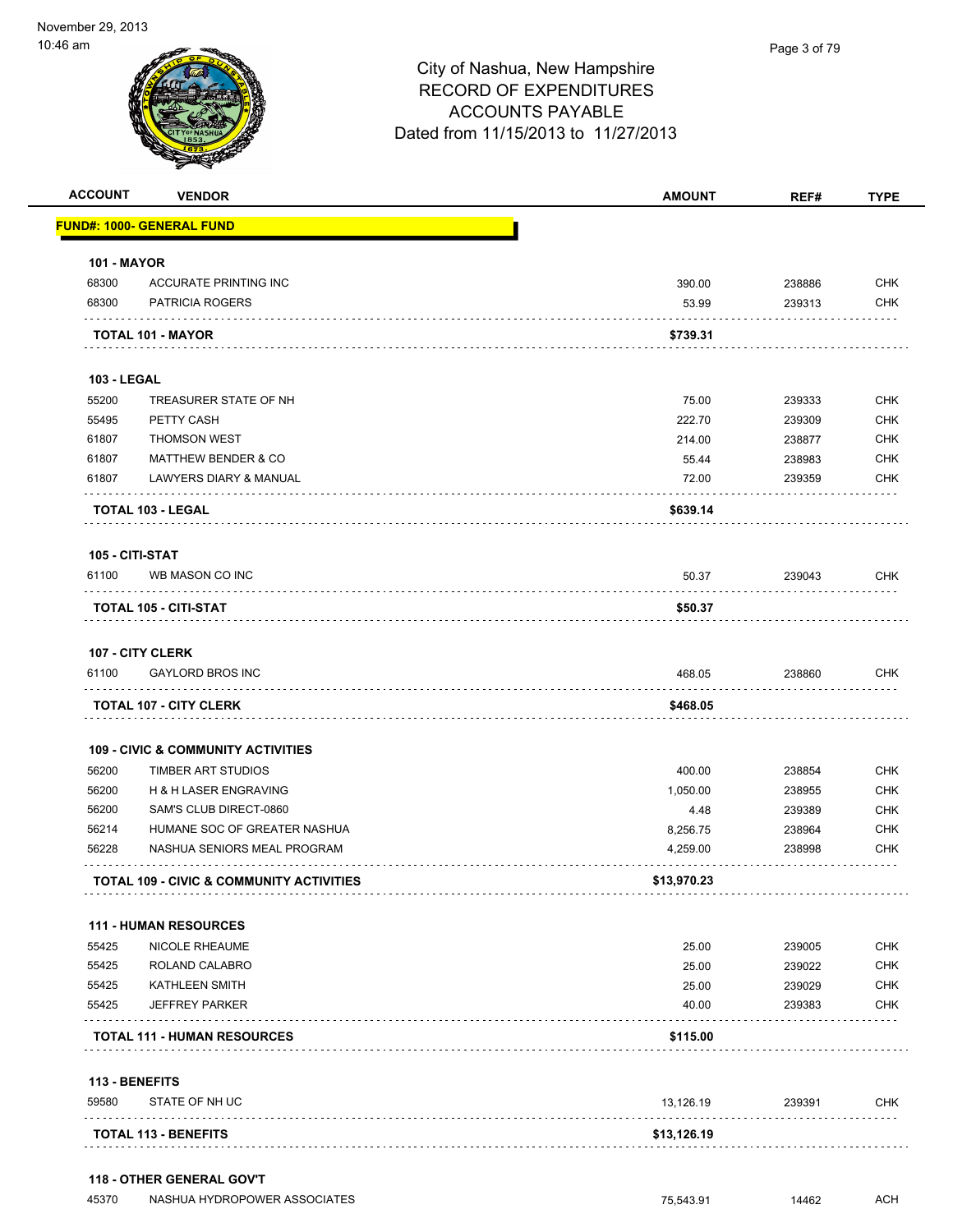| <b>ACCOUNT</b> | <b>VENDOR</b>                              |                                 | <b>AMOUNT</b> | REF#    | <b>TYPE</b> |
|----------------|--------------------------------------------|---------------------------------|---------------|---------|-------------|
|                | <u> FUND#: 1000- GENERAL FUND</u>          |                                 |               |         |             |
|                | TOTAL 118 - OTHER GENERAL GOV'T            |                                 | \$75,543.91   |         |             |
|                |                                            |                                 |               |         |             |
|                | <b>120 - TELECOMMUNICATIONS</b>            |                                 |               |         |             |
| 55109          | <b>FAIRPOINT COMMUNICATIONS</b>            |                                 | 89.99         | 238859  | CHK         |
| 55118          | AT & T MOBILITY                            |                                 | 104.98        | 238855  | <b>CHK</b>  |
|                | <b>TOTAL 120 - TELECOMMUNICATIONS</b>      |                                 | \$194.97      |         |             |
|                | <b>122 - INFORMATION TECHNOLOGY</b>        |                                 |               |         |             |
| 54407          | <b>BUSINESS SOFTWARE INC</b>               |                                 | 6,949.25      | 238911  | <b>CHK</b>  |
| 54407          | INTELLIGOV SOFTWARE INC                    |                                 | 12,000.00     | 238968  | <b>CHK</b>  |
| 54407          | CITIZENS BANK CREDIT CARD                  | CTO Citrix Online.com           | 55.00         | 9201407 | ACH         |
| 54407          | CITIZENS BANK CREDIT CARD                  | Neovation.com                   | 20.00         | 9201407 | ACH         |
| 54407          | CITIZENS BANK CREDIT CARD                  | Foreign Exchange Fee            | 1.50          | 9201407 | ACH         |
| 54407          | CITIZENS BANK CREDIT CARD                  | <b>NLI Sharefile</b>            | 69.95         | 9201407 | <b>ACH</b>  |
| 54407          | CITIZENS BANK CREDIT CARD                  | Evernote.com                    | 5.00          | 9201407 | <b>ACH</b>  |
| 55118          | AT & T MOBILITY                            |                                 | 108.62        | 238855  | <b>CHK</b>  |
| 55300          | <b>ANN SURWELL</b>                         |                                 | 28.94         | 238851  | <b>CHK</b>  |
| 55500          | CITIZENS BANK CREDIT CARD                  | Linkedin                        | 295.00        | 9201407 | <b>ACH</b>  |
| 61607          | CITIZENS BANK CREDIT CARD                  | The Home Depot                  | (17.98)       | 9201407 | <b>ACH</b>  |
| 71207          | CITIZENS BANK CREDIT CARD                  | Verizon Wrls                    | 99.99         | 9201407 | <b>ACH</b>  |
| 71207          | CITIZENS BANK CREDIT CARD                  | Verizon Wrls                    | (64.99)       | 9201407 | <b>ACH</b>  |
| 71221          | CITIZENS BANK CREDIT CARD                  | APL Appleonlinestoreus          | 499.00        | 9201407 | <b>ACH</b>  |
| 71221          | CITIZENS BANK CREDIT CARD                  | APL Appleonlinestoreus          | 499.00        | 9201407 | <b>ACH</b>  |
| 71221          | CITIZENS BANK CREDIT CARD                  | www.newegg.com                  | 2,499.75      | 9201407 | <b>ACH</b>  |
| 71228          | SHI INTERNATIONAL CORP                     |                                 | 1,700.00      | 239028  | <b>CHK</b>  |
| 71228          | CITIZENS BANK CREDIT CARD                  | Admin Arsenal Corporate         | 256.50        | 9201407 | ACH         |
| 71228          | CITIZENS BANK CREDIT CARD                  | <b>NLI Sharefile</b>            | 39.60         | 9201407 | ACH         |
|                | <b>TOTAL 122 - INFORMATION TECHNOLOGY</b>  |                                 | \$25,044.13   |         |             |
|                | <b>126 - FINANCIAL SERVICES</b>            |                                 |               |         |             |
| 53467          | <b>MAILINGS UNLIMITED</b>                  |                                 | 811.27        | 238981  | <b>CHK</b>  |
| 54828          | US BANK EQUIPMENT FINANCE                  |                                 | 184.29        | 238881  | <b>CHK</b>  |
| 55200          | GOVERNMENT FINANCE OFFCRS ASSN             |                                 | 640.00        | 238948  | <b>CHK</b>  |
| 55307          | DAVID FREDETTE                             |                                 | 53.11         | 239302  | <b>CHK</b>  |
| 55400          | CITIZENS BANK CREDIT CARD                  | North Conway Hotel              | 119.58        | 9201407 | ACH         |
| 55400          | CITIZENS BANK CREDIT CARD                  | <b>NH Municipal Association</b> | 95.00         | 9201407 | ACH         |
| 55607          | <b>MAILINGS UNLIMITED</b>                  |                                 | 62.14         | 238981  | <b>CHK</b>  |
| 61100          | WB MASON CO INC                            |                                 | 360.43        | 239043  | <b>CHK</b>  |
| 61100          | CITIZENS BANK CREDIT CARD                  | <b>Staples</b>                  | 149.99        | 9201407 | ACH         |
| 61830          | CITIZENS BANK CREDIT CARD                  | WALL ST. JOURNAL                | 113.75        | 9201407 | ACH         |
|                | .<br><b>TOTAL 126 - FINANCIAL SERVICES</b> |                                 | \$2,589.56    |         |             |

**129 - CITY BUILDINGS**

| 54100 | <b>PSNH</b>             | .867.36<br>. | 238872<br>. | CHK. |
|-------|-------------------------|--------------|-------------|------|
| 54100 | <b>PSNH-LARGE POWER</b> | 4.800.41     | 238873<br>. | СНК  |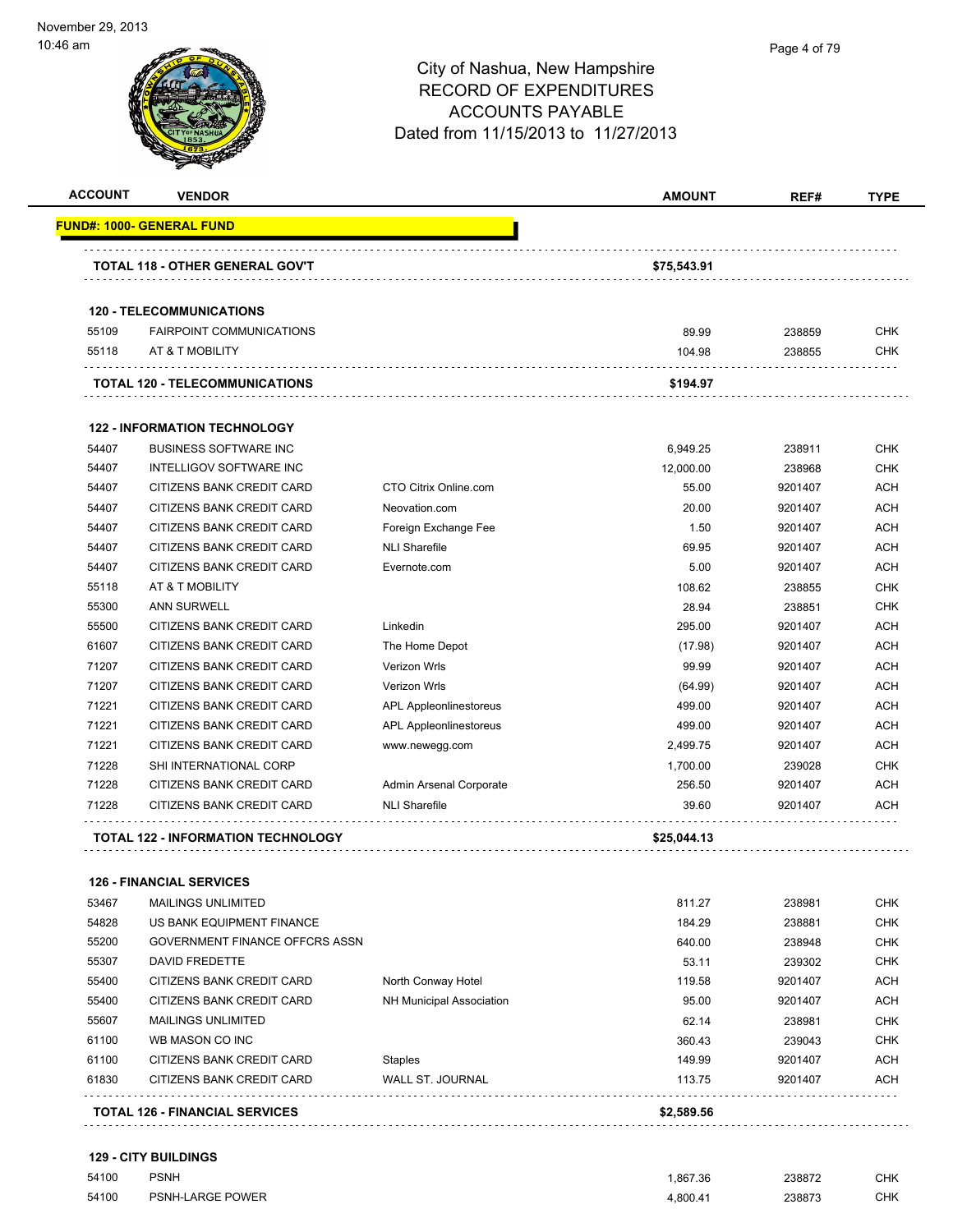

| <b>ACCOUNT</b> | <b>VENDOR</b>                     | <b>AMOUNT</b> | REF#             | <b>TYPE</b> |
|----------------|-----------------------------------|---------------|------------------|-------------|
|                | <u> FUND#: 1000- GENERAL FUND</u> |               |                  |             |
|                | <b>129 - CITY BUILDINGS</b>       |               |                  |             |
| 54114          | <b>LIBERTY UTILITIES</b>          | 254.44        | 238865           | <b>CHK</b>  |
| 54141          | PENNICHUCK WATER WORKS INC        | 284.68        | 239327           | <b>CHK</b>  |
| 54243          | ALI PLUMBING SERVICES CORP        | 85.00         | 239338           | CHK         |
| 54243          | HEATING SPECIALTIES OF NH INC     | 126.15        | 239347           | <b>CHK</b>  |
| 54280          | <b>BLUE TARP FINANCIAL</b>        | 27.01         | 238908           | <b>CHK</b>  |
| 54280          | HUFF & GAUTHIER INC               | 90.00         | 238963           | <b>CHK</b>  |
| 54280          | M & M ELECTRICAL SUPPLY CO INC    | 15.75         | 238978           | <b>CHK</b>  |
| 54280          | THE METRO GROUP                   | 1,742.00      | 238986           | <b>CHK</b>  |
| 54280          | PORTLAND GLASS                    | 1,171.95      | 239011           | <b>CHK</b>  |
| 54280          | POWER UP GENERATOR SERVICE CO     | 346.35        | 239012           | <b>CHK</b>  |
| 54280          | ALI PLUMBING SERVICES CORP        | 575.00        | 239338           | <b>CHK</b>  |
| 55118          | AT & T MOBILITY                   | 115.01        | 238855           | <b>CHK</b>  |
| 61428          | HOME DEPOT CREDIT SERVICE 3065    | 121.32        | 238961           | <b>CHK</b>  |
|                | <b>TOTAL 129 - CITY BUILDINGS</b> | \$11,622.43   |                  |             |
|                | <b>130 - PURCHASING</b>           |               |                  |             |
| 55200          | <b>UPPCC</b>                      | 200.00        | 239317           | <b>CHK</b>  |
| 55200          | NATIONAL PROCUREMENT INSTITUTE    | 220.00        | 239375           | <b>CHK</b>  |
| 55500          | <b>CONCORD MONITOR</b>            | 430.80        | 238857           | <b>CHK</b>  |
|                | <b>TOTAL 130 - PURCHASING</b>     | \$850.80      |                  |             |
|                | <b>131 - HUNT BUILDING</b>        |               |                  |             |
| 55699          | <b>CAIL BELLAVANCE</b>            | 82.80         |                  | CHK         |
| 61100          | WB MASON CO INC                   | 19.22         | 238903<br>239043 | CHK         |
|                |                                   |               |                  |             |
|                | TOTAL 131 - HUNT BUILDING         | \$102.02      |                  |             |
|                | <b>132 - ASSESSING</b>            |               |                  |             |
| 54828          | US BANK EQUIPMENT FINANCE         | 109.70        | 238881           | CHK         |
|                | 55400 NHAAO                       | 40.00         | 239325           | <b>CHK</b>  |
| 61100          | WB MASON CO INC                   | 17.58         | 239043<br>.<br>. | CHK         |
|                | <b>TOTAL 132 - ASSESSING</b>      | \$167.28      |                  |             |
|                | <b>142 - WOODLAWN CEMETERY</b>    |               |                  |             |
| 54100          | <b>PSNH</b>                       | 161.45        | 238872           | <b>CHK</b>  |
| 54280          | HOME DEPOT CREDIT SERVICE 3065    | 287.25        | 238961           | CHK         |
| 61100          | PETTY CASH                        | 89.99         | 239308           | <b>CHK</b>  |
| 61560          | HOME DEPOT CREDIT SERVICE 3065    | 5.75          | 238961           | <b>CHK</b>  |
|                | TOTAL 142 - WOODLAWN CEMETERY     | \$544.44      |                  |             |
|                | 144 - EDGEWOOD CEMETERY           |               |                  |             |
| 54100          | <b>PSNH</b>                       | 86.97         | 238872           | <b>CHK</b>  |
| 54141          | PENNICHUCK WATER WORKS INC        | 157.91        | 238871           | <b>CHK</b>  |

54487 AEBI NEW ENGLAND LLC 56.81 238890 CHK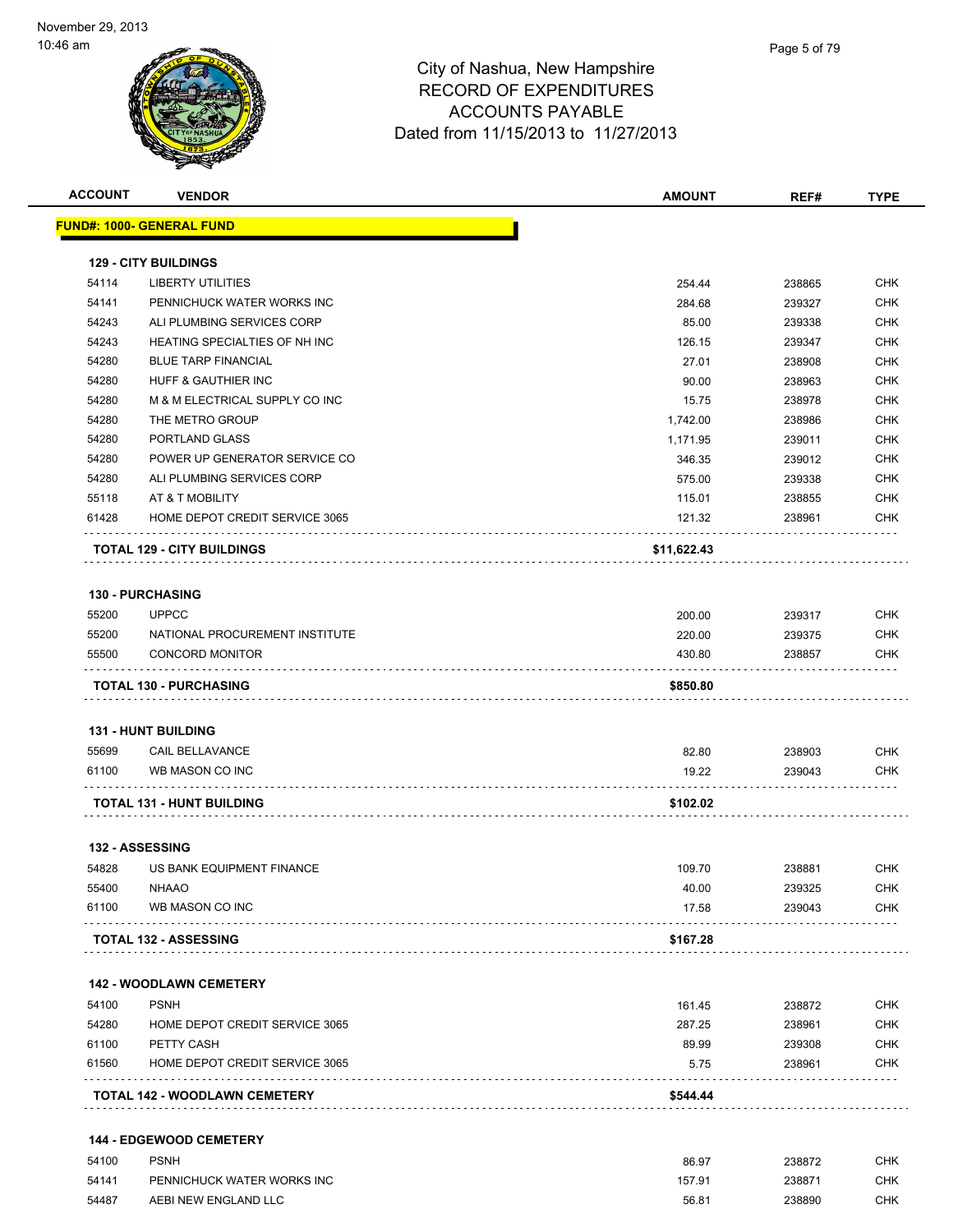| <b>ACCOUNT</b> | <b>VENDOR</b>                        |                                  | <b>AMOUNT</b> | REF#    | <b>TYPE</b> |
|----------------|--------------------------------------|----------------------------------|---------------|---------|-------------|
|                | <u> FUND#: 1000- GENERAL FUND</u>    |                                  |               |         |             |
|                |                                      |                                  |               |         |             |
|                | <b>144 - EDGEWOOD CEMETERY</b>       |                                  |               |         |             |
| 54600          | <b>CARPARTS OF NASHUA</b>            |                                  | 84.60         | 238914  | <b>CHK</b>  |
| 61307          | SHATTUCK MALONE OIL CO               |                                  | 258.92        | 238874  | <b>CHK</b>  |
| 71000          | NASHUA OUTDOOR POWER EQUIPMENT       |                                  | 870.00        | 239374  | <b>CHK</b>  |
|                | <b>TOTAL 144 - EDGEWOOD CEMETERY</b> |                                  | \$1,515.21    |         |             |
|                | <b>145 - SUBURBAN CEMETERY</b>       |                                  |               |         |             |
| 54141          | PENNICHUCK WATER WORKS INC           |                                  | 131.81        | 238871  | <b>CHK</b>  |
|                | TOTAL 145 - SUBURBAN CEMETERY        |                                  | \$131.81      |         |             |
|                |                                      |                                  |               |         |             |
| 150 - POLICE   |                                      |                                  |               |         |             |
| 52809          | <b>JENNIFER CARTIER</b>              |                                  | 135.00        | 238821  | <b>CHK</b>  |
| 52809          | <b>JOSEPH FAY</b>                    |                                  | 250.00        | 238827  | <b>CHK</b>  |
| 53450          | WARREN D FITZGERALD PHD              |                                  | 450.00        | 238885  | <b>CHK</b>  |
| 54100          | <b>PSNH</b>                          |                                  | 368.16        | 238872  | <b>CHK</b>  |
| 54114          | <b>HESS CORPORATION</b>              |                                  | (7.37)        | 238958  | <b>CHK</b>  |
| 54114          | <b>LIBERTY UTILITIES</b>             |                                  | 864.71        | 239319  | <b>CHK</b>  |
| 54114          | <b>LIBERTY UTILITIES</b>             |                                  | 19.80         | 239320  | <b>CHK</b>  |
| 54114          | <b>HESS CORPORATION</b>              |                                  | 1,999.79      | 239348  | <b>CHK</b>  |
| 54141          | PENNICHUCK WATER WORKS INC           |                                  | 23.64         | 238871  | <b>CHK</b>  |
| 54243          | <b>J LAWRENCE HALL INC</b>           |                                  | 591.35        | 238970  | <b>CHK</b>  |
| 54280          | THE METRO GROUP                      |                                  | 192.00        | 238986  | <b>CHK</b>  |
| 54280          | <b>REXEL CLS</b>                     |                                  | 182.43        | 239020  | <b>CHK</b>  |
| 54280          | HOME DEPOT CREDIT SERVICE 3073       |                                  | 52.69         | 239350  | <b>CHK</b>  |
| 54280          | PIONEER TREE SERVICE LLC             |                                  | 245.00        | 239385  | <b>CHK</b>  |
| 54407          | SHI INTERNATIONAL CORP               |                                  | 2,400.00      | 239028  | <b>CHK</b>  |
| 54407          | CITIZENS BANK CREDIT CARD            | CBA                              | 225.90        | 9201407 | ACH         |
| 54407          | CITIZENS BANK CREDIT CARD            | Foreign Exchange fee             | 6.33          | 9201407 | ACH         |
| 54600          | DAVE ILLGS COLLISION REPAIR CE       |                                  | 1,563.38      | 238928  | <b>CHK</b>  |
| 54600          | SULLIVAN TIRE COMPANY                |                                  | 42.00         | 239035  | <b>CHK</b>  |
| 54849          | COMCAST CABLE COMMUNICATIONS I       |                                  | 124.85        | 238856  | <b>CHK</b>  |
| 54849          | DIRECTV INC                          |                                  | 11.00         | 238858  | <b>CHK</b>  |
| 54849          | <b>FAIRPOINT COMMUNICATIONS</b>      |                                  | 59.39         | 238859  | <b>CHK</b>  |
| 55118          | VERIZON WIRELESS-581499451           |                                  | 423.97        | 238882  | <b>CHK</b>  |
| 55200          | CITY OF BOSTON                       |                                  | 500.00        | 238921  | <b>CHK</b>  |
| 55300          | PATRICK HANNON                       |                                  | 132.20        | 238831  | <b>CHK</b>  |
| 55307          | <b>BENJAMIN TURNER</b>               |                                  | 45.20         | 238905  | <b>CHK</b>  |
| 55307          | <b>STEVEN PRYMAK</b>                 |                                  | 45.20         | 239311  | <b>CHK</b>  |
| 55400          | <b>DAWN ARIEL</b>                    |                                  | 62.59         | 238818  | <b>CHK</b>  |
| 55400          | KATHYRN VANDERHOOF                   |                                  | 62.59         | 238834  | <b>CHK</b>  |
| 55400          | CITIZENS BANK CREDIT CARD            | <b>Black Bear Inn Conference</b> | 233.26        | 9201407 | <b>ACH</b>  |
| 55400          | CITIZENS BANK CREDIT CARD            | Holiday Inn North Haven          | 321.88        | 9201407 | <b>ACH</b>  |
| 55400          | CITIZENS BANK CREDIT CARD            | Hotels.com                       | 290.41        | 9201407 | <b>ACH</b>  |
| 55400          | CITIZENS BANK CREDIT CARD            | <b>NH Dosmarine Patrol</b>       | 30.00         | 9201407 | <b>ACH</b>  |
|                |                                      |                                  |               |         |             |
| 55400          | CITIZENS BANK CREDIT CARD            | <b>Southwest Airlines</b>        | 305.60        | 9201407 | <b>ACH</b>  |
| 55400          | CITIZENS BANK CREDIT CARD            | <b>Bristol Harbor Inn</b>        | 250.86        | 9201407 | <b>ACH</b>  |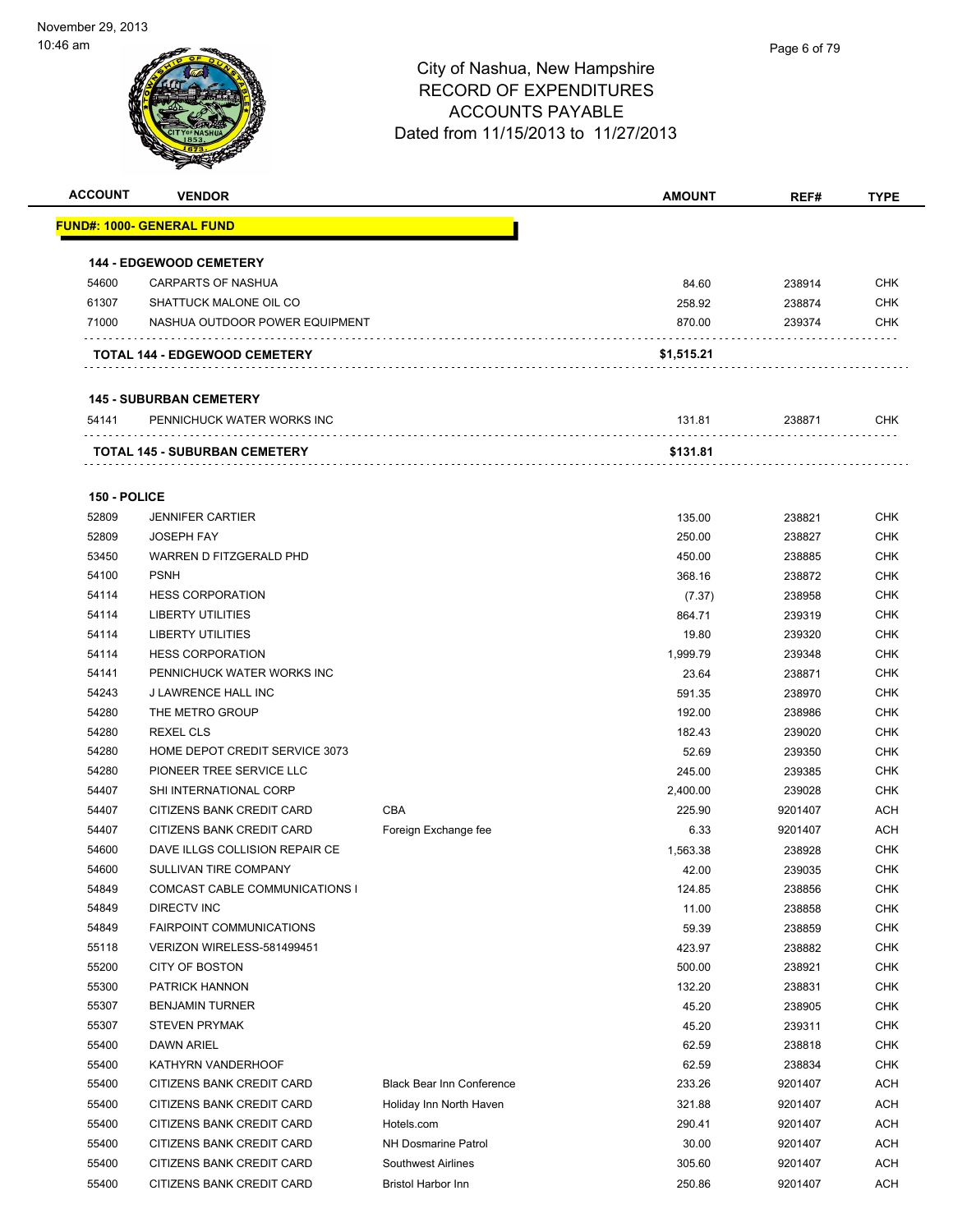

| <b>ACCOUNT</b> | <b>VENDOR</b>                    |                           | <b>AMOUNT</b> | REF#    | <b>TYPE</b> |
|----------------|----------------------------------|---------------------------|---------------|---------|-------------|
|                | <b>FUND#: 1000- GENERAL FUND</b> |                           |               |         |             |
| 150 - POLICE   |                                  |                           |               |         |             |
| 55400          | CITIZENS BANK CREDIT CARD        | <b>Bristol Harbor Inn</b> | 77.97         | 9201407 | ACH         |
| 55607          | PETTY CASH                       |                           | 1.76          | 239310  | <b>CHK</b>  |
| 55699          | <b>VILLAGE SENTRY KENNEL</b>     |                           | 220.00        | 239042  | <b>CHK</b>  |
| 55699          | <b>T-MOBILE</b>                  |                           | 100.00        | 239392  | <b>CHK</b>  |
| 61100          | WB MASON CO INC                  |                           | 2,498.17      | 239043  | <b>CHK</b>  |
| 61100          | WB MASON CO INC                  |                           | 1,412.92      | 239398  | <b>CHK</b>  |
| 61107          | DANIEL ARCHAMBAULT               |                           | 93.98         | 238817  | <b>CHK</b>  |
| 61107          | <b>FRANCIS BOURGEOIS</b>         |                           | 139.00        | 238819  | <b>CHK</b>  |
| 61107          | <b>KEVIN COLLINS</b>             |                           | 106.15        | 238823  | <b>CHK</b>  |
| 61107          | <b>CLARK GAPHARDT</b>            |                           | 84.32         | 238829  | <b>CHK</b>  |
| 61107          | <b>LAUREN HAWKESWORTH</b>        |                           | 121.87        | 238832  | <b>CHK</b>  |
| 61107          | <b>MICHAEL LANG</b>              |                           | 40.00         | 238835  | <b>CHK</b>  |
| 61107          | <b>JOSEPH MOLINARI</b>           |                           | 85.19         | 238838  | <b>CHK</b>  |
| 61107          | DANIEL C OSTLER                  |                           | 44.79         | 238839  | <b>CHK</b>  |
| 61107          | <b>ROBERT PAGE</b>               |                           | 99.99         | 238840  | <b>CHK</b>  |
| 61107          | <b>JUSTIN PEARSE</b>             |                           | 77.39         | 238841  | <b>CHK</b>  |
| 61107          | <b>JASON REINOLD</b>             |                           | 179.98        | 238848  | <b>CHK</b>  |
| 61107          | <b>MIKE WELCH</b>                |                           | 324.53        | 238853  | <b>CHK</b>  |
| 61107          | <b>BENS UNIFORMS</b>             |                           | 746.96        | 238906  | <b>CHK</b>  |
| 61107          | <b>STEVEN BERRY</b>              |                           | 674.01        | 239301  | <b>CHK</b>  |
| 61107          | <b>KEVIN ROURKE</b>              |                           | 246.96        | 239314  | <b>CHK</b>  |
| 61110          | <b>BENS UNIFORMS</b>             |                           | 330.00        | 238906  | <b>CHK</b>  |
| 61121          | <b>INTERSTATE ARMS CORP</b>      |                           | 469.75        | 238969  | <b>CHK</b>  |
| 61185          | NAT'L LAW ENFORCEMENT SUPPLY     |                           | 62.07         | 238999  | <b>CHK</b>  |
| 61299          | <b>ALIMED INC</b>                |                           | 83.00         | 238892  | <b>CHK</b>  |
| 61300          | <b>WEX BANK</b>                  |                           | 688.72        | 239045  | <b>CHK</b>  |
| 61300          | PETTY CASH                       |                           | 51.25         | 239310  | <b>CHK</b>  |
| 61428          | THE DURKIN CO INC                |                           | 348.88        | 238931  | <b>CHK</b>  |
| 61428          | NASHUA OUTDOOR POWER EQUIPMENT   |                           | 10.36         | 239374  | <b>CHK</b>  |
| 61650          | WB MASON CO INC                  |                           | 725.65        | 239043  | <b>CHK</b>  |
| 61650          | WB MASON CO INC                  |                           | 423.48        | 239398  | CHK         |
| 61799          | CARPARTS OF NASHUA               |                           | 303.75        | 238914  | CHK         |
| 61799          | <b>GRAPPONE AUTOMOTIVE GROUP</b> |                           | 34.74         | 238952  | CHK         |
| 61799          | NEW ENGLAND PARTS WAREHOUSE      |                           | 95.29         | 239376  | <b>CHK</b>  |
| 61799          | NEW ENGLAND PARTS WAREHOUSE      |                           | 463.41        | 239377  | <b>CHK</b>  |
| 61799          | NORTHERN FOREIGN CAR PARTS INC   |                           | 266.44        | 239381  | <b>CHK</b>  |
| 61799          | SAM'S CLUB DIRECT-0860           |                           | 55.92         | 239389  | <b>CHK</b>  |
| 61807          | <b>MATTHEW BENDER &amp; CO</b>   |                           | 346.31        | 238983  | <b>CHK</b>  |
| 61907          | SAM'S CLUB DIRECT-0860           |                           | 211.05        | 239389  | <b>CHK</b>  |
| 61910          | PETTY CASH                       |                           | 15.97         | 239310  | <b>CHK</b>  |
| 71000          | <b>MICHAEL LANG</b>              |                           | 129.99        | 239304  | <b>CHK</b>  |
| 71025          | SNAP ON TOOLS                    |                           | 321.00        | 239030  | CHK         |
| 71400          | STREICHER'S                      |                           | 2,434.99      | 239034  | CHK         |
| 71400          | HOME DEPOT CREDIT SERVICE 3073   |                           | 263.98        | 239350  | <b>CHK</b>  |
|                | <b>TOTAL 150 - POLICE</b>        |                           | \$28,015.75   |         |             |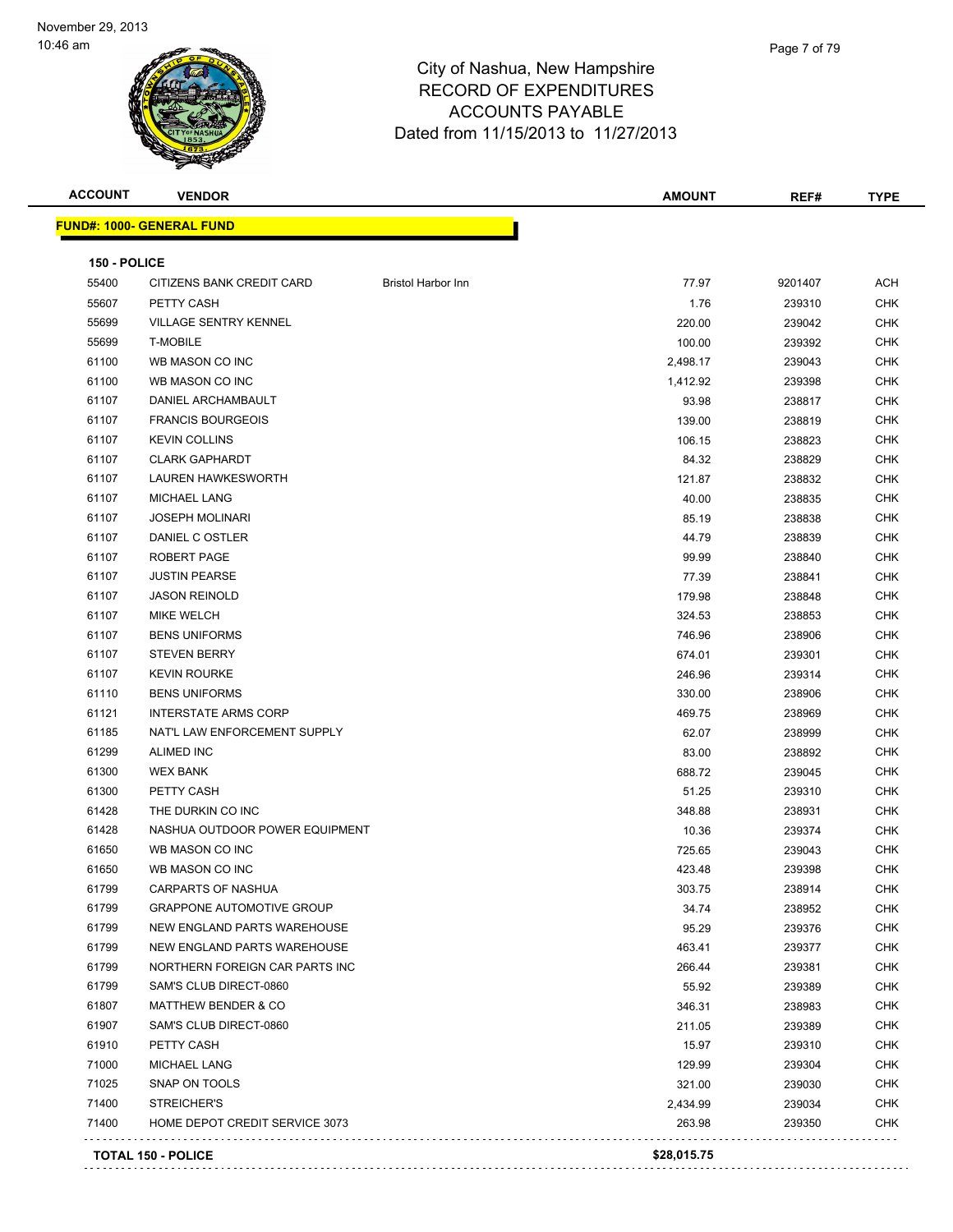

**FUND#: 1000- GENERAL FUND**

# City of Nashua, New Hampshire RECORD OF EXPENDITURES ACCOUNTS PAYABLE Date

| W,                                         | <b>ACCOUNTS PAYABLE</b><br>Dated from 11/15/2013 to 11/27/2013 |        |             |  |  |
|--------------------------------------------|----------------------------------------------------------------|--------|-------------|--|--|
| <b>ACCOUNT</b><br><b>VENDOR</b>            | <b>AMOUNT</b>                                                  | REF#   | <b>TYPE</b> |  |  |
| <u> IND#: 1000- GENERAL FUND</u>           |                                                                |        |             |  |  |
| <b>152 - FIRE</b><br>STEVE BUXTON<br>52800 | 1.080.00                                                       | 239342 | <b>CHK</b>  |  |  |

| <b>152 - FIRE</b> |                                     |          |        |            |
|-------------------|-------------------------------------|----------|--------|------------|
| 52800             | <b>STEVE BUXTON</b>                 | 1,080.00 | 239342 | CHK        |
| 53135             | ST JOSEPHS BUSINESS & HEALTH        | 3,110.10 | 239032 | <b>CHK</b> |
| 54100             | <b>PSNH</b>                         | 6,187.88 | 238872 | <b>CHK</b> |
| 54114             | LIBERTY UTILITIES                   | 279.55   | 238867 | <b>CHK</b> |
| 54114             | <b>LIBERTY UTILITIES</b>            | 84.56    | 238868 | CHK        |
| 54114             | <b>HESS CORPORATION</b>             | 565.40   | 238958 | <b>CHK</b> |
| 54141             | PENNICHUCK WATER WORKS INC          | 428.19   | 238871 | CHK        |
| 54141             | PENNICHUCK WATER WORKS INC          | 354.53   | 239327 | CHK        |
| 54243             | AE MECHANICAL INC                   | 99.00    | 238889 | CHK        |
| 54280             | PETTY CASH                          | 37.86    | 238844 | <b>CHK</b> |
| 54280             | AE MECHANICAL INC                   | 5,298.75 | 238889 | <b>CHK</b> |
| 54280             | <b>RESCON BASEMENT SOLUTIONS</b>    | 741.60   | 239019 | CHK        |
| 54280             | CASCO                               | 340.18   | 239343 | CHK        |
| 54280             | HOME DEPOT CREDIT SERVICE 3065      | 391.76   | 239349 | <b>CHK</b> |
| 54600             | PETTY CASH                          | 43.24    | 238844 | <b>CHK</b> |
| 54600             | <b>MIKES CUSTOM KANVAS</b>          | 200.00   | 239371 | <b>CHK</b> |
| 54600             | MINUTEMAN TRUCKS INC                | 285.44   | 239372 | <b>CHK</b> |
| 55118             | AT & T MOBILITY                     | 167.92   | 238855 | <b>CHK</b> |
| 55118             | VERIZON WIRELESS-842015493          | 80.02    | 239335 | <b>CHK</b> |
| 55200             | <b>IMSA</b>                         | 80.00    | 238863 | <b>CHK</b> |
| 55200             | <b>NEAFM</b>                        | 50.00    | 239323 | <b>CHK</b> |
| 55200             | NH HAZARDOUS MAT COLLABORATIVE      | 25.00    | 239378 | <b>CHK</b> |
| 55307             | <b>STEVEN GALIPEAU</b>              | 24.00    | 238828 | <b>CHK</b> |
| 55421             | NH FIRE PREVENTION SOCIETY          | 500.00   | 239324 | CHK        |
| 55421             | <b>CHRISTOPHER DIAS</b>             | 450.00   | 239345 | CHK        |
| 55421             | MICHAEL MCGOVERN                    | 775.00   | 239367 | <b>CHK</b> |
| 61100             | WB MASON CO INC                     | 1,281.40 | 239043 | CHK        |
| 61107             | <b>THOMAS LINGLEY</b>               | 217.24   | 239361 | CHK        |
| 61142             | MOORE MEDICAL LLC                   | 1,261.75 | 238992 | CHK        |
| 61166             | ARCSOURCE INC                       | 52.00    | 238898 | <b>CHK</b> |
| 61299             | PETTY CASH                          | 11.97    | 238844 | CHK        |
| 61299             | <b>BELLETETES INC</b>               | 25.17    | 238904 | <b>CHK</b> |
| 61428             | NEW ENGLAND PAPER & SUPPLY          | 535.84   | 239001 | <b>CHK</b> |
| 61538             | <b>BIRCH HILL LANDSCAPING</b>       | 526.00   | 238907 | CHK        |
| 61699             | <b>GRANITE CITY ELECTRIC SUPPLY</b> | 794.80   | 238950 | <b>CHK</b> |
| 61709             | <b>G H BERLIN OIL CO</b>            | 832.57   | 238945 | CHK        |
| 61799             | MINUTEMAN TRUCKS INC                | 753.94   | 238990 | <b>CHK</b> |
| 61799             | MINUTEMAN TRUCKS INC                | 176.97   | 239372 | <b>CHK</b> |
| 61830             | <b>BRIAN MORRISSEY</b>              | 25.00    | 238993 | <b>CHK</b> |
| 61910             | <b>TJ'S DELI &amp; CATERING</b>     | 63.13    | 239393 | CHK        |
| 71400             | ALEXETER TECHNOLOGIES LLC           | 835.00   | 238891 | <b>CHK</b> |
| 71400             | FIRE TECH & SAFETY OF NEW ENGL      | 935.00   | 238941 | CHK        |
| 71432             | FIRE TECH & SAFETY OF NEW ENGL      | 1,190.00 | 238941 | <b>CHK</b> |
| 71999             | ADAMSON INDUSTRIES CORP             | 356.85   | 238888 | <b>CHK</b> |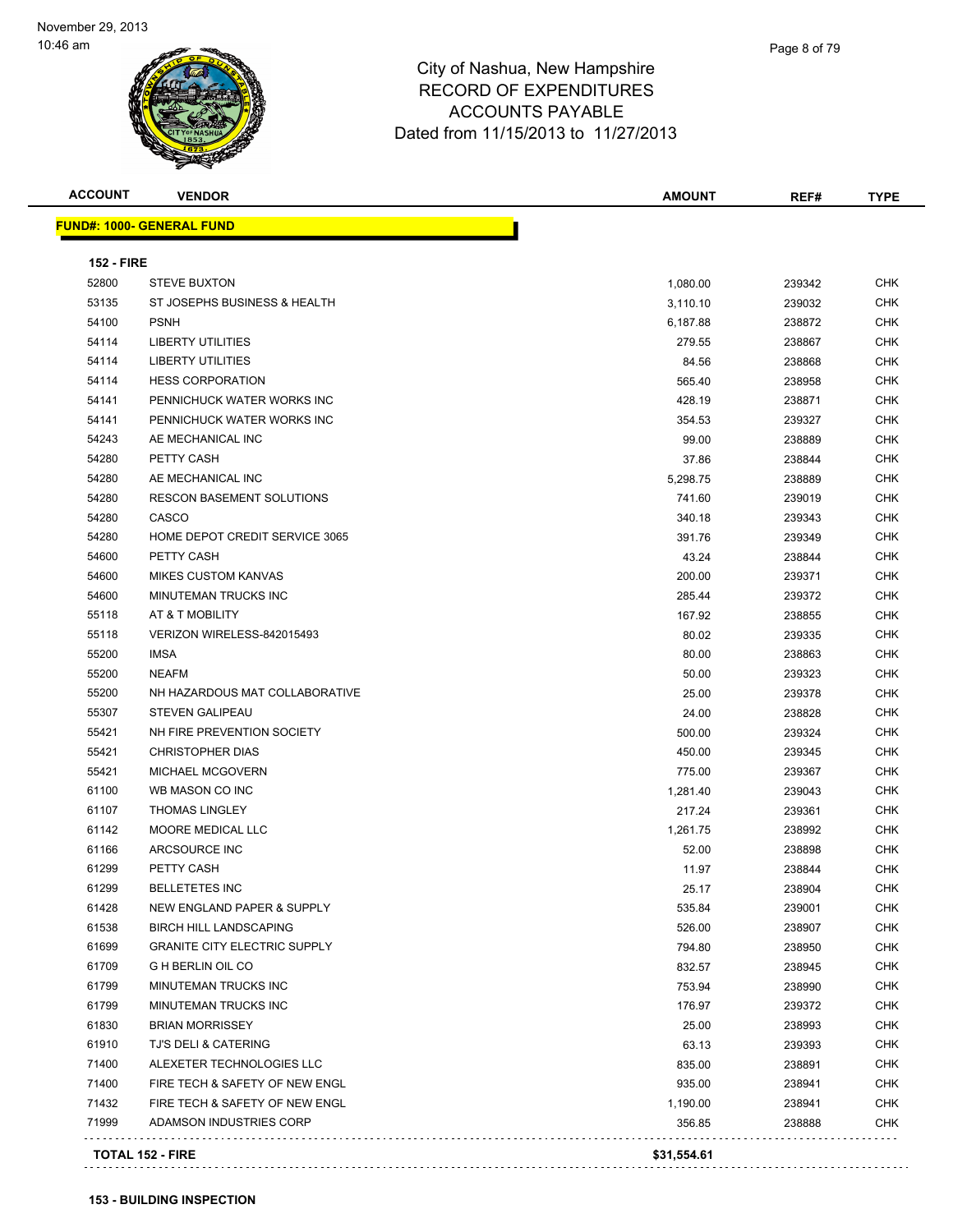| <b>ACCOUNT</b> | <b>VENDOR</b>                               |                               | <b>AMOUNT</b> | REF#    | <b>TYPE</b> |
|----------------|---------------------------------------------|-------------------------------|---------------|---------|-------------|
|                | FUND#: 1000- GENERAL FUND                   |                               |               |         |             |
|                | <b>153 - BUILDING INSPECTION</b>            |                               |               |         |             |
| 55421          | NH FIRE PREVENTION SOCIETY                  |                               | 500.00        | 239324  | <b>CHK</b>  |
| 55421          | <b>NHBOA</b>                                |                               | 70.00         | 239380  | <b>CHK</b>  |
| 71999          | WB MASON CO INC                             |                               | 9.99          | 239043  | <b>CHK</b>  |
|                | <b>TOTAL 153 - BUILDING INSPECTION</b>      |                               | \$579.99      |         |             |
|                | <b>155 - CODE ENFORCEMENT</b>               |                               |               |         |             |
| 55118          | AT & T MOBILITY                             |                               | 94.88         | 238855  | <b>CHK</b>  |
| 55421          | CITIZENS BANK CREDIT CARD                   | Reniassance Hotels (Ortega)   | 881.42        | 9201407 | <b>ACH</b>  |
| 55421          | CITIZENS BANK CREDIT CARD                   | Reniassance Hotels (CO Sousa) | 392.88        | 9201407 | <b>ACH</b>  |
|                | <b>TOTAL 155 - CODE ENFORCEMENT</b>         |                               | \$1,369.18    |         |             |
|                | <b>156 - EMERGENCY MANAGEMENT</b>           |                               |               |         |             |
| 55421          | <b>JUSTIN KATES</b>                         |                               | 244.08        | 238833  | <b>CHK</b>  |
| 61100          | WB MASON CO INC                             |                               | 149.95        | 239043  | <b>CHK</b>  |
|                | TOTAL 156 - EMERGENCY MANAGEMENT            |                               | \$394.03      |         |             |
|                | <b>157 - CITYWIDE COMMUNICATIONS</b>        |                               |               |         |             |
| 54100          | <b>PSNH</b>                                 |                               | 236.77        | 238872  | <b>CHK</b>  |
| 54100          | <b>PSNH</b>                                 |                               | 383.18        | 239328  | <b>CHK</b>  |
| 54487          | ACS INDUSTRIAL SERVICES INC                 |                               | 746.15        | 238887  | <b>CHK</b>  |
| 54487          | DELMMAR COMMUNICATIONS                      |                               | 163.00        | 238929  | <b>CHK</b>  |
| 54487          | CITIZENS BANK CREDIT CARD                   | Amazon Mktplace               | 439.96        | 9201407 | <b>ACH</b>  |
| 54487          | CITIZENS BANK CREDIT CARD                   | Amazon Mktplace               | 31.99         | 9201407 | <b>ACH</b>  |
| 55118          | VERIZON WIRELESS-581499451                  |                               | 40.01         | 238882  | <b>CHK</b>  |
| 55607          | UNITED PARCEL SERVICE                       |                               | 62.94         | 238880  | <b>CHK</b>  |
| 55699          | PAGE STREET LEASING LLC                     |                               | 75.00         | 239008  | <b>CHK</b>  |
|                | <b>TOTAL 157 - CITYWIDE COMMUNICATIONS</b>  |                               | \$2,179.00    |         |             |
|                | <b>160 - PUBLIC WORKS-ADMIN/ENGINEERING</b> |                               |               |         |             |
| 54114          | <b>LIBERTY UTILITIES</b>                    |                               | 41.93         | 239320  | <b>CHK</b>  |
| 54114          | <b>HESS CORPORATION</b>                     |                               | 71.38         | 239348  | <b>CHK</b>  |
| 54141          | PENNICHUCK WATER WORKS INC                  |                               | 60.74         | 239327  | <b>CHK</b>  |
| 54421          | <b>XEROX CORPORATION</b>                    |                               | 672.00        | 239336  | <b>CHK</b>  |
| 55118          | AT & T MOBILITY                             |                               | 340.31        | 238855  | <b>CHK</b>  |
| 55307          | <b>CAROLYN O'CONNOR</b>                     |                               | 40.99         | 239307  | <b>CHK</b>  |
| 55307          | <b>WILLIAM TOOMEY</b>                       |                               | 331.66        | 239316  | <b>CHK</b>  |
| 55400          | <b>NHLSA</b>                                |                               | 150.00        | 239326  | <b>CHK</b>  |
| 61100          | WB MASON CO INC                             |                               | 114.27        | 239043  | <b>CHK</b>  |
| 61299          | MAINE TECHNICAL SOURCE                      |                               | 60.10         | 238982  | <b>CHK</b>  |
|                |                                             |                               |               |         |             |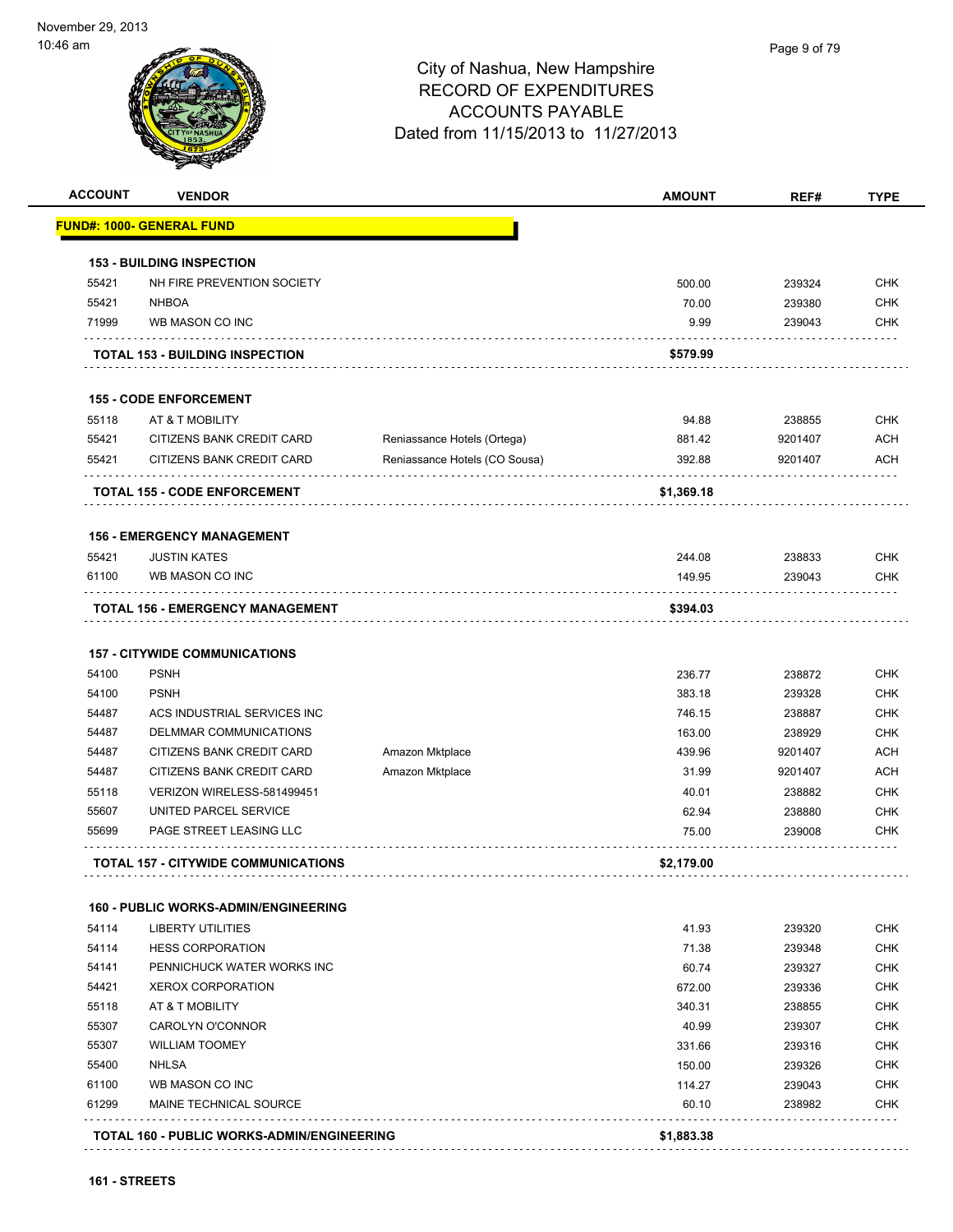|                | 1,169.04                                                         | 238872  | <b>CHK</b> |
|----------------|------------------------------------------------------------------|---------|------------|
|                | 688.85                                                           | 239322  | <b>CHK</b> |
|                | 1,476.24                                                         | 239348  | <b>CHK</b> |
|                | 65.00                                                            | 238971  | <b>CHK</b> |
|                | 63.83                                                            | 238913  | <b>CHK</b> |
|                | 3.58                                                             | 238908  | CHK        |
|                | 439.60                                                           | 239004  | <b>CHK</b> |
|                | 85.00                                                            | 239338  | <b>CHK</b> |
|                | 6.80                                                             | 239379  | <b>CHK</b> |
|                | 280.38                                                           | 238984  | CHK        |
|                | 109.70                                                           | 238881  | <b>CHK</b> |
|                | 352.68                                                           | 238855  | <b>CHK</b> |
|                | 60.00                                                            | 239334  | <b>CHK</b> |
| Techstreet     | 143.75                                                           | 9201407 | <b>ACH</b> |
| <b>Staples</b> | 79.90                                                            | 9201407 | <b>ACH</b> |
|                | 18,011.76                                                        | 238930  | <b>CHK</b> |
|                | 124.94                                                           | 239003  | <b>CHK</b> |
|                | 1,829.50                                                         | 238909  | <b>CHK</b> |
|                | 769.85                                                           | 238923  | <b>CHK</b> |
|                | 16,213.44                                                        | 238934  | <b>CHK</b> |
|                | 9,968.21                                                         | 238951  | <b>CHK</b> |
|                | 1,724.59                                                         | 238943  | <b>CHK</b> |
|                | 316.83                                                           | 238909  | <b>CHK</b> |
|                | 1.12                                                             | 238978  | <b>CHK</b> |
|                | 339.90                                                           | 238925  | <b>CHK</b> |
|                | 6.94                                                             | 238984  | CHK        |
| <b>Staples</b> | 99.99                                                            | 9201407 | ACH        |
|                | \$54,431.42                                                      |         |            |
|                | UNH TECHNOLOGY TRANSFER CENTER<br>M & M ELECTRICAL SUPPLY CO INC |         |            |

### **162 - STREET LIGHTING**

| 54100 | <b>PSNH</b>                        | 669.64      | 238872 | снк |
|-------|------------------------------------|-------------|--------|-----|
| 54100 | PSNH-LARGE POWER                   | 63.176.42   | 238873 | СНК |
|       | <b>TOTAL 162 - STREET LIGHTING</b> | \$63,846.06 |        |     |

### **166 - PARKING LOTS**

| 54100 | <b>PSNH</b>                    | 1.651.12 | 238872 | <b>CHK</b> |
|-------|--------------------------------|----------|--------|------------|
| 54487 | NAPA AUTO PARTS                | 169.00   | 238995 | <b>CHK</b> |
| 54600 | NAPA AUTO PARTS                | 59.91    | 238995 | <b>CHK</b> |
| 55699 | <b>LOOMIS</b>                  | 74.12    | 238976 | <b>CHK</b> |
| 55699 | UNITED SITE SERVICES NORTHEAST | 54.97    | 239039 | <b>CHK</b> |
| 61107 | <b>M &amp; N SPORTS LLC</b>    | 85.80    | 238979 | <b>CHK</b> |
| 61299 | <b>BLUE TARP FINANCIAL</b>     | 4.03     | 238908 | <b>CHK</b> |
| 71600 | CHAPPELL TRACTOR SALES INC     | 13.50    | 238917 | <b>CHK</b> |
| 71600 | HOME DEPOT CREDIT SERVICE 3065 | 49.50    | 238961 | <b>CHK</b> |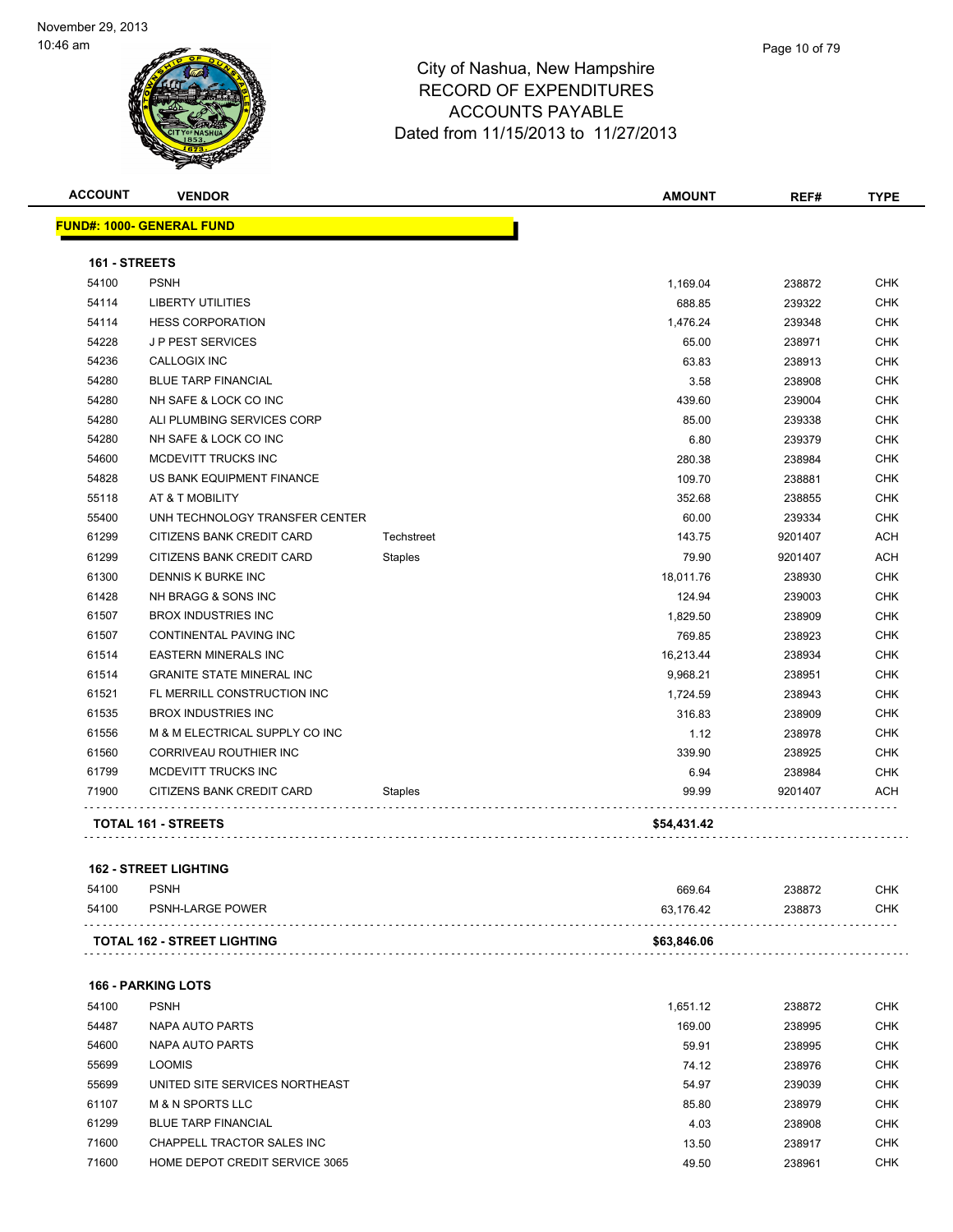|                |                                                           | <b>AMOUNT</b>    | REF#             | <b>TYPE</b>                                                                                                                                                                        |
|----------------|-----------------------------------------------------------|------------------|------------------|------------------------------------------------------------------------------------------------------------------------------------------------------------------------------------|
|                | FUND#: 1000- GENERAL FUND                                 |                  |                  |                                                                                                                                                                                    |
|                | <b>TOTAL 166 - PARKING LOTS</b>                           | \$2,161.95       |                  |                                                                                                                                                                                    |
|                |                                                           |                  |                  |                                                                                                                                                                                    |
|                | <b>171 - COMMUNITY SERVICES</b>                           |                  |                  |                                                                                                                                                                                    |
| 54100          | <b>PSNH</b>                                               | 962.62           | 238872           | <b>CHK</b>                                                                                                                                                                         |
| 54107          | SHATTUCK MALONE OIL CO                                    | 940.17           | 238874           | <b>CHK</b>                                                                                                                                                                         |
| 54828          | US BANK EQUIPMENT FINANCE                                 | 339.00           | 238881           | <b>CHK</b>                                                                                                                                                                         |
| 55400          | <b>BEVERLY DOOLAN</b>                                     | 166.00           | 238826           | <b>CHK</b>                                                                                                                                                                         |
| 55400<br>61100 | <b>MELISSA WHALEN</b><br>WB MASON CO INC                  | 171.00<br>116.35 | 238837<br>239043 | <b>CHK</b><br>CHK                                                                                                                                                                  |
|                |                                                           |                  |                  |                                                                                                                                                                                    |
|                | <b>TOTAL 171 - COMMUNITY SERVICES</b>                     | \$2,695.14       |                  |                                                                                                                                                                                    |
|                | <b>172 - COMMUNITY HEALTH</b>                             |                  |                  |                                                                                                                                                                                    |
| 55118          | AT & T MOBILITY                                           | 53.71            | 238855           | <b>CHK</b>                                                                                                                                                                         |
| 55307          | THERESA CALOPE-YAKLIN                                     | 16.39            | 238820           | <b>CHK</b>                                                                                                                                                                         |
| 55307          | PETTY CASH                                                | 17.80            | 238842           | CHK                                                                                                                                                                                |
| 55307          | LUIS PORRES                                               | 88.75            | 238847           | <b>CHK</b>                                                                                                                                                                         |
|                | TOTAL 172 - COMMUNITY HEALTH                              | \$176.65         |                  |                                                                                                                                                                                    |
|                |                                                           |                  |                  |                                                                                                                                                                                    |
|                | <b>173 - ENVIRONMENTAL HEALTH</b>                         |                  |                  |                                                                                                                                                                                    |
|                | AT & T MOBILITY                                           |                  |                  | <b>CHK</b>                                                                                                                                                                         |
| 55118          |                                                           | 31.77            | 238855           |                                                                                                                                                                                    |
| 55400          | IAQA MANCHESTER CHAPTER                                   | 45.00            | 238862           |                                                                                                                                                                                    |
|                | TOTAL 173 - ENVIRONMENTAL HEALTH                          | \$76.77          |                  |                                                                                                                                                                                    |
|                | <b>174 - WELFARE ADMINISTRATION</b>                       |                  |                  |                                                                                                                                                                                    |
| 55307          | <b>ROBERT MACK</b>                                        | 74.18            | 238836           | CHK<br><b>CHK</b>                                                                                                                                                                  |
|                | .<br>TOTAL 174 - WELFARE ADMINISTRATION                   | \$74.18          |                  |                                                                                                                                                                                    |
|                |                                                           |                  |                  |                                                                                                                                                                                    |
|                | <b>175 - WELFARE ASSISTANCE</b>                           |                  |                  |                                                                                                                                                                                    |
| 55810          | MOTEL 6                                                   | 1,594.95         | 239265           |                                                                                                                                                                                    |
| 55810          | 23-25 TEMPLE ST REALTY LLC                                | 840.00           | 239267           |                                                                                                                                                                                    |
| 55810          | <b>BAY RIDGE AT NASHUA</b>                                | 873.45           | 239268           |                                                                                                                                                                                    |
| 55810          | CAJUN WAY LLC                                             | 825.00           | 239269           |                                                                                                                                                                                    |
| 55810          | FREEDOM APARTMENTS LLC                                    | 900.00           | 239270           |                                                                                                                                                                                    |
| 55810          | GAUTHIER REAL ESTATE MGMT CORP                            | 585.00           | 239271           |                                                                                                                                                                                    |
| 55810          | <b>GRANITE CITY PROPERTIES LLC</b>                        | 125.00           | 239272           |                                                                                                                                                                                    |
| 55810          | <b>AVERLIE INGRAM</b>                                     | 1,179.21         | 239273           |                                                                                                                                                                                    |
| 55810          | THOMAS J PAPPAS                                           | 800.00           | 239274           |                                                                                                                                                                                    |
| 55810          | PRA PROPERTIES LTD PARTNERSHIP                            | 1,727.18         | 239275           |                                                                                                                                                                                    |
| 55810          | PIERRE RICHARD                                            | 1,095.00         | 239276           |                                                                                                                                                                                    |
| 55810          | DAVID J ROTH                                              | 392.50           | 239277           |                                                                                                                                                                                    |
| 55810          | THE FRONT DOOR AGENCY INC                                 | 300.00           | 239278           |                                                                                                                                                                                    |
| 55810          | 188 CONCORD ST LLC                                        | 1,351.00         | 239502           | <b>CHK</b><br><b>CHK</b><br><b>CHK</b><br><b>CHK</b><br><b>CHK</b><br><b>CHK</b><br><b>CHK</b><br><b>CHK</b><br><b>CHK</b><br><b>CHK</b><br><b>CHK</b><br><b>CHK</b><br>CHK<br>CHK |
| 55810<br>55810 | 23-25 TEMPLE ST REALTY LLC<br>COCO ANTHONY PROPERTIES LLC | 840.00<br>750.00 | 239503<br>239504 | <b>CHK</b><br><b>CHK</b>                                                                                                                                                           |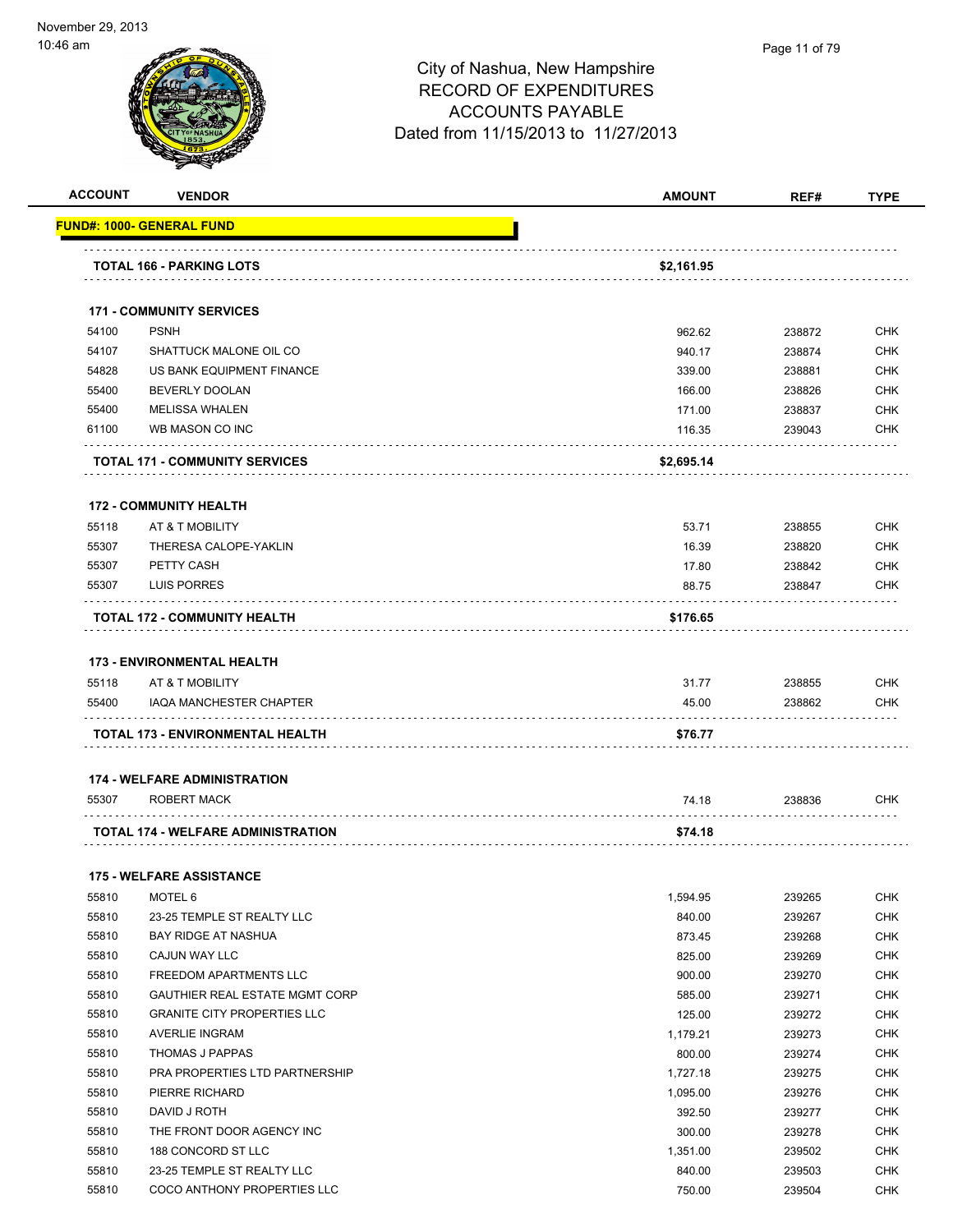

| <b>ACCOUNT</b> | <b>VENDOR</b>                         | <b>AMOUNT</b> | REF#   | <b>TYPE</b> |
|----------------|---------------------------------------|---------------|--------|-------------|
|                | <u> FUND#: 1000- GENERAL FUND</u>     |               |        |             |
|                | <b>175 - WELFARE ASSISTANCE</b>       |               |        |             |
| 55810          | <b>GAUTHIER REAL ESTATE MGMT CORP</b> | 550.01        | 239505 | <b>CHK</b>  |
| 55810          | <b>GP NASHUA LIMITED PARTNERSHIP</b>  | 360.55        | 239506 | <b>CHK</b>  |
| 55810          | <b>LAMERAND ENTERPRISES</b>           | 1,265.00      | 239507 | <b>CHK</b>  |
| 55810          | RONALD F LANZARA SR                   | 700.00        | 239508 | <b>CHK</b>  |
| 55810          | LTA INVESTMENTS LLC                   | 680.00        | 239509 | <b>CHK</b>  |
| 55810          | MILE HIGH REAL ESTATE MGT LLC         | 650.00        | 239511 | <b>CHK</b>  |
| 55810          | NASHUA HOUSING AUTHORITY              | 794.00        | 239512 | CHK         |
| 55810          | PRA PROPERTIES LTD PARTNERSHIP        | 816.00        | 239513 | <b>CHK</b>  |
| 55810          | SANCHE RAMIREZ                        | 412.14        | 239514 | <b>CHK</b>  |
| 55814          | <b>LIBERTY UTILITIES</b>              | 94.00         | 239264 | <b>CHK</b>  |
| 55814          | NORTHEAST UTILITIES                   | 509.84        | 239266 | <b>CHK</b>  |
| 55814          | <b>LIBERTY UTILITIES</b>              | 20.00         | 239500 | <b>CHK</b>  |
| 55814          | NORTHEAST UTILITIES                   | 117.11        | 239501 | <b>CHK</b>  |
| 55816          | MARKET BASKET ACCT 2589096            | 2,743.79      | 239510 | <b>CHK</b>  |
| 55818          | MARKET BASKET ACCT 2589096            | 518.16        | 239510 | CHK         |
| 55822          | PETTY CASH                            | 4.00          | 238842 | <b>CHK</b>  |
|                | <b>TOTAL 175 - WELFARE ASSISTANCE</b> | \$24,412.89   |        |             |
|                | <b>177 - PARKS &amp; RECREATION</b>   |               |        |             |
| 44549          | <b>ALICIA MURRAY</b>                  | 20.00         | 239237 | <b>CHK</b>  |
| 44549          | <b>BRENDA LUCE</b>                    | 20.00         | 239238 | <b>CHK</b>  |
| 44549          | <b>CAROLE IVORY</b>                   | 20.00         | 239239 | CHK         |
| 44549          | <b>CHRISTINE ROSCOE</b>               | 20.00         | 239240 | <b>CHK</b>  |
| 44549          | <b>CRISTIN ALMEIDA</b>                | 20.00         | 239241 | <b>CHK</b>  |
| 44549          | DEBORA DECAREAU                       | 20.00         | 239242 | <b>CHK</b>  |
| 44549          | DOROTHY RODRIGUEZ                     | 20.00         | 239243 | <b>CHK</b>  |
| 44549          | <b>ELAINE COETZEE</b>                 | 20.00         | 239244 | <b>CHK</b>  |
| 44549          | <b>GARY O'BRIEN</b>                   | 20.00         | 239245 | <b>CHK</b>  |
| 44549          | <b>HARISHINGH RATHORE</b>             | 20.00         | 239246 | <b>CHK</b>  |
|                |                                       |               |        |             |

| 44549 | DEBORA DECAREAU           | 20.00    | 239242 | <b>CHK</b> |
|-------|---------------------------|----------|--------|------------|
| 44549 | DOROTHY RODRIGUEZ         | 20.00    | 239243 | <b>CHK</b> |
| 44549 | <b>ELAINE COETZEE</b>     | 20.00    | 239244 | <b>CHK</b> |
| 44549 | <b>GARY O'BRIEN</b>       | 20.00    | 239245 | <b>CHK</b> |
| 44549 | <b>HARISHINGH RATHORE</b> | 20.00    | 239246 | <b>CHK</b> |
| 44549 | <b>JEANNETTE CARON</b>    | 20.00    | 239247 | <b>CHK</b> |
| 44549 | <b>JODI GOSSELIN</b>      | 20.00    | 239248 | <b>CHK</b> |
| 44549 | <b>JONATHAN ULERY</b>     | 20.00    | 239249 | <b>CHK</b> |
| 44549 | <b>KAREN ELDREDGE</b>     | 20.00    | 239250 | <b>CHK</b> |
| 44549 | <b>KELLY ALLARD</b>       | 20.00    | 239251 | <b>CHK</b> |
| 44549 | KIMBERLY ADAIR            | 20.00    | 239252 | <b>CHK</b> |
| 44549 | KIMBERLY STAUBLE          | 20.00    | 239253 | <b>CHK</b> |
| 44549 | <b>LAUREN NARDONE</b>     | 20.00    | 239254 | <b>CHK</b> |
| 44549 | <b>LAURIE RITTENBERG</b>  | 20.00    | 239255 | <b>CHK</b> |
| 44549 | <b>LINDA MILLET</b>       | 20.00    | 239256 | <b>CHK</b> |
| 44549 | <b>LISA KARKHANIS</b>     | 20.00    | 239257 | <b>CHK</b> |
| 44549 | <b>LISA LEITH</b>         | 20.00    | 239258 | <b>CHK</b> |
| 44549 | <b>MAURA BELONGA</b>      | 20.00    | 239259 | <b>CHK</b> |
| 44549 | PATRICIA AURENZ           | 20.00    | 239260 | <b>CHK</b> |
| 44549 | STEPHANIE BAYRD           | 20.00    | 239261 | <b>CHK</b> |
| 44549 | <b>TAYLOR ULERY</b>       | 20.00    | 239262 | <b>CHK</b> |
| 44549 | <b>VALERIE WILLIAMS</b>   | 20.00    | 239263 | <b>CHK</b> |
| 54100 | <b>PSNH</b>               | 5,004.50 | 238872 | <b>CHK</b> |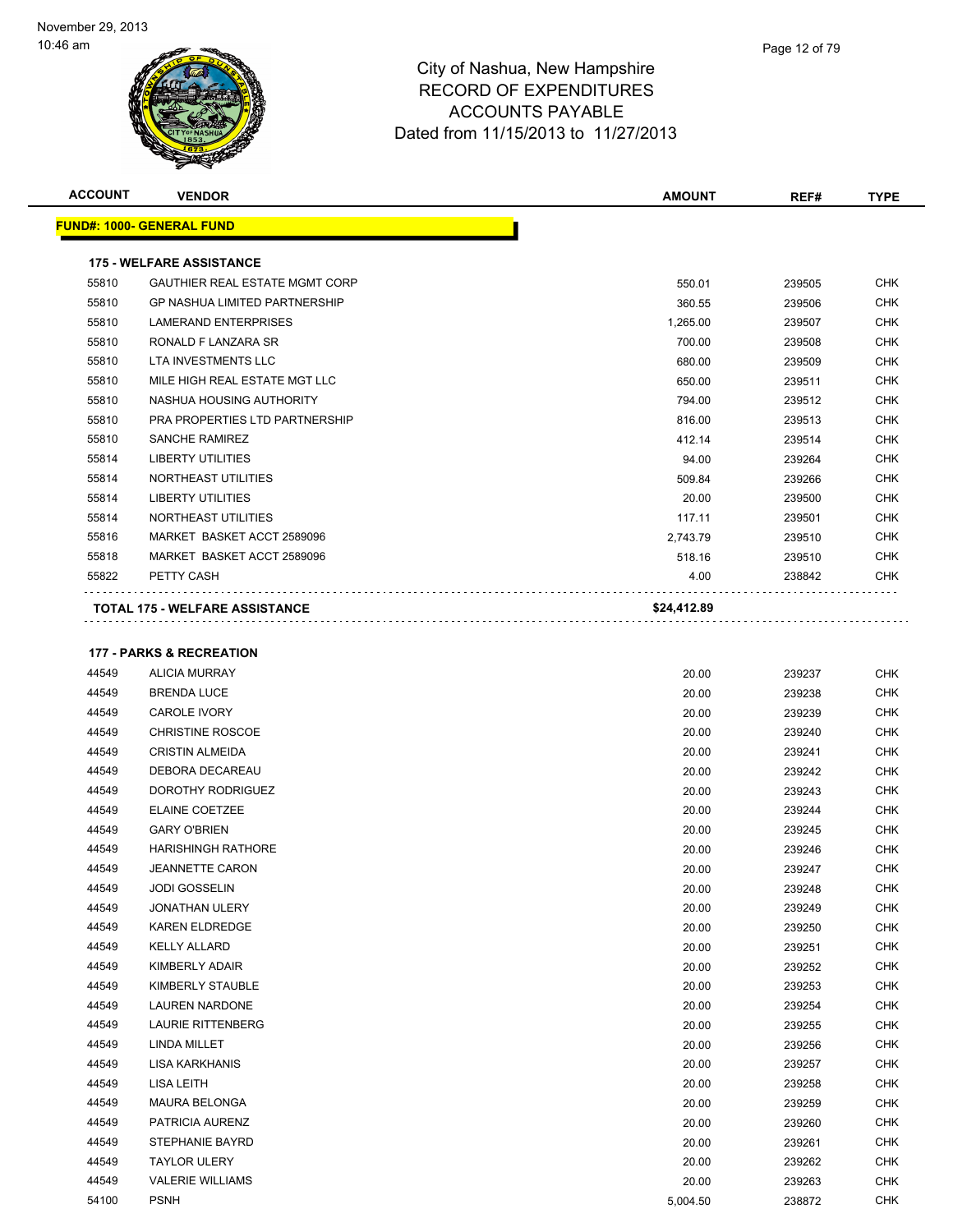

| <b>ACCOUNT</b> | <b>VENDOR</b>                       | <b>AMOUNT</b> | REF#   | <b>TYPE</b> |
|----------------|-------------------------------------|---------------|--------|-------------|
|                | <u> FUND#: 1000- GENERAL FUND</u>   |               |        |             |
|                | <b>177 - PARKS &amp; RECREATION</b> |               |        |             |
| 54100          | <b>PSNH</b>                         | 87.49         | 239328 | <b>CHK</b>  |
| 54141          | PENNICHUCK WATER WORKS INC          | 1,884.09      | 238871 | <b>CHK</b>  |
| 54141          | PENNICHUCK WATER WORKS INC          | 3,086.93      | 239327 | CHK         |
| 54253          | PIONEER TREE SERVICE LLC            | 2,750.00      | 239385 | <b>CHK</b>  |
| 54280          | <b>GATE CITY MONUMENT INC</b>       | 1,006.50      | 238830 | <b>CHK</b>  |
| 54280          | PETTY CASH                          | 32.97         | 238843 | CHK         |
| 54280          | AMERICAN TANK MANAGEMENT INC        | 1,380.00      | 238895 | <b>CHK</b>  |
| 54280          | <b>BROX INDUSTRIES INC</b>          | 138.21        | 238909 | <b>CHK</b>  |
| 54280          | C J ROUSSEAU TRUCKING               | 787.50        | 238912 | CHK         |
| 54280          | F W WEBB CO                         | 20.62         | 238938 | <b>CHK</b>  |
| 54280          | JOHN DEERE LANDSCAPES               | 116.11        | 238974 | <b>CHK</b>  |
| 54280          | M & M ELECTRICAL SUPPLY CO INC      | 3.37          | 238978 | <b>CHK</b>  |
| 54280          | NASHUA FARMERS EXCHANGE INC         | 497.50        | 238996 | <b>CHK</b>  |
| 54280          | NASHUA OUTDOOR POWER EQUIPMENT      | 19.91         | 238997 | CHK         |
| 54280          | PEABODY SUPPLY CO                   | 457.09        | 239009 | CHK         |
| 54280          | <b>READ CUSTOM SOILS</b>            | 2,200.00      | 239018 | <b>CHK</b>  |
| 54280          | ROLLYS LOCKSMITH SHOP               | 400.00        | 239023 | <b>CHK</b>  |
| 54280          | HOME DEPOT CREDIT SERVICE 3065      | 225.69        | 239349 | <b>CHK</b>  |
| 54280          | LOWE'S - 3502                       | 88.27         | 239363 | <b>CHK</b>  |
| 54280          | <b>READ CUSTOM SOILS</b>            | 2,043.55      | 239388 | <b>CHK</b>  |
| 54280          | SAM'S CLUB DIRECT-0860              | 68.94         | 239389 | CHK         |
| 54828          | US BANK EQUIPMENT FINANCE           | 83.85         | 238881 | <b>CHK</b>  |
| 55118          | AT & T MOBILITY                     | 191.81        | 238855 | <b>CHK</b>  |
| 55656          | AMERICAN LEGION BAND                | 600.00        | 239340 | CHK         |
| 55658          | CROWNE PLAZA NASHUA                 | 6,082.20      | 238926 | <b>CHK</b>  |
| 55699          | PETTY CASH                          | 6.00          | 238843 | <b>CHK</b>  |
| 61100          | WB MASON CO INC                     | 129.28        | 239043 | CHK         |
| 61107          | <b>M &amp; N SPORTS LLC</b>         | 9,273.20      | 238979 | CHK         |
| 61107          | <b>JOHN LYONS</b>                   | 31.54         | 239303 | <b>CHK</b>  |
| 61799          | <b>RBG INC</b>                      | 5,539.74      | 239017 | CHK         |
| 61830          | SPORTS TURF MANAGERS ASSOC          | 110.00        | 238875 | CHK         |
| 71999          | HUDSON SMALL ENGINE                 | 308.00        | 239352 | <b>CHK</b>  |

**179 - LIBRARY**

 $\sim$   $\sim$   $\sim$ 

 $\begin{array}{cccccccccccccc} . & . & . & . & . & . & . & . & . & . \end{array}$ 

| 54114 | LIBERTY UTILITIES              | 187.08 | 238866 | <b>CHK</b> |
|-------|--------------------------------|--------|--------|------------|
| 54141 | PENNICHUCK WATER WORKS INC     | 480.47 | 239327 | <b>CHK</b> |
| 55109 | AT & T MOBILITY                | 31.21  | 238855 | <b>CHK</b> |
| 55200 | GREATER NASHUA CHAMBER OF COMM | 500.00 | 238953 | <b>CHK</b> |
| 55300 | <b>CARA BARLOW</b>             | 41.81  | 238901 | <b>CHK</b> |
| 55300 | LINDA WALKER                   | 40.50  | 239396 | <b>CHK</b> |
| 61100 | ANCO SIGNS & STAMPS INC        | 8.90   | 238896 | <b>CHK</b> |
| 61100 | WB MASON CO INC                | 155.63 | 239043 | <b>CHK</b> |
| 61299 | <b>GAYLORD BROS INC</b>        | 83.69  | 238860 | <b>CHK</b> |
| 61299 | AC MOORE INC                   | 23.73  | 239337 | <b>CHK</b> |
| 61428 | NEW ENGLAND PAPER & SUPPLY     | 270.76 | 239001 | <b>CHK</b> |
| 61650 | CONWAY OFFICE SOLUTIONS        | 9.60   | 238924 | <b>CHK</b> |

**TOTAL 177 - PARKS & RECREATION \$45,194.86**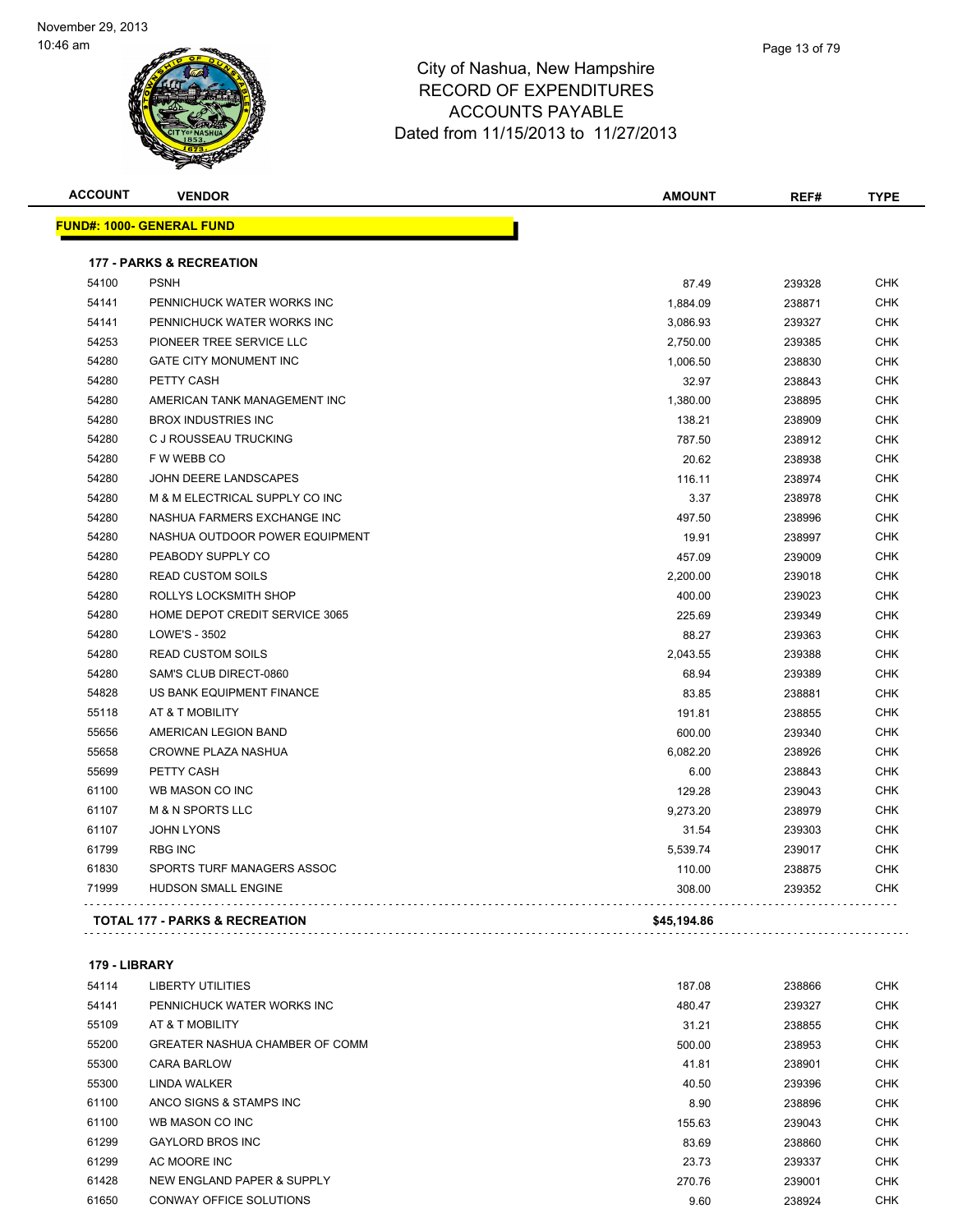

| <b>ACCOUNT</b>      | <b>VENDOR</b>                                         |                            | <b>AMOUNT</b> | REF#    | <b>TYPE</b> |
|---------------------|-------------------------------------------------------|----------------------------|---------------|---------|-------------|
|                     | <b>FUND#: 1000- GENERAL FUND</b>                      |                            |               |         |             |
|                     |                                                       |                            |               |         |             |
| 179 - LIBRARY       |                                                       |                            |               |         |             |
| 61807               | <b>BAKER &amp; TAYLOR</b>                             |                            | 1,682.23      | 238900  | <b>CHK</b>  |
| 61807               | <b>INFORMATION TODAY INC</b>                          |                            | 385.05        | 238966  | <b>CHK</b>  |
| 61807               | <b>INGRAM LIBRARY SERVICES</b>                        |                            | 1,145.61      | 238967  | <b>CHK</b>  |
| 61807               | SYMPHONY NEW HAMPSHIRE                                |                            | 80.00         | 239315  | <b>CHK</b>  |
| 61814               | <b>BAKER &amp; TAYLOR</b>                             |                            | 152.95        | 238900  | <b>CHK</b>  |
| 61814               | <b>MIDWEST TAPE</b>                                   |                            | 1,316.27      | 238989  | <b>CHK</b>  |
| 61814               | <b>RANDOM HOUSE INC</b>                               |                            | 30.00         | 239016  | <b>CHK</b>  |
| 61814               | MICRO MARKETING ASSOCIATES                            |                            | 67.94         | 239370  | <b>CHK</b>  |
| 61816               | ORIENTAL TRADING CO                                   |                            | 217.14        | 239007  | <b>CHK</b>  |
| 61819               | AC MOORE INC                                          |                            | 57.54         | 239337  | <b>CHK</b>  |
| 61821               | KIRKUS MEDIA LLC                                      |                            | 199.00        | 238864  | <b>CHK</b>  |
| 61830               | NEW HAMPSHIRE STATE LIBRARY                           |                            | 1,200.00      | 239002  | <b>CHK</b>  |
| 71221               | <b>CDW GOVERNMENT</b>                                 |                            | 171.84        | 238915  | <b>CHK</b>  |
| 71221               | CITIZENS BANK CREDIT CARD                             | www.newegg.com             | 764.97        | 9201407 | <b>ACH</b>  |
| 71221               | CITIZENS BANK CREDIT CARD                             | <b>Tryten Technologies</b> | 1,487.83      | 9201407 | <b>ACH</b>  |
|                     | TOTAL 179 - LIBRARY                                   |                            | \$10,791.75   |         |             |
|                     |                                                       |                            |               |         |             |
| 61100               | <b>181 - COMMUNITY DEVELOPMENT</b><br>WB MASON CO INC |                            |               |         | <b>CHK</b>  |
|                     |                                                       |                            | 78.07         | 239043  |             |
| 61650               | WB MASON CO INC                                       |                            | 116.12        | 239043  | <b>CHK</b>  |
|                     | <b>TOTAL 181 - COMMUNITY DEVELOPMENT</b>              |                            | \$194.19      |         |             |
|                     |                                                       |                            |               |         |             |
| <b>191 - SCHOOL</b> |                                                       |                            |               |         |             |
| 44700               | <b>ANNIE DECKER</b>                                   |                            | 65.00         | 239433  | <b>CHK</b>  |
| 52800               | <b>LARISSA MILLER</b>                                 |                            | 1,200.00      | 239464  | <b>CHK</b>  |
| 53128               | <b>JACKSON LEWIS LLP</b>                              |                            | 4,780.00      | 239145  | <b>CHK</b>  |
| 53600               | ADULT LEARNING CENTER                                 |                            | 28,643.30     | 239407  | <b>CHK</b>  |
| 53600               | THE YOUTH COUNCIL                                     |                            | 6,132.75      | 239494  | <b>CHK</b>  |
| 53607               | ELIZABETH T HULBERT                                   |                            | 3,733.20      | 239138  | <b>CHK</b>  |
| 53614               | <b>CLARK ASSOC</b>                                    |                            | 33,952.50     | 239091  | CHK         |
| 53614               | READYNURSE STAFFING SERVICES                          |                            | 613.92        | 239206  | <b>CHK</b>  |
| 53614               | FIRST STUDENT INC                                     |                            | 153.92        | 239442  | <b>CHK</b>  |
| 53614               | AMY MCCARTNEY                                         |                            | 8,341.53      | 239461  | <b>CHK</b>  |
| 53628               | <b>CLARITY WATER TECHNOLOGIES LLC</b>                 |                            | 822.92        | 239090  | <b>CHK</b>  |
| 53628               | <b>EDUCATION INC</b>                                  |                            | 244.39        | 239105  | <b>CHK</b>  |
| 53628               | NORTHEAST PRO-CON SOLUTIONS                           |                            | 575.00        | 239188  | <b>CHK</b>  |
| 53628               | STATE OF NH CRIMINAL RECORDS                          |                            | 563.50        | 239225  | <b>CHK</b>  |
| 53628               | YOUTH EDUCATIONAL EMPLOYMENT                          |                            | 2,100.00      | 239236  | <b>CHK</b>  |
| 53628               | <b>EDUCATION INC</b>                                  |                            | 418.95        | 239437  | <b>CHK</b>  |
| 54100               | <b>PSNH</b>                                           |                            | 12,007.11     | 239053  | <b>CHK</b>  |
| 54100               | PUBLIC SERVICE OF NH-LARGE POW                        |                            | 4,387.43      | 239200  | <b>CHK</b>  |
| 54100               | <b>PSNH</b>                                           |                            | 12,153.12     | 239403  | <b>CHK</b>  |
| 54100               | PUBLIC SERVICE OF NH-LARGE POW                        |                            | 76,810.12     | 239475  | <b>CHK</b>  |
| 54114               | <b>HESS CORPORATION</b>                               |                            | 2,254.54      | 239129  | CHK         |
| 54114               | LIBERTY UTILITIES                                     |                            | 1,483.30      | 239401  | <b>CHK</b>  |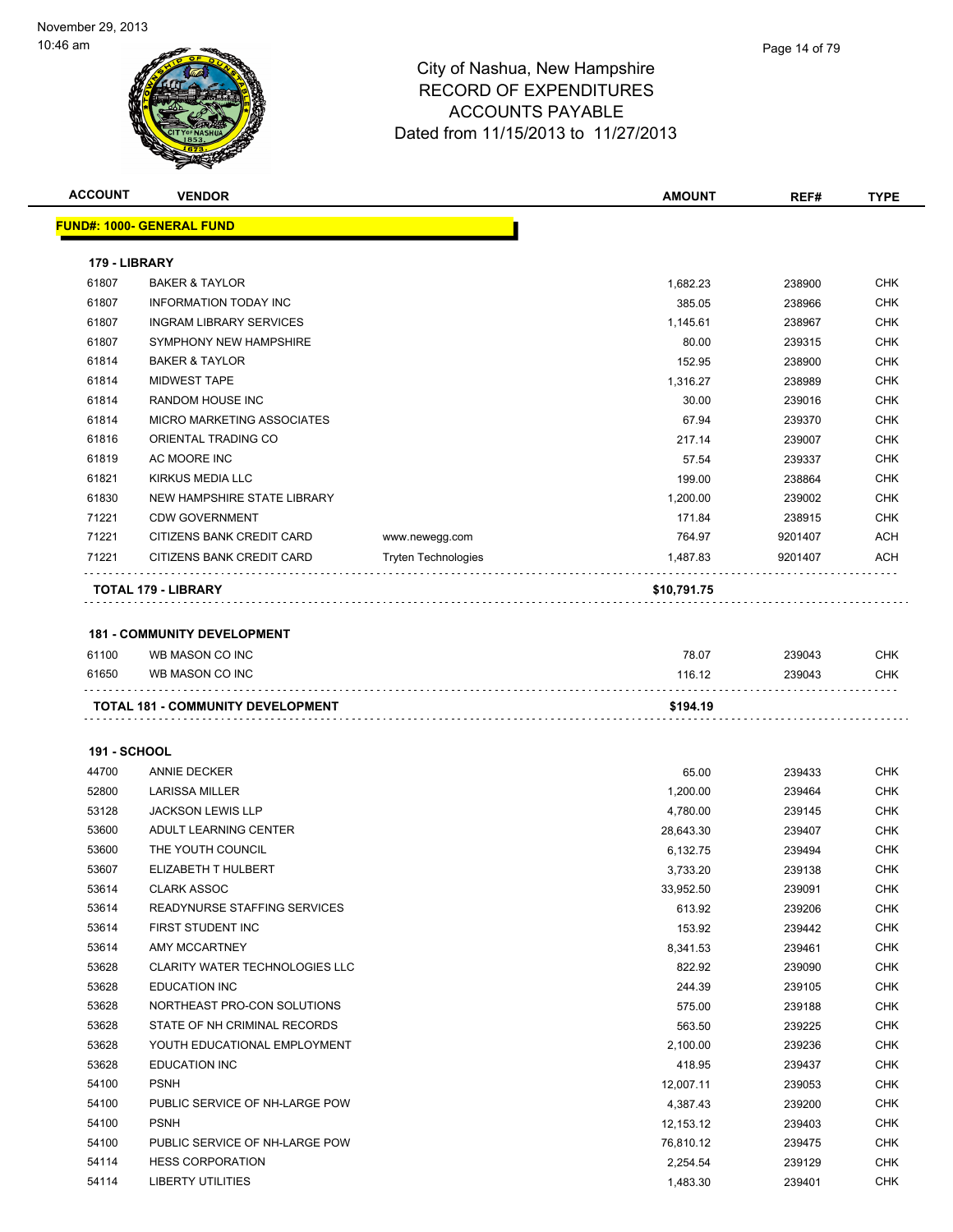

| <b>ACCOUNT</b>      | <b>VENDOR</b>                       | AMOUNT   | REF#   | <b>TYPE</b> |
|---------------------|-------------------------------------|----------|--------|-------------|
|                     | <u> FUND#: 1000- GENERAL FUND</u>   |          |        |             |
|                     |                                     |          |        |             |
| <b>191 - SCHOOL</b> |                                     |          |        |             |
| 54114               | <b>HESS CORPORATION</b>             | 913.37   | 239450 | <b>CHK</b>  |
| 54141               | PENNICHUCK WATER WORKS INC          | 4,674.14 | 239052 | <b>CHK</b>  |
| 54141               | PENNICHUCK WATER WORKS INC          | 2,027.97 | 239402 | <b>CHK</b>  |
| 54243               | AIREX FILTER CORPORATION            | 2.96     | 239060 | <b>CHK</b>  |
| 54280               | <b>B &amp; S LOCKSMITHS INC</b>     | 230.26   | 239064 | <b>CHK</b>  |
| 54280               | CONTROL TECHNOLOGIES INC            | 1,800.00 | 239094 | <b>CHK</b>  |
| 54280               | MARVELL PLATE GLASS INC             | 262.37   | 239164 | <b>CHK</b>  |
| 54280               | MERRIMACK BUILDING SUPPLY INC       | 3,714.96 | 239171 | <b>CHK</b>  |
| 54280               | <b>RC WELDING LLC</b>               | 120.00   | 239205 | <b>CHK</b>  |
| 54280               | <b>VIKING ROOFING INC</b>           | 1,035.00 | 239488 | <b>CHK</b>  |
| 54487               | COMPUTER HUT dba IT INSIDERS        | 19.95    | 239093 | <b>CHK</b>  |
| 54487               | HILLYARD/MANCHESTER                 | 3,727.70 | 239132 | <b>CHK</b>  |
| 54487               | <b>TWIN STATE</b>                   | 691.45   | 239229 | CHK         |
| 54487               | FAIRGROUNDS MIDDLE SCH PETTY C      | 13.96    | 239400 | <b>CHK</b>  |
| 54487               | DAVID BAILEY                        | 120.00   | 239410 | CHK         |
| 54487               | <b>BASSETT SERVICES CORPORATION</b> | 111.75   | 239413 | <b>CHK</b>  |
| 54487               | <b>BRINESTONE</b>                   | 150.00   | 239420 | <b>CHK</b>  |
| 54487               | HILLYARD/MANCHESTER                 | 71.35    | 239451 | <b>CHK</b>  |
| 54487               | SAFETY KLEEN SYSTEMS INC            | 350.70   | 239477 | <b>CHK</b>  |
| 54600               | <b>BEST FORD</b>                    | 45.57    | 239070 | <b>CHK</b>  |
| 54600               | DONOVAN EQUIPMENT CO INC            | 602.36   | 239101 | <b>CHK</b>  |
| 54600               | NAPA AUTO PARTS                     | 103.11   | 239177 | <b>CHK</b>  |
| 54600               | SANEL AUTO PARTS CO                 | 265.09   | 239211 | <b>CHK</b>  |
| 54600               | DONOVAN EQUIPMENT CO INC            | 2,125.24 | 239435 | <b>CHK</b>  |
| 54600               | SANEL AUTO PARTS CO                 | 135.60   | 239478 | <b>CHK</b>  |
| 55109               | <b>EARTHLINK BUSINESS</b>           | 1,298.83 | 239047 | <b>CHK</b>  |
| 55109               | <b>FAIRPOINT COMMUNICATIONS</b>     | 72.55    | 239049 | <b>CHK</b>  |
| 55109               | VERIZON WIRELESS 742005979          | 490.14   | 239405 | <b>CHK</b>  |
| 55200               | <b>NHASBO</b>                       | 361.00   | 239050 | <b>CHK</b>  |
| 55200               | TREASURER STATE OF NH               | 75.00    | 239055 | <b>CHK</b>  |
| 55200               | NH INDOOR TRACK LEAGUE              | 2,020.00 | 239184 | <b>CHK</b>  |
| 55300               | NASHUA SCHOOL DISTRICT 42           | 685.00   | 14429  | <b>ACH</b>  |
| 55300               | COUNCIL FOR EXCEPTIONAL CHILDR      | 114.00   | 239428 | <b>CHK</b>  |
| 55300               | <b>HOLLY LAVINE</b>                 | 182.80   | 239456 | <b>CHK</b>  |
| 55307               | DANIEL DONOVAN                      | 11.70    | 239100 | <b>CHK</b>  |
| 55307               | <b>STACY HYNES</b>                  | 58.89    | 239139 | <b>CHK</b>  |
| 55307               | DONNA LATINA                        | 52.82    | 239151 | <b>CHK</b>  |
| 55307               | <b>JUDITH LOFTUS</b>                | 41.66    | 239155 | <b>CHK</b>  |
| 55307               | <b>JANICE MARTIN</b>                | 160.74   | 239163 | <b>CHK</b>  |
| 55307               | DAVID RAUSEO                        | 14.18    | 239204 | <b>CHK</b>  |
| 55307               | <b>BRITTANY BOONE</b>               | 25.09    | 239418 | CHK         |
| 55307               | <b>MARIANNE BUSTEED</b>             | 93.68    | 239421 | <b>CHK</b>  |
| 55307               | LORI COUTU                          | 115.00   | 239430 | <b>CHK</b>  |
| 55307               | <b>KELLIE GABRIEL</b>               | 37.86    | 239444 | <b>CHK</b>  |
| 55307               | <b>JENNIFER GRANTHAM</b>            | 119.07   | 239446 | <b>CHK</b>  |
| 55307               | <b>ELLEN GREENBERG</b>              | 376.66   | 239447 | <b>CHK</b>  |
| 55307               | MICHELLE PAPANICOLAU                | 149.16   | 239472 | CHK         |
| 55307               | <b>CHRISTOPHER SAUNDERS</b>         | 42.38    | 239479 | <b>CHK</b>  |
|                     |                                     |          |        |             |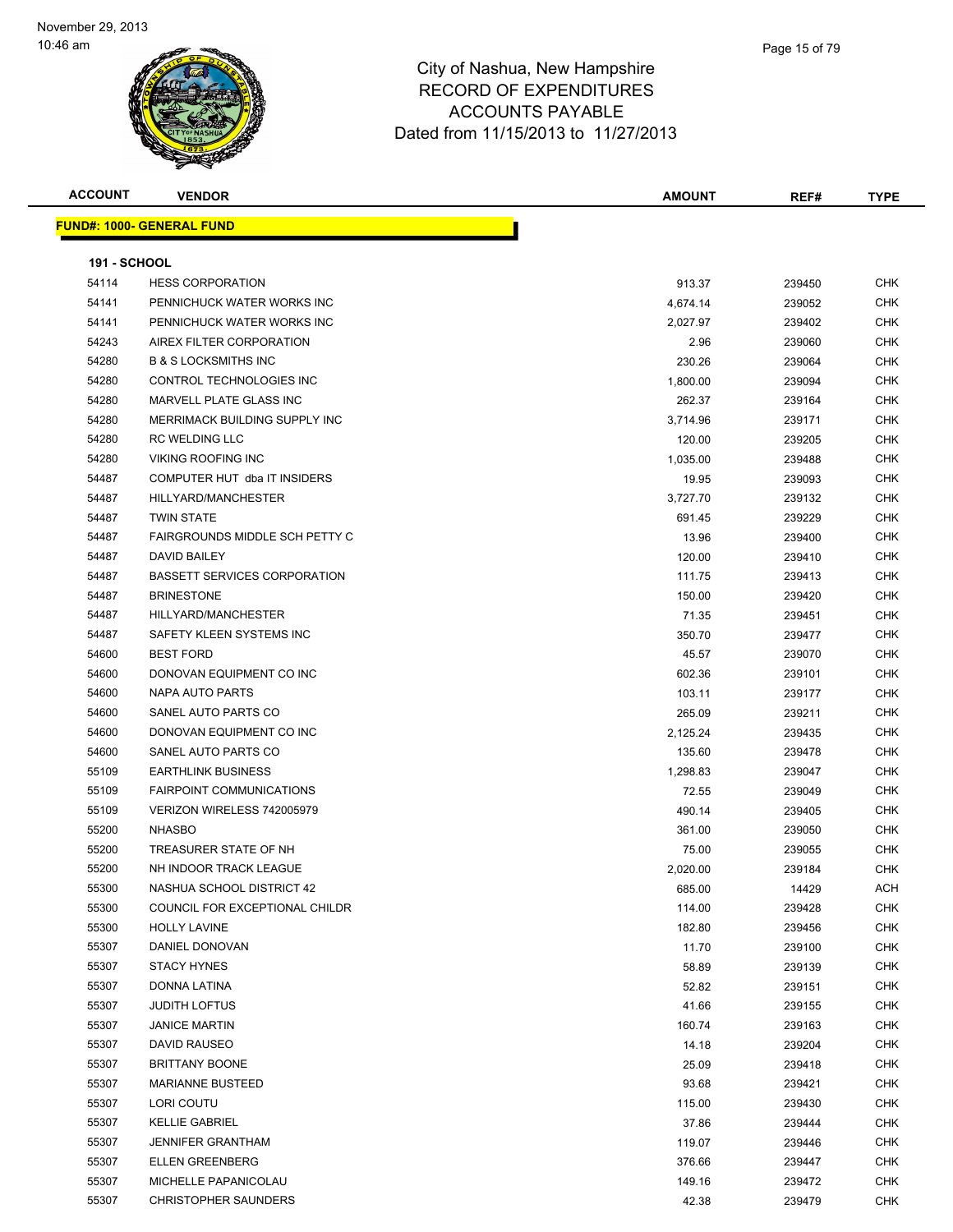

| <b>ACCOUNT</b>      | <b>VENDOR</b>                             |                       | <b>AMOUNT</b>   | REF#             | <b>TYPE</b>              |
|---------------------|-------------------------------------------|-----------------------|-----------------|------------------|--------------------------|
|                     | <b>FUND#: 1000- GENERAL FUND</b>          |                       |                 |                  |                          |
|                     |                                           |                       |                 |                  |                          |
| <b>191 - SCHOOL</b> |                                           |                       |                 |                  |                          |
| 55400               | <b>CURRICULUM ASSOCIATES LLC</b>          |                       | 375.03          | 239096           | <b>CHK</b>               |
| 55400               | <b>MEGAN MAHONEY</b>                      |                       | 149.00          | 239160           | CHK                      |
| 55400               | <b>MOEMS</b>                              |                       | 99.00           | 239174           | <b>CHK</b>               |
| 55400               | <b>SERESC</b>                             |                       | 660.00          | 239218           | CHK                      |
| 55400               | <b>ELLEN BARBER</b>                       |                       | 99.00           | 239411           | <b>CHK</b>               |
| 55400               | <b>KEVIN SWIFT</b>                        |                       | 50.00           | 239454           | <b>CHK</b>               |
| 55400               | CITIZENS BANK CREDIT CARD                 | <b>HR HRERO STORE</b> | 219.00          | 9201407          | ACH                      |
| 55607               | UNITED PARCEL SERVICE                     |                       | 3.66            | 239057           | <b>CHK</b>               |
| 55607               | FAIRGROUNDS MIDDLE SCH PETTY C            |                       | 26.24           | 239400           | CHK                      |
| 55607               | LISA GINGRAS                              |                       | 10.35           | 239445           | CHK                      |
| 55607               | US POSTAL SERVICE                         |                       | 736.00          | 239486           | <b>CHK</b>               |
| 55635               | NASHUA SCHOOL DISTRICT 42                 |                       | 1,190.00        | 14429            | ACH                      |
| 55642               | <b>DOWLING DOUGLAS</b>                    |                       | 62.00           | 239102           | CHK                      |
| 55642               | <b>KEITH FRONK</b>                        |                       | 82.00           | 239111           | CHK                      |
| 55642               | <b>RICHARD HIGGINS</b>                    |                       | 42.00           | 239131           | CHK                      |
| 55642               | <b>CRAIG HOEMKE</b>                       |                       | 82.00           | 239133           | CHK                      |
| 55642               | <b>MARK LISS</b>                          |                       | 42.00           | 239154           | CHK                      |
| 55642               | PHIL MCCARTHY                             |                       | 62.00           | 239165           | CHK                      |
| 55649               | NAWGJ - NH                                |                       | 20.00           | 239180           | <b>CHK</b>               |
| 55649               | NIHOA - NH INC                            |                       | 130.00          | 239185           | CHK                      |
| 55690               | <b>TONY COUROUNIS</b>                     |                       | 162.05          | 239095           | CHK                      |
| 55690               | FIRST STUDENT INC                         |                       | 3,076.10        | 239108           | <b>CHK</b>               |
| 55690               | FIRST STUDENT INC                         |                       | 486.77          | 239442           | CHK                      |
| 55694               | EASTER SEALS OF NEW HAMPSHIRE             |                       | 32,768.46       | 239104           | <b>CHK</b>               |
| 55694               | <b>HAMPSTEAD HOSPITAL</b>                 |                       | 250.00          | 239124           | <b>CHK</b>               |
| 55694               | INSTITUTE OF PROFESSIONAL PRAC            |                       | 2,054.46        | 239141           | CHK                      |
| 55694               | <b>SERESC</b>                             |                       | 16,866.90       | 239218           | <b>CHK</b>               |
| 55694               | ST ANNS HOME INC                          |                       | 11,915.20       | 239223           | CHK                      |
| 55694               | WEDIKO CHILDRENS SERVICES                 |                       | 5,487.24        | 239233           | CHK                      |
| 55694               | <b>SERESC</b>                             |                       | 2,248.92        | 239482           | <b>CHK</b>               |
| 61100               | ELM ST PETTY CASH                         |                       | 68.07           | 239048           | <b>CHK</b>               |
| 61100               | CANON SOLUTIONS AMERICA                   |                       | 355.00          | 239081           | <b>CHK</b>               |
| 61100               | <b>SCHOOL SPECIALTY</b>                   |                       | 150.63          | 239216           | <b>CHK</b>               |
| 61100               | WB MASON CO INC                           |                       | 8,642.58        | 239232           | <b>CHK</b>               |
| 61100               | STAPLES BUSINESS ADVANTAGE                |                       | 61.25           | 239485           | <b>CHK</b>               |
| 61100<br>61107      | WB MASON CO INC<br>ALL SEASONS PROMOTIONS |                       | 2,645.97        | 239490           | <b>CHK</b><br><b>CHK</b> |
| 61135               | ELM ST PETTY CASH                         |                       | 871.45<br>37.04 | 239061<br>239048 | <b>CHK</b>               |
| 61135               | NHS SOUTH PETTY CASH                      |                       |                 |                  | <b>CHK</b>               |
| 61135               | <b>BARNES &amp; NOBLE INC</b>             |                       | 193.81<br>74.22 | 239051<br>239065 | <b>CHK</b>               |
| 61135               | <b>BELLETETES INC</b>                     |                       | 24.77           |                  | <b>CHK</b>               |
| 61135               | LISA BLAKE                                |                       | 50.97           | 239068<br>239071 | <b>CHK</b>               |
| 61135               | <b>MARIAH CAMPBELL</b>                    |                       | 292.95          | 239080           | <b>CHK</b>               |
| 61135               | CANON SOLUTIONS AMERICA                   |                       | 120.00          | 239081           | <b>CHK</b>               |
| 61135               | <b>CARPARTS OF NASHUA</b>                 |                       | 376.63          | 239083           | <b>CHK</b>               |
| 61135               | CARSON-DELOSA PUBLISHING                  |                       | 83.89           | 239084           | <b>CHK</b>               |
| 61135               | CARTRIDGE WORLD NASHUA                    |                       | 289.99          | 239085           | <b>CHK</b>               |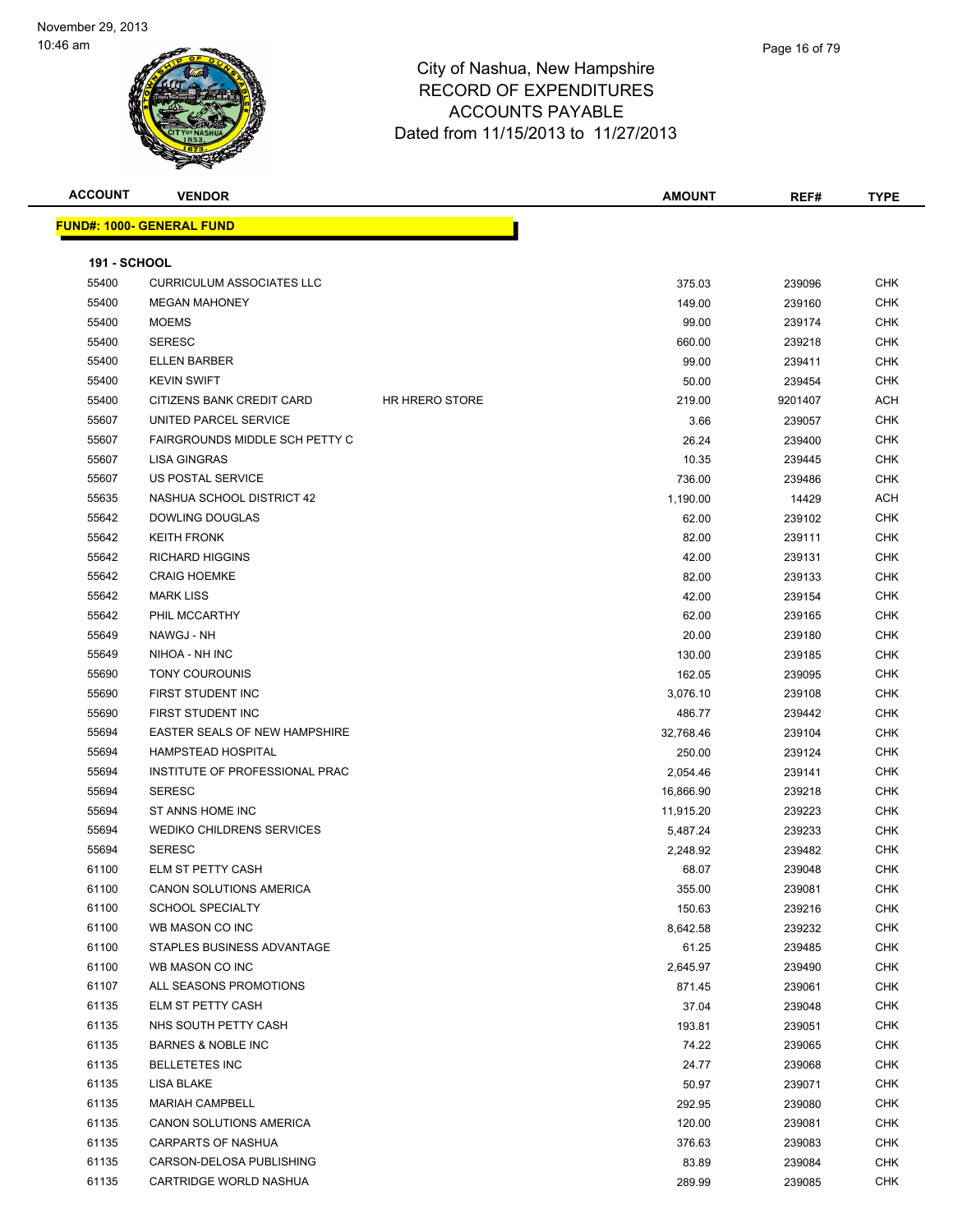

| <b>ACCOUNT</b>      | <b>VENDOR</b>                     | <b>AMOUNT</b> | REF#   | <b>TYPE</b> |
|---------------------|-----------------------------------|---------------|--------|-------------|
|                     | <u> FUND#: 1000- GENERAL FUND</u> |               |        |             |
|                     |                                   |               |        |             |
| <b>191 - SCHOOL</b> |                                   |               |        |             |
| 61135               | <b>CHANEY ELECTRONICS</b>         | 1,260.15      | 239089 | <b>CHK</b>  |
| 61135               | <b>KAREN DAVIS</b>                | 218.00        | 239098 | <b>CHK</b>  |
| 61135               | DOWNES & READER HARDWOOD CO IN    | 1,794.50      | 239103 | <b>CHK</b>  |
| 61135               | FOLLETT EDUCATIONAL SERVICES      | 192.94        | 239109 | <b>CHK</b>  |
| 61135               | HANDWRITING WITHOUT TEARS         | 94.40         | 239125 | <b>CHK</b>  |
| 61135               | <b>HEINEMANN</b>                  | 115.50        | 239128 | <b>CHK</b>  |
| 61135               | <b>NANCY HICKS</b>                | 99.95         | 239130 | <b>CHK</b>  |
| 61135               | HOME DEPOT CREDIT SERVICE         | 1,450.66      | 239136 | <b>CHK</b>  |
| 61135               | <b>JW PEPPER &amp; SON INC</b>    | 167.99        | 239144 | <b>CHK</b>  |
| 61135               | <b>KLOCKIT</b>                    | 227.50        | 239148 | <b>CHK</b>  |
| 61135               | KNOWLEDGE UNLIMITED, INC          | 209.00        | 239149 | CHK         |
| 61135               | LAKESHORE LEARNING MATERIALS      | 63.23         | 239150 | <b>CHK</b>  |
| 61135               | <b>JEFFREY LEONE</b>              | 33.97         | 239153 | <b>CHK</b>  |
| 61135               | DONNA LUNA                        | 36.67         | 239156 | CHK         |
| 61135               | <b>SERA MARCOUS</b>               | 67.25         | 239161 | <b>CHK</b>  |
| 61135               | MARKET BASKET ACCT 2589096        | 392.29        | 239162 | <b>CHK</b>  |
| 61135               | MCGRAW-HILL EDUCATION LLC         | 296.00        | 239166 | <b>CHK</b>  |
| 61135               | MCGRAW-HILL SCHOOL EDUCATION      | 218.07        | 239167 | <b>CHK</b>  |
| 61135               | MODERN SCHOOL SUPPLIES INC        | 228.58        | 239173 | <b>CHK</b>  |
| 61135               | <b>DENISE MYLES</b>               | 19.95         | 239175 | <b>CHK</b>  |
| 61135               | <b>NASCO</b>                      | 36.16         | 239178 | <b>CHK</b>  |
| 61135               | <b>JEAN NEWCOMB</b>               | 40.97         | 239183 | <b>CHK</b>  |
| 61135               | NORTH CENTER FOOD SERVICE         | 1,862.79      | 239186 | <b>CHK</b>  |
| 61135               | NORTHEAST MAILING SYSTEMS LLC     | 466.89        | 239187 | <b>CHK</b>  |
| 61135               | P J CURRIER LUMBER CO             | 1,073.33      | 239192 | <b>CHK</b>  |
| 61135               | PEARSON EDUCATION INC             | 98.80         | 239196 | <b>CHK</b>  |
| 61135               | PERIPOLE INC                      | 589.95        | 239197 | <b>CHK</b>  |
| 61135               | PRO AV SYSTEMS INC                | 403.00        | 239198 | <b>CHK</b>  |
| 61135               | PROJECT LEAD THE WAY INC          | 3,000.00      | 239199 | <b>CHK</b>  |
| 61135               | <b>RAINBOW RESOURCES</b>          | 131.67        | 239203 | <b>CHK</b>  |
| 61135               | REALLY GOOD STUFF INC             | 28.94         | 239207 | <b>CHK</b>  |
| 61135               | <b>SCHOOL OUTFITTERS</b>          | 253.58        | 239215 | <b>CHK</b>  |
| 61135               | <b>SCHOOL SPECIALTY</b>           | 2,905.14      | 239216 | <b>CHK</b>  |
| 61135               | <b>RENEE SCHWARZ</b>              | 249.99        | 239217 | <b>CHK</b>  |
| 61135               | STAPLES BUSINESS ADVANTAGE        | 69.94         | 239224 | <b>CHK</b>  |
| 61135               | <b>TEACHERS DISCOVERY</b>         | 484.13        | 239226 | CHK         |
| 61135               | <b>WAL-MART</b>                   | 22.62         | 239231 | <b>CHK</b>  |
| 61135               | WB MASON CO INC                   | 8,083.58      | 239232 | <b>CHK</b>  |
| 61135               | <b>WEST MUSIC</b>                 | 352.70        | 239234 | <b>CHK</b>  |
| 61135               | WOODCRAFT SUPPLY, LLC             | 190.28        | 239235 | <b>CHK</b>  |
| 61135               | FAIRGROUNDS MIDDLE SCH PETTY C    | 40.00         | 239400 | <b>CHK</b>  |
| 61135               | <b>BARNES &amp; NOBLE INC</b>     | 308.48        | 239412 | <b>CHK</b>  |
| 61135               | <b>BELLETETES INC</b>             | 49.96         | 239414 | <b>CHK</b>  |
| 61135               | LISA BLAKE                        | 30.98         | 239415 | CHK         |
| 61135               | <b>BLICK ART MATERIALS</b>        | 256.00        | 239416 | <b>CHK</b>  |
| 61135               | <b>BRAINPOP LLC</b>               | 615.00        | 239419 | CHK         |
| 61135               | <b>MARIAH CAMPBELL</b>            | 78.60         | 239422 | CHK         |
| 61135               | CARTRIDGE WORLD NASHUA            | 212.90        | 239423 | <b>CHK</b>  |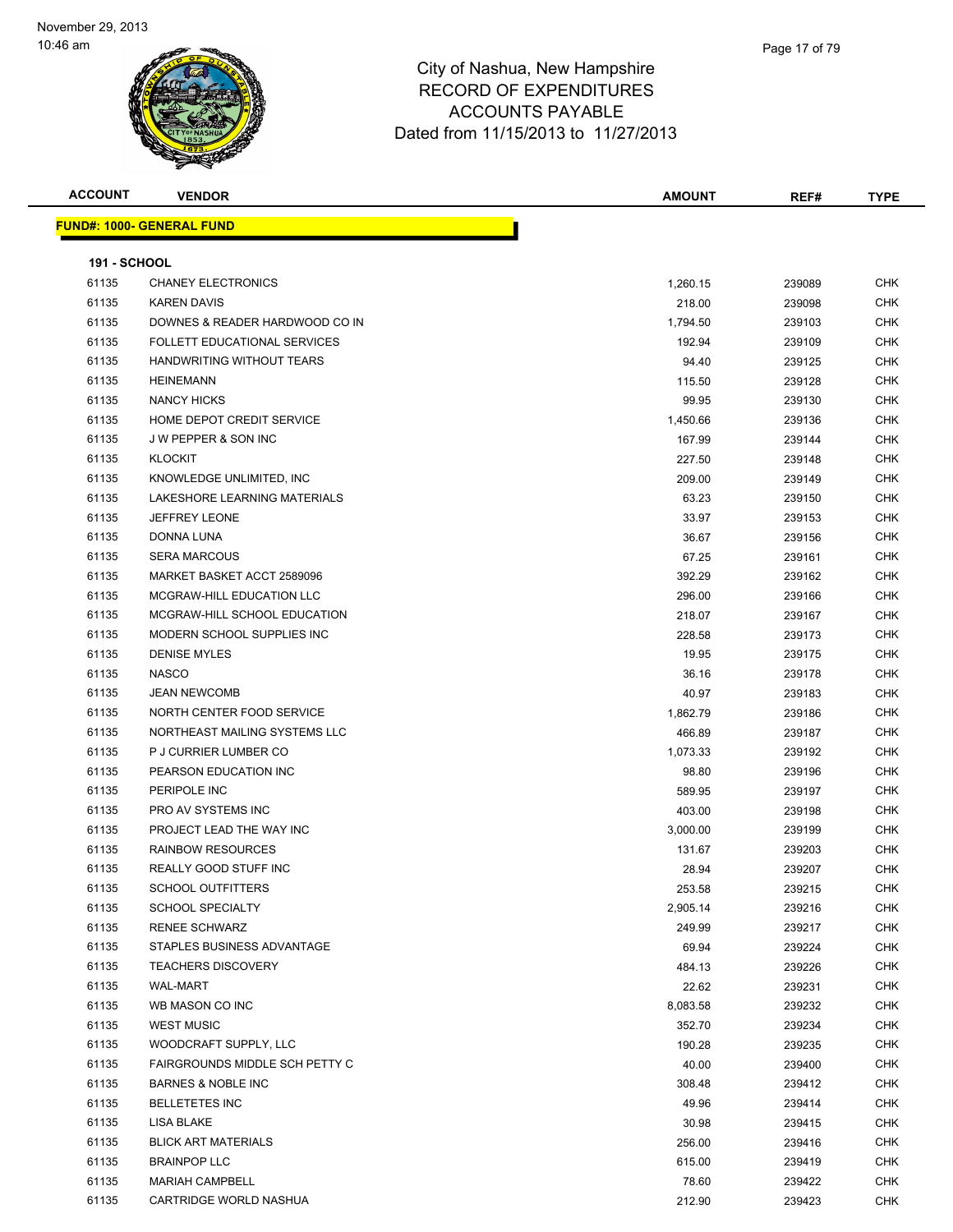| <b>ACCOUNT</b>      | <b>VENDOR</b>                     | <b>AMOUNT</b> | REF#   | <b>TYPE</b> |
|---------------------|-----------------------------------|---------------|--------|-------------|
|                     | <u> FUND#: 1000- GENERAL FUND</u> |               |        |             |
| <b>191 - SCHOOL</b> |                                   |               |        |             |
| 61135               | <b>COBBLESTONE &amp; CRICKET</b>  | 8.95          | 239425 | CHK         |
| 61135               | <b>FRANK COVART</b>               | 154.00        | 239431 | <b>CHK</b>  |
| 61135               | <b>CURRICULUM ASSOCIATES LLC</b>  | 268.67        | 239432 | CHK         |
| 61135               | EDUCATIONAL OUTFITTERS            | 936.10        | 239438 | CHK         |
| 61135               | <b>EDVOTEK INC</b>                | 498.30        | 239439 | CHK         |
| 61135               | <b>HANNAFORD</b>                  | 43.33         | 239449 | <b>CHK</b>  |
| 61135               | HOME DEPOT CREDIT SERVICE         | 15.48         | 239452 | CHK         |
| 61135               | MARKET BASKET ACCT 2589096        | 315.87        | 239460 | <b>CHK</b>  |
| 61135               | MICHAEL MCKNIGHT                  | 25.97         | 239462 | CHK         |
| 61135               | <b>NASCO</b>                      | 1,372.64      | 239468 | <b>CHK</b>  |
| 61135               | <b>DEBORAH POTHIER</b>            | 32.12         | 239474 | <b>CHK</b>  |
| 61135               | SCHOLASTIC INC                    | 101.04        | 239480 | <b>CHK</b>  |
| 61135               | <b>SCHOOL SPECIALTY</b>           | 1,164.13      | 239481 | <b>CHK</b>  |
| 61135               | SHEFFIELD POTTERY INC             | 278.50        | 239483 | CHK         |
| 61135               | <b>WAL-MART</b>                   | 84.11         | 239489 | CHK         |
| 61135               | WB MASON CO INC                   | 532.22        | 239490 | CHK         |
| 61135               | <b>WEST MUSIC</b>                 | 78.15         | 239491 | <b>CHK</b>  |
| 61135               | <b>WILLIAM H SADLIER INC</b>      | 34.34         | 239492 | <b>CHK</b>  |
| 61135               | <b>WRIGHT GROUP MCGRAW HILL</b>   | 57.53         | 239493 | <b>CHK</b>  |
| 61142               | UNITED PARCEL SERVICE             | 6.83          | 239057 | <b>CHK</b>  |
| 61142               | <b>KARIN O'DONNELL</b>            | 44.48         | 239190 | <b>CHK</b>  |
| 61142               | <b>SCHOOL HEALTH CORP</b>         | 190.57        | 239213 | <b>CHK</b>  |
| 61142               | SCHOOL NURSE SUPPLY INC           | 66.25         | 239214 | <b>CHK</b>  |
| 61249               | <b>NCS PEARSON</b>                | 12,806.56     | 239181 | CHK         |
| 61249               | PEARSON EDUCATION INC             | 458.50        | 239195 | <b>CHK</b>  |
| 61299               | TREASURER STATE OF NH             | 533.78        | 239054 | CHK         |
| 61299               | TREASURER STATE OF NH             | 78.04         | 239056 | <b>CHK</b>  |
| 61299               | <b>BELLETETES INC</b>             | 221.68        | 239068 | CHK         |
| 61299               | <b>BLUE TARP FINANCIAL</b>        | 289.76        | 239072 | <b>CHK</b>  |
| 61299               | <b>FASTENAL CO</b>                | 110.41        | 239107 | CHK         |
| 61299               | HOME DEPOT CREDIT SERVICES        | 49.89         | 239135 | CHK         |
| 61299               | HOME DEPOT CREDIT SERVICES        | 338.25        | 239137 | CHK         |
| 61299               | <b>IMTEK REPROGRAPHICS INC</b>    | 68.04         | 239140 | CHK         |
| 61299               | <b>DIANE MERCHANT</b>             | 235.48        | 239170 | CHK         |
| 61299               | MILL METALS CORP                  | 346.70        | 239172 | CHK         |
| 61299               | <b>SCHOOL SPECIALTY</b>           | 142.32        | 239216 | CHK         |
| 61299               | WB MASON CO INC                   | (47.20)       | 239232 | <b>CHK</b>  |
| 61299               | <b>BELLETETES INC</b>             | 39.89         | 239414 | CHK         |
| 61299               | <b>FASTENAL CO</b>                | 12.24         | 239440 | <b>CHK</b>  |
| 61299               | <b>FASTENAL CO</b>                | 3.31          | 239441 | <b>CHK</b>  |
| 61299               | WB MASON CO INC                   | 47.20         | 239490 | CHK         |
| 61407               | CED                               | 110.49        | 239086 | CHK         |
| 61407               | BATTERY SPECIALISTS OF NH LLC     | 420.65        | 239143 | CHK         |
| 61407               | M & M ELECTRICAL SUPPLY CO INC    | 1,027.68      | 239157 | CHK         |
| 61407               | M & M ELECTRICAL SUPPLY CO INC    | 46.79         | 239458 | CHK         |
| 61414               | F W WEBB CO                       | 370.13        | 239106 | CHK         |
| 61414               | <b>GRANITE GROUP</b>              | 641.67        | 239120 | <b>CHK</b>  |
| 61414               | <b>GRANITE GROUP</b>              | 1,444.82      | 239121 | <b>CHK</b>  |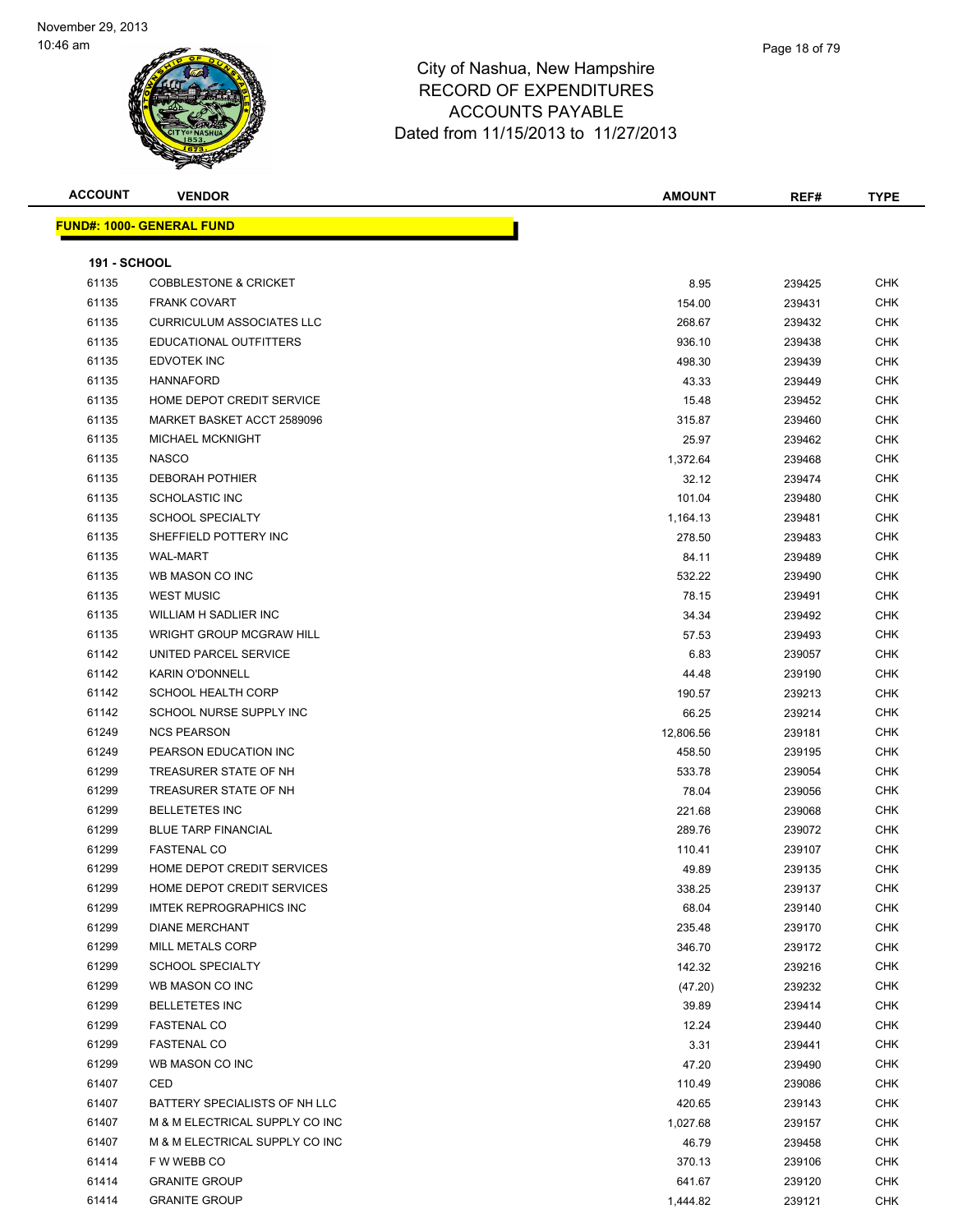

| <b>ACCOUNT</b>      | <b>VENDOR</b>                         | <b>AMOUNT</b> | REF#   | <b>TYPE</b> |
|---------------------|---------------------------------------|---------------|--------|-------------|
|                     | <b>FUND#: 1000- GENERAL FUND</b>      |               |        |             |
| <b>191 - SCHOOL</b> |                                       |               |        |             |
| 61414               | PEABODY SUPPLY CO                     | 623.08        | 239193 | <b>CHK</b>  |
| 61421               | BEARINGS SPECIALTY CO INC             | 8.30          | 239066 | <b>CHK</b>  |
| 61421               | <b>CAPP INC</b>                       | 1,378.00      | 239082 | <b>CHK</b>  |
| 61421               | <b>GRAINGER</b>                       | 53.10         | 239118 | <b>CHK</b>  |
| 61421               | <b>GRAINGER</b>                       | 637.50        | 239119 | <b>CHK</b>  |
| 61421               | HEATING SPECIALTIES OF NH INC         | 5,570.00      | 239127 | CHK         |
| 61428               | <b>CENTRAL PAPER PRODUCTS CO</b>      | 3,233.90      | 239087 | <b>CHK</b>  |
| 61428               | KARCHER NORTH AMERICA                 | 555.71        | 239146 | <b>CHK</b>  |
| 61599               | NASHUA OUTDOOR POWER EQUIPMENT        | 334.12        | 239179 | <b>CHK</b>  |
| 61814               | <b>BARNES &amp; NOBLE INC</b>         | 48.76         | 239065 | <b>CHK</b>  |
| 61814               | <b>FOLLETT LIBRARY RESOURCES</b>      | 1.729.90      | 239110 | CHK         |
| 61814               | <b>JEAN NEWCOMB</b>                   | 50.20         | 239183 | <b>CHK</b>  |
| 61814               | FOLLETT LIBRARY RESOURCES             | 260.13        | 239443 | <b>CHK</b>  |
| 61821               | <b>GALE/CENGAGE LEARNING</b>          | 1,969.09      | 239113 | <b>CHK</b>  |
| 61821               | <b>EBSCO INFORMATION SERVICES</b>     | 245.13        | 239436 | <b>CHK</b>  |
| 61875               | <b>BARNES &amp; NOBLE INC</b>         | 251.22        | 239065 | <b>CHK</b>  |
| 61875               | <b>MARIANNE BUSTEED</b>               | 76.69         | 239079 | <b>CHK</b>  |
| 61875               | FOLLETT EDUCATIONAL SERVICES          | 349.23        | 239109 | <b>CHK</b>  |
| 61875               | SCHOLASTIC INC                        | 160.43        | 239212 | CHK         |
| 61875               | <b>BARNES &amp; NOBLE INC</b>         | 539.50        | 239412 | <b>CHK</b>  |
| 61875               | COUNCIL FOR EXCEPTIONAL CHILDR        | 82.39         | 239428 | <b>CHK</b>  |
| 71221               | <b>APPLE INC</b>                      | 118.00        | 239062 | <b>CHK</b>  |
| 71221               | COMPUTER HUT dba IT INSIDERS          | 435.80        | 239093 | CHK         |
| 71221               | <b>PRO AV SYSTEMS INC</b>             | 1,960.37      | 239198 | <b>CHK</b>  |
| 71228               | CITY OF NASHUA E-BOOK ACCT-ACH        | 900.00        | 14430  | <b>ACH</b>  |
| 71800               | <b>BARBARA PUKT</b>                   | 155.94        | 239201 | <b>CHK</b>  |
| 71800               | COUSINS VIDEO INC                     | 184.82        | 239429 | <b>CHK</b>  |
| 71999               | <b>CUSTOM COMPUTER SPECIALIST INC</b> | 2,412.10      | 239097 | <b>CHK</b>  |
| 71999               | <b>PRO AV SYSTEMS INC</b>             | 3,213.63      | 239198 | <b>CHK</b>  |
|                     | <b>TOTAL 191 - SCHOOL</b>             | \$407,910.85  |        |             |
|                     |                                       |               |        |             |

## **TOTAL FUND 1000 - GENERAL FUND \$1,224,378.80**

### **FUND#: 1001- GF-CAPITAL IMPROVEMENTS**

|                                          | <b>157 - CITYWIDE COMM-CAP IMP</b> |            |        |     |
|------------------------------------------|------------------------------------|------------|--------|-----|
| 81100                                    | MOTOROLA SOLUTIONS INC             | 3.490.18   | 238869 | CHK |
| <b>TOTAL 157 - CITYWIDE COMM-CAP IMP</b> |                                    | \$3,490.18 |        |     |
|                                          | <b>161 - STREETS-CAP IMP</b>       |            |        |     |
| 81100                                    | <b>BELLETETES INC</b>              | 282.51     | 238904 | CHK |

| 81100 | <b>BLUE TARP FINANCIAL</b>     | 62.98    | 238908 | CHK        |
|-------|--------------------------------|----------|--------|------------|
| 81100 | BROX INDUSTRIES INC            | 1.916.41 | 238909 | CHK        |
| 81100 | CORRIVEAU ROUTHIER INC         | 6.915.54 | 238925 | <b>CHK</b> |
| 81100 | M & M ELECTRICAL SUPPLY CO INC | 2.538.26 | 238978 | <b>CHK</b> |
|       |                                |          |        |            |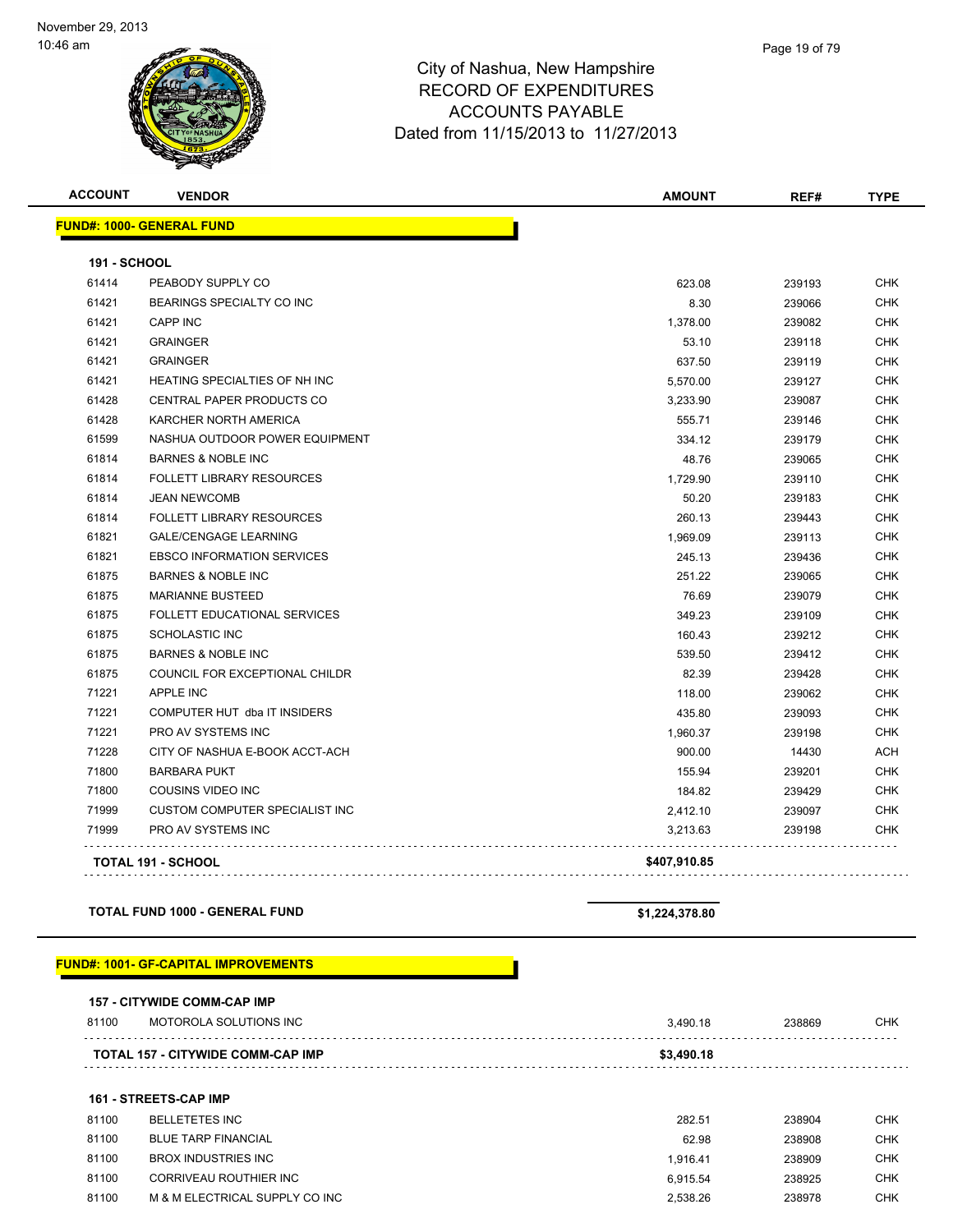*<u>ar man</u>* 

|                                                                      | City of Nashua, New Hampshire<br><b>RECORD OF EXPENDITURES</b><br><b>ACCOUNTS PAYABLE</b><br>Dated from 11/15/2013 to 11/27/2013 | , ago 20 0, 70 |             |
|----------------------------------------------------------------------|----------------------------------------------------------------------------------------------------------------------------------|----------------|-------------|
| <b>ACCOUNT</b><br><b>VENDOR</b>                                      | <b>AMOUNT</b>                                                                                                                    | REF#           | <b>TYPE</b> |
| FUND#: 1001- GF-CAPITAL IMPROVEMENTS                                 |                                                                                                                                  |                |             |
| 161 - STREETS-CAP IMP                                                |                                                                                                                                  |                |             |
| 81100<br><b>MICHIE CORP</b>                                          | 1,912.00                                                                                                                         | 238988         | <b>CHK</b>  |
| 81100<br><b>RAPID FINISHING CORP</b>                                 | 575.00                                                                                                                           | 239387         | <b>CHK</b>  |
| <b>TOTAL 161 - STREETS-CAP IMP</b>                                   | \$14,202.70                                                                                                                      |                |             |
| <b>TOTAL FUND 1001 - GF-CAPITAL IMPROVEMENTS</b>                     | \$17,692.88                                                                                                                      |                |             |
| <u> FUND#: 1010- GF-PRIOR YEAR ESCROWS</u>                           |                                                                                                                                  |                |             |
| 103 - LEGAL-PRIOR YEAR                                               |                                                                                                                                  |                |             |
| 53128<br>MITCHELL MUNICIPAL GROUP PA                                 | 287.24                                                                                                                           | 238991<br>.    | <b>CHK</b>  |
| TOTAL 103 - LEGAL-PRIOR YEAR                                         | \$287.24                                                                                                                         |                |             |
| <b>126 - FINANCIAL SERVICES</b><br>53452<br>KROLL, BECKER & WING LLC | 1,484.64                                                                                                                         | 239357         | <b>CHK</b>  |
| <b>TOTAL 126 - FINANCIAL SERVICES</b>                                | \$1,484.64                                                                                                                       |                |             |
|                                                                      |                                                                                                                                  |                |             |
| <b>150 - POLICE-PRIOR YEAR</b><br>RILEYS SPORT SHOP INC<br>61121     |                                                                                                                                  |                | <b>CHK</b>  |
|                                                                      | 2,857.80                                                                                                                         | 239021         |             |
| <b>TOTAL 150 - POLICE-PRIOR YEAR</b>                                 | \$2,857.80                                                                                                                       |                |             |
| 161 - STREETS-PRIOR YEAR                                             |                                                                                                                                  |                |             |
| 81100<br>M & M ELECTRICAL SUPPLY CO INC                              | 3,477.84                                                                                                                         | 238978         | <b>CHK</b>  |
| TOTAL 161 - STREETS-PRIOR YEAR                                       | \$3,477.84                                                                                                                       |                |             |
| <b>191 - SCHOOL</b>                                                  |                                                                                                                                  |                |             |
| 61135<br><b>SCHOOL SPECIALTY</b>                                     | 1,058.63                                                                                                                         | 239216         | <b>CHK</b>  |
| 71228<br><b>DISCOVERY EDUCATION</b>                                  | 2,725.00                                                                                                                         | 239099         | <b>CHK</b>  |
| TOTAL 191 - SCHOOL                                                   | \$3,783.63                                                                                                                       |                |             |
| <b>TOTAL FUND 1010 - GF-PRIOR YEAR ESCROWS</b>                       | \$11,891.15                                                                                                                      |                |             |
| FUND#: 2100- FOOD SERVICES                                           |                                                                                                                                  |                |             |
| 44503<br>CHRISTINE PARADISE                                          | 41.65                                                                                                                            | 239473         | <b>CHK</b>  |

| 44900 | UTINIO HINE FANADIOE.            | 41.UU    | 209410 | ◡⊓∩        |
|-------|----------------------------------|----------|--------|------------|
| 44503 | <b>JENNIFER SIMPSON</b>          | 25.00    | 239484 | CHK        |
| 54487 | NH RESTAURANT EQUIPMENT SALES    | 365.00   | 239470 | CHK        |
| 61214 | BOSTON PIE INC                   | 661.20   | 239075 | <b>CHK</b> |
| 61214 | COCA COLA BOTTLING CO            | 2.198.40 | 239092 | <b>CHK</b> |
| 61214 | GILLS PIZZA CO                   | 5.265.50 | 239116 | CHK        |
| 61214 | <b>GREAT STATE BEVERAGES INC</b> | 823.00   | 239122 | <b>CHK</b> |
|       |                                  |          |        |            |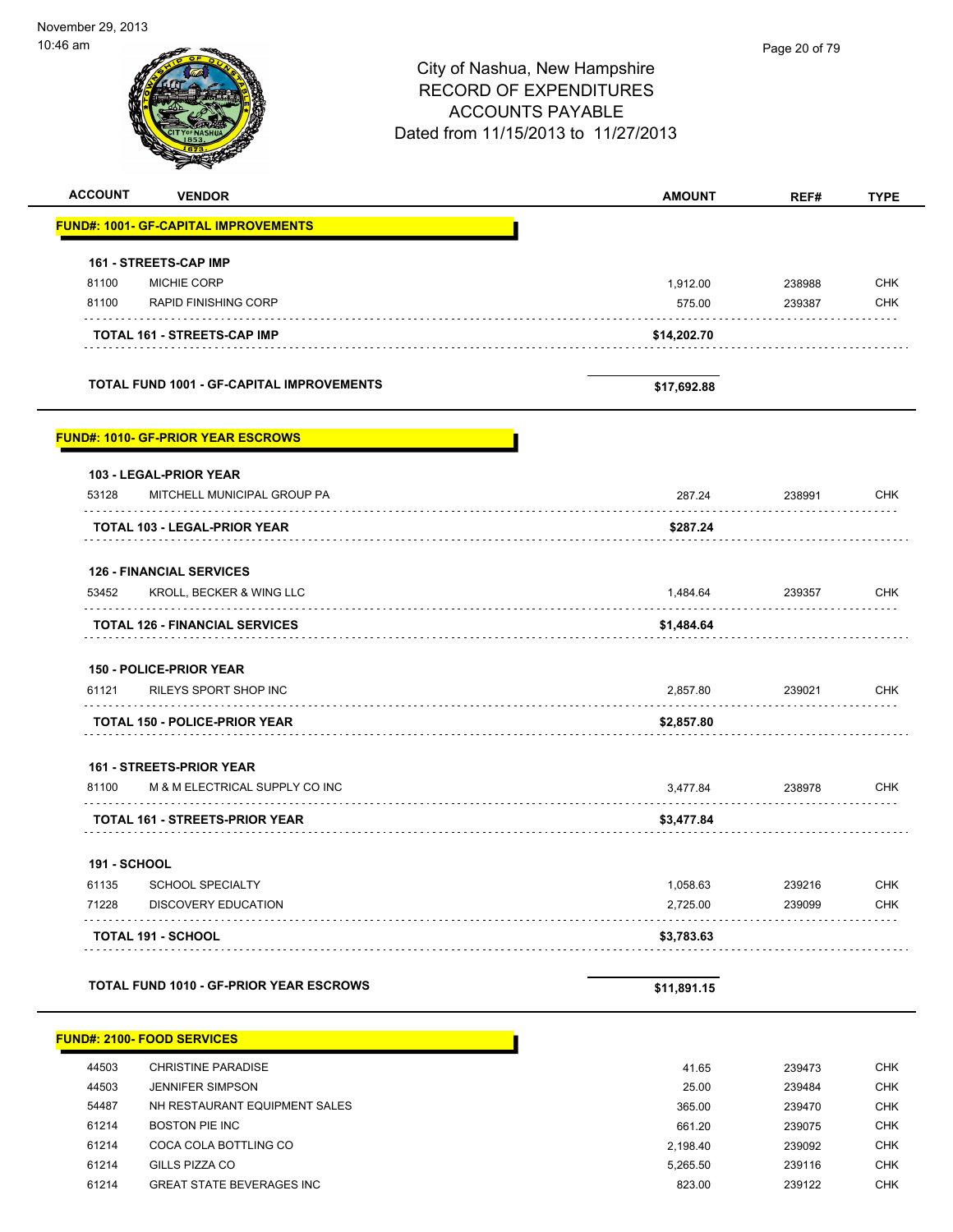

| <b>ACCOUNT</b> | <b>VENDOR</b>                                   | <b>AMOUNT</b> | REF#   | <b>TYPE</b>              |
|----------------|-------------------------------------------------|---------------|--------|--------------------------|
|                | <b>FUND#: 2100- FOOD SERVICES</b>               |               |        |                          |
| 61214          | <b>M SAUNDERS INC</b>                           | 10,629.94     | 239159 | <b>CHK</b>               |
| 61214          | <b>CENTRAL PAPER PRODUCTS CO</b>                | 597.58        | 239424 | <b>CHK</b>               |
| 61214          | COSTA FRUIT & PRODUCE CO INC                    | 56,248.87     | 239427 | <b>CHK</b>               |
| 61299          | CENTRAL PAPER PRODUCTS CO                       | 11,191.18     | 239424 | <b>CHK</b>               |
| 71000          | NH RESTAURANT EQUIPMENT SALES                   | 2,250.00      | 239470 | <b>CHK</b>               |
|                |                                                 |               |        |                          |
|                | <b>TOTAL FUND 2100 - FOOD SERVICES</b>          | \$90,297.32   |        |                          |
|                | <b>FUND#: 2207- ADULT ED/CONTINUING ED</b>      |               |        |                          |
| 61135          | WB MASON CO INC                                 | 180.49        | 239232 | <b>CHK</b>               |
| 61299          | <b>KRISTIN MULLEN</b>                           | 47.48         | 239466 | <b>CHK</b>               |
|                |                                                 |               |        |                          |
|                | <b>TOTAL FUND 2207 - ADULT ED/CONTINUING ED</b> | \$227.97      |        |                          |
|                | <b>FUND#: 2212- ATHLETICS REVENUE FUND</b>      |               |        |                          |
|                |                                                 |               |        |                          |
| 61107<br>61299 | ATHLETICA, INC<br><b>M &amp; N SPORTS LLC</b>   | 40.97         | 239063 | <b>CHK</b><br><b>CHK</b> |
|                |                                                 | 44.55         | 239158 |                          |
|                | <b>TOTAL FUND 2212 - ATHLETICS REVENUE FUND</b> | \$85.52       |        |                          |
|                | <b>FUND#: 2222- AFTER SCHOOL PROGRAM</b>        |               |        |                          |
|                |                                                 |               |        |                          |
| 55690          | FIRST STUDENT INC                               | 363.73        | 239108 | <b>CHK</b>               |
| 55690          | FIRST STUDENT INC                               | 152.86        | 239442 | <b>CHK</b>               |
| 61299          | AC MOORE INC                                    | 369.39        | 239059 | <b>CHK</b>               |
| 61299          | <b>HEATHER BOUCHER</b>                          | 20.90         | 239076 | <b>CHK</b>               |
| 61299          | <b>GARELICK FARMS LYNN</b>                      | 298.39        | 239114 | <b>CHK</b>               |
| 61299          | MARKET BASKET ACCT 2589096                      | 231.63        | 239162 | <b>CHK</b>               |
| 61299          | SABRINA NADEAU                                  | 20.00         | 239176 | <b>CHK</b>               |
| 61299          | NEW ENGLAND ICE CREAM                           | 1,560.44      | 239182 | <b>CHK</b>               |
| 61299          | SAMS CLUB/GECRB (21ST)                          | 70.88         | 239210 | <b>CHK</b>               |
| 61299          | AC MOORE INC                                    | 142.75        | 239406 | <b>CHK</b>               |
| 61299          | SUSAN ALMEIDA                                   | 157.05        | 239408 | <b>CHK</b>               |
| 61299          | CATHERINE COGSWELL                              | 71.20         | 239426 | <b>CHK</b>               |
| 61299          | LINDA HAMM                                      | 22.22         | 239448 | <b>CHK</b>               |
| 61299          | <b>IKO INK LTD</b>                              | 250.00        | 239453 | <b>CHK</b>               |
| 61299          | M SAUNDERS INC                                  | 49.90         | 239459 | <b>CHK</b>               |
| 61299          | MARKET BASKET ACCT 2589096                      | 202.29        | 239460 | <b>CHK</b>               |
| 61299          | MOTHER & CHILD LLC                              | 154.57        | 239465 | <b>CHK</b>               |
| 61299          | SABRINA NADEAU                                  | 9.99          | 239467 | <b>CHK</b>               |
| 61299          | NEW ENGLAND ICE CREAM                           | 339.84        | 239469 | <b>CHK</b>               |
| 61299          | PURITAN PRESS INC                               | 1,335.00      | 239476 | <b>CHK</b>               |
| 61299          | <b>WAL-MART</b>                                 | 146.21        | 239489 | <b>CHK</b>               |
|                | TOTAL FUND 2222 - AFTER SCHOOL PROGRAM          | \$5,969.24    |        |                          |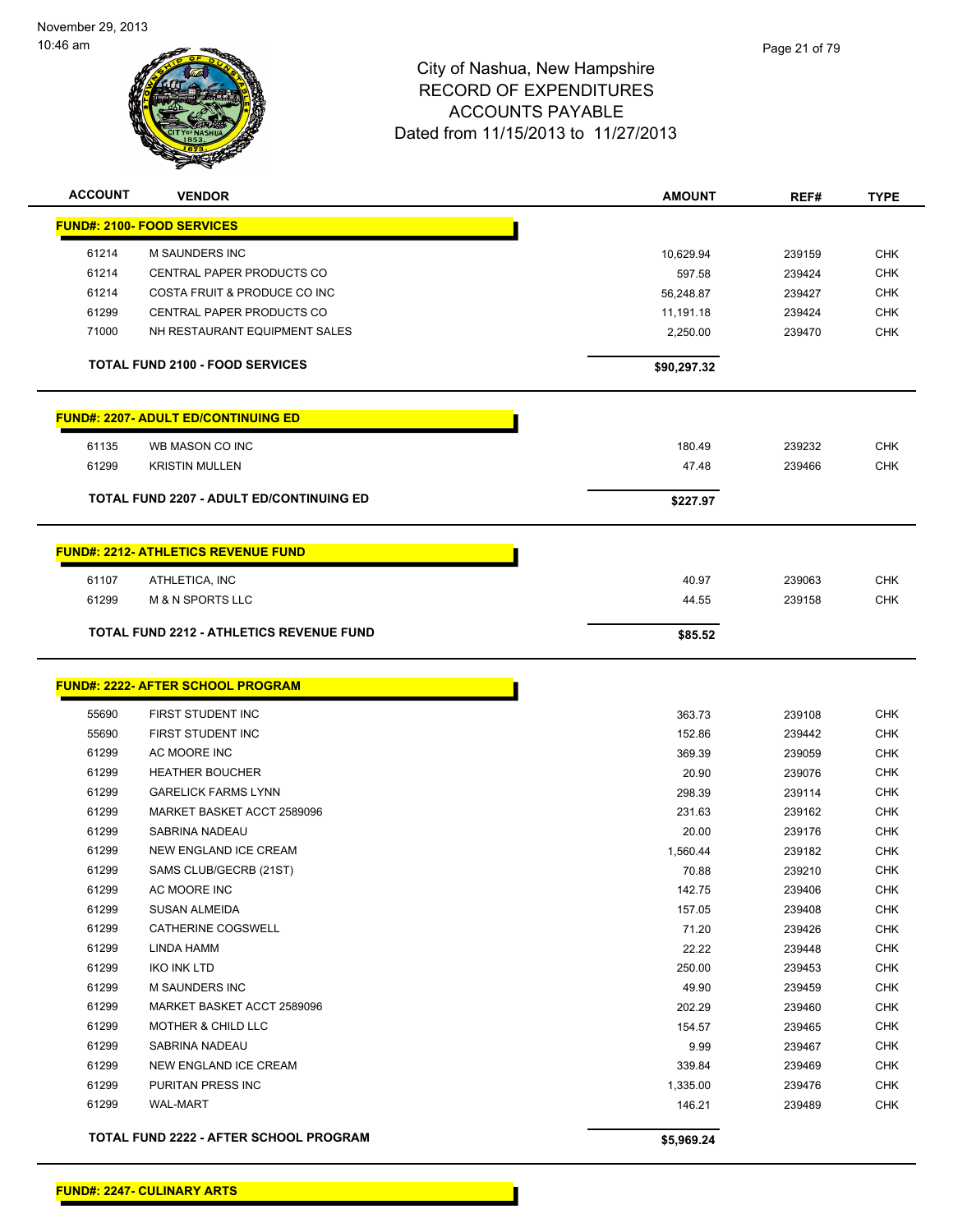

| <b>ACCOUNT</b> | <b>VENDOR</b>                                               | <b>AMOUNT</b> | REF#   | <b>TYPE</b> |
|----------------|-------------------------------------------------------------|---------------|--------|-------------|
|                | <b>FUND#: 2247- CULINARY ARTS</b>                           |               |        |             |
| 61135          | CENTRAL PAPER PRODUCTS CO                                   | 845.80        | 239087 | <b>CHK</b>  |
| 61135          | <b>GENERAL LINEN SERVICE INC</b>                            | 81.07         | 239115 | <b>CHK</b>  |
| 61135          | NORTH CENTER FOOD SERVICE                                   | 1,198.08      | 239471 | <b>CHK</b>  |
|                |                                                             |               |        |             |
|                | <b>TOTAL FUND 2247 - CULINARY ARTS</b>                      | \$2,124.95    |        |             |
|                | <b>FUND#: 2501- PUBLIC HEALTH CLIENT FEES FUND</b>          |               |        |             |
| 55845          | TREASURER STATE OF NH                                       | 170.00        | 238879 | <b>CHK</b>  |
|                | <b>TOTAL FUND 2501 - PUBLIC HEALTH CLIENT FEES FUND</b>     | \$170.00      |        |             |
|                | <b>FUND#: 2502- LAW ENFORCEMENT TRAINING FUND</b>           |               |        |             |
| 61910          | PETTY CASH                                                  | 89.92         | 238845 | <b>CHK</b>  |
| 61910          | PETTY CASH                                                  | 189.10        | 238846 | <b>CHK</b>  |
| 61910          | PETTY CASH                                                  | 59.86         | 239310 | <b>CHK</b>  |
|                | TOTAL FUND 2502 - LAW ENFORCEMENT TRAINING FUND             | \$338.88      |        |             |
|                | <u> FUND#: 2505- GOVT &amp; EDUCATION CHANNELS FUND</u>     |               |        |             |
| 53470          | <b>JOHN COLLINS</b>                                         | 50.00         | 239346 | <b>CHK</b>  |
| 53470          | MIKE JEYNES                                                 | 375.00        | 239355 | <b>CHK</b>  |
| 53470          | <b>THOMAS KING</b>                                          | 100.00        | 239356 | <b>CHK</b>  |
| 53470          | <b>JIM MCLEAN</b>                                           | 250.00        | 239368 | <b>CHK</b>  |
| 53470          | <b>TIM ONEIL</b>                                            | 275.00        | 239382 | <b>CHK</b>  |
| 53470          | <b>FRANK J WALLENT</b>                                      | 362.50        | 239532 | <b>CHK</b>  |
| 53470          | LOUISE WALLENT                                              | 50.00         | 239533 | <b>CHK</b>  |
| 54114          | <b>LIBERTY UTILITIES</b>                                    | 11.65         | 239320 | <b>CHK</b>  |
| 54114          | <b>HESS CORPORATION</b>                                     | 19.83         | 239348 | <b>CHK</b>  |
| 54141          | PENNICHUCK WATER WORKS INC                                  | 16.57         | 239327 | <b>CHK</b>  |
| 81100          | HUFF & GAUTHIER INC                                         | 471.10        | 238963 | <b>CHK</b>  |
|                | <b>TOTAL FUND 2505 - GOVT &amp; EDUCATION CHANNELS FUND</b> | \$1,981.65    |        |             |
|                | <b>FUND#: 2506- HUNT BLDG FACILITY RENTALS</b>              |               |        |             |
| 54100          | <b>PSNH</b>                                                 | 409.58        | 238872 | <b>CHK</b>  |
| 54141          | PENNICHUCK WATER WORKS INC                                  | 168.16        | 239327 | <b>CHK</b>  |
|                | <b>TOTAL FUND 2506 - HUNT BLDG FACILITY RENTALS</b>         | \$577.74      |        |             |
|                | <b>FUND#: 3068- COMMUNITY SERVICES GRANTS</b>               |               |        |             |
|                |                                                             |               |        |             |
| 55100          | AT & T MOBILITY                                             | 75.00         | 238855 | <b>CHK</b>  |
| 55100          | <b>ASHLEY CONLEY</b>                                        | 18.00         | 239300 | <b>CHK</b>  |
| 55300          | THERESA CALOPE-YAKLIN                                       | 2.82          | 238820 | <b>CHK</b>  |
| 55300          | LUIS PORRES                                                 | 52.02         | 238847 | <b>CHK</b>  |
| 55300          | PATRICIA CROOKER                                            | 181.83        | 238824 | <b>CHK</b>  |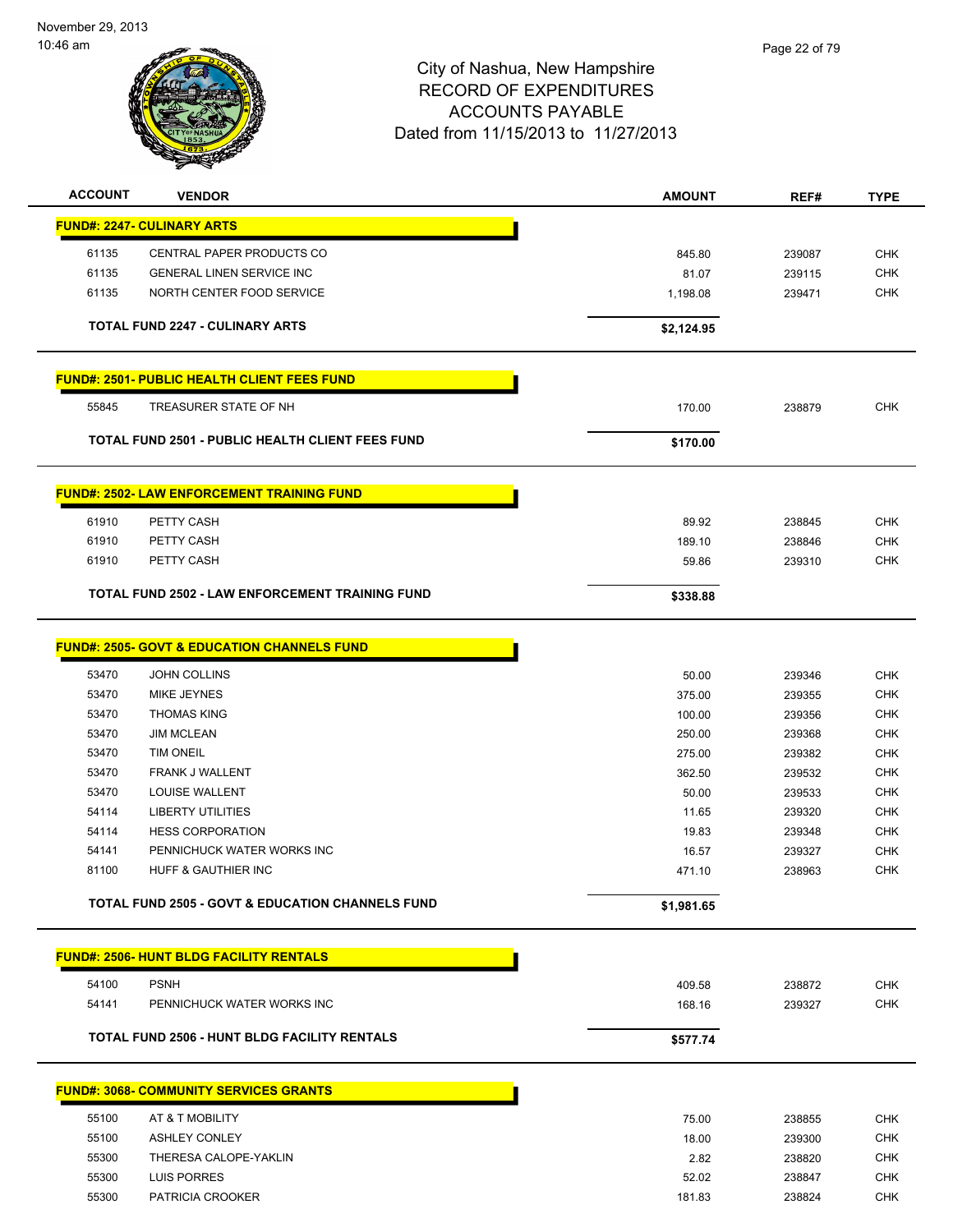÷

 $\overline{a}$ 



| <b>ACCOUNT</b> | <b>VENDOR</b>                                         | <b>AMOUNT</b> | REF#   | <b>TYPE</b> |
|----------------|-------------------------------------------------------|---------------|--------|-------------|
|                | <b>FUND#: 3068- COMMUNITY SERVICES GRANTS</b>         |               |        |             |
| 55300          | <b>ASHLEY CONLEY</b>                                  | 505.32        | 239300 | <b>CHK</b>  |
| 55421          | EVENTS YOUR WAY LLC                                   | 100.00        | 238937 | <b>CHK</b>  |
| 55500          | SAM'S CLUB DIRECT-0860                                | 36.02         | 239389 | <b>CHK</b>  |
| 55699          | SOUTHERN NH HIV AIDS TASK FORC                        | 8,214.00      | 239031 | <b>CHK</b>  |
| 55810          | <b>HARBOR HOMES INC</b>                               | 51,754.00     | 238956 | <b>CHK</b>  |
| 61299          | PETTY CASH                                            | 16.00         | 238842 | <b>CHK</b>  |
| 61917          | YMCA OF GREATER NASHUA                                | 400.00        | 239399 | <b>CHK</b>  |
| 68235          | <b>HARBOR HOMES INC</b>                               | 3,680.88      | 238956 | <b>CHK</b>  |
| 68235          | SOUTHERN NH HIV AIDS TASK FORC                        | 687.00        | 239031 | <b>CHK</b>  |
| 69025          | <b>HARBOR HOMES INC</b>                               | 830.00        | 238956 | <b>CHK</b>  |
| 69025          | SOUTHERN NH HIV AIDS TASK FORC                        | 1,599.00      | 239031 | <b>CHK</b>  |
|                |                                                       |               |        |             |
|                | <b>TOTAL FUND 3068 - COMMUNITY SERVICES GRANTS</b>    | \$68,151.89   |        |             |
|                | <b>FUND#: 3070- COMMUNITY HEALTH GRANTS FUND</b>      |               |        |             |
| 55300          | THERESA CALOPE-YAKLIN                                 | 57.07         | 238820 | <b>CHK</b>  |
| 55300          | THERESA CALOPE-YAKLIN                                 | 1.13          | 238820 | <b>CHK</b>  |
|                | <b>TOTAL FUND 3070 - COMMUNITY HEALTH GRANTS FUND</b> | \$58.20       |        |             |
|                | <b>FUND#: 3090- URBAN PROGRAM GRANTS</b>              |               |        |             |
|                |                                                       |               |        |             |
| 55118          | AT & T MOBILITY                                       | 31.21         | 238855 | <b>CHK</b>  |
| 55307          | <b>KYLE METCALF</b>                                   | 306.23        | 239306 | <b>CHK</b>  |
| 68345          | SOL Y MOLINA SANTIAGO                                 | 400.00        | 238849 | <b>CHK</b>  |
| 68345          | SAMANTHA SMITH                                        | 400.00        | 238850 | <b>CHK</b>  |
| 68345          | ROBERT WOODRUFF                                       | 400.00        | 239318 | <b>CHK</b>  |
| 69025          | VIRGINIA ROBERTS AND M & L                            | 7,850.00      | 239312 | <b>CHK</b>  |
|                | TOTAL FUND 3090 - URBAN PROGRAM GRANTS                | \$9,387.44    |        |             |
|                | <b>FUND#: 3120- TRANSIT GRANTS</b>                    |               |        |             |
| 54100          | <b>PSNH</b>                                           | 1,023.79      | 238872 | <b>CHK</b>  |
| 54100          | <b>PSNH</b>                                           | 287.06        | 238872 | <b>CHK</b>  |
| 54114          | <b>LIBERTY UTILITIES</b>                              | 43.09         | 239320 | <b>CHK</b>  |
| 54114          | <b>HESS CORPORATION</b>                               | 73.37         | 239348 | <b>CHK</b>  |
| 54114          | <b>LIBERTY UTILITIES</b>                              | 131.96        | 239321 | <b>CHK</b>  |
| 54114          | <b>HESS CORPORATION</b>                               | 239.37        | 239348 | <b>CHK</b>  |
| 54141          | PENNICHUCK WATER WORKS INC                            | 60.75         | 239327 | <b>CHK</b>  |
| 55109          | FAIRPOINT COMMUNICATIONS                              | 176.25        | 238859 | <b>CHK</b>  |
| 55118          | AT & T MOBILITY                                       | 205.94        | 238855 | <b>CHK</b>  |
| 55699          | VERIZON WIRELESS-342008805                            | 262.00        | 238883 | <b>CHK</b>  |
| 55699          | VERIZON WIRELESS-842008777                            | 382.08        | 238884 | <b>CHK</b>  |
| 55699          | FIRST TRANSIT INC                                     | 2,520.00      | 238942 | <b>CHK</b>  |
| 55699          | <b>LOOMIS</b>                                         | 144.43        | 238976 | <b>CHK</b>  |
| 55699          | <b>CINTAS UNIFORMS</b>                                | 42.93         | 238920 | <b>CHK</b>  |
| 55699          | <b>TYCO INTEGRATED SECURITY LLC</b>                   | 514.77        | 239394 | <b>CHK</b>  |
|                |                                                       |               |        |             |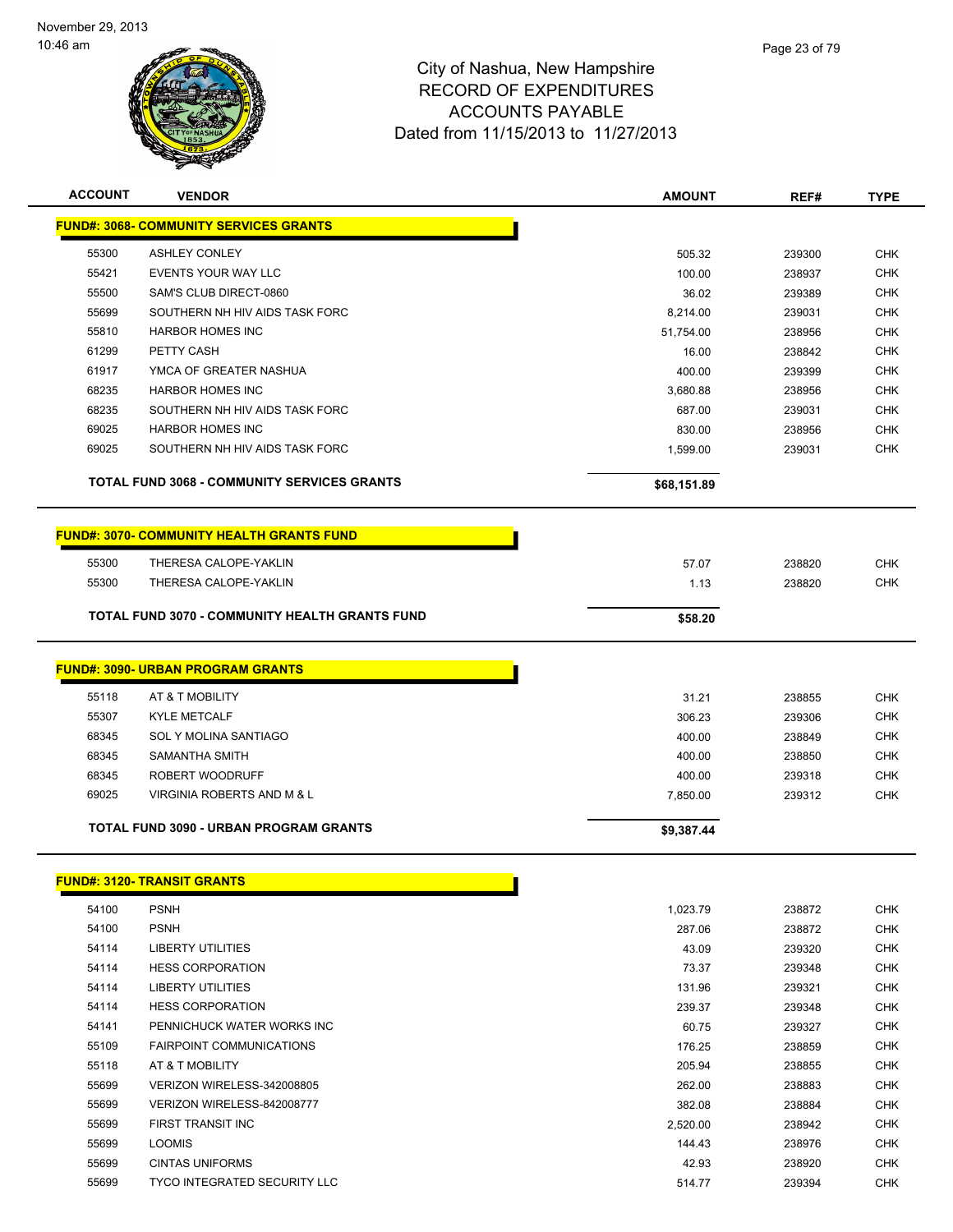

| <b>ACCOUNT</b>                          | <b>VENDOR</b>                          | <b>AMOUNT</b> | REF#   | <b>TYPE</b> |
|-----------------------------------------|----------------------------------------|---------------|--------|-------------|
|                                         | <b>FUND#: 3120- TRANSIT GRANTS</b>     |               |        |             |
| 61299                                   | HOME DEPOT CREDIT SERVICE 3065         | 21.95         | 238961 | <b>CHK</b>  |
| 61300                                   | CITY OF NASHUA/TAX COLLECTORS          | 152.23        | 238822 | <b>CHK</b>  |
| 61307                                   | <b>EAST RIVER ENERGY INC</b>           | 32,672.53     | 238933 | <b>CHK</b>  |
| 61705                                   | PETE'S TIRE BARNS INC                  | 1,326.36      | 239010 | <b>CHK</b>  |
| 61799                                   | ALLIANCE BUS GROUP INC                 | 127.29        | 238893 | <b>CHK</b>  |
| 61799                                   | <b>CUMMINS NORTHEAST LLC</b>           | 360.90        | 238927 | <b>CHK</b>  |
| 61799                                   | <b>FASTENAL CO</b>                     | 28.13         | 238939 | <b>CHK</b>  |
| 61799                                   | <b>GILLIG LLC</b>                      | 607.81        | 238947 | <b>CHK</b>  |
| 61799                                   | NAPA AUTO PARTS                        | 1,262.92      | 238995 | <b>CHK</b>  |
| 61799                                   | NAPA AUTO PARTS                        | 97.98         | 238995 | <b>CHK</b>  |
| 61799                                   | ALLIANCE BUS GROUP INC                 | 192.99        | 238893 | <b>CHK</b>  |
| 61799                                   | <b>GRAINGER</b>                        | 19.40         | 238949 | <b>CHK</b>  |
| 61799                                   | NAPA AUTO PARTS                        | 12.42         | 238995 | <b>CHK</b>  |
| 61799                                   | <b>GRAINGER</b>                        | 20.98         | 238949 | <b>CHK</b>  |
| 61799                                   | NAPA AUTO PARTS                        | 158.49        | 238995 | <b>CHK</b>  |
| 61799                                   | RYDER FLEET PRODUCTS                   | 65.54         | 239024 | <b>CHK</b>  |
| <b>TOTAL FUND 3120 - TRANSIT GRANTS</b> |                                        | \$43,235.71   |        |             |
|                                         | <b>FUND#: 3800- SCHOOL GRANTS FUND</b> |               |        |             |
| 53600                                   | <b>STEVE BLUNT</b>                     | 200.00        | 239417 | <b>CHK</b>  |
| 53607                                   | TARA L HASBROUCK                       | 262.50        | 239126 | <b>CHK</b>  |
| 53607                                   | <b>JUSTIN MEDAS</b>                    | 360.00        | 239169 | <b>CHK</b>  |
| 53607                                   | <b>MARGARET M THERIAULT</b>            | 262.50        | 239228 | <b>CHK</b>  |

| 53607 | <b>JUSTIN MEDAS</b>                 |                               | 360.00   | 239169  | <b>CHK</b> |
|-------|-------------------------------------|-------------------------------|----------|---------|------------|
| 53607 | <b>MARGARET M THERIAULT</b>         |                               | 262.50   | 239228  | <b>CHK</b> |
| 53628 | <b>MARY ABELE-AUSTIN</b>            |                               | 3,000.00 | 239058  | <b>CHK</b> |
| 53628 | <b>TIMOTHY BOSCH</b>                |                               | 250.00   | 239074  | <b>CHK</b> |
| 53628 | <b>JEANNA HAMILTON</b>              |                               | 25.00    | 239123  | <b>CHK</b> |
| 53628 | <b>HOLLY LAVINE</b>                 |                               | 100.00   | 239152  | <b>CHK</b> |
| 53628 | <b>JULIE OTA</b>                    |                               | 166.50   | 239191  | <b>CHK</b> |
| 53628 | <b>BOOTHBY THERAPY SERVICES LLC</b> |                               | 1,402.72 | 239073  | <b>CHK</b> |
| 53628 | <b>INTERIM HEALTH CARE</b>          |                               | 6,800.25 | 239142  | <b>CHK</b> |
| 53628 | SILVER TOUCH HHC                    |                               | 945.00   | 239220  | <b>CHK</b> |
| 53628 | <b>TERESA BOLICK PHD</b>            |                               | 3,850.00 | 239227  | <b>CHK</b> |
| 55109 | <b>EARTHLINK BUSINESS</b>           |                               | 5.11     | 239047  | <b>CHK</b> |
| 55300 | <b>KELLIE GABRIEL</b>               |                               | 201.70   | 239112  | <b>CHK</b> |
| 55300 | <b>KELLIE GABRIEL</b>               |                               | 77.40    | 239444  | <b>CHK</b> |
| 55300 | CITIZENS BANK CREDIT CARD           | PH LODGING                    | 112.00   | 9201407 | <b>ACH</b> |
| 55300 | CITIZENS BANK CREDIT CARD           | <b>BLT RESTAURANT</b>         | 129.25   | 9201407 | <b>ACH</b> |
| 55300 | CITIZENS BANK CREDIT CARD           | <b>LOMBARDI ROMAGNA</b>       | 239.54   | 9201407 | <b>ACH</b> |
| 55300 | CITIZENS BANK CREDIT CARD           | <b>MANCHESTER AIRPORT</b>     | 85.00    | 9201407 | <b>ACH</b> |
| 55300 | CITIZENS BANK CREDIT CARD           | SAMMY'S WOODFIRE GRILL        | 38.14    | 9201407 | ACH        |
| 55300 | CITIZENS BANK CREDIT CARD           | PH LODGING                    | 106.40   | 9201407 | ACH        |
| 55300 | CITIZENS BANK CREDIT CARD           | PH LODGING                    | 89.60    | 9201407 | <b>ACH</b> |
| 55300 | CITIZENS BANK CREDIT CARD           | PH LODGING                    | 89.60    | 9201407 | ACH        |
| 55300 | CITIZENS BANK CREDIT CARD           | <b>US AIRWAYS</b>             | 25.00    | 9201407 | <b>ACH</b> |
| 55300 | CITIZENS BANK CREDIT CARD           | PH LODGING                    | 99.03    | 9201407 | <b>ACH</b> |
| 55300 | NICHOLAS AUDLEY                     |                               | 169.81   | 239409  | <b>CHK</b> |
| 55300 | CITIZENS BANK CREDIT CARD           | <b>HILTON HOTELS NEW YORK</b> | 833.20   | 9201407 | <b>ACH</b> |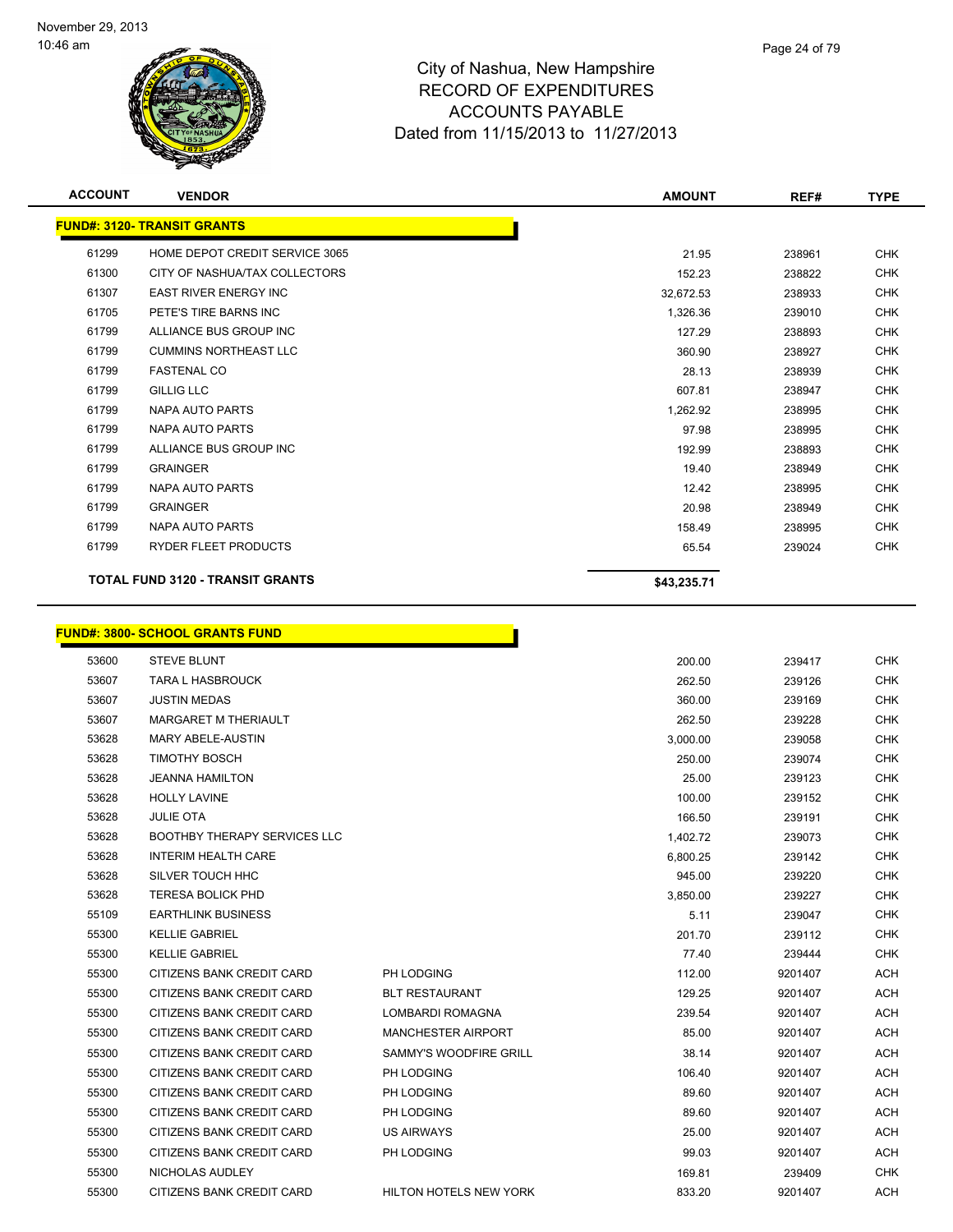| <b>ACCOUNT</b> | <b>VENDOR</b>                               |                        | <b>AMOUNT</b> | REF#    | <b>TYPE</b> |
|----------------|---------------------------------------------|------------------------|---------------|---------|-------------|
|                | <u> FUND#: 3800- SCHOOL GRANTS FUND</u>     |                        |               |         |             |
| 55300          | CITIZENS BANK CREDIT CARD                   | PH LODGING             | 112.00        | 9201407 | ACH         |
| 55300          | CITIZENS BANK CREDIT CARD                   | <b>BLT RESTAURANT</b>  | 165.82        | 9201407 | ACH         |
| 55300          | CITIZENS BANK CREDIT CARD                   | SAMMY'S WOODFIRE GRILL | 60.47         | 9201407 | ACH         |
| 55300          | CITIZENS BANK CREDIT CARD                   | SAMMYS WOODFIRE GRILL  | 104.72        | 9201407 | ACH         |
| 55300          | CITIZENS BANK CREDIT CARD                   | PH LODGING             | 89.60         | 9201407 | ACH         |
| 55300          | CITIZENS BANK CREDIT CARD                   | PH LODGING             | 89.60         | 9201407 | ACH         |
| 55300          | <b>CITIZENS BANK CREDIT CARD</b>            | PH LODGING             | 89.60         | 9201407 | ACH         |
| 55300          | CITIZENS BANK CREDIT CARD                   | PH LODGING             | 89.60         | 9201407 | ACH         |
| 55300          | <b>CITIZENS BANK CREDIT CARD</b>            | PH LODGING             | 89.60         | 9201407 | ACH         |
| 55300          | <b>JANET VALERI</b>                         |                        | 1,225.98      | 239487  | CHK         |
| 55300          | DAVID QUIMBY                                |                        | 25.99         | 239202  | <b>CHK</b>  |
| 55300          | <b>ERIN KNOETIG</b>                         |                        | 61.02         | 239455  | <b>CHK</b>  |
| 55400          | <b>JANET VALERI</b>                         |                        | 493.00        | 239487  | <b>CHK</b>  |
| 55400          | <b>HILARY SONNER</b>                        |                        | 221.48        | 239222  | <b>CHK</b>  |
| 55690          | FIRST STUDENT INC                           |                        | 170.76        | 239108  | <b>CHK</b>  |
| 55690          | FIRST STUDENT INC                           |                        | 1,371.55      | 239442  | <b>CHK</b>  |
| 61135          | <b>JOANNE BEAUCHAMP</b>                     |                        | 46.70         | 239067  | <b>CHK</b>  |
| 61135          | <b>SCHOOL SPECIALTY</b>                     |                        | 113.30        | 239481  | CHK         |
| 61135          | R & L SUPPLY                                |                        | 28.00         | 239404  | <b>CHK</b>  |
| 61135          | <b>CYNTHIA MICHAUD</b>                      |                        | 269.73        | 239463  | <b>CHK</b>  |
| 61135          | WB MASON CO INC                             |                        | 183.59        | 239490  | <b>CHK</b>  |
| 61135          | <b>RENEE SCHWARZ</b>                        |                        | 51.48         | 239217  | CHK         |
| 61135          | MICHELE VERLEY                              |                        | 26.76         | 239230  | CHK         |
| 61135          | <b>JENNIFER DIMARIA</b>                     |                        | 17.92         | 239434  | CHK         |
| 61299          | <b>ESTHER BRODEUR</b>                       |                        | 157.06        | 239077  | CHK         |
| 61299          | <b>NATHAN BURNS</b>                         |                        | 171.01        | 239078  | <b>CHK</b>  |
| 61299          | <b>MARIANNE BUSTEED</b>                     |                        | 251.44        | 239079  | <b>CHK</b>  |
| 61299          | DAVID GOLDSMITH                             |                        | 161.07        | 239117  | CHK         |
| 61299          | <b>KELLY HOLMES</b>                         |                        | 115.34        | 239134  | CHK         |
| 61299          | <b>LESA MCQUESTEN</b>                       |                        | 149.59        | 239168  | <b>CHK</b>  |
| 61299          | <b>MAUREEN ODEA</b>                         |                        | 325.90        | 239189  | CHK         |
| 61299          | <b>MARGARET REYNOLDS</b>                    |                        | 78.80         | 239208  | CHK         |
| 61299          | <b>SUSAN ROURKE</b>                         |                        | 532.28        | 239209  | CHK         |
| 61299          | LEARNING RESOURCES/ED INSIGHTS              |                        | 311.91        | 239457  | CHK         |
| 61299          | <b>SCHOOL SPECIALTY</b>                     |                        | 96.06         | 239481  | <b>CHK</b>  |
| 61875          | <b>HEINEMANN</b>                            |                        | 70.00         | 239128  | CHK         |
| 61875          | <b>JENNIFER SEUSING</b>                     |                        | 59.69         | 239219  | <b>CHK</b>  |
| 61875          | <b>KAREN BENZEKRI</b>                       |                        | 95.13         | 239069  | <b>CHK</b>  |
| 61875          | PEARSON EDUCATION                           |                        | 114.92        | 239194  | CHK         |
| 61875          | <b>BARNES &amp; NOBLE INC</b>               |                        | 469.36        | 239065  | CHK         |
| 61875          | HEINEMANN                                   |                        | 2,147.75      | 239128  | CHK         |
| 61875          | THINK SOCIAL PUBLISHING INC                 |                        | 58.90         | 239221  | CHK         |
| 61875          | <b>SCHOOL SPECIALTY</b>                     |                        | 434.50        | 239481  | <b>CHK</b>  |
| 71999          | PRO AV SYSTEMS INC                          |                        | 987.00        | 239198  | CHK         |
| 71999          | PRO AV SYSTEMS INC                          |                        | 6,522.00      | 239198  | CHK         |
|                |                                             |                        |               |         |             |
|                | <b>TOTAL FUND 3800 - SCHOOL GRANTS FUND</b> |                        | \$38,433.23   |         |             |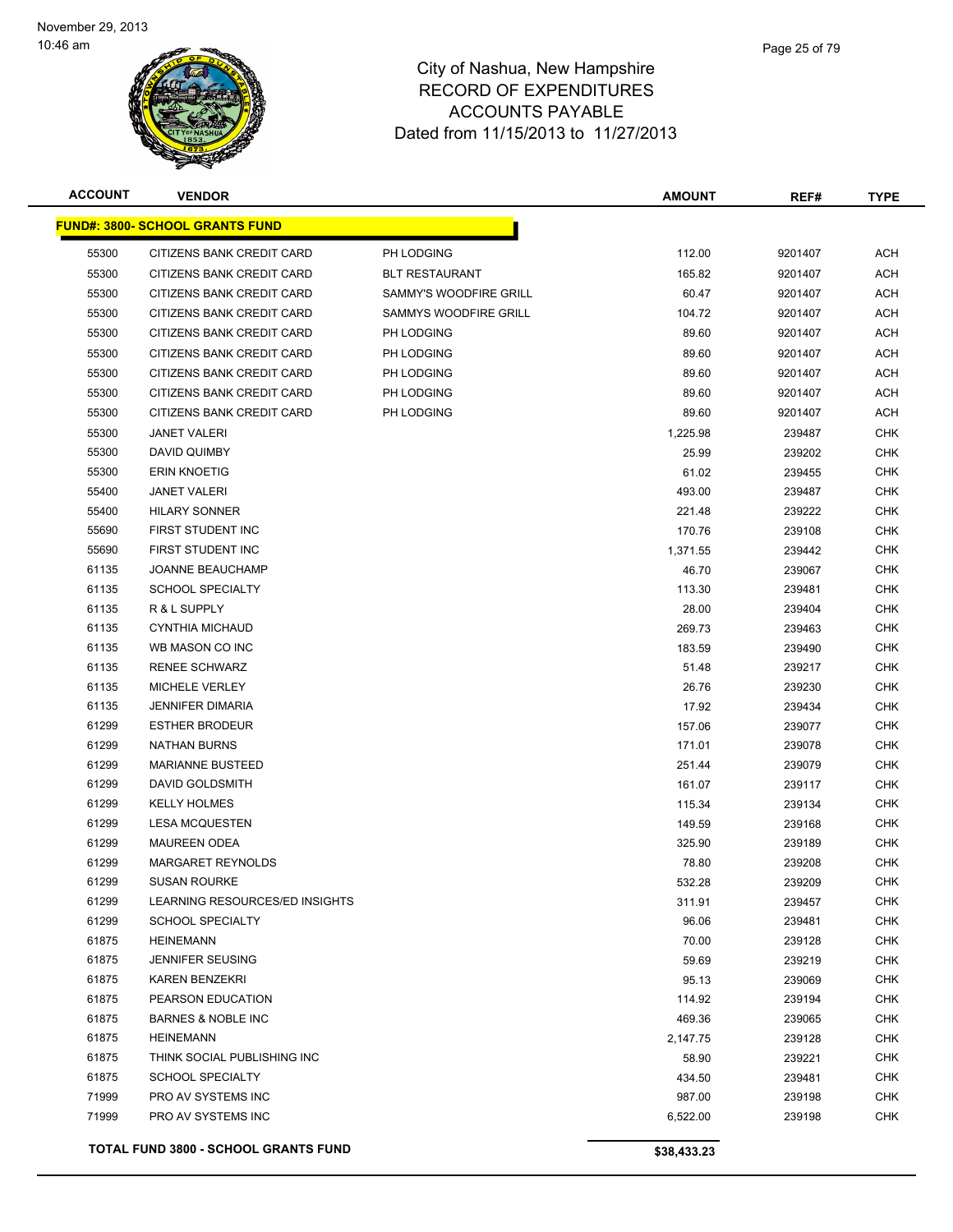# City of Nashua, New Hampshire RECORD OF EXPENDITURES ACCOUNTS PAYABLE Dated from 11/15/2013 to 11/27/2013 10:46 am **ACCOUNT VENDOR AMOUNT REF# TYPE FUND#: 4005- TRAFFIC VIOLATIONS FUND** 55607 MAILINGS UNLIMITED 62.15 238981 CHK 61107 BENS UNIFORMS 201.00 238906 CHK 61799 QUIRK GM PARTS DEPOT 27.90 239014 CHK **TOTAL FUND 4005 - TRAFFIC VIOLATIONS FUND <b>S291.05 \$291.05 FUND#: 4010- MOTOR VEHICLE ADMIN FUND** 53467 MAILINGS UNLIMITED 143.16 238981 CHK 55699 CINTAS DOCUMENT MANAGEMENT 37.45 238919 CHK **TOTAL FUND 4010 - MOTOR VEHICLE ADMIN FUND <b>S180.61 \$180.61 FUND#: 4025- DOJ DRUG FORFEITURE FUNDS** 54100 PSNH 200.58 238872 CHK 54899 LAW REALTY CO INC 416.67 239358 CHK of the state of the state of the state of the state of the state of the state of the state of the state of the state of the state of the state of the state of the state of the state of the state of the state of the state o 55400 CITIZENS BANK CREDIT CARD Sturbridge Conference Center 331.74 9201407 ACH 55400 CITIZENS BANK CREDIT CARD Sturbridge Conference Center 331.74 9201407 ACH 55699 CITIZENS BANK CREDIT CARD WM Ezpay 50.00 9201407 ACH Page 26 of 79

 61799 CARPARTS OF NASHUA 2.58 238914 CHK 61799 NEW ENGLAND PARTS WAREHOUSE 95.10 239377 CHK 61799 NORTHERN FOREIGN CAR PARTS INC 82.30 239381 CHK

 61110 GALLS 19.98 238946 CHK 61110 JBM SILK SCREENING 550.00 239354 CHK

**TOTAL FUND 4025 - DOJ DRUG FORFEITURE FUNDS \$3,094.04** 

**TOTAL FUND 4032 - PISTOL PERMIT FEES \$569.98** 

**FUND#: 4085- RIVERFRONT PROMENADE TIF**

54280 GREENSCAPE INC 40,731.00 238954 CHK

**FUND#: 4032- PISTOL PERMIT FEES**

**TOTAL FUND 4085 - RIVERFRONT PROMENADE TIF \$40,731.00** 

|       | <b>FUND#: 4090- LIB-LOST/DAMAGED BOOK FINES</b>      |            |        |            |
|-------|------------------------------------------------------|------------|--------|------------|
| 61814 | MIDWEST TAPE                                         | 87.78      | 238989 | <b>CHK</b> |
| 61875 | <b>BAKER &amp; TAYLOR</b>                            | 110.49     | 238900 | <b>CHK</b> |
| 61875 | INGRAM LIBRARY SERVICES                              | 323.79     | 238967 | <b>CHK</b> |
| 61875 | UNIQUE MANAGEMENT SERVICES INC                       | 671.25     | 239038 | <b>CHK</b> |
|       | <b>TOTAL FUND 4090 - LIB-LOST/DAMAGED BOOK FINES</b> | \$1,193.31 |        |            |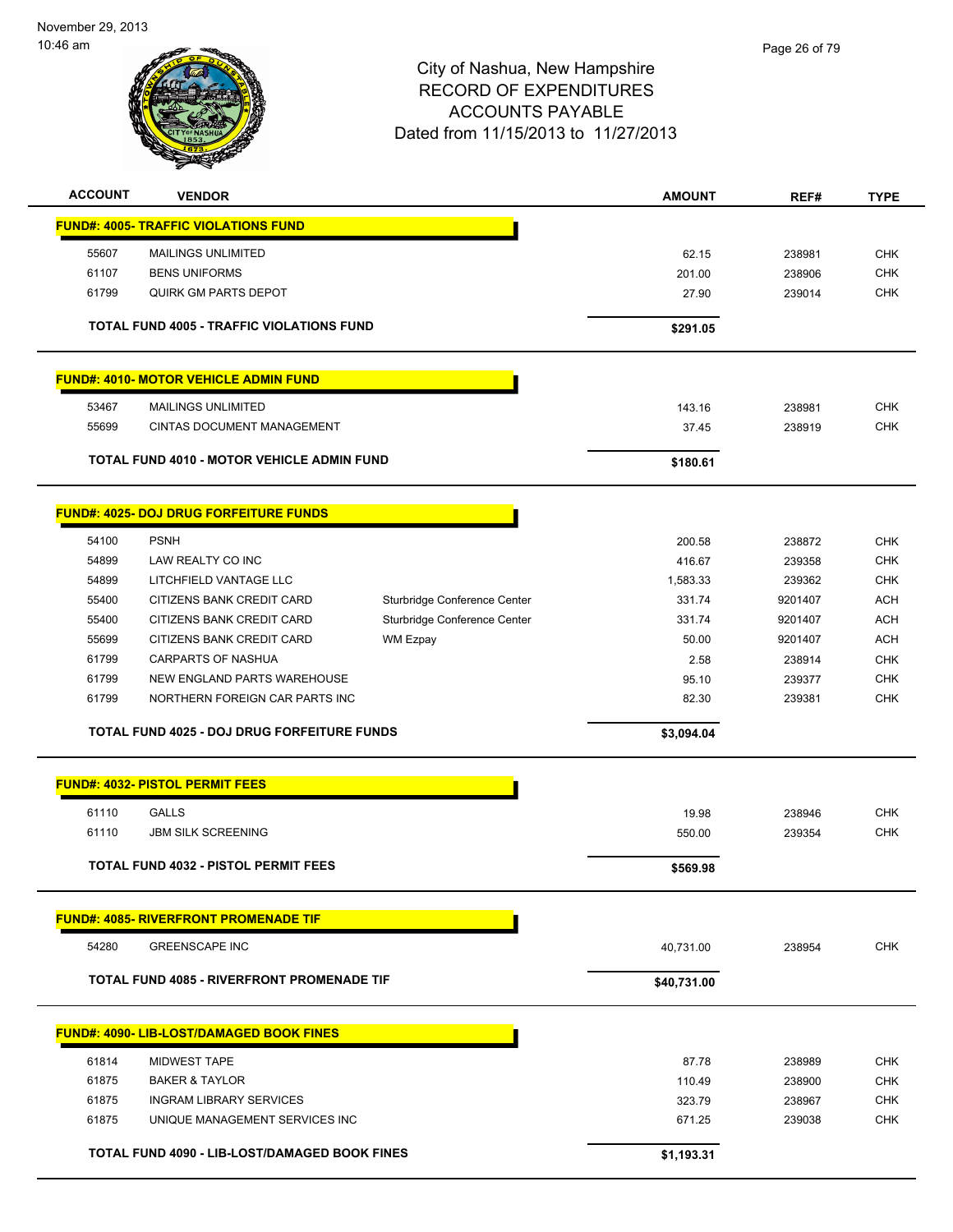# City of Nashua, New Hampshire RECORD OF EXPENDITURES ACCOUNTS PAYABLE Dated from 11/15/2013 to 11/27/2013 **ACCOUNT VENDOR AMOUNT REF# TYPE FUND#: 5010- CAP PROJECTS-INFO TECHNOLOGY** 81342 INFOR (US) INC 8,841.24 239353 CHK

**TOTAL FUND 5010 - CAP PROJECTS-INFO TECHNOLOGY \$8,841.24** 

# **FUND#: 5050- CAPITAL PROJ-COMMUNICATIONS**

|       | <b>TOTAL FUND 5050 - CAPITAL PROJ-COMMUNICATIONS</b> |                    | \$1,866.21 |         |            |
|-------|------------------------------------------------------|--------------------|------------|---------|------------|
| 81300 | CITIZENS BANK CREDIT CARD                            | Southwest Airlines | 25.00      | 9201407 | ACH        |
| 81300 | CITIZENS BANK CREDIT CARD                            | Southwest Airlines | 25.00      | 9201407 | ACH        |
| 81300 | CITIZENS BANK CREDIT CARD                            | Southwest Airlines | 491.60     | 9201407 | ACH        |
| 81300 | WILLIAM R MANSFIELD                                  |                    | 1,324.61   | 239305  | <b>CHK</b> |

# **FUND#: 5200- CAPITAL PROJECTS-STREETS**

| 81700<br>CLD CONSULTING ENGINEERS INC             | 5.135.99   | 238922 | СНК |
|---------------------------------------------------|------------|--------|-----|
| <b>TOTAL FUND 5200 - CAPITAL PROJECTS-STREETS</b> | \$5,135.99 |        |     |

# **FUND#: 5700- CAP PROJECTS-BROAD ST PKWY** 81700 R.S. AUDLEY, INC 110,400.00 239015 CHK 81700 FAY SPOFFORD & THORNDIKE 2,695.93 238940 CHK 81700 FAY SPOFFORD & THORNDIKE A SAME SERIES AND RESERVE THE STATE STATE STATE STATE STATE STATE STATE STATE S 81700 FAY SPOFFORD & THORNDIKE A SAME ASSESSED A STRAIGHT AND RESIDENCE A STRAIGHT AND RESIDENCE A STRAIGHT AN 81700 FAY SPOFFORD & THORNDIKE **18,268.20** 18,268.20 238940 CHK 81700 HISTORIC DOCUMENTATION COMPANY COMPANY COMPANY CHANGER CHANGER AND RESERVE THE SERVER OF STREET AND RESERVE 81700 VANASSE HANGEN BRUSTLIN INC 7,385.65 239041 CHK **TOTAL FUND 5700 - CAP PROJECTS-BROAD ST PKWY \$218,805.75**

|       | <b>FUND#: 6000- SOLID WASTE FUND</b> |           |
|-------|--------------------------------------|-----------|
| 53107 | ALS ENVIRONMENTAL                    | 807.00    |
| 53107 | SANBORN HEAD & ASSOC INC             | 10,388.72 |
| 54280 | NEW ENGLAND ENERGY SERVICES          | 1,326.00  |
| 54600 | MACMULKIN CHEVROLET INC              | 118.15    |
| 54600 | <b>POWERPLAN</b>                     | 3,109.18  |
| 54600 | LIBERTY INTNL TRUCKS OF NH LLC       | 603.02    |
| 54600 | MCNEILUS TRUCK & MANUFACTURING       | 66.34     |
| 54600 | NAPA AUTO PARTS                      | 32.24     |
| 55118 | AT & T MOBILITY                      | 121.55    |
| 55400 | <b>SWANA</b>                         | 195.00    |
| 55699 | ENVIRON, RESOURCE RETURN CORP        | 22,374.53 |
| 55699 | UNIVERSAL RECYCLING TECH             | 3,691.69  |
| 61192 | <b>CALLOGIX INC</b>                  | 127.67    |
| 61192 | OMEGA INDUSTRIAL SUPPLY INC          | 616.84    |
| 61192 | STANLEY CONVERGENT SECURITY          | 89.04     |
| 61307 | SHATTUCK MALONE OIL CO               | 2,037.55  |
| 61560 | E J PRESCOTT INC                     | 863.42    |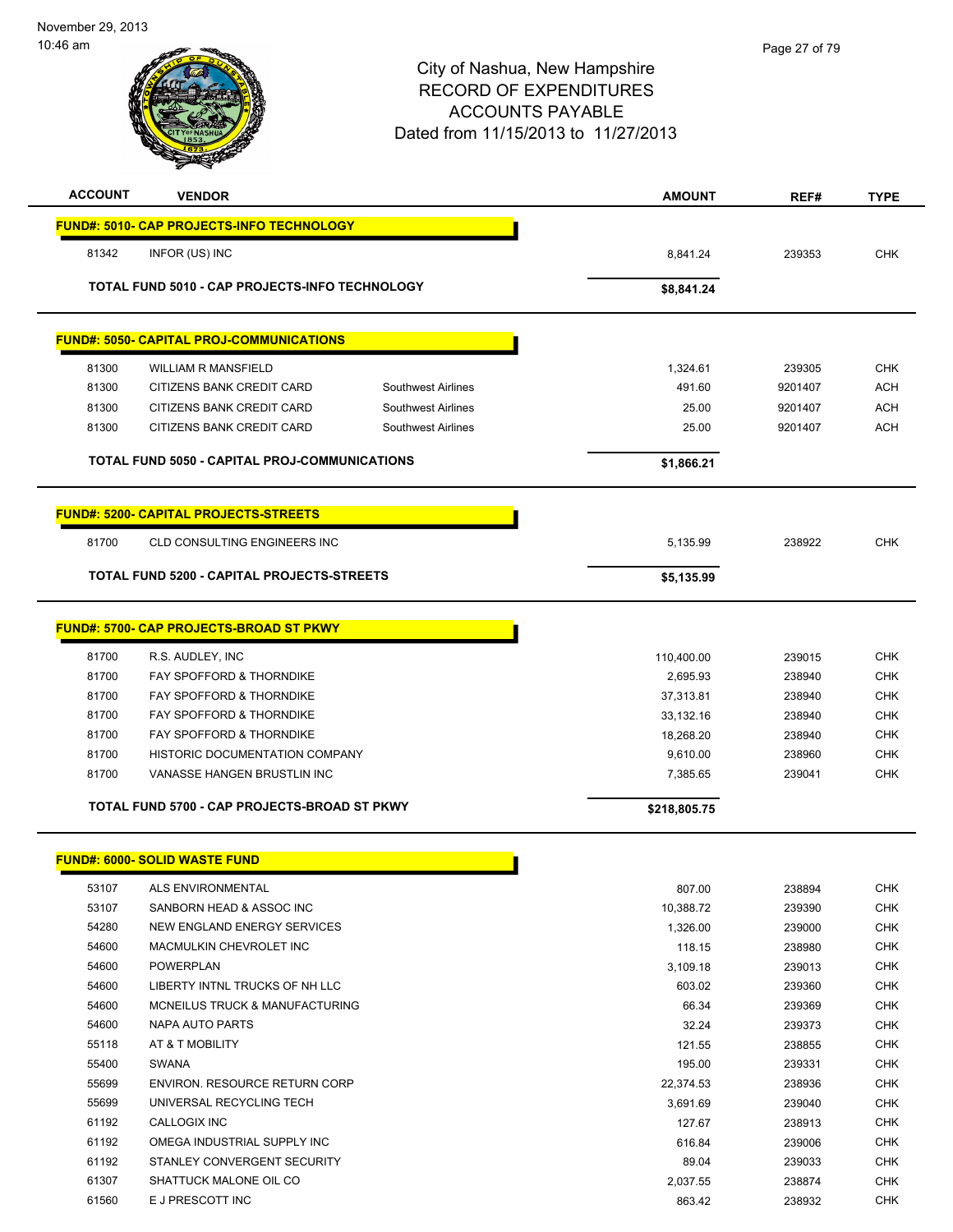| <b>ACCOUNT</b> | <b>VENDOR</b>                             | <b>AMOUNT</b> | REF#   | <b>TYPE</b> |
|----------------|-------------------------------------------|---------------|--------|-------------|
|                | <b>FUND#: 6000- SOLID WASTE FUND</b>      |               |        |             |
| 61705          | <b>MAYNARD &amp; LESIEUR INC</b>          | 2,457.02      | 239366 | <b>CHK</b>  |
|                | <b>TOTAL FUND 6000 - SOLID WASTE FUND</b> | \$49,024.96   |        |             |
|                |                                           |               |        |             |
|                | <b>FUND#: 6200- WASTEWATER FUND</b>       |               |        |             |
| 21775          | DAVID L SMITH                             | 492.19        | 239495 | <b>CHK</b>  |
| 21775          | <b>MCCHANDLER LLC</b>                     | 2,482.60      | 239496 | <b>CHK</b>  |
| 21775          | MICHAEL & LORI HODSDON                    | 98.80         | 239497 | <b>CHK</b>  |
| 21775          | PAUL K SHOCKLEY                           | 48.98         | 239498 | <b>CHK</b>  |
| 21775          | SARAH FUOCO REV TRUST                     | 56.19         | 239499 | <b>CHK</b>  |
| 53107          | CHEMSERVE ENVIRONMENTAL ANALYS            | 902.61        | 238918 | <b>CHK</b>  |
| 53467          | PENNICHUCK WATER WORKS INC                | 9,062.23      | 239327 | <b>CHK</b>  |
| 53467          | <b>MAILINGS UNLIMITED</b>                 | 135.16        | 239365 | <b>CHK</b>  |
| 54100          | <b>PSNH</b>                               | 1,520.32      | 238872 | <b>CHK</b>  |
| 54100          | PSNH-LARGE POWER                          | 11,128.79     | 239329 | CHK         |
| 54114          | <b>HESS CORPORATION</b>                   | 24.59         | 238958 | <b>CHK</b>  |
| 54141          | PENNICHUCK WATER WORKS INC                | 147.79        | 238871 | <b>CHK</b>  |
| 54141          | PENNICHUCK WATER WORKS INC                | 47.16         | 239327 | <b>CHK</b>  |
| 54200          | ALL GREEN COMMERCIAL JANITORS             | 693.33        | 239339 | <b>CHK</b>  |
| 54280          | <b>GRAINGER</b>                           | 145.02        | 238949 | <b>CHK</b>  |
| 54280          | M & M ELECTRICAL SUPPLY CO INC            | 77.08         | 238978 | <b>CHK</b>  |
| 54280          | MCMASTER-CARR                             | 298.53        | 238985 | <b>CHK</b>  |
| 54280          | TRI STATE CURB INC                        | 754.00        | 239036 | <b>CHK</b>  |
| 54280          | M & M ELECTRICAL SUPPLY CO INC            | 14.65         | 239364 | <b>CHK</b>  |
| 54300          | <b>B &amp; D SEPTIC SERVICE</b>           | 375.00        | 238899 | <b>CHK</b>  |
| 54300          | <b>BROX INDUSTRIES INC</b>                | 424.00        | 238909 | <b>CHK</b>  |
| 54300          | CORRIVEAU ROUTHIER INC                    | 1,819.10      | 238925 | <b>CHK</b>  |
| 54300          | SEWER EQUIPMENT COMPANY                   | 1,428.00      | 239026 | <b>CHK</b>  |
| 54300          | ROBERT W CHAMPAGNE                        | 7,500.00      | 239344 | <b>CHK</b>  |
| 54487          | <b>FASTENAL CO</b>                        | 5.57          | 238939 | <b>CHK</b>  |
| 54487          | <b>FLOWROX INC</b>                        | 780.60        | 238944 | <b>CHK</b>  |
| 54487          | <b>GRAINGER</b>                           | 803.64        | 238949 | CHK         |
| 54487          | <b>HIGHLAND POWER</b>                     | 2,795.00      | 238959 | <b>CHK</b>  |
| 54487          | M & B MACHINING AND WELDING               | 105.00        | 238977 | <b>CHK</b>  |
| 54487          | MCMASTER-CARR                             | 205.71        | 238985 | <b>CHK</b>  |
| 54487          | SEACOAST SUPPLY INC                       | 360.11        | 239025 | <b>CHK</b>  |
| 54487          | M & M ELECTRICAL SUPPLY CO INC            | 162.17        | 239364 | CHK         |
| 54487          | PEABODY SUPPLY CO                         | 184.94        | 239384 | <b>CHK</b>  |
| 54487          | PROGRESSIVE ALARM SERVICES INC            | 548.75        | 239386 | <b>CHK</b>  |
| 54600          | <b>BTT ENTERPRISES LLC</b>                | 823.33        | 238910 | <b>CHK</b>  |
| 54600          | <b>JOE GRAFIX LLC</b>                     | 150.00        | 238973 | <b>CHK</b>  |
| 54600          | LIBERTY INTNL TRUCKS OF NH LLC            | 468.58        | 238975 | <b>CHK</b>  |
| 54600          | NAPA AUTO PARTS                           | 17.04         | 238994 | <b>CHK</b>  |
| 55118          | AT & T MOBILITY                           | 324.00        | 238855 | <b>CHK</b>  |
| 55400          | <b>NHWPCA</b>                             | 35.00         | 238870 | <b>CHK</b>  |
| 55421          | TREASURER STATE OF NH                     | 250.00        | 238878 | <b>CHK</b>  |
| 55699          | ANSWERING SERVICES OF NH LLC              | 164.00        | 238897 | <b>CHK</b>  |
| 61100          | WB MASON CO INC                           | 63.10         | 239043 | <b>CHK</b>  |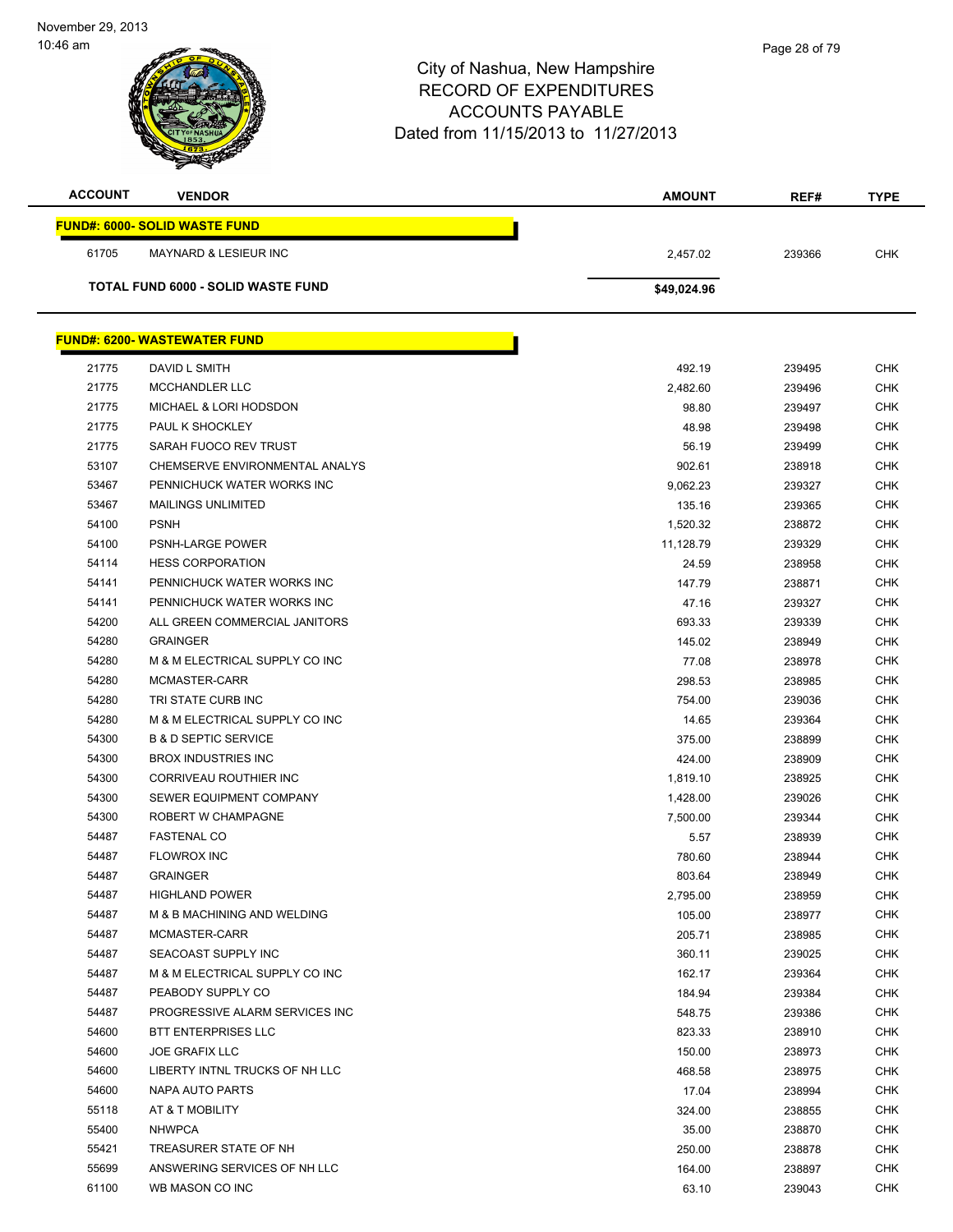

| <b>ACCOUNT</b> | <b>VENDOR</b>                       | <b>AMOUNT</b> | REF#   | <b>TYPE</b> |
|----------------|-------------------------------------|---------------|--------|-------------|
|                | <b>FUND#: 6200- WASTEWATER FUND</b> |               |        |             |
| 61107          | UNIFIRST CORPORATION                | 675.85        | 239037 | <b>CHK</b>  |
| 61149          | EMD MILLIPORE CORPORATION           | 483.74        | 238935 | CHK         |
| 61156          | <b>BASF CORP</b>                    | 13,204.79     | 238902 | CHK         |
| 61156          | JCI JONES CHEMICALS INC             | 10,323.08     | 238972 | <b>CHK</b>  |
| 61166          | ARCSOURCE INC                       | 29.60         | 238898 | CHK         |
| 61428          | <b>CENTRAL PAPER PRODUCTS CO</b>    | 209.23        | 238916 | <b>CHK</b>  |
| 81200          | <b>HORIZON SOLUTIONS LLC</b>        | 2,404.44      | 238962 | CHK         |
| 81200          | INDUSTRIAL CORROSION SERVICES       | 7,280.00      | 238965 | <b>CHK</b>  |
| 81200          | <b>WEIR SPECIALTY PUMPS</b>         | 19,858.00     | 239044 | CHK         |
| 81200          | YEOMANS CHICAGO CORP                | 3,680.00      | 239046 | CHK         |
| 81200          | <b>HORIZON SOLUTIONS LLC</b>        | 927.57        | 239351 | CHK         |
| 81700          | <b>HAZEN &amp; SAWYER PC</b>        | 20,242.61     | 238957 | <b>CHK</b>  |
| 81700          | <b>HAZEN &amp; SAWYER PC</b>        | 35,406.87     | 238957 | CHK         |
| 81700          | DBU CONSTRUCTION INC                | 1,646.46      | 238825 | <b>CHK</b>  |
|                | TOTAL FUND 6200 - WASTEWATER FUND   | \$164,294.90  |        |             |

|       | <b>FUND#: 6500- PROPERTY &amp; CASUALTY FUND</b> |          |        |            |
|-------|--------------------------------------------------|----------|--------|------------|
| 55118 | AT & T MOBILITY                                  | 32.78    | 238855 | <b>CHK</b> |
| 59207 | APPLE NASHUA LLC                                 | 903.00   | 239279 | <b>CHK</b> |
| 59207 | ASSOCIATED RADIOLOGISTS PA                       | 110.00   | 239280 | <b>CHK</b> |
| 59207 | AVICORE REPORTING                                | 179.95   | 239281 | <b>CHK</b> |
| 59207 | BEDFORD AMBULATORY SURG CTR                      | 7,338.00 | 239282 | <b>CHK</b> |
| 59207 | COVENTRY HEALTH CARE WORKERS C                   | 196.80   | 239283 | <b>CHK</b> |
| 59207 | <b>CPTE NASHUA</b>                               | 2,318.00 | 239284 | <b>CHK</b> |
| 59207 | DARTMOUTH HITCHCOCK CLINIC                       | 1,332.42 | 239285 | <b>CHK</b> |
| 59207 | <b>EASTWEST HEALTH WORKS INC</b>                 | 840.00   | 239286 | <b>CHK</b> |
| 59207 | <b>FOUNDATION MEDICAL PARTNERS</b>               | 933.00   | 239287 | <b>CHK</b> |
| 59207 | <b>FOUR SEASONS ORTHOPEDIC CENTER</b>            | 2,237.00 | 239288 | <b>CHK</b> |
| 59207 | <b>GOTMAN, SCHULTHESS &amp; STEERE PA</b>        | 855.50   | 239289 | <b>CHK</b> |
| 59207 | <b>GREATER NASHUA EMERGENCY PHYS</b>             | 190.00   | 239290 | <b>CHK</b> |
| 59207 | NASHUA EYE ASSOC PA                              | 130.00   | 239291 | <b>CHK</b> |
| 59207 | NASHUA RADIOLOGY PA                              | 40.00    | 239292 | <b>CHK</b> |
| 59207 | NEW ENGLAND BAPTIST HOSPITAL                     | 451.00   | 239293 | <b>CHK</b> |
| 59207 | O'DEA OCCUPATIONAL CARE PLLC                     | 800.00   | 239294 | <b>CHK</b> |
| 59207 | <b>PAIN SOLUTIONS PLLC</b>                       | 300.00   | 239295 | <b>CHK</b> |
| 59207 | SO NH REGIONAL MEDICAL CENTER                    | 433.38   | 239296 | <b>CHK</b> |
| 59207 | ST JOSEPH BUSINESS & HEALTH                      | 123.00   | 239297 | <b>CHK</b> |
| 59207 | STONERIVER PHARMACY SOLUTIONS                    | 163.75   | 239298 | <b>CHK</b> |
| 59207 | APPLE NASHUA LLC                                 | 945.00   | 239515 | <b>CHK</b> |
| 59207 | <b>CLAIMS BUREAU US INC</b>                      | 2,081.75 | 239516 | <b>CHK</b> |
| 59207 | <b>CPTE NASHUA</b>                               | 292.00   | 239517 | <b>CHK</b> |
| 59207 | DARTMOUTH HITCHCOCK CLINIC                       | 268.00   | 239518 | <b>CHK</b> |
| 59207 | <b>FOUNDATION MEDICAL PARTNERS</b>               | 308.00   | 239519 | <b>CHK</b> |
| 59207 | FOUR SEASONS ORTHOPEDIC CENTER                   | 670.00   | 239520 | <b>CHK</b> |
| 59207 | OCCUPATIONAL HEALTH CTRS SOUTH                   | 525.42   | 239521 | <b>CHK</b> |
| 59207 | ORTHOCARE MEDICAL EQUIPMENT LL                   | 175.96   | 239522 | CHK        |
| 59207 | <b>PAIN SOLUTIONS PLLC</b>                       | 900.00   | 239523 | <b>CHK</b> |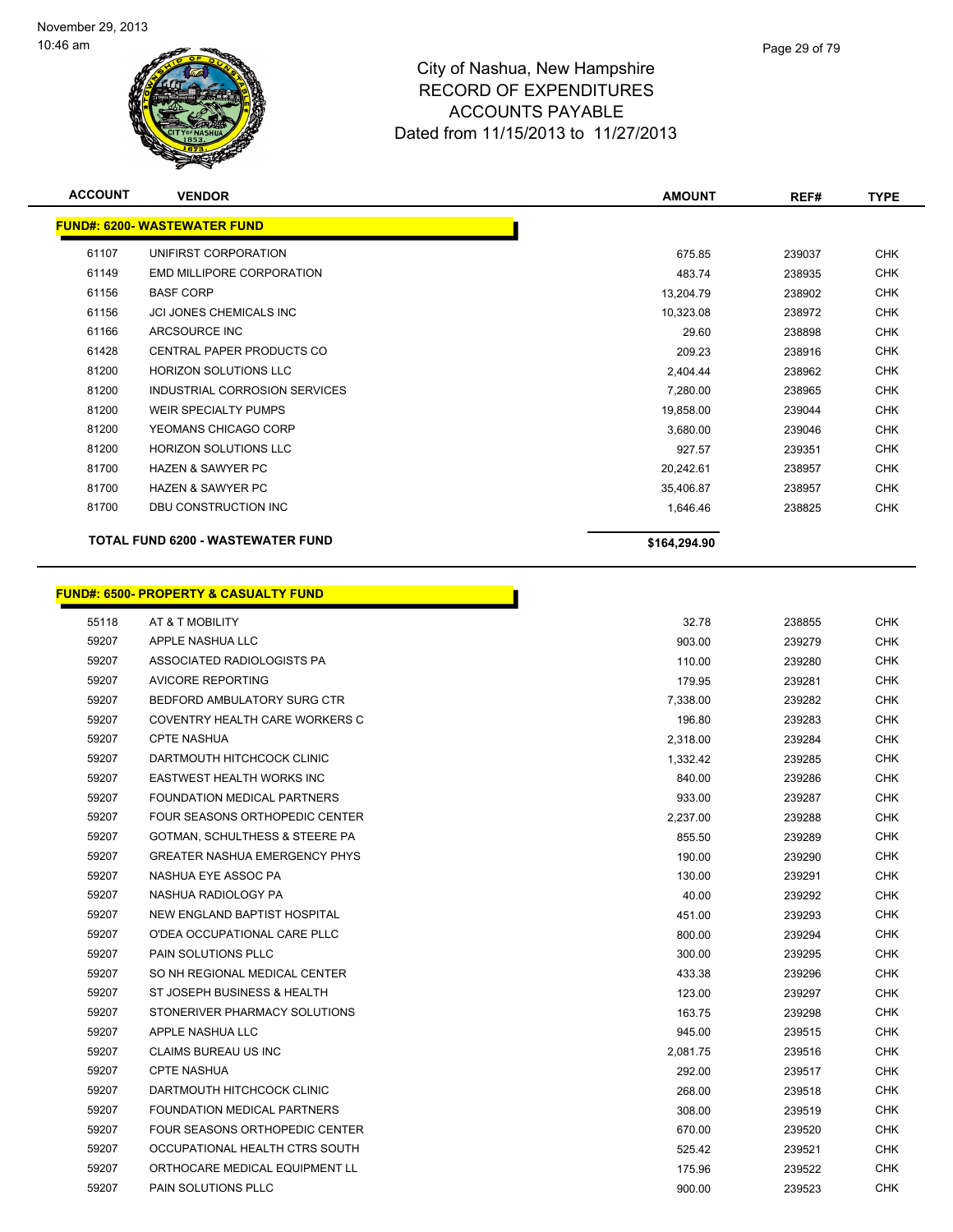

| <b>ACCOUNT</b> | <b>VENDOR</b>                                         | <b>AMOUNT</b> | REF#   | <b>TYPE</b> |
|----------------|-------------------------------------------------------|---------------|--------|-------------|
|                | <b>FUND#: 6500- PROPERTY &amp; CASUALTY FUND</b>      |               |        |             |
| 59207          | <b>SJ PHYSICIAN SERVICES</b>                          | 270.00        | 239524 | <b>CHK</b>  |
| 59207          | SO NH REGIONAL MEDICAL CENTER                         | 2,914.14      | 239525 | <b>CHK</b>  |
| 59207          | ST JOSEPHS HOSPITAL                                   | 1,345.25      | 239526 | <b>CHK</b>  |
| 59207          | STONERIVER PHARMACY SOLUTIONS                         | 4,876.10      | 239527 | <b>CHK</b>  |
| 59207          | CARL T TALMO MD PC                                    | 250.00        | 239529 | <b>CHK</b>  |
| 59207          | WARREN R BARCLAY, D.C. P.A.                           | 425.00        | 239530 | <b>CHK</b>  |
| 59207          | RALPH R WOLF MD                                       | 528.00        | 239531 | <b>CHK</b>  |
| 59225          | <b>CONNIE STORM</b>                                   | 856.56        | 239528 | <b>CHK</b>  |
|                | <b>TOTAL FUND 6500 - PROPERTY &amp; CASUALTY FUND</b> | \$37,538.76   |        |             |

## **FUND#: 6600- BENEFITS SELF INSURANCE FUND**

|       | TOTAL FUND 6600 - BENEFITS SELF INSURANCE FUND |                         | \$1,150,678.79 |         |            |
|-------|------------------------------------------------|-------------------------|----------------|---------|------------|
| 59525 | NORTHEAST DELTA DENTAL                         |                         | 37,283.78      | 14460   | <b>ACH</b> |
| 59507 | HARVARD PILGRIM HEALTH CARE                    |                         | 97,546.86      | 14457   | <b>ACH</b> |
| 59507 | ANTHEM BCBS OF NE                              |                         | 71,580.49      | 14454   | <b>ACH</b> |
| 59507 | ANTHEM BCBS OF NE                              |                         | 86,294.48      | 14454   | <b>ACH</b> |
| 59507 | ANTHEM BCBS OF NE                              |                         | 580,161.55     | 14454   | <b>ACH</b> |
| 59507 | ANTHEM BCBS OF NE                              |                         | 207.76         | 14454   | <b>ACH</b> |
| 59500 | NORTHEAST DELTA DENTAL                         |                         | 11,625.60      | 14460   | <b>ACH</b> |
| 59500 | HARVARD PILGRIM HEALTH CARE                    |                         | 22,272.17      | 14457   | <b>ACH</b> |
| 59500 | ANTHEM BCBS OF NE                              |                         | 85,551.27      | 14454   | <b>ACH</b> |
| 59165 | HM LIFE INSURANCE CO                           |                         | 106.068.06     | 14458   | <b>ACH</b> |
| 52809 | CITIZENS BANK CREDIT CARD                      | Seedlings               | 10.00          | 9201407 | <b>ACH</b> |
| 52809 | CITIZENS BANK CREDIT CARD                      | <b>Watervill Valley</b> | 100.00         | 9201407 | <b>ACH</b> |
| 52809 | <b>CITIZENS BANK CREDIT CARD</b>               | BJ's                    | 844.97         | 9201407 | <b>ACH</b> |
| 52809 | CITIZENS BANK CREDIT CARD                      | <b>Dollar Tree</b>      | 21.00          | 9201407 | <b>ACH</b> |
| 52809 | <b>CITIZENS BANK CREDIT CARD</b>               | <b>Dollar Tree</b>      | 55.00          | 9201407 | <b>ACH</b> |
| 52809 | CITIZENS BANK CREDIT CARD                      | Party City              | 60.82          | 9201407 | <b>ACH</b> |
| 52809 | <b>CITIZENS BANK CREDIT CARD</b>               | Seedlings               | 20.00          | 9201407 | <b>ACH</b> |
| 21990 | <b>BETTY DEVINEY</b>                           |                         | 734.38         | 239341  | <b>CHK</b> |
| 21990 | <b>ELISABETH FALK</b>                          |                         | 742.14         | 239299  | <b>CHK</b> |
| 21585 | <b>VISION SERVICE PLAN</b>                     |                         | 2.794.60       | 239395  | <b>CHK</b> |
| 21516 | <b>BOSTON MUTUAL LIFE INSURANCE</b>            |                         | 11,227.07      | 14456   | <b>ACH</b> |
| 21505 | PROTECTIVE LIFE INSURANCE CO                   |                         | 53.81          | 14461   | <b>ACH</b> |
| 21500 | <b>ITT HARTFORD</b>                            |                         | 35.422.98      | 14459   | <b>ACH</b> |

|       | <b>FUND#: 7026- CAPITAL EQUIPMENT RESERVE</b>      |             |        |            |
|-------|----------------------------------------------------|-------------|--------|------------|
| 81500 | MHQ MUNICIPAL VEHICLES                             | 32,478.00   | 238987 | <b>CHK</b> |
|       | <b>TOTAL FUND 7026 - CAPITAL EQUIPMENT RESERVE</b> | \$32,478.00 |        |            |
|       | <b>FUND#: 7076- REG VOC ED CAPITAL RESERVE</b>     |             |        |            |
| 71000 | KITTREDGE EQUIPMENT CO - NH                        | 7.204.41    | 239147 | CHK        |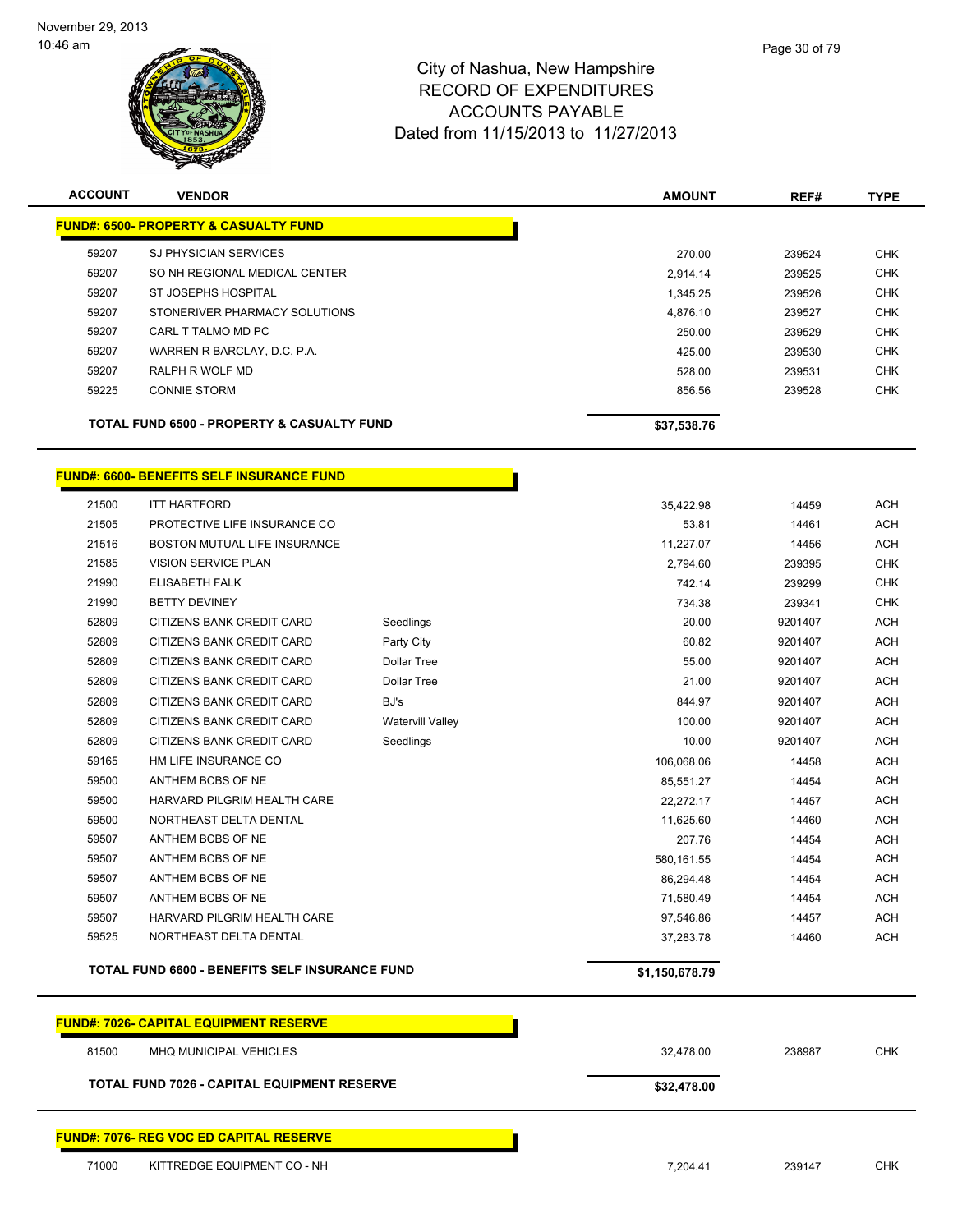-

| יייש שדי טו    |                                                           | City of Nashua, New Hampshire<br><b>RECORD OF EXPENDITURES</b><br><b>ACCOUNTS PAYABLE</b><br>Dated from 11/15/2013 to 11/27/2013 | Page 31 or 79    |                          |
|----------------|-----------------------------------------------------------|----------------------------------------------------------------------------------------------------------------------------------|------------------|--------------------------|
| <b>ACCOUNT</b> | <b>VENDOR</b>                                             | <b>AMOUNT</b>                                                                                                                    | REF#             | <b>TYPE</b>              |
|                | TOTAL FUND 7076 - REG VOC ED CAPITAL RESERVE              | \$7,204.41                                                                                                                       |                  |                          |
|                | <b>FUND#: 7504- ETF CONTRIB EDGEWOOD-DEED FUND</b>        |                                                                                                                                  |                  |                          |
| 45121          | HOWARD E & SHERRILL G WILLIAMS                            | 300.00                                                                                                                           | 238861           | <b>CHK</b>               |
|                | TOTAL FUND 7504 - ETF CONTRIB EDGEWOOD-DEED FUND          | \$300.00                                                                                                                         |                  |                          |
|                | <b>FUND#: 7506- ETF CONTRIB-WOODLAWN CEMETERY</b>         |                                                                                                                                  |                  |                          |
| 54280          | VAN TASSELL CONSTRUCTION                                  | 9,500.00                                                                                                                         | 238852           | <b>CHK</b>               |
|                | TOTAL FUND 7506 - ETF CONTRIB-WOODLAWN CEMETERY           | \$9,500.00                                                                                                                       |                  |                          |
|                | <u> FUND#: 7531- P&amp;Z-SIDEWALK CONSTRUCTION SW</u>     |                                                                                                                                  |                  |                          |
| 61299          | <b>BLUE TARP FINANCIAL</b>                                | 899.90                                                                                                                           | 238908           | <b>CHK</b>               |
|                | <b>TOTAL FUND 7531 - P&amp;Z-SIDEWALK CONSTRUCTION SW</b> | \$899.90                                                                                                                         |                  |                          |
|                | <b>FUND#: 7551- P&amp;R-SUMMERFUN</b>                     |                                                                                                                                  |                  |                          |
| 55654          | WALTER B HEFFERNAN JR                                     | 825.00                                                                                                                           | 239027           | <b>CHK</b>               |
|                | <b>TOTAL FUND 7551 - P&amp;R-SUMMERFUN</b>                | \$825.00                                                                                                                         |                  |                          |
|                | <u> FUND#: 7565- SCHOOL RELATED PROGRAMS-ETF</u>          |                                                                                                                                  |                  |                          |
| 55690          | FIRST STUDENT INC                                         | 230.68                                                                                                                           | 239108           | <b>CHK</b>               |
| 61135<br>61299 | CENTRALIA FUR AND HIDE INC<br><b>M &amp; N SPORTS LLC</b> | 2,413.55<br>455.45                                                                                                               | 239088<br>239158 | <b>CHK</b><br><b>CHK</b> |
|                | TOTAL FUND 7565 - SCHOOL RELATED PROGRAMS-ETF             | \$3,099.68                                                                                                                       |                  |                          |
|                | <b>FUND#: 8007- EDGEWOOD CEMETERY PERP-CARE</b>           |                                                                                                                                  |                  |                          |
| 44338          | HOWARD E & SHERRILL G WILLIAMS                            | 500.00                                                                                                                           | 238861           | <b>CHK</b>               |
|                | TOTAL FUND 8007 - EDGEWOOD CEMETERY PERP-CARE             | \$500.00                                                                                                                         |                  |                          |
|                | <b>FUND#: 8063- LIBRARY-HENRY STEARNS FUND</b>            |                                                                                                                                  |                  |                          |
| 61807          | <b>BAKER &amp; TAYLOR</b>                                 | 494.36                                                                                                                           | 238900           | <b>CHK</b>               |
|                | TOTAL FUND 8063 - LIBRARY-HENRY STEARNS FUND              | \$494.36                                                                                                                         |                  |                          |
|                |                                                           |                                                                                                                                  |                  |                          |

**Grand Total: \$3,252,550.51**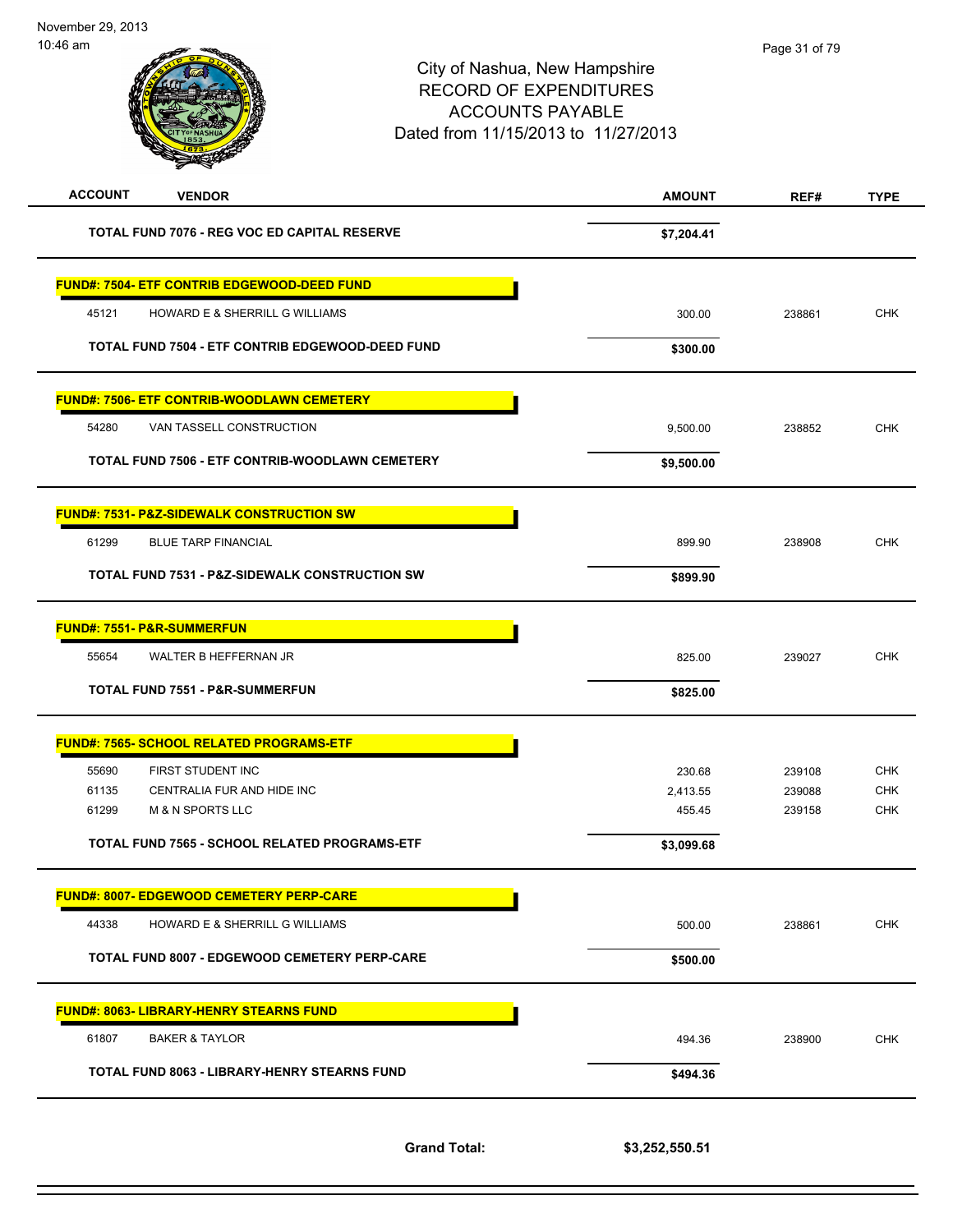

|     | <b>PAY DATE</b>                   | <b>ACCOUNT</b>                       | <b>DESCRIPTION</b>             | <b>AMOUNT</b> |
|-----|-----------------------------------|--------------------------------------|--------------------------------|---------------|
|     | <b>FUND#: 1000 - GENERAL FUND</b> |                                      |                                |               |
| 101 | <b>MAYOR</b>                      |                                      |                                |               |
|     | 11/21/13                          | 51100                                | CITIZEN SERVICES DIRECTOR      | 903.15        |
|     | 11/27/13                          | 51100                                | CITIZEN SERVICES DIRECTOR      | 903.16        |
|     | 11/21/13                          | 51100                                | <b>COMMUNICATIONS DIRECTOR</b> | 124.16        |
|     | 11/27/13                          | 51100                                | COMMUNICATIONS DIRECTOR        | 340.86        |
|     | 11/21/13                          | 51100                                | EXECUTIVE SECRETARY AA         | 877.25        |
|     | 11/27/13                          | 51100                                | EXECUTIVE SECRETARY AA         | 877.25        |
|     | 11/21/13                          | 51100                                | RESOURCE COORDINATOR           | 452.45        |
|     | 11/27/13                          | 51100                                | RESOURCE COORDINATOR           | 452.45        |
|     | 11/21/13                          | 51100                                | SECRETARY RECEPTIONIST         | 565.55        |
|     | 11/27/13                          | 51100                                | SECRETARY RECEPTIONIST         | 565.55        |
|     | 11/21/13                          | 51500                                | MAYOR                          | 2,115.95      |
|     | 11/27/13                          | 51500                                | MAYOR                          | 2,115.95      |
|     | 11/27/13                          | 55118                                | TELEPHONE-CELLULAR             | 50.00         |
|     | <b>TOTAL 101 - MAYOR</b>          |                                      |                                | \$10,343.73   |
| 102 | <b>BOARD OF ALDERMEN</b>          |                                      |                                |               |
|     | 11/21/13                          | 51100                                | ALDERMANIC LEGISLATION MANAGER | 1,404.70      |
|     | 11/27/13                          | 51100                                | ALDERMANIC LEGISLATION MANAGER | 1,404.70      |
|     |                                   | <b>TOTAL 102 - BOARD OF ALDERMEN</b> |                                | \$2,809.40    |
| 103 | <b>LEGAL</b>                      |                                      |                                |               |
|     | 11/21/13                          | 51100                                | ASSISTANT CORP COUNSEL         | 1,324.90      |
|     | 11/27/13                          | 51100                                | ASSISTANT CORP COUNSEL         | 1,324.90      |
|     | 11/21/13                          | 51100                                | <b>CORPORATION COUNSEL</b>     | 2,183.75      |
|     | 11/27/13                          | 51100                                | <b>CORPORATION COUNSEL</b>     | 2,183.75      |
|     | 11/21/13                          | 51100                                | DEPUTY CORPORATION COUNSEL     | 1,986.70      |
|     | 11/27/13                          | 51100                                | DEPUTY CORPORATION COUNSEL     | 1,986.70      |
|     | 11/21/13                          | 51100                                | <b>LEGAL ASSISTANT</b>         | 1,846.55      |
|     | 11/27/13                          | 51100                                | <b>LEGAL ASSISTANT</b>         | 1,846.55      |
|     | 11/27/13                          | 51300                                | OVERTIME-REGULAR               | 68.24         |
|     | 11/27/13                          | 55118                                | TELEPHONE-CELLULAR             | 100.00        |
|     | <b>TOTAL 103 - LEGAL</b>          |                                      |                                | \$14,852.04   |
|     |                                   |                                      |                                |               |
| 105 | <b>CITI-STAT</b>                  |                                      |                                |               |
|     | 11/21/13                          | 51100                                | DIRECTOR CITISTAT              | 1,529.80      |
|     | 11/27/13                          | 51100                                | DIRECTOR CITISTAT              | 1,529.80      |
|     | 11/21/13                          | 51100                                | OPERATIONS ANALYST             | 690.85        |
|     | 11/27/13                          | 51100                                | OPERATIONS ANALYST             | 690.85        |
|     | TOTAL 105 - CITI-STAT             |                                      |                                | \$4,441.30    |
|     |                                   |                                      |                                |               |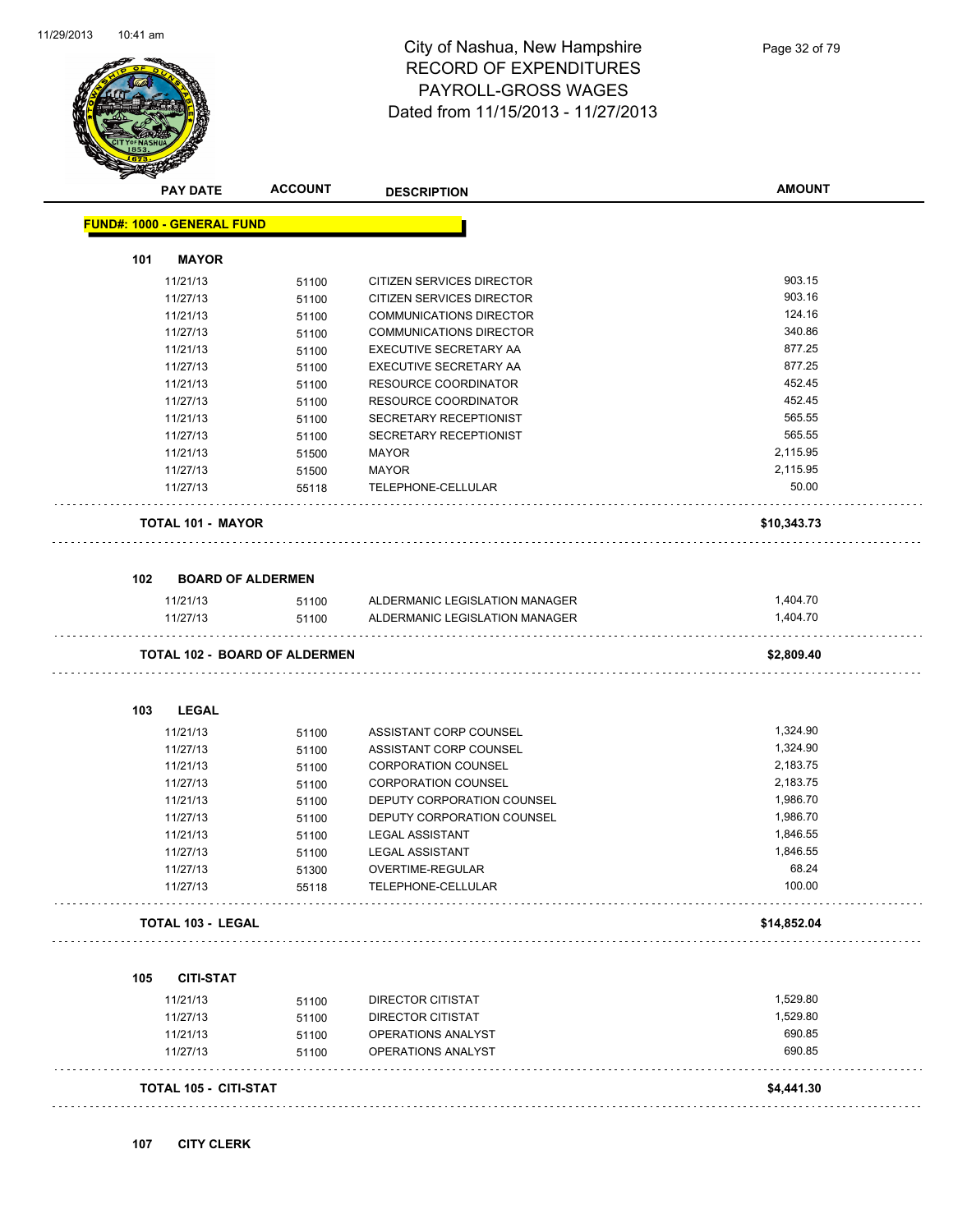

| <b>PAY DATE</b>                   | <b>ACCOUNT</b>                       | <b>DESCRIPTION</b>               | <b>AMOUNT</b> |
|-----------------------------------|--------------------------------------|----------------------------------|---------------|
| <b>FUND#: 1000 - GENERAL FUND</b> |                                      |                                  |               |
| 107<br><b>CITY CLERK</b>          |                                      |                                  |               |
| 11/21/13                          | 51100                                | <b>CITY CLERK</b>                | 1,771.20      |
| 11/27/13                          | 51100                                | <b>CITY CLERK</b>                | 1,771.20      |
| 11/21/13                          | 51100                                | <b>CLERK VITAL RECORDS II</b>    | 2,089.95      |
| 11/27/13                          | 51100                                | <b>CLERK VITAL RECORDS II</b>    | 2,886.84      |
| 11/21/13                          | 51100                                | DEPARTMENT COORDINATOR, CC       | 791.45        |
| 11/27/13                          | 51100                                | DEPARTMENT COORDINATOR, CC       | 791.45        |
| 11/21/13                          | 51100                                | DEPUTY CITY CLERK                | 1,371.00      |
| 11/27/13                          | 51100                                | DEPUTY CITY CLERK                | 1,371.00      |
| 11/21/13                          | 51300                                | OVERTIME-REGULAR                 | 29.68         |
| 11/27/13                          | 51300                                | OVERTIME-REGULAR                 | 37.10         |
| 11/27/13                          | 51512                                | <b>WAGES APPOINTED OFFICIALS</b> | 600.00        |
| <b>TOTAL 107 - CITY CLERK</b>     |                                      |                                  | \$13,510.87   |
| 111                               | <b>HUMAN RESOURCES</b>               |                                  |               |
| 11/21/13                          | 51100                                | HR ANALYST                       | 1,014.70      |
| 11/27/13                          | 51100                                | <b>HR ANALYST</b>                | 1,014.70      |
| 11/21/13                          | 51100                                | HR SPEC                          | 833.85        |
| 11/27/13                          | 51100                                | HR SPEC                          | 833.85        |
| 11/21/13                          | 51100                                | HUMAN RESOURCES DIRECTOR         | 1,546.45      |
| 11/27/13                          | 51100                                | HUMAN RESOURCES DIRECTOR         | 1,546.44      |
| 11/21/13                          | 51200                                | ADMINISTRATIVE ASSISTANT I       | 255.60        |
| 11/27/13                          | 51200                                | ADMINISTRATIVE ASSISTANT I       | 255.60        |
| 11/27/13                          | 55118                                | TELEPHONE-CELLULAR               | 50.00         |
|                                   | <b>TOTAL 111 - HUMAN RESOURCES</b>   |                                  | \$7,351.19    |
|                                   |                                      |                                  |               |
| 115<br>11/27/13                   | <b>CITYWIDE PENSIONS</b><br>52120    | PENSION DISTRIBUTIONS            | 50.00         |
|                                   | <b>TOTAL 115 - CITYWIDE PENSIONS</b> |                                  | \$50.00       |
| 122                               | <b>INFORMATION TECHNOLOGY</b>        |                                  |               |
| 11/21/13                          | 51100                                | ADMIN ASSISTANT II               | 665.60        |
| 11/27/13                          | 51100                                | ADMIN ASSISTANT II               | 665.60        |
| 11/21/13                          | 51100                                | ERP SYSTEM ADMIN DBA             | 1,622.10      |
| 11/27/13                          | 51100                                | ERP SYSTEM ADMIN DBA             | 1,622.10      |
| 11/21/13                          | 51100                                | INTER INTRA APPL DEV PROJ LDR    | 1,579.20      |
| 11/27/13                          | 51100                                | INTER INTRA APPL DEV PROJ LDR    | 1,579.20      |
| 11/21/13                          | 51100                                | INTERNET INTRANET APPL DEV       | 1,459.20      |
| 11/27/13                          | 51100                                | INTERNET INTRANET APPL DEV       | 1,459.20      |
| 11/21/13                          | 51100                                | IT APPLICATIONS ANALYST          | 1,143.65      |
| 11/27/13                          | 51100                                | IT APPLICATIONS ANALYST          | 1,143.65      |
| 11/21/13                          | 51100                                | IT DIVISION DIRECTOR             | 1,986.70      |

11/27/13 51100 IT DIVISION DIRECTOR 1,986.70 11/1/13 51100 IT INFRASTRUCTURE ANALYST 6,539.14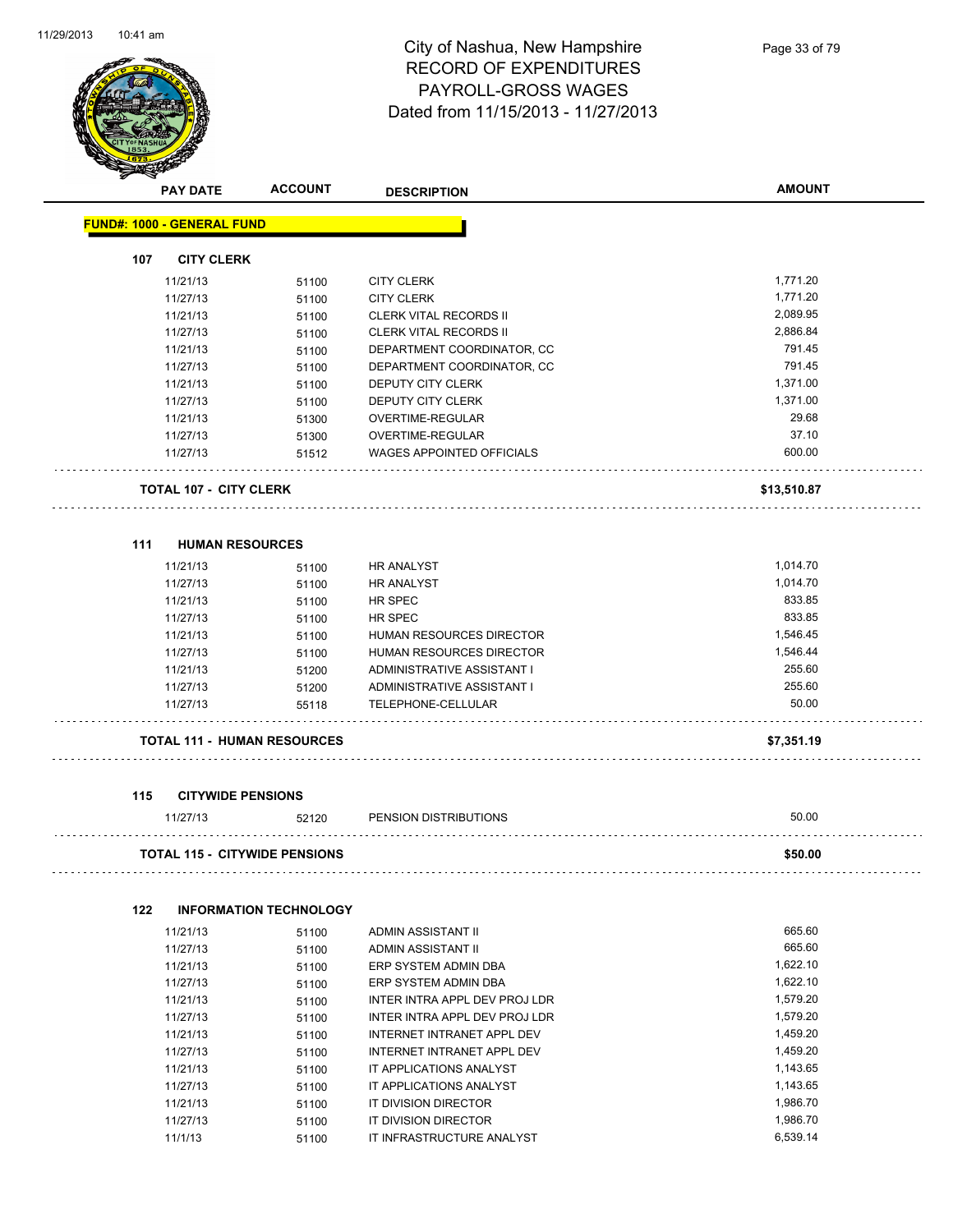

|     | <b>PAY DATE</b>                   | <b>ACCOUNT</b>                            | <b>DESCRIPTION</b>                                               | <b>AMOUNT</b>      |
|-----|-----------------------------------|-------------------------------------------|------------------------------------------------------------------|--------------------|
|     | <b>FUND#: 1000 - GENERAL FUND</b> |                                           |                                                                  |                    |
|     |                                   |                                           |                                                                  |                    |
| 122 |                                   | <b>INFORMATION TECHNOLOGY</b>             |                                                                  |                    |
|     | 11/21/13                          | 51100                                     | IT INFRASTRUCTURE TEAM LEADER                                    | 1,771.20           |
|     | 11/27/13                          | 51100                                     | IT INFRASTRUCTURE TEAM LEADER                                    | 1,771.20           |
|     | 11/21/13                          | 51100                                     | SYSTEMS ADM DATABASE ADM                                         | 1,611.15           |
|     | 11/27/13                          | 51100                                     | SYSTEMS ADM DATABASE ADM                                         | 1,611.15           |
|     | 11/21/13                          | 51100                                     | TECHNICAL SPEC II NET SUPPORT                                    | 2,310.90           |
|     | 11/27/13                          | 51100                                     | TECHNICAL SPEC II NET SUPPORT                                    | 2,310.90           |
|     | 11/21/13                          | 51100                                     | <b>TECHNICAL SPEC III</b>                                        | 1,444.15           |
|     | 11/27/13                          | 51100                                     | <b>TECHNICAL SPEC III</b>                                        | 1,444.15           |
|     | 11/21/13                          | 51100                                     | <b>WEB DESIGNER</b>                                              | 633.45             |
|     | 11/27/13                          | 51100                                     | <b>WEB DESIGNER</b>                                              | 633.45             |
|     | 11/1/13                           | 51750                                     | <b>RETIREMENT &amp; SEPARATION PAY</b>                           | (6, 539.14)        |
|     | 11/27/13                          | 55118                                     | TELEPHONE-CELLULAR                                               | 200.00             |
|     |                                   | <b>TOTAL 122 - INFORMATION TECHNOLOGY</b> |                                                                  | \$32,654.60        |
|     |                                   |                                           |                                                                  |                    |
|     |                                   |                                           |                                                                  |                    |
| 126 |                                   | <b>FINANCIAL SERVICES</b>                 |                                                                  |                    |
|     | 11/21/13                          | 51100                                     | <b>ACCOUNTANT</b>                                                | 898.10             |
|     | 11/27/13                          | 51100                                     | <b>ACCOUNTANT</b>                                                | 898.11             |
|     | 11/21/13                          | 51100                                     | ACCOUNTING COMPLIANCE MGR                                        | 1,073.50           |
|     | 11/27/13                          | 51100                                     | ACCOUNTING COMPLIANCE MGR                                        | 1,073.50           |
|     | 11/21/13                          | 51100                                     | ACCOUNTS PAYABLE COORDINATOR                                     | 1,510.60           |
|     | 11/27/13                          | 51100                                     | ACCOUNTS PAYABLE COORDINATOR                                     | 1,508.34           |
|     | 11/21/13                          | 51100                                     | ACCOUNTS PAYABLE SUPV                                            | 929.80             |
|     | 11/27/13                          | 51100                                     | ACCOUNTS PAYABLE SUPV                                            | 929.80             |
|     | 11/21/13                          | 51100                                     | ADMINISTRATIVE ASSISTANT I                                       | 646.80             |
|     | 11/27/13                          | 51100                                     | ADMINISTRATIVE ASSISTANT I                                       | 646.80             |
|     | 11/21/13                          | 51100                                     | <b>CFO COMPTROLLER</b>                                           | 1,999.70           |
|     | 11/27/13                          | 51100                                     | <b>CFO COMPTROLLER</b>                                           | 1,999.70           |
|     | 11/21/13                          | 51100                                     | <b>COMPENSATION MANAGER</b>                                      | 1,533.60           |
|     | 11/27/13                          | 51100                                     | <b>COMPENSATION MANAGER</b>                                      | 1,533.60           |
|     | 11/21/13                          | 51100                                     | DEP TREASURER TAX COLLECTOR                                      | 1,076.20           |
|     | 11/27/13                          | 51100                                     | DEP TREASURER TAX COLLECTOR                                      | 1,076.20<br>744.65 |
|     | 11/21/13                          | 51100                                     | FINANCE AND ADMIN MANAGER<br><b>FINANCE AND ADMIN MANAGER</b>    | 744.65             |
|     | 11/27/13                          | 51100                                     |                                                                  | 1,367.60           |
|     | 11/21/13                          | 51100                                     | FINANCIAL MANAGER GENERAL GOVT                                   | 1,367.60           |
|     | 11/27/13                          | 51100                                     | FINANCIAL MANAGER GENERAL GOVT<br>FINANCIAL SERVICES COORDINATOR | 936.70             |
|     | 11/21/13                          | 51100                                     |                                                                  | 936.70             |
|     | 11/27/13<br>11/21/13              | 51100                                     | FINANCIAL SERVICES COORDINATOR                                   | 646.80             |
|     | 11/27/13                          | 51100                                     | MOTOR VEHICLE COORDINATOR<br>MOTOR VEHICLE COORDINATOR           | 646.80             |
|     | 11/21/13                          | 51100                                     | MV CLERK II REGISTRATION                                         | 632.00             |
|     | 11/27/13                          | 51100<br>51100                            | MV CLERK II REGISTRATION                                         | 632.00             |
|     |                                   |                                           | PAYROLL ANALYST II                                               | 1,770.55           |
|     | 11/21/13<br>11/27/13              | 51100                                     | PAYROLL ANALYST II                                               | 1,770.56           |
|     | 11/21/13                          | 51100                                     | REVENUE ACCOUNTS SPEC                                            | 829.85             |
|     | 11/27/13                          | 51100                                     | REVENUE ACCOUNTS SPEC                                            | 829.84             |
|     | 11/21/13                          | 51100<br>51100                            | REVENUE COORDINATOR                                              | 1,040.85           |
|     | 11/27/13                          | 51100                                     | REVENUE COORDINATOR                                              | 1,040.85           |
|     | 11/21/13                          | 51100                                     | SENIOR FINANCIAL ANALYST                                         | 1,100.45           |
|     |                                   |                                           |                                                                  |                    |

11/27/13 51100 SENIOR FINANCIAL ANALYST 51100 55 1,100.45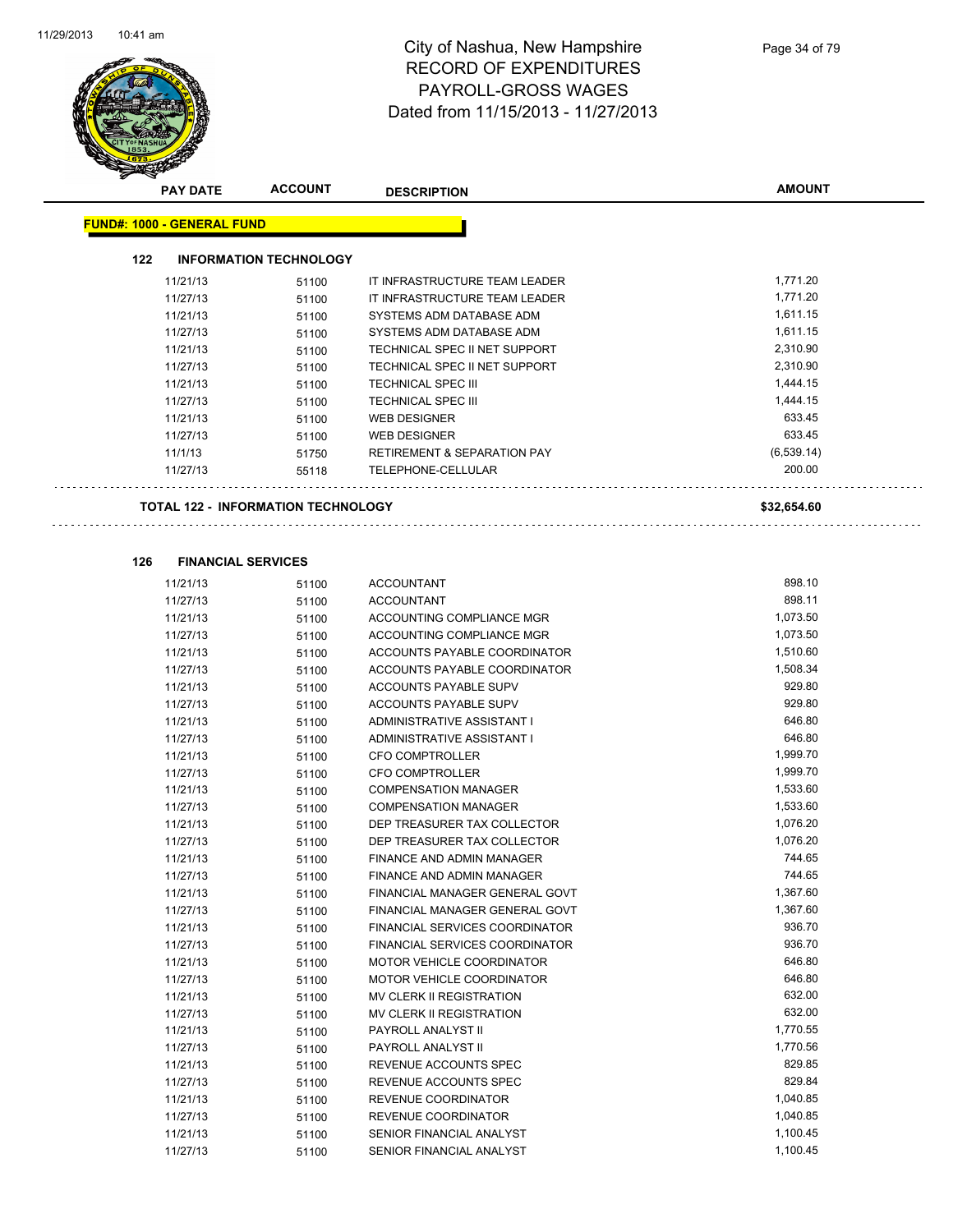

|                                   | <b>PAY DATE</b>                   | <b>ACCOUNT</b>                        | <b>DESCRIPTION</b>                     | <b>AMOUNT</b> |
|-----------------------------------|-----------------------------------|---------------------------------------|----------------------------------------|---------------|
| <b>FUND#: 1000 - GENERAL FUND</b> |                                   |                                       |                                        |               |
| 126                               | <b>FINANCIAL SERVICES</b>         |                                       |                                        |               |
|                                   | 11/21/13                          | 51100                                 | SUPV VEHICLE REGISTRATION              | 1,014.70      |
|                                   | 11/27/13                          | 51100                                 | SUPV VEHICLE REGISTRATION              | 1,014.70      |
|                                   | 11/21/13                          | 51100                                 | TREASURER TAX COLLECTOR                | 1,771.20      |
|                                   | 11/27/13                          | 51100                                 | TREASURER TAX COLLECTOR                | 1,771.20      |
|                                   | 11/21/13                          | 51100                                 | <b>VEHICLE REGISTRATION CLERK</b>      | 2,058.08      |
|                                   | 11/27/13                          | 51100                                 | <b>VEHICLE REGISTRATION CLERK</b>      | 2,151.30      |
|                                   | 11/21/13                          | 51200                                 | <b>ACCOUNTING TEMP</b>                 | 558.00        |
|                                   | 11/27/13                          | 51200                                 | <b>ACCOUNTING TEMP</b>                 | 552.00        |
|                                   | 11/21/13                          | 51300                                 | OVERTIME-REGULAR                       | 45.47         |
|                                   | 11/27/13                          | 51300                                 | OVERTIME-REGULAR                       | 83.67         |
|                                   |                                   | <b>TOTAL 126 - FINANCIAL SERVICES</b> | .                                      | \$48,493.57   |
| 129                               | <b>CITY BUILDINGS</b>             |                                       |                                        |               |
|                                   | 11/21/13                          | 51100                                 | <b>BUILDING MANAGER</b>                | 788.60        |
|                                   | 11/27/13                          | 51100                                 | <b>BUILDING MANAGER</b>                | 788.60        |
|                                   | 11/21/13                          |                                       | <b>CUSTODIAN I</b>                     | 1,166.84      |
|                                   | 11/27/13                          | 51100                                 | <b>CUSTODIAN I</b>                     | 1,166.85      |
|                                   | 11/21/13                          | 51100<br>51100                        | MAINTENANCE SPEC                       | 663.85        |
|                                   |                                   |                                       | MAINTENANCE SPEC                       | 663.85        |
|                                   | 11/27/13                          | 51100                                 |                                        | 306.75        |
|                                   | 11/21/13                          | 51200                                 | <b>CUSTODIAN I</b>                     | 306.75        |
|                                   | 11/27/13<br>11/21/13              | 51200<br>51300                        | <b>CUSTODIAN I</b><br>OVERTIME-REGULAR | 155.85        |
|                                   |                                   |                                       |                                        |               |
|                                   | <b>TOTAL 129 - CITY BUILDINGS</b> |                                       |                                        | \$6,007.94    |
| 130                               | <b>PURCHASING</b>                 |                                       |                                        |               |
|                                   | 11/21/13                          | 51100                                 | PRINTING TECH MAIL DIST                | 972.30        |
|                                   | 11/27/13                          | 51100                                 | PRINTING TECH MAIL DIST                | 972.30        |
|                                   | 11/21/13                          | 51100                                 | <b>PURCHASING AGENT I</b>              | 661.95        |
|                                   | 11/27/13                          | 51100                                 | PURCHASING AGENT I                     | 661.95        |
|                                   | 11/21/13                          | 51100                                 | PURCHASING AGENT II                    | 1,020.45      |
|                                   | 11/27/13                          | 51100                                 | PURCHASING AGENT II                    | 1,020.45      |
|                                   | 11/21/13                          | 51100                                 | PURCHASING MANAGER                     | 1,364.20      |
|                                   | 11/27/13                          | 51100                                 | PURCHASING MANAGER                     | 1,364.20      |
|                                   | <b>TOTAL 130 - PURCHASING</b>     |                                       |                                        | \$8,037.80    |
|                                   |                                   |                                       |                                        |               |
| 131                               | <b>HUNT BUILDING</b>              |                                       |                                        |               |
|                                   | 11/21/13                          | 51100                                 | <b>COMMUNICATIONS DIRECTOR</b>         | 656.17        |
|                                   | 11/27/13                          | 51100                                 | <b>COMMUNICATIONS DIRECTOR</b>         | 511.29        |
|                                   | 11/27/13                          | 51200                                 | HUNT BUILDING ADMINISTRATOR            | 79.77         |
|                                   | <b>TOTAL 131 - HUNT BUILDING</b>  |                                       |                                        | \$1,247.23    |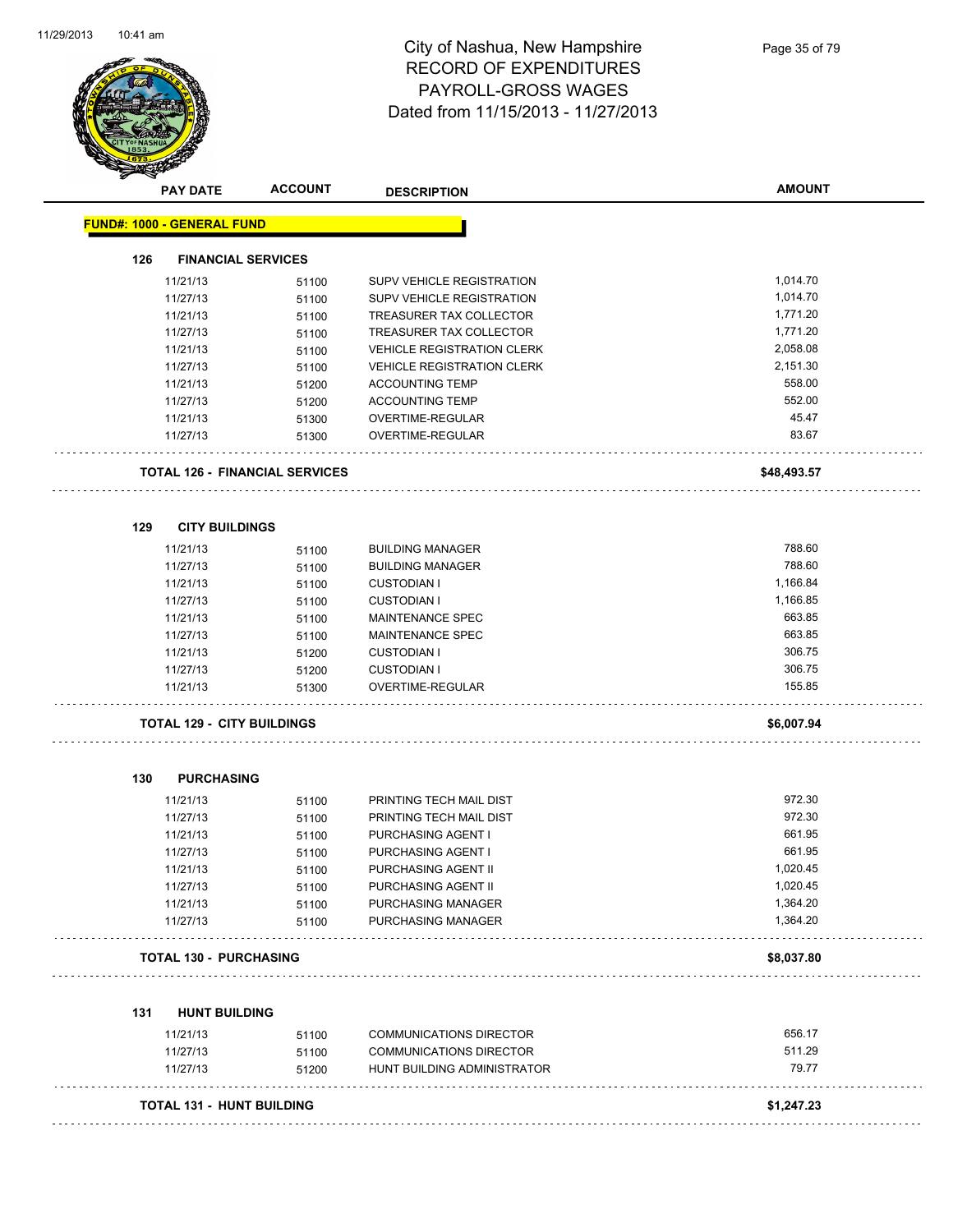

|     | <b>PAY DATE</b>                   | <b>ACCOUNT</b>                | <b>DESCRIPTION</b>            | <b>AMOUNT</b> |
|-----|-----------------------------------|-------------------------------|-------------------------------|---------------|
|     | <b>FUND#: 1000 - GENERAL FUND</b> |                               |                               |               |
| 132 | <b>ASSESSING</b>                  |                               |                               |               |
|     | 11/21/13                          | 51100                         | <b>APPRAISER I</b>            | 853.70        |
|     | 11/27/13                          | 51100                         | <b>APPRAISER I</b>            | 853.70        |
|     | 11/21/13                          | 51100                         | <b>APPRAISER II</b>           | 1,020.45      |
|     | 11/27/13                          | 51100                         | <b>APPRAISER II</b>           | 1,020.45      |
|     | 11/21/13                          | 51100                         | <b>APPRAISER III</b>          | 1,162.45      |
|     | 11/27/13                          | 51100                         | <b>APPRAISER III</b>          | 1,162.45      |
|     | 11/21/13                          | 51100                         | ASSESSING ADMIN SPEC I CSR    | 603.39        |
|     | 11/27/13                          | 51100                         | ASSESSING ADMIN SPEC I CSR    | 603.40        |
|     | 11/21/13                          | 51100                         | ASSESSING ADMIN SPEC II CSR   | 699.35        |
|     | 11/27/13                          | 51100                         | ASSESSING ADMIN SPEC II CSR   | 699.35        |
|     | 11/21/13                          | 51100                         | ASSESSING ADMIN SPEC III CSR  | 888.75        |
|     | 11/27/13                          | 51100                         | ASSESSING ADMIN SPEC III CSR  | 888.75        |
|     | 11/21/13                          | 51100                         | CHIEF ASSESSOR GIS MANAGER    | 2,077.25      |
|     | 11/27/13                          | 51100                         | CHIEF ASSESSOR GIS MANAGER    | 2,077.25      |
|     | 11/21/13                          | 51100                         | DEPARTMENT COORDINATOR        | 844.05        |
|     | 11/27/13                          | 51100                         | DEPARTMENT COORDINATOR        | 844.05        |
|     | 11/21/13                          | 51100                         | DEPUTY MANAGER APPRAISER IV   | 1,450.00      |
|     | 11/27/13                          | 51100                         | DEPUTY MANAGER APPRAISER IV   | 1,450.00      |
|     | 11/27/13                          | 51500                         | ELECTED BOARD MEMBER          | 375.00        |
|     |                                   |                               |                               |               |
|     | <b>TOTAL 132 - ASSESSING</b>      |                               |                               | \$19,573.79   |
|     |                                   |                               |                               |               |
| 134 | <b>GIS</b>                        |                               |                               |               |
|     | 11/21/13                          | 51100                         | <b>GIS TECHNICIAN II</b>      | 1,042.60      |
|     | 11/27/13                          | 51100                         | <b>GIS TECHNICIAN II</b>      | 1,042.60      |
|     |                                   |                               |                               |               |
|     | <b>TOTAL 134 - GIS</b>            |                               |                               | \$2,085.20    |
|     |                                   |                               |                               |               |
| 140 | <b>PINEWOOD CEMETERY</b>          |                               |                               |               |
|     | 11/27/13                          | 55314                         | FIXED RATE MILEAGE ALLOWANCE  | 100.00        |
|     |                                   | TOTAL 140 - PINEWOOD CEMETERY |                               | \$100.00      |
|     |                                   |                               |                               |               |
| 142 | <b>WOODLAWN CEMETERY</b>          |                               |                               |               |
|     | 11/21/13                          | 51100                         | <b>GROUNDSKEEPER CEMETERY</b> | 1,264.40      |
|     | 11/27/13                          | 51100                         | <b>GROUNDSKEEPER CEMETERY</b> | 1,264.39      |
|     | 11/21/13                          | 51100                         | SUBFOREMAN CEMETERY           | 722.90        |
|     | 11/27/13                          | 51100                         | SUBFOREMAN CEMETERY           | 722.90        |
|     | 11/21/13                          | 51100                         | SUPERINTENDENT CEMETERY I     | 1,014.70      |
|     | 11/27/13                          | 51100                         | SUPERINTENDENT CEMETERY I     | 1,014.70      |
|     | 11/21/13                          | 51300                         | OVERTIME-REGULAR              | 8.77          |
|     | 11/27/13                          | 51300                         | OVERTIME-REGULAR              | 6.10          |
|     | 11/21/13                          | 51400                         | WAGES TEMP-SEASONAL           | 240.00        |
|     | 11/27/13                          | 51400                         | <b>WAGES TEMP-SEASONAL</b>    | 290.00        |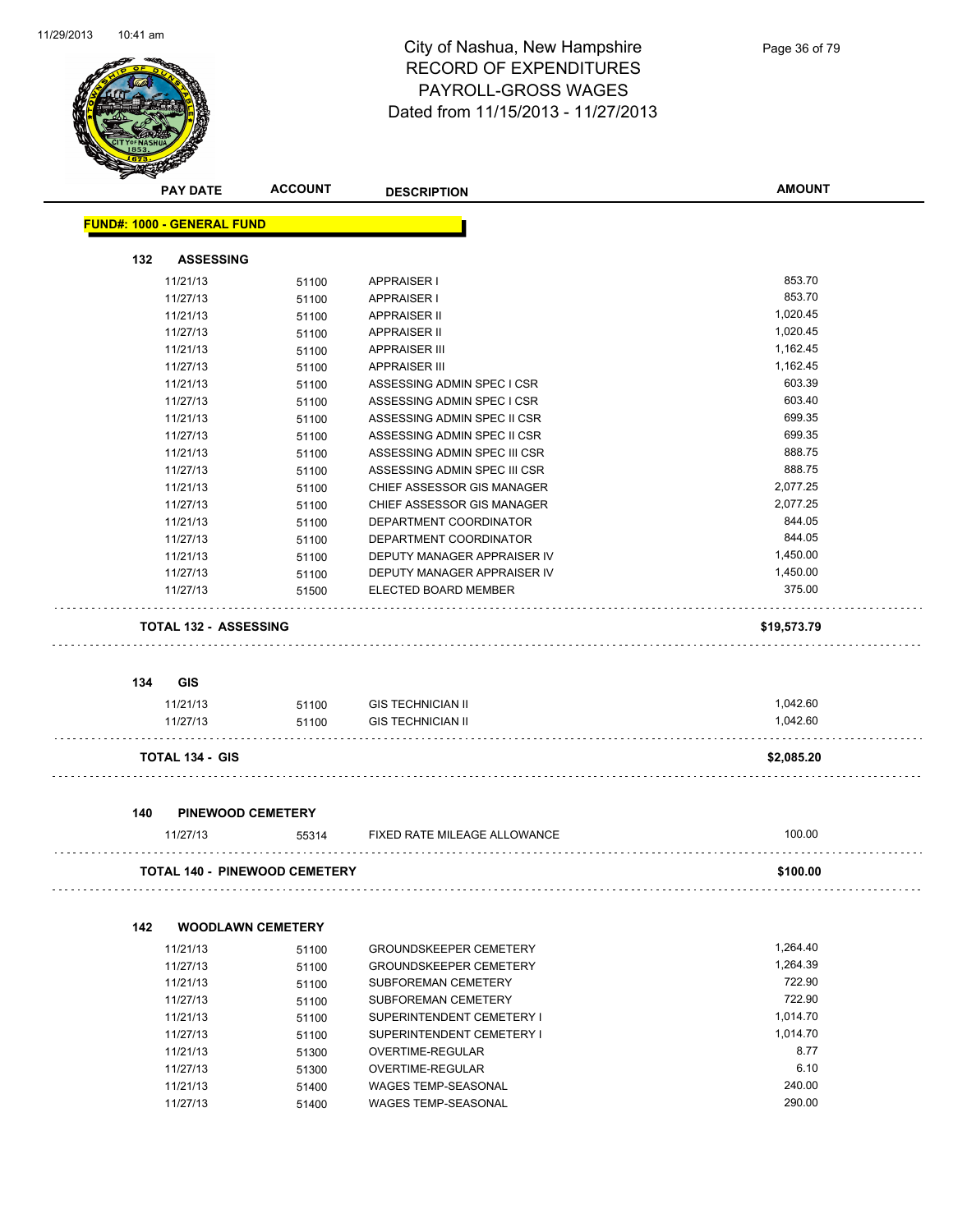

**150 POLICE**

#### City of Nashua, New Hampshire RECORD OF EXPENDITURES PAYROLL-GROSS WAGES Dated from 11/15/2013 - 11/27/2013

**PAY DATE ACCOUNT DESCRIPTION AMOUNT FUND#: 1000 - GENERAL FUND TOTAL 142 - WOODLAWN CEMETERY \$6,548.86 144 EDGEWOOD CEMETERY** 11/21/13 51100 GROUNDSKEEPER CEMETERY 51,094.45 11/27/13 51100 GROUNDSKEEPER CEMETERY 51094.45 11/21/13 51100 SUBFOREMAN CEMETERY 783.65 11/27/13 51100 SUBFOREMAN CEMETERY 783.65 11/21/13 51100 SUPERINTENDENT CEMETERY II 1,124.65 11/27/13 51100 SUPERINTENDENT CEMETERY II 1,124.65 11/21/13 51300 OVERTIME-REGULAR 151.53 51300 51300 11/27/13 51300 OVERTIME-REGULAR 63.37 11/21/13 51400 WAGES TEMP-SEASONAL 320.00 11/27/13 51400 WAGES TEMP-SEASONAL 400.00 11/27/13 55314 FIXED RATE MILEAGE ALLOWANCE 100.00 **TOTAL 144 - EDGEWOOD CEMETERY \$7,040.40** 11/21/13 51100 1ST YEAR OFFICERS 7,512.80<br>11/27/13 51100 1ST YEAR OFFICERS 7,512.80 11/27/13 51100 1ST YEAR OFFICERS 6 1991 11/27/13 7,512.80

| 11/2//13 | 51100 | 1ST YEAR OFFICERS                 | 1,512.80  |
|----------|-------|-----------------------------------|-----------|
| 11/21/13 | 51100 | 1ST YR OFFICERS CERTIFIED SPEC    | 1,962.92  |
| 11/27/13 | 51100 | 1ST YR OFFICERS CERTIFIED SPEC    | 1,962.91  |
| 11/21/13 | 51100 | <b>ACCOUNT CLERK III</b>          | 2,091.00  |
| 11/27/13 | 51100 | <b>ACCOUNT CLERK III</b>          | 2,091.01  |
| 11/21/13 | 51100 | ADMINISTRATIVE PROJECT SPEC       | 1,212.05  |
| 11/27/13 | 51100 | ADMINISTRATIVE PROJECT SPEC       | 1,212.05  |
| 11/21/13 | 51100 | ANIMAL CONTROL OFFICER            | 904.75    |
| 11/27/13 | 51100 | ANIMAL CONTROL OFFICER            | 904.75    |
| 11/21/13 | 51100 | <b>AUTO MECHANIC 1ST CLASS</b>    | 781.35    |
| 11/27/13 | 51100 | AUTO MECHANIC 1ST CLASS           | 781.35    |
| 11/21/13 | 51100 | <b>BUILDING MAINTENANCE SUPV</b>  | 922.05    |
| 11/27/13 | 51100 | <b>BUILDING MAINTENANCE SUPV</b>  | 922.05    |
| 11/21/13 | 51100 | <b>CAPTAIN</b>                    | 13,601.99 |
| 11/27/13 | 51100 | <b>CAPTAIN</b>                    | 13,976.66 |
| 11/21/13 | 51100 | CHIEF OF POLICE                   | 2,462.75  |
| 11/27/13 | 51100 | CHIEF OF POLICE                   | 2,462.75  |
| 11/21/13 | 51100 | <b>COMM TECH ALL DESIGNATIONS</b> | 8,506.15  |
| 11/27/13 | 51100 | COMM TECH ALL DESIGNATIONS        | 8,506.14  |
| 11/21/13 | 51100 | COMMUNITY POLICE COORD CEMD       | 1,214.00  |
| 11/27/13 | 51100 | COMMUNITY POLICE COORD CEMD       | 1,214.00  |
| 11/21/13 | 51100 | <b>CRIME ANALYST</b>              | 1,199.75  |
| 11/27/13 | 51100 | <b>CRIME ANALYST</b>              | 1,199.75  |
| 11/21/13 | 51100 | <b>CUSTODIAN II</b>               | 723.40    |
| 11/27/13 | 51100 | <b>CUSTODIAN II</b>               | 723.40    |
| 11/21/13 | 51100 | <b>CUSTODIAN III</b>              | 1,414.00  |
| 11/27/13 | 51100 | <b>CUSTODIAN III</b>              | 1,414.00  |
| 11/21/13 | 51100 | DEPUTY CHIEF OF POLICE            | 4,230.45  |
| 11/27/13 | 51100 | DEPUTY CHIEF OF POLICE            | 4,416.81  |
| 11/21/13 | 51100 | <b>DETENTION SPEC</b>             | 817.20    |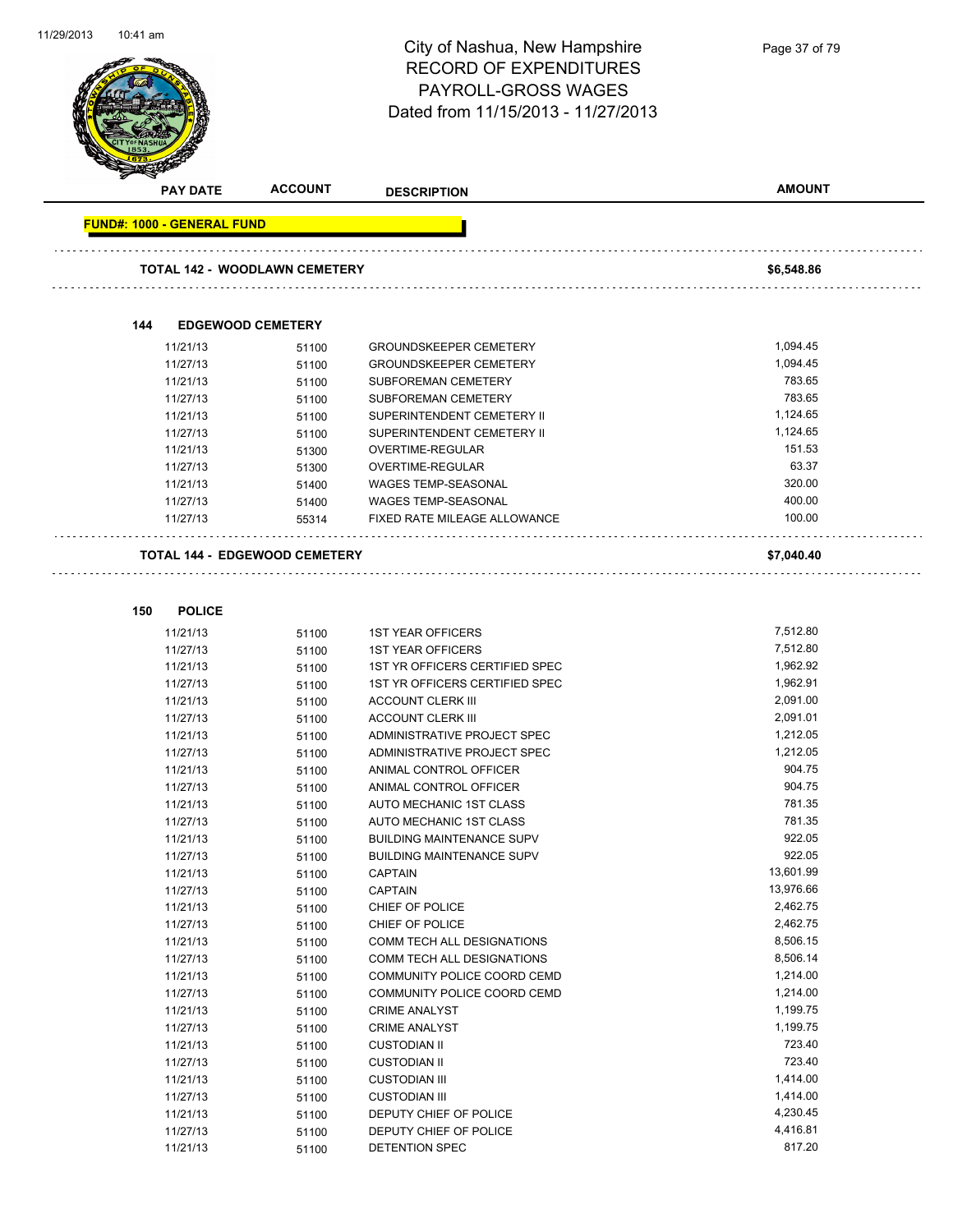

|     | <b>PAY DATE</b>                   | <b>ACCOUNT</b> | <b>DESCRIPTION</b>           | <b>AMOUNT</b> |
|-----|-----------------------------------|----------------|------------------------------|---------------|
|     |                                   |                |                              |               |
|     | <b>FUND#: 1000 - GENERAL FUND</b> |                |                              |               |
| 150 | <b>POLICE</b>                     |                |                              |               |
|     | 11/27/13                          | 51100          | DETENTION SPEC               | 817.20        |
|     | 11/21/13                          | 51100          | DISPATCHERS ALL DESIGNATIONS | 6,812.41      |
|     | 11/27/13                          | 51100          | DISPATCHERS ALL DESIGNATIONS | 7,518.42      |
|     | 11/21/13                          | 51100          | FLEET MAINTENANCE ASST SUPV  | 863.25        |
|     | 11/27/13                          | 51100          | FLEET MAINTENANCE ASST SUPV  | 863.25        |
|     | 11/21/13                          | 51100          | IT SYSTEM SUPPORT SPEC       | 996.71        |
|     | 11/27/13                          | 51100          | IT SYSTEM SUPPORT SPEC       | 996.71        |
|     | 11/21/13                          | 51100          | LEGAL SECRETARY              | 661.85        |
|     | 11/27/13                          | 51100          | <b>LEGAL SECRETARY</b>       | 661.85        |
|     | 11/21/13                          | 51100          | LIEUTENANT                   | 14,362.40     |
|     | 11/27/13                          | 51100          | LIEUTENANT                   | 14,485.50     |
|     | 11/21/13                          | 51100          | NPD BUSINESS COORDINATOR     | 922.05        |
|     | 11/27/13                          | 51100          | NPD BUSINESS COORDINATOR     | 922.05        |
|     | 11/21/13                          | 51100          | NPD BUSINESS MANAGER         | 1,674.50      |
|     | 11/27/13                          | 51100          | NPD BUSINESS MANAGER         | 1,674.50      |
|     | 11/21/13                          | 51100          | PARALEGAL                    | 925.55        |
|     | 11/27/13                          | 51100          | PARALEGAL                    | 925.55        |
|     | 11/21/13                          | 51100          | PATROLMAN ALL RANKS          | 146,570.14    |
|     | 11/27/13                          | 51100          | PATROLMAN ALL RANKS          | 147,056.08    |
|     | 11/21/13                          | 51100          | POLICE ATTORNEY              | 1,496.60      |
|     | 11/27/13                          | 51100          | POLICE ATTORNEY              | 1,496.60      |
|     | 11/21/13                          | 51100          | <b>RECORDS MANAGER</b>       | 1,178.65      |
|     | 11/27/13                          | 51100          | <b>RECORDS MANAGER</b>       | 1,178.65      |
|     | 11/21/13                          | 51100          | <b>RECORDS TECHNICIAN I</b>  | 2,490.00      |
|     | 11/27/13                          | 51100          | <b>RECORDS TECHNICIAN I</b>  | 2,490.00      |
|     | 11/21/13                          | 51100          | RECORDS TECHNICIAN II        | 1,608.00      |
|     | 11/27/13                          | 51100          | RECORDS TECHNICIAN II        | 1,608.00      |
|     | 11/21/13                          | 51100          | SEC DOMESTIC VIOLENCE UNIT   | 683.95        |
|     | 11/27/13                          | 51100          | SEC DOMESTIC VIOLENCE UNIT   | 683.95        |
|     | 11/21/13                          | 51100          | SECRETARIAL SUPV DET BUREAU  | 846.15        |
|     | 11/27/13                          | 51100          | SECRETARIAL SUPV DET BUREAU  | 846.15        |
|     | 11/21/13                          | 51100          | <b>SECRETARY III</b>         | 2,531.63      |
|     | 11/27/13                          | 51100          | <b>SECRETARY III</b>         | 2,662.40      |
|     | 11/21/13                          | 51100          | <b>SECRETARY V</b>           | 3,159.20      |
|     | 11/27/13                          | 51100          | <b>SECRETARY V</b>           | 3,159.21      |
|     | 11/21/13                          | 51100          | <b>SERGEANT</b>              | 33,945.70     |
|     | 11/27/13                          | 51100          | <b>SERGEANT</b>              | 34,138.88     |
|     | 11/21/13                          | 51100          | <b>SUPV POLICE FLEET</b>     | 1,171.15      |
|     | 11/27/13                          | 51100          | <b>SUPV POLICE FLEET</b>     | 1,171.15      |
|     | 11/21/13                          | 51200          | <b>ACCREDITATION MANAGER</b> | 1,017.76      |
|     | 11/27/13                          | 51200          | <b>ACCREDITATION MANAGER</b> | 1,017.76      |
|     | 11/21/13                          | 51200          | DETENTION SPEC               | 699.16        |
|     | 11/27/13                          | 51200          | DETENTION SPEC               | 699.16        |
|     | 11/21/13                          | 51200          | POLICE ATTORNEY PT           | 1,158.52      |
|     | 11/27/13                          | 51200          | POLICE ATTORNEY PT           | 1,158.52      |
|     | 11/21/13                          | 51200          | PRISONER TRANSPORT OFFICER   | 726.00        |
|     | 11/27/13                          | 51200          | PRISONER TRANSPORT OFFICER   | 726.00        |
|     | 11/7/13                           | 51300          | OVERTIME-REGULAR             | (735.81)      |
|     | 11/14/13                          | 51300          | OVERTIME-REGULAR             | (227.00)      |
|     | 11/21/13                          | 51300          | OVERTIME-REGULAR             | 6,911.03      |
|     | 11/27/13                          | 51300          | OVERTIME-REGULAR             | 3,171.28      |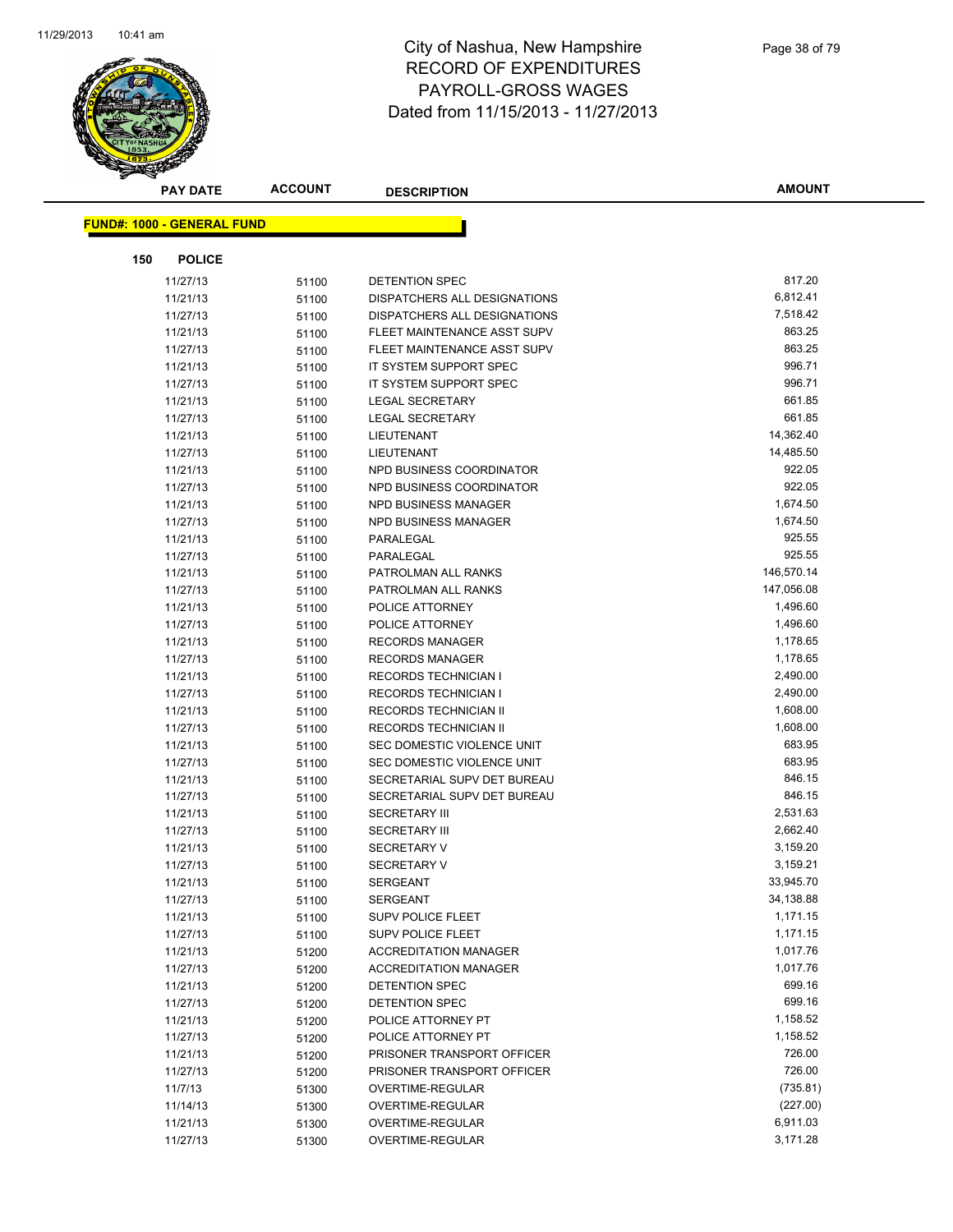

| <b>PAY DATE</b>                   | <b>ACCOUNT</b> | <b>DESCRIPTION</b>              | <b>AMOUNT</b> |
|-----------------------------------|----------------|---------------------------------|---------------|
| <b>FUND#: 1000 - GENERAL FUND</b> |                |                                 |               |
|                                   |                |                                 |               |
| 150<br><b>POLICE</b>              |                |                                 |               |
| 11/27/13                          | 51309          | <b>OVERTIME-TRAINING</b>        | 378.67        |
| 11/21/13                          | 51315          | <b>OVERTIME-WITNESS</b>         | 1,448.33      |
| 11/27/13                          | 51315          | <b>OVERTIME-WITNESS</b>         | 7,693.78      |
| 11/21/13                          | 51322          | OVERTIME-INVESTIGATIVE          | 4,456.45      |
| 11/27/13                          | 51322          | OVERTIME-INVESTIGATIVE          | 4,598.74      |
| 11/21/13                          | 51330          | OVERTIME-COVERAGE               | 5,071.91      |
| 11/27/13                          | 51330          | OVERTIME-COVERAGE               | 7,836.01      |
| 11/21/13                          | 51412          | <b>WAGES PER DIEM</b>           | 1,280.00      |
| 11/27/13                          | 51412          | <b>WAGES PER DIEM</b>           | 1,280.00      |
| 11/21/13                          | 51628          | <b>EXTRA HOLIDAY</b>            | 48,808.54     |
| 11/27/13                          | 55118          | TELEPHONE-CELLULAR              | 67.00         |
|                                   |                |                                 |               |
| <b>TOTAL 150 - POLICE</b>         |                |                                 | \$646,354.84  |
|                                   |                |                                 |               |
| 152<br><b>FIRE</b>                |                |                                 |               |
| 11/21/13                          | 51100          | ADMINISTRATIVE ASSISTANT II     | 2,206.25      |
| 11/27/13                          | 51100          | ADMINISTRATIVE ASSISTANT II     | 2,206.27      |
| 11/21/13                          | 51100          | <b>ASST FIRE CHIEF</b>          | 2,032.40      |
| 11/27/13                          | 51100          | <b>ASST FIRE CHIEF</b>          | 2,032.40      |
| 11/21/13                          | 51100          | ASST SUPERINTENDENT FIRE ALARM  | 1,425.60      |
| 11/27/13                          | 51100          | ASST SUPERINTENDENT FIRE ALARM  | 1,425.60      |
| 11/21/13                          | 51100          | ASST SUPERINTENDENT FIRE FLEET  | 1,411.48      |
| 11/27/13                          | 51100          | ASST SUPERINTENDENT FIRE FLEET  | 1,411.48      |
| 11/21/13                          | 51100          | ASST SUPERINTENDENT PREVENTION  | 2,802.63      |
| 11/27/13                          | 51100          | ASST SUPERINTENDENT PREVENTION  | 2,802.64      |
| 11/21/13                          | 51100          | <b>CAPTAIN</b>                  | 11,520.66     |
| 11/27/13                          | 51100          | <b>CAPTAIN</b>                  | 11,520.66     |
| 11/21/13                          | 51100          | CAPTAIN FIRE TRAINING SAFETY    | 1,605.92      |
| 11/27/13                          | 51100          | CAPTAIN FIRE TRAINING SAFETY    | 1,605.92      |
| 11/21/13                          | 51100          | <b>DEPUTY FIRE CHIEF</b>        | 7,002.23      |
| 11/27/13                          | 51100          | <b>DEPUTY FIRE CHIEF</b>        | 7,002.22      |
| 11/21/13                          | 51100          | <b>EXEC ASST BUSINESS COORD</b> | 1,041.35      |
| 11/27/13                          | 51100          | <b>EXEC ASST BUSINESS COORD</b> | 1,041.35      |
| 11/21/13                          | 51100          | <b>FIRE CHIEF</b>               | 2,331.28      |
| 11/27/13                          | 51100          | <b>FIRE CHIEF</b>               | 2,331.28      |
| 11/21/13                          | 51100          | FIRE DISPATCH ALL RANKS         | 7,924.18      |
| 11/27/13                          | 51100          | FIRE DISPATCH ALL RANKS         | 7,968.27      |
| 11/21/13                          | 51100          | FIRE LIEUTENANT                 | 34,810.80     |
| 11/27/13                          | 51100          | FIRE LIEUTENANT                 | 34,692.34     |
| 11/21/13                          | 51100          | <b>FIRE MECHANIC</b>            | 1,276.56      |
| 11/27/13                          | 51100          | FIRE MECHANIC                   | 1,276.56      |
| 11/21/13                          | 51100          | FIRE TRAINING OFFICER           | 1,411.48      |
| 11/27/13                          | 51100          | FIRE TRAINING OFFICER           | 1,411.48      |
| 11/21/13                          | 51100          | FIREFIGHTERS ALL RANKS          | 111,470.43    |
| 11/27/13                          | 51100          | FIREFIGHTERS ALL RANKS          | 111,969.63    |
| 11/21/13                          | 51100          | SUPERINTENDENT FIRE ALARM       | 1,590.04      |
| 11/27/13                          | 51100          | SUPERINTENDENT FIRE ALARM       | 1,590.04      |
| 11/21/13                          | 51100          | SUPERINTENDENT FIRE FLEET       | 1,590.04      |
| 11/27/13                          | 51100          | SUPERINTENDENT FIRE FLEET       | 1,590.04      |
| 11/21/13                          | 51100          | SUPERINTENDENT FIRE PREVENTION  | 1,535.92      |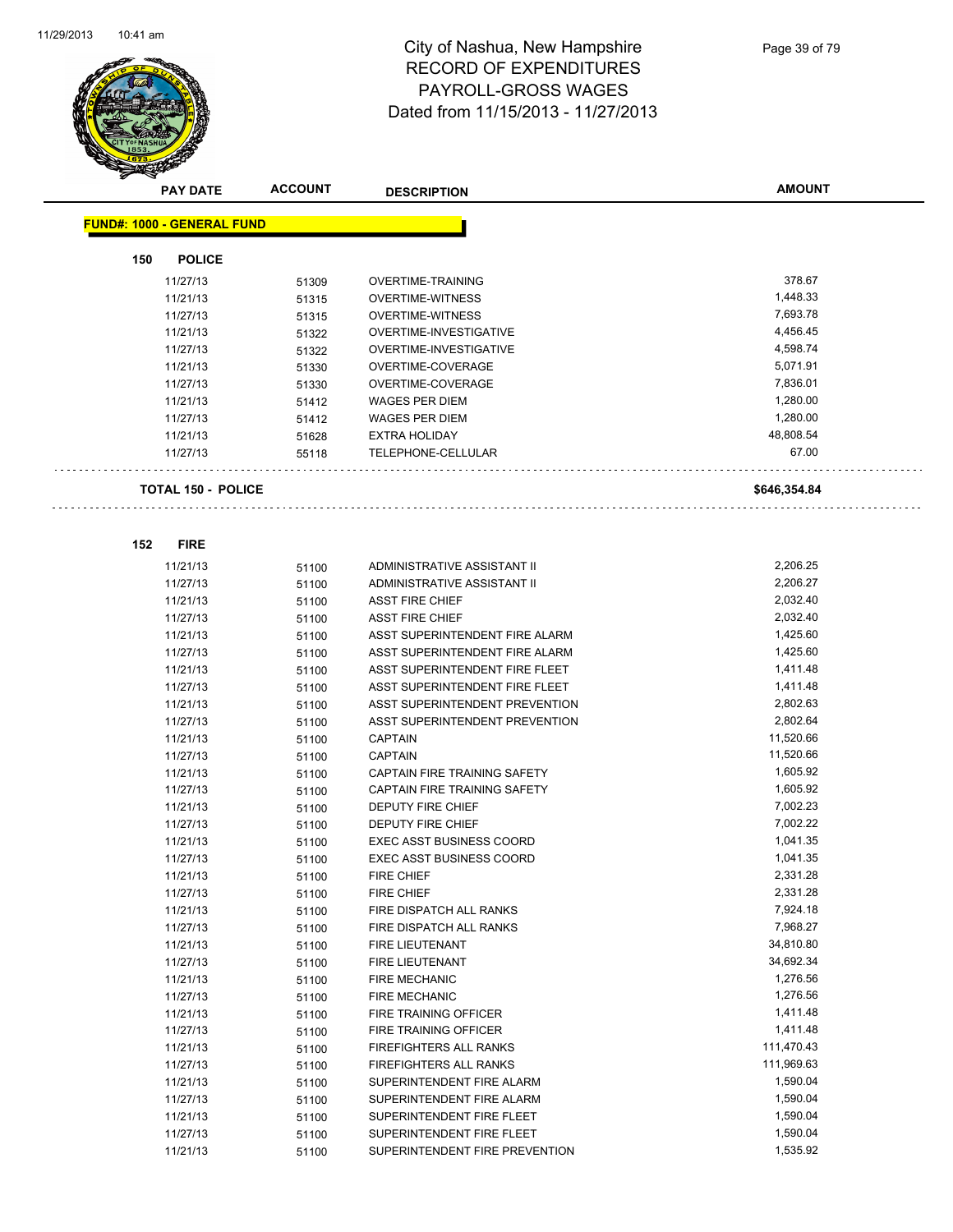

|     | <b>PAY DATE</b>                   | <b>ACCOUNT</b>                         | <b>DESCRIPTION</b>                                                             | <b>AMOUNT</b> |
|-----|-----------------------------------|----------------------------------------|--------------------------------------------------------------------------------|---------------|
|     | <b>FUND#: 1000 - GENERAL FUND</b> |                                        |                                                                                |               |
|     |                                   |                                        |                                                                                |               |
| 152 | <b>FIRE</b><br>11/27/13           |                                        | SUPERINTENDENT FIRE PREVENTION                                                 | 1,535.92      |
|     | 11/21/13                          | 51100                                  | OVERTIME-REGULAR                                                               | 3,017.60      |
|     | 11/27/13                          | 51300<br>51300                         | OVERTIME-REGULAR                                                               | 22.10         |
|     | 11/21/13                          |                                        | OVERTIME-COVERAGE                                                              | 8,735.69      |
|     | 11/27/13                          | 51330<br>51330                         | OVERTIME-COVERAGE                                                              | 6,372.48      |
|     | 11/27/13                          |                                        | <b>LONGEVITY</b>                                                               | 140,988.02    |
|     | 11/21/13                          | 51600<br>51628                         | <b>EXTRA HOLIDAY</b>                                                           | 48,235.84     |
|     | 11/21/13                          | 51650                                  | ADDITIONAL HOURS                                                               | 24,964.77     |
|     | 11/27/13                          | 51650                                  | ADDITIONAL HOURS                                                               | 16,738.90     |
|     | 11/21/13                          | 51700                                  | <b>STIPENDS</b>                                                                | 4,265.49      |
|     | 11/27/13                          | 51700                                  | <b>STIPENDS</b>                                                                | 4,265.49      |
|     | 11/27/13                          | 55118                                  | TELEPHONE-CELLULAR                                                             | 352.00        |
|     |                                   |                                        |                                                                                |               |
|     | <b>TOTAL 152 - FIRE</b>           |                                        |                                                                                | \$648,361.73  |
| 153 |                                   | <b>BUILDING INSPECTION</b>             |                                                                                |               |
|     | 11/21/13                          |                                        | <b>BUILDING AND UTILITIES INSPCTR</b>                                          | 3,224.39      |
|     | 11/27/13                          | 51100                                  | <b>BUILDING AND UTILITIES INSPCTR</b>                                          | 3,224.40      |
|     | 11/21/13                          | 51100                                  | <b>BUILDING DEPARTMENT MANAGER</b>                                             | 1,367.60      |
|     | 11/27/13                          | 51100                                  | <b>BUILDING DEPARTMENT MANAGER</b>                                             | 1,367.60      |
|     |                                   | 51100                                  |                                                                                | 601.55        |
|     | 11/21/13                          | 51100                                  | PERMIT TECHNICIAN I<br>PERMIT TECHNICIAN I                                     | 601.55        |
|     | 11/27/13                          | 51100                                  |                                                                                | 734.80        |
|     | 11/21/13                          | 51100                                  | PERMIT TECHNICIAN III                                                          | 734.80        |
|     | 11/27/13                          | 51100                                  | PERMIT TECHNICIAN III                                                          | 1,131.50      |
|     | 11/21/13                          | 51100                                  | <b>PLANS EXAMINER</b>                                                          | 1,131.50      |
|     | 11/27/13                          | 51100                                  | <b>PLANS EXAMINER</b>                                                          | 768.60        |
|     | 11/21/13                          | 51200                                  | <b>BUILDING AND UTILITIES INSPCTR</b><br><b>BUILDING AND UTILITIES INSPCTR</b> | 781.42        |
|     | 11/27/13<br>10/31/13              | 51200<br>51200                         | <b>CLERK TYPIST II PT</b>                                                      | 725.82        |
|     |                                   | <b>TOTAL 153 - BUILDING INSPECTION</b> |                                                                                | \$16,395.53   |
|     |                                   |                                        |                                                                                |               |
| 155 | <b>CODE ENFORCEMENT</b>           |                                        |                                                                                |               |
|     | 11/21/13                          | 51100                                  | CODE ENFORCEMENT OFFICER II                                                    | 2,026.65      |
|     | 11/27/13                          | 51100                                  | CODE ENFORCEMENT OFFICER II                                                    | 2,026.65      |
|     | 11/21/13                          | 51100                                  | MGR CODE ENFORCEMENT DEPT                                                      | 1,289.90      |
|     | 11/27/13                          | 51100                                  | MGR CODE ENFORCEMENT DEPT                                                      | 1,289.90      |
|     |                                   | <b>TOTAL 155 - CODE ENFORCEMENT</b>    |                                                                                | \$6,633.10    |
|     |                                   |                                        |                                                                                |               |
| 156 |                                   | <b>EMERGENCY MANAGEMENT</b>            |                                                                                | 1,442.85      |
|     | 11/21/13                          | 51100                                  | <b>EMERGENCY MANAGEMENT DIRECTOR</b>                                           |               |
|     | 11/27/13                          | 51100                                  | EMERGENCY MANAGEMENT DIRECTOR                                                  | 1,442.85      |

11/27/13 55118 TELEPHONE-CELLULAR 50.00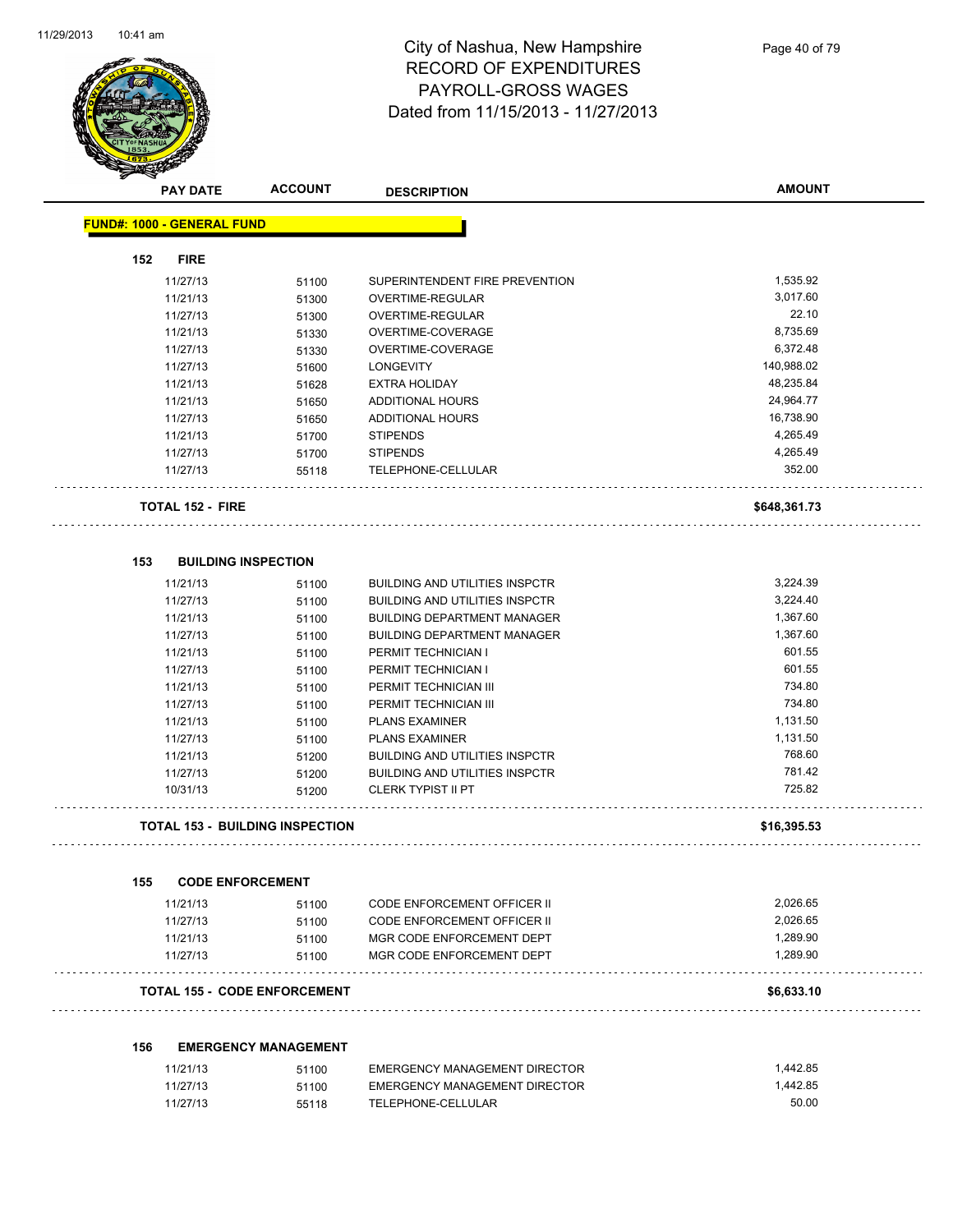

|                                   | <b>PAY DATE</b>      | <b>ACCOUNT</b>                             | <b>DESCRIPTION</b>                                         | <b>AMOUNT</b> |
|-----------------------------------|----------------------|--------------------------------------------|------------------------------------------------------------|---------------|
| <b>FUND#: 1000 - GENERAL FUND</b> |                      |                                            |                                                            |               |
|                                   |                      | <b>TOTAL 156 - EMERGENCY MANAGEMENT</b>    |                                                            | \$2,935.70    |
|                                   |                      |                                            |                                                            |               |
| 157                               |                      | <b>CITYWIDE COMMUNICATIONS</b>             |                                                            |               |
|                                   | 11/21/13             | 51100                                      | COMM SYS ENGR TECH 536                                     | 1,449.60      |
|                                   | 11/27/13             | 51100                                      | COMM SYS ENGR TECH 536                                     | 1,449.60      |
|                                   | 11/21/13             | 51200                                      | RADIO SYSTEMS MANAGER 536                                  | 1,230.12      |
|                                   | 11/27/13             | 51200                                      | RADIO SYSTEMS MANAGER 536                                  | 1,230.12      |
|                                   | 11/27/13             | 55118                                      | TELEPHONE-CELLULAR                                         | 100.00        |
|                                   |                      | <b>TOTAL 157 - CITYWIDE COMMUNICATIONS</b> |                                                            | \$5,459.44    |
| 160                               |                      | <b>PUBLIC WORKS-ADMIN/ENGINEERING</b>      |                                                            |               |
|                                   |                      |                                            |                                                            | 665.60        |
|                                   | 11/21/13<br>11/27/13 | 51100                                      | ADMINISTRATIVE ASSISTANT II<br>ADMINISTRATIVE ASSISTANT II | 665.60        |
|                                   | 11/21/13             | 51100<br>51100                             | CITIZEN SERVICES COORDINATOR                               | 721.90        |
|                                   | 11/27/13             |                                            | CITIZEN SERVICES COORDINATOR                               | 721.90        |
|                                   | 11/21/13             | 51100<br>51100                             | <b>CITY ENGINEER</b>                                       | 993.35        |
|                                   | 11/27/13             | 51100                                      | <b>CITY ENGINEER</b>                                       | 993.36        |
|                                   | 11/21/13             | 51100                                      | DEPUTY MANAGER OF ENGINEERING                              | 670.20        |
|                                   | 11/27/13             | 51100                                      | DEPUTY MANAGER OF ENGINEERING                              | 670.20        |
|                                   | 11/21/13             | 51100                                      | <b>DIRECTOR PUBLIC WORKS</b>                               | 1,441.50      |
|                                   | 11/27/13             | 51100                                      | DIRECTOR PUBLIC WORKS                                      | 1,441.50      |
|                                   | 11/21/13             | 51100                                      | DIVISION OPERATIONS MANAGER                                | 1,372.55      |
|                                   | 11/27/13             | 51100                                      | DIVISION OPERATIONS MANAGER                                | 1,372.55      |
|                                   | 11/21/13             | 51100                                      | DPW CONTRACT ADMINISTRATOR                                 | 324.85        |
|                                   | 11/27/13             | 51100                                      | DPW CONTRACT ADMINISTRATOR                                 | 324.85        |
|                                   | 11/21/13             | 51100                                      | ENGINEERING DESIGNER INSP                                  | 912.75        |
|                                   | 11/27/13             | 51100                                      | ENGINEERING DESIGNER INSP                                  | 912.76        |
|                                   | 11/21/13             | 51100                                      | <b>ENGINEERING INSPECTORS</b>                              | 1,805.20      |
|                                   | 11/27/13             | 51100                                      | <b>ENGINEERING INSPECTORS</b>                              | 1,805.20      |
|                                   | 11/21/13             | 51100                                      | EXECUTIVE ADMINISTRATOR                                    | 673.10        |
|                                   | 11/27/13             | 51100                                      | <b>EXECUTIVE ADMINISTRATOR</b>                             | 673.10        |
|                                   | 11/21/13             | 51100                                      | <b>SENIOR STAFF ENGINEER</b>                               | 1,219.70      |
|                                   | 11/27/13             | 51100                                      | SENIOR STAFF ENGINEER                                      | 1,219.70      |
|                                   | 11/21/13             | 51100                                      | SENIOR TRAFFIC ENGINEER                                    | 1,533.60      |
|                                   | 11/27/13             | 51100                                      | SENIOR TRAFFIC ENGINEER                                    | 1,533.60      |
|                                   | 11/21/13             | 51100                                      | <b>STAFF ENGINEER</b>                                      | 400.15        |
|                                   | 11/27/13             | 51100                                      | STAFF ENGINEER                                             | 400.15        |
|                                   | 11/21/13             | 51100                                      | STREET CONSTRUCTION ENGINEER                               | 1,284.99      |
|                                   | 11/27/13             | 51100                                      | STREET CONSTRUCTION ENGINEER                               | 1,284.99      |
|                                   | 11/21/13             | 51100                                      | <b>SURVEY TECHNICIAN</b>                                   | 1,096.65      |
|                                   | 11/27/13             | 51100                                      | SURVEY TECHNICIAN                                          | 1,096.65      |
|                                   | 11/21/13             | 51300                                      | OVERTIME-REGULAR                                           | 269.97        |
|                                   | 11/27/13             | 51300                                      | OVERTIME-REGULAR                                           | 76.08         |
|                                   | 11/27/13             | 55118                                      | TELEPHONE-CELLULAR                                         | 201.00        |

**TOTAL 160 - PUBLIC WORKS-ADMIN/ENGINEERING \$30,779.25**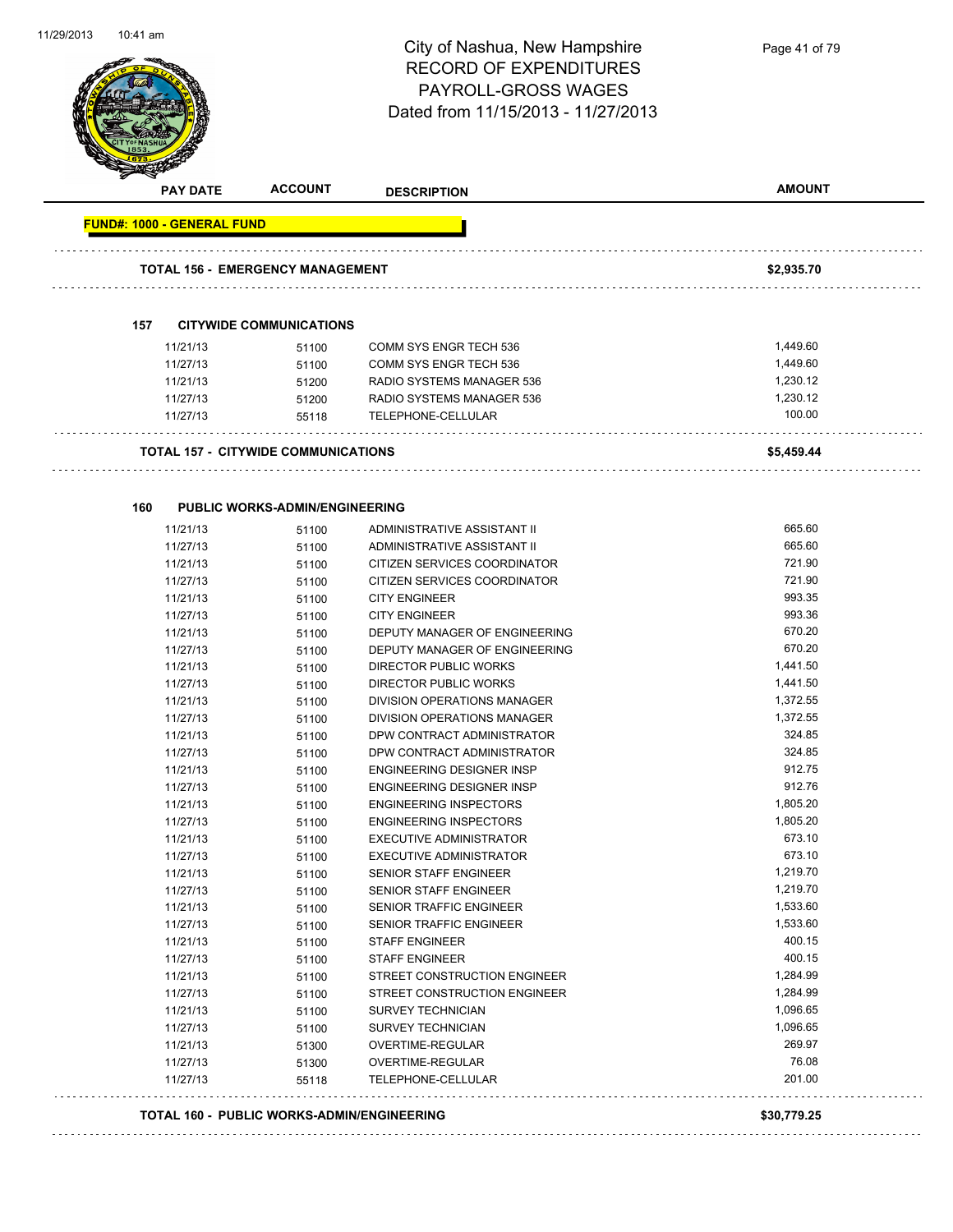

| <b>PAY DATE</b>                   | <b>ACCOUNT</b> | <b>DESCRIPTION</b>                                      | <b>AMOUNT</b>          |
|-----------------------------------|----------------|---------------------------------------------------------|------------------------|
|                                   |                |                                                         |                        |
| <b>FUND#: 1000 - GENERAL FUND</b> |                |                                                         |                        |
| <b>STREETS</b><br>161             |                |                                                         |                        |
| 11/21/13                          | 51100          | ADMINISTRATIVE ASSISTANT III                            | 979.78                 |
| 11/27/13                          | 51100          | ADMINISTRATIVE ASSISTANT III                            | 981.51                 |
| 11/21/13                          | 51100          | AUTO MECH 1ST CLASS NIGHTS                              | 3,026.40               |
| 11/27/13                          | 51100          | AUTO MECH 1ST CLASS NIGHTS                              | 4,040.00               |
| 11/21/13                          | 51100          | AUTO MECH 2ND CLASS                                     | 1,818.40               |
| 11/27/13                          | 51100          | AUTO MECH 2ND CLASS                                     | 1,815.45               |
| 11/21/13                          | 51100          | AUTO MECH 2ND CLASS NIGHTS                              | 911.60                 |
| 11/27/13                          | 51100          | AUTO MECH 2ND CLASS NIGHTS                              | 662.81                 |
| 11/21/13                          | 51100          | <b>EQUIP OPR STREET REPAIR</b>                          | 5,526.98               |
| 11/27/13                          | 51100          | EQUIP OPR STREET REPAIR                                 | 5,455.20               |
| 11/21/13                          | 51100          | FLEET MANAGER STREET DEPT                               | 1,056.15               |
| 11/27/13                          | 51100          | FLEET MANAGER STREET DEPT                               | 1,056.15               |
| 11/21/13                          | 51100          | FOREMAN LABOR SHOP EQUIP                                | 1,096.65               |
| 11/27/13                          | 51100          | FOREMAN LABOR SHOP EQUIP                                | 1,096.65               |
| 11/21/13                          | 51100          | <b>FOREMAN LABOR STREET</b>                             | 909.20                 |
| 11/27/13                          | 51100          | FOREMAN LABOR STREET                                    | 909.20                 |
| 11/21/13                          | 51100          | <b>MASON PIPELAYER</b>                                  | 1,739.20               |
| 11/27/13                          | 51100          | <b>MASON PIPELAYER</b>                                  | 2,434.88               |
| 11/21/13                          | 51100          | MECHANIC AUTO 1ST CLASS                                 | 2,993.61               |
| 11/27/13                          | 51100          | MECHANIC AUTO 1ST CLASS                                 | 2,993.60               |
| 11/1/13                           | 51100          | OPERATIONS COORDINATOR                                  | 5,988.65               |
| 11/21/13                          | 51100          | <b>SENIOR FOREMAN</b>                                   | 909.20                 |
| 11/27/13                          | 51100          | <b>SENIOR FOREMAN</b>                                   | 909.20                 |
| 11/21/13                          | 51100          | SIGN MAINTENANCE                                        | 865.60                 |
| 11/27/13                          | 51100          | <b>SIGN MAINTENANCE</b>                                 | 865.60                 |
| 11/21/13                          | 51100          | SIGN MAINTENANCE ASSISTANT                              | 781.98                 |
| 11/27/13                          | 51100          | SIGN MAINTENANCE ASSISTANT                              | 807.20                 |
| 11/21/13                          | 51100          | STOREKEEPER PWD                                         | 895.65                 |
| 11/27/13                          | 51100          | STOREKEEPER PWD                                         | 895.65                 |
| 11/21/13                          | 51100          | STR CONSTR RPR AND PERMT COORD                          | 1,075.15               |
| 11/27/13                          | 51100          | STR CONSTR RPR AND PERMT COORD                          | 1,075.16               |
| 11/21/13                          | 51100          | <b>STREET FOREMAN</b>                                   | 3,462.44               |
| 11/27/13                          | 51100          | <b>STREET FOREMAN</b>                                   | 3,462.43               |
| 11/21/13                          | 51100          | SUPERINTENDENT OF STREETS                               | 1,720.00               |
| 11/27/13                          | 51100          | SUPERINTENDENT OF STREETS                               | 1,720.00               |
| 11/21/13                          | 51100          | TRAFFIC MAINTENANCE ASSISTANT                           | 860.80                 |
| 11/27/13                          | 51100          | <b>TRAFFIC MAINTENANCE ASSISTANT</b>                    | 860.80                 |
| 11/21/13                          | 51100          | <b>TRAFFIC MANAGER</b>                                  | 1,331.45               |
| 11/27/13                          | 51100          | <b>TRAFFIC MANAGER</b>                                  | 1,331.45               |
| 11/21/13                          | 51100          | TRAFFIC TECHNICIAN I                                    | 2,071.20               |
| 11/27/13                          | 51100          | TRAFFIC TECHNICIAN I                                    | 2,071.20<br>347.84     |
| 11/14/13                          | 51100          | TRUCK DRIVER STREET REPAIR                              |                        |
| 11/21/13                          | 51100          | TRUCK DRIVER STREET REPAIR                              | 17,138.72<br>16,644.97 |
| 11/27/13<br>11/21/13              | 51100          | TRUCK DRIVER STREET REPAIR<br><b>WELDER FIRST CLASS</b> | 1,968.80               |
|                                   | 51100          | <b>WELDER FIRST CLASS</b>                               | 1,968.80               |
| 11/27/13<br>11/14/13              | 51100          | <b>OVERTIME-REGULAR</b>                                 | 260.33                 |
| 11/21/13                          | 51300          | OVERTIME-REGULAR                                        | 15,303.64              |
| 11/27/13                          | 51300          | OVERTIME-REGULAR                                        | 12,190.37              |
| 11/21/13                          | 51300          | LONGEVITY                                               | 2,400.00               |
| 11/1/13                           | 51600<br>51750 | RETIREMENT & SEPARATION PAY                             | (5,988.65)             |
|                                   |                |                                                         |                        |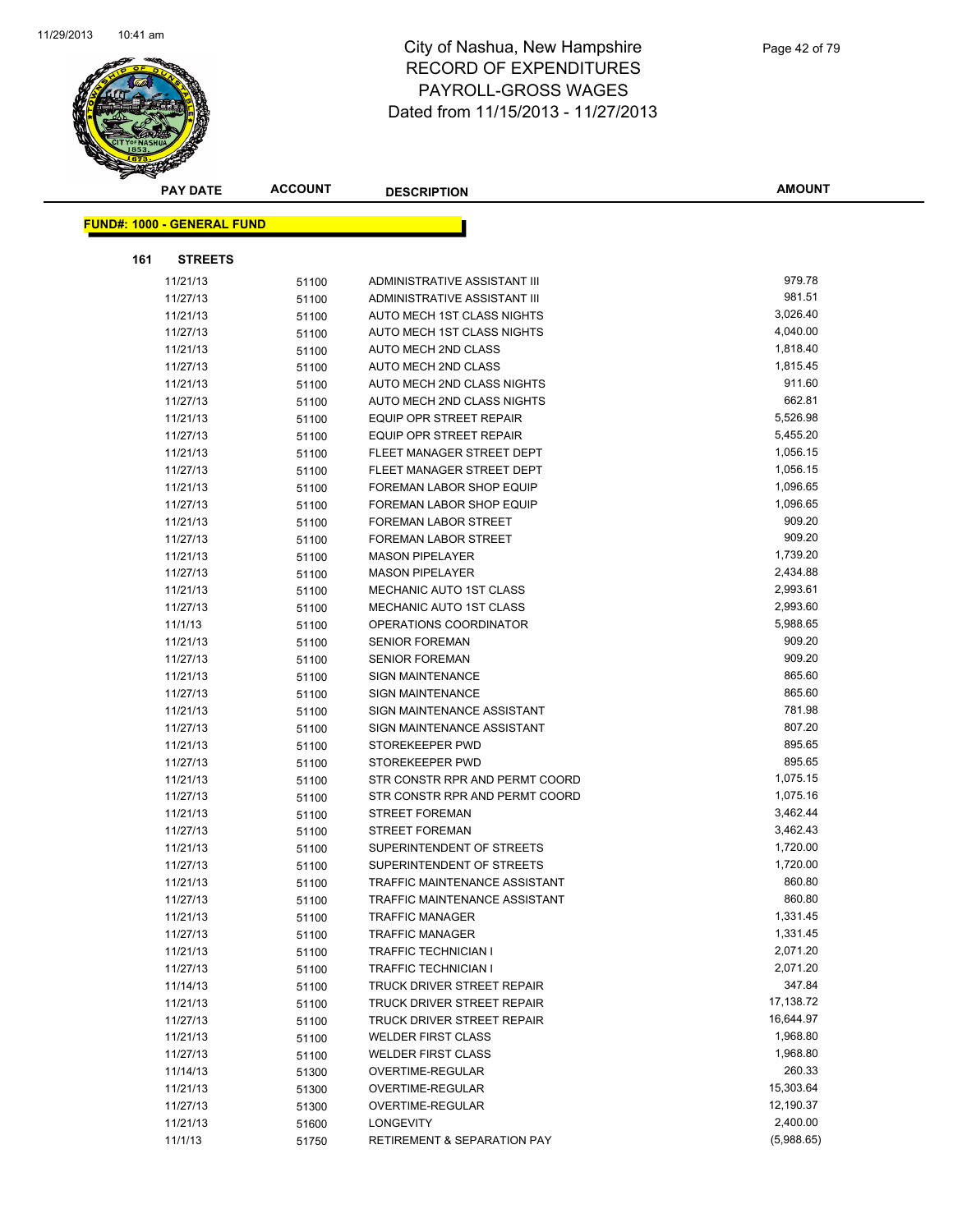Page 43 of 79

|                                   | <b>PAY DATE</b>                 | <b>ACCOUNT</b>                        | <b>DESCRIPTION</b>                 | <b>AMOUNT</b> |
|-----------------------------------|---------------------------------|---------------------------------------|------------------------------------|---------------|
| <b>FUND#: 1000 - GENERAL FUND</b> |                                 |                                       |                                    |               |
| 161                               | <b>STREETS</b>                  |                                       |                                    |               |
|                                   | 11/27/13                        | 55118                                 | TELEPHONE-CELLULAR                 | 67.00         |
|                                   | <b>TOTAL 161 - STREETS</b>      |                                       |                                    | \$137,766.05  |
| 166                               | <b>PARKING LOTS</b>             |                                       |                                    |               |
|                                   | 11/21/13                        | 51100                                 | ADMINISTRATIVE ASSISTANT II        | 665.60        |
|                                   | 11/27/13                        | 51100                                 | ADMINISTRATIVE ASSISTANT II        | 665.60        |
|                                   | 11/21/13                        | 51100                                 | PARKING MAINTENANCE                | 1,315.20      |
|                                   | 11/27/13                        | 51100                                 | PARKING MAINTENANCE                | 1,315.20      |
|                                   | 11/21/13                        | 51100                                 | <b>TRANSPORTATION DEPT MANAGER</b> | 76.85         |
|                                   | 11/27/13                        | 51100                                 | <b>TRANSPORTATION DEPT MANAGER</b> | 76.85         |
|                                   | 11/27/13                        | 55118                                 | TELEPHONE-CELLULAR                 | 51.00         |
|                                   | <b>TOTAL 166 - PARKING LOTS</b> |                                       |                                    | \$4,166.30    |
| 171                               |                                 | <b>COMMUNITY SERVICES</b>             |                                    |               |
|                                   | 11/21/13                        | 51100                                 | DIRECTOR HEALTH AND COMM SVS       | 1,677.05      |
|                                   | 11/27/13                        | 51100                                 | DIRECTOR HEALTH AND COMM SVS       | 1,677.05      |
|                                   | 10/31/13                        | 51100                                 | PROGRAM ASSISTANT                  | 419.83        |
| 11/7/13                           |                                 | 51100                                 | PROGRAM ASSISTANT                  | 419.83        |
|                                   | 11/21/13                        | 51100                                 | PROGRAM ASSISTANT                  | 419.80        |
|                                   | 11/27/13                        | 51100                                 | PROGRAM ASSISTANT                  | 419.80        |
|                                   | 11/21/13                        | 51100                                 | PROGRAM COORDINATOR                | 903.15        |
|                                   | 11/27/13                        | 51100                                 | PROGRAM COORDINATOR                | 903.15        |
|                                   | 11/27/13                        | 55118                                 | TELEPHONE-CELLULAR                 | 50.00         |
|                                   |                                 | <b>TOTAL 171 - COMMUNITY SERVICES</b> |                                    | \$6,889.66    |
| 172                               | <b>COMMUNITY HEALTH</b>         |                                       |                                    |               |
|                                   | 11/21/13                        | 51100                                 | ADMINISTRATIVE ASSISTANT II        | 696.75        |
|                                   | 11/27/13                        | 51100                                 | ADMINISTRATIVE ASSISTANT II        | 696.22        |
|                                   | 11/21/13                        | 51100                                 | BILINGUAL OUTREACH WORKER          | 708.00        |
|                                   | 11/27/13                        | 51100                                 | BILINGUAL OUTREACH WORKER          | 708.00        |
|                                   | 11/21/13                        | 51100                                 | PUB HEALTH NURSE                   | 3,342.60      |
|                                   | 11/27/13                        | 51100                                 | PUB HEALTH NURSE                   | 3,342.60      |
|                                   | 11/21/13                        | 51412                                 | <b>WAGES PER DIEM</b>              | 128.06        |
|                                   | 11/27/13                        | 51412                                 | <b>WAGES PER DIEM</b>              | 118.94        |
|                                   |                                 | <b>TOTAL 172 - COMMUNITY HEALTH</b>   |                                    | \$9,741.17    |
| 173                               |                                 | <b>ENVIRONMENTAL HEALTH</b>           |                                    |               |
|                                   | 11/21/13                        | 51100                                 | ENVIRONMENTAL HEALTH SPEC I        | 1,598.15      |
|                                   | 11/27/13                        | 51100                                 | ENVIRONMENTAL HEALTH SPEC I        | 1,598.15      |
|                                   | 11/21/13                        | 51100                                 | ENVIRONMENTAL HEALTH SPEC II       | 1,044.25      |
|                                   | 11/27/13                        | 51100                                 | ENVIRONMENTAL HEALTH SPEC II       | 1,044.25      |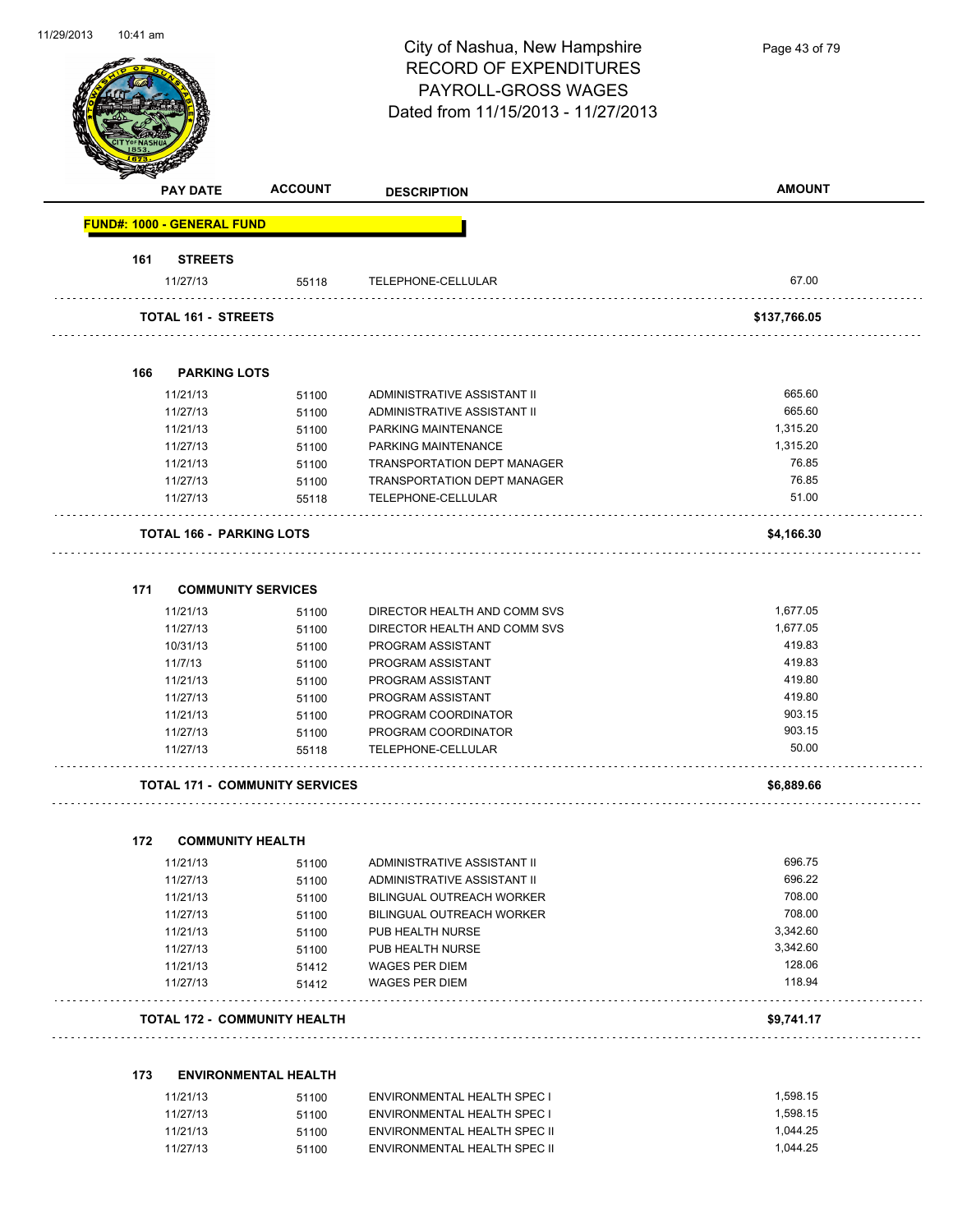

|     | PAY DATE                          | <b>ACCOUNT</b>                            | <b>DESCRIPTION</b>                                  | <b>AMOUNT</b>      |
|-----|-----------------------------------|-------------------------------------------|-----------------------------------------------------|--------------------|
|     | <b>FUND#: 1000 - GENERAL FUND</b> |                                           |                                                     |                    |
|     |                                   |                                           |                                                     |                    |
| 173 |                                   | <b>ENVIRONMENTAL HEALTH</b>               |                                                     |                    |
|     | 11/21/13                          | 51100                                     | ENVIRONMENTAL TECH OFFICE MGR                       | 964.35             |
|     | 11/27/13                          | 51100                                     | ENVIRONMENTAL TECH OFFICE MGR                       | 964.35             |
|     | 11/21/13                          | 51100                                     | MANAGER ENVIRONMENTAL HEALTH                        | 1,404.70           |
|     | 11/27/13                          | 51100                                     | MANAGER ENVIRONMENTAL HEALTH                        | 1,404.70           |
|     | 11/27/13                          | 55118                                     | TELEPHONE-CELLULAR                                  | 84.00              |
|     |                                   | <b>TOTAL 173 - ENVIRONMENTAL HEALTH</b>   |                                                     | \$10,106.90        |
|     |                                   |                                           |                                                     |                    |
| 174 |                                   | <b>WELFARE ADMINISTRATION</b>             |                                                     |                    |
|     | 11/21/13                          | 51100                                     | ADMINISTRATIVE ASSISTANT I                          | 812.25             |
|     | 11/27/13                          | 51100                                     | ADMINISTRATIVE ASSISTANT I                          | 812.25             |
|     | 11/21/13                          | 51100                                     | CASE TECHNICIAN WELFARE                             | 2,311.50           |
|     | 11/27/13                          | 51100                                     | CASE TECHNICIAN WELFARE                             | 2,311.51           |
|     | 11/21/13                          | 51100                                     | INTAKE WORKER ACCOUNTANT                            | 909.84             |
|     | 11/27/13                          | 51100                                     | INTAKE WORKER ACCOUNTANT                            | 909.85             |
|     | 11/21/13                          | 51100                                     | SENIOR CASE TECHNICIAN                              | 929.80             |
|     | 11/27/13                          | 51100                                     | SENIOR CASE TECHNICIAN                              | 929.81             |
|     | 11/21/13                          | 51100                                     | <b>WELFARE OFFICER</b>                              | 1,408.20           |
|     | 11/27/13                          | 51100                                     | <b>WELFARE OFFICER</b>                              | 1,408.20           |
|     | 11/27/13                          | 55118                                     | TELEPHONE-CELLULAR                                  | 50.00              |
|     |                                   | <b>TOTAL 174 - WELFARE ADMINISTRATION</b> |                                                     | \$12,793.21        |
|     |                                   |                                           |                                                     |                    |
| 177 |                                   | <b>PARKS &amp; RECREATION</b>             |                                                     |                    |
|     | 11/21/13                          | 51100                                     | ADMINISTRATIVE ASSISTANT II                         | 734.80             |
|     | 11/27/13                          | 51100                                     | ADMINISTRATIVE ASSISTANT II                         | 734.80             |
|     | 11/21/13                          | 51100                                     | EQUIPMENT OPERATOR, PARKS                           | 909.20             |
|     | 11/27/13                          | 51100                                     | <b>EQUIPMENT OPERATOR, PARKS</b>                    | 909.20             |
|     | 11/21/13                          | 51100                                     | FOREMAN LABOR PARK                                  | 3,289.94           |
|     | 11/27/13                          | 51100                                     | <b>FOREMAN LABOR PARK</b>                           | 3,289.94           |
|     | 11/21/13                          | 51100                                     | <b>GROUNDS KEEPER PARK MAINT</b>                    | 6,605.20           |
|     | 11/27/13                          | 51100                                     | <b>GROUNDS KEEPER PARK MAINT</b>                    | 6,612.28           |
|     | 11/21/13                          | 51100                                     | <b>GROUNDSMAN I PARKS</b>                           | 2,480.88           |
|     | 11/27/13                          | 51100                                     | <b>GROUNDSMAN I PARKS</b>                           | 2,435.28           |
|     | 11/21/13                          | 51100                                     | <b>GROUNDSMAN II PARKS</b>                          | 818.80             |
|     | 11/27/13                          | 51100                                     | <b>GROUNDSMAN II PARKS</b>                          | 818.80             |
|     | 11/21/13                          | 51100                                     | <b>LEAD GROUNDSMAN</b>                              | 2,758.80           |
|     | 11/27/13                          | 51100                                     | <b>LEAD GROUNDSMAN</b>                              | 2,758.80<br>865.60 |
|     | 11/21/13<br>11/27/13              | 51100                                     | NURSERY WORKER PARKS<br><b>NURSERY WORKER PARKS</b> | 865.60             |
|     | 11/21/13                          | 51100<br>51100                            | PROGRAM COORDINATOR                                 | 347.85             |
|     | 11/27/13                          | 51100                                     | PROGRAM COORDINATOR                                 | 347.85             |
|     | 11/21/13                          | 51100                                     | RECREATION PROGRAM MANAGER                          | 1,075.60           |
|     | 11/27/13                          | 51100                                     | RECREATION PROGRAM MANAGER                          | 1,075.60           |
|     | 11/21/13                          | 51100                                     | STELLOS STADIUM ATTENDANT                           | 909.20             |

11/27/13 51100 STELLOS STADIUM ATTENDANT<br>11/21/13 51100 SUPERINTENDENT OF PARKS RECR 1/670.35

11/27/13 51100 SUPERINTENDENT OF PARKS RECR 1,670.35

11/21/13 51100 SUPERINTENDENT OF PARKS RECR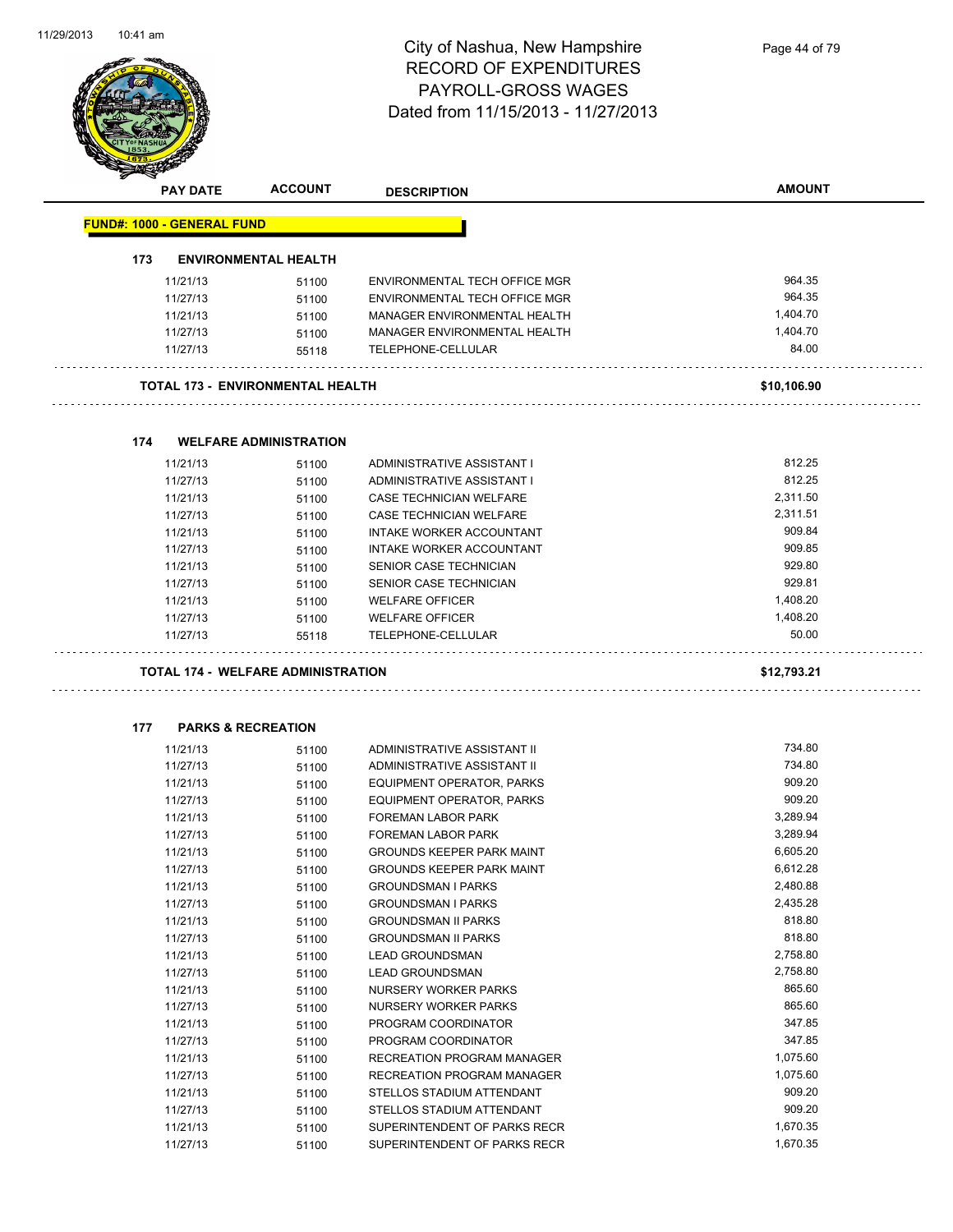

| <b>PAY DATE</b>                   | <b>ACCOUNT</b>                            | <b>DESCRIPTION</b>                | <b>AMOUNT</b> |
|-----------------------------------|-------------------------------------------|-----------------------------------|---------------|
| <b>FUND#: 1000 - GENERAL FUND</b> |                                           |                                   |               |
|                                   |                                           |                                   |               |
| 177                               | <b>PARKS &amp; RECREATION</b>             |                                   |               |
| 11/21/13                          | 51100                                     | TRUCK DRIVER PARKS RECR           | 860.95        |
| 11/27/13                          | 51100                                     | TRUCK DRIVER PARKS RECR           | 832.00        |
| 11/21/13                          | 51300                                     | OVERTIME-REGULAR                  | 3,479.79      |
| 11/27/13                          | 51300                                     | OVERTIME-REGULAR                  | 1,164.91      |
| 11/21/13                          | 51600                                     | <b>LONGEVITY</b>                  | 1,200.00      |
| 11/27/13                          | 51600                                     | <b>LONGEVITY</b>                  | 800.00        |
| 11/27/13                          | 55118                                     | TELEPHONE-CELLULAR                | 67.00         |
|                                   | <b>TOTAL 177 - PARKS &amp; RECREATION</b> |                                   | \$53,298.57   |
|                                   |                                           |                                   |               |
| 179<br><b>LIBRARY</b>             |                                           |                                   |               |
| 11/21/13                          | 51100                                     | ADMIN ASST COST ACCOUNTANT        | 782.40        |
| 11/27/13                          | 51100                                     | ADMIN ASST COST ACCOUNTANT        | 782.40        |
| 11/21/13                          | 51100                                     | ASSISTANT DIRECTOR LIBRARY        | 1,255.85      |
| 11/27/13                          | 51100                                     | ASSISTANT DIRECTOR LIBRARY        | 1,255.85      |
| 11/21/13                          | 51100                                     | ASSISTANT LIBRARIAN CIRCULATIO    | 945.05        |
| 11/27/13                          | 51100                                     | ASSISTANT LIBRARIAN CIRCULATIO    | 945.05        |
| 11/21/13                          | 51100                                     | ASSISTANT LIBRARIAN MEDIA SERV    | 733.80        |
| 11/27/13                          | 51100                                     | ASSISTANT LIBRARIAN MEDIA SERV    | 733.79        |
| 11/21/13                          | 51100                                     | ASSISTANT LIBRARIAN TECH SVS      | 975.45        |
| 11/27/13                          | 51100                                     | ASSISTANT LIBRARIAN TECH SVS      | 975.45        |
| 11/21/13                          | 51100                                     | ASSISTANT LIBRARIAN YOUTH SERV    | 1,074.45      |
| 11/27/13                          | 51100                                     | ASSISTANT LIBRARIAN YOUTH SERV    | 1,075.55      |
| 11/21/13                          | 51100                                     | <b>DIRECTOR LIBRARY</b>           | 1,831.20      |
| 11/27/13                          | 51100                                     | <b>DIRECTOR LIBRARY</b>           | 1,831.20      |
| 11/21/13                          | 51100                                     | EXECUTIVE ASST OFFICE MANAGER     | 833.85        |
| 11/27/13                          | 51100                                     | EXECUTIVE ASST OFFICE MANAGER     | 833.85        |
| 11/21/13                          | 51100                                     | <b>JANITOR</b>                    | 476.20        |
| 11/27/13                          | 51100                                     | <b>JANITOR</b>                    | 476.20        |
| 11/21/13                          | 51100                                     | LIBRARIAN ADULT SERVICES          | 934.55        |
| 11/27/13                          | 51100                                     | LIBRARIAN ADULT SERVICES          | 434.56        |
| 11/21/13                          | 51100                                     | <b>LIBRARIAN CIRCULATION</b>      | 974.00        |
| 11/27/13                          | 51100                                     | <b>LIBRARIAN CIRCULATION</b>      | 974.00        |
| 11/21/13                          | 51100                                     | <b>LIBRARIAN MEDIA SERVICES</b>   | 887.02        |
| 11/27/13                          | 51100                                     | LIBRARIAN MEDIA SERVICES          | 887.01        |
| 11/21/13                          | 51100                                     | <b>LIBRARIAN OUTREACH SVS</b>     | 970.08        |
| 11/27/13                          | 51100                                     | LIBRARIAN OUTREACH SVS            | 970.33        |
| 11/21/13                          | 51100                                     | <b>LIBRARIAN TECH SERVICES</b>    | 1,006.69      |
| 11/27/13                          | 51100                                     | <b>LIBRARIAN TECH SERVICES</b>    | 1,006.94      |
| 11/21/13                          | 51100                                     | LIBRARIAN YOUTH SERVICES          | 2,216.71      |
| 11/27/13                          | 51100                                     | LIBRARIAN YOUTH SERVICES          | 2,216.40      |
| 11/21/13                          | 51100                                     | LIBRARY ASSISTANT ADULT SERVIC    | 645.45        |
| 11/27/13                          | 51100                                     | LIBRARY ASSISTANT ADULT SERVIC    | 645.45        |
| 11/21/13                          | 51100                                     | LIBRARY ASSISTANT CIRCULATION     | 3,407.75      |
| 11/27/13                          | 51100                                     | LIBRARY ASSISTANT CIRCULATION     | 3,407.75      |
| 11/21/13                          | 51100                                     | LIBRARY ASSISTANT MEDIA SERVIC    | 1,990.55      |
| 11/27/13                          | 51100                                     | LIBRARY ASSISTANT MEDIA SERVIC    | 1,990.56      |
| 11/21/13                          | 51100                                     | LIBRARY ASSISTANT TECH SVS        | 686.30        |
| 11/27/13                          | 51100                                     | <b>LIBRARY ASSISTANT TECH SVS</b> | 686.30        |
| 11/21/13                          | 51100                                     | LIBRARY ASSISTANT YOUTH SERVIC    | 1.289.55      |
|                                   |                                           |                                   |               |

11/21/13 51100 LIBRARY ASSISTANT YOUTH SERVIC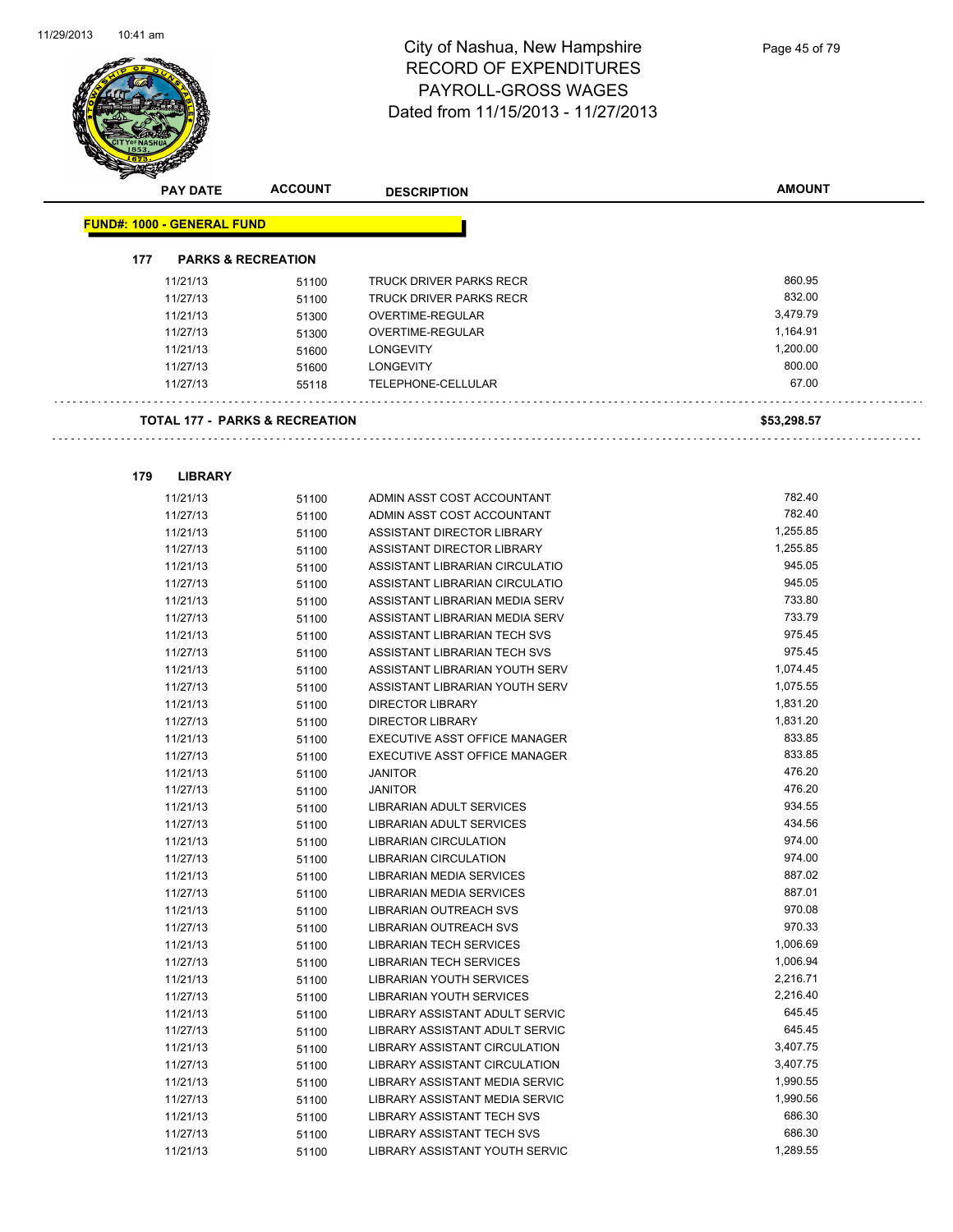

| <b>PAY DATE</b>                   | <b>ACCOUNT</b>                           | <b>DESCRIPTION</b>                     | <b>AMOUNT</b> |
|-----------------------------------|------------------------------------------|----------------------------------------|---------------|
| <b>FUND#: 1000 - GENERAL FUND</b> |                                          |                                        |               |
| 179<br><b>LIBRARY</b>             |                                          |                                        |               |
| 11/27/13                          | 51100                                    | LIBRARY ASSISTANT YOUTH SERVIC         | 1,289.55      |
| 11/21/13                          | 51100                                    | MAINTENANCE SUPV                       | 827.70        |
| 11/27/13                          | 51100                                    | <b>MAINTENANCE SUPV</b>                | 827.70        |
| 11/21/13                          | 51100                                    | MEDIA SERVICES COORDINATOR             | 1,169.95      |
| 11/27/13                          | 51100                                    | MEDIA SERVICES COORDINATOR             | 1,170.25      |
| 11/21/13                          | 51100                                    | REFERENCE LIBRARIAN ADULT SERV         | 2,251.09      |
| 11/27/13                          | 51100                                    | REFERENCE LIBRARIAN ADULT SERV         | 2,251.10      |
| 11/21/13                          | 51100                                    | REFERENCE LIBRARIAN TECH SVS           | 734.40        |
| 11/27/13                          | 51100                                    | REFERENCE LIBRARIAN TECH SVS           | 734.40        |
| 11/21/13                          | 51100                                    | <b>SECURITY LIBRARY</b>                | 666.20        |
| 11/27/13                          | 51100                                    | <b>SECURITY LIBRARY</b>                | 666.20        |
| 11/21/13                          | 51200                                    | <b>LIBRARY ASSISTANT CIRCULATION</b>   | 483.95        |
| 11/27/13                          | 51200                                    | <b>LIBRARY ASSISTANT CIRCULATION</b>   | 489.28        |
| 11/21/13                          | 51200                                    | <b>LIBRARY ASSISTANT TECH SVS</b>      | 403.40        |
| 11/27/13                          | 51200                                    | LIBRARY ASSISTANT TECH SVS             | 403.40        |
| 11/1/13                           | 51200                                    | <b>LIBRARY ASSISTANT YOUTH SERVIC</b>  | 103.23        |
| 11/21/13                          | 51200                                    | LIBRARY PAGE YOUTH SERVICES            | 229.25        |
| 11/27/13                          | 51200                                    | LIBRARY PAGE YOUTH SERVICES            | 276.20        |
| 11/21/13                          | 51200                                    | <b>LIBRARY PAGES CIRCULATION</b>       | 567.83        |
| 11/27/13                          | 51200                                    | <b>LIBRARY PAGES CIRCULATION</b>       | 703.52        |
| 11/21/13                          | 51200                                    | LIBRARY PAGES MEDIA SERVICES           | 331.88        |
| 11/27/13                          | 51200                                    | LIBRARY PAGES MEDIA SERVICES           | 416.25        |
| 11/21/13                          | 51300                                    | OVERTIME-REGULAR                       | 1,427.14      |
| 11/27/13                          | 51300                                    | OVERTIME-REGULAR                       | 1,403.57      |
| 11/1/13                           | 51750                                    | <b>RETIREMENT &amp; SEPARATION PAY</b> | (103.23)      |
| <b>TOTAL 179 - LIBRARY</b>        |                                          |                                        | \$65,769.75   |
| 181                               | <b>COMMUNITY DEVELOPMENT</b>             |                                        |               |
| 11/21/13                          | 51100                                    | ADMINISTRATIVE ASSISTANT II            | 665.60        |
| 11/27/13                          | 51100                                    | ADMINISTRATIVE ASSISTANT II            | 665.60        |
| 10/31/13                          | 51200                                    | <b>CLERK TYPIST II PT</b>              | (725.82)      |
| 11/21/13                          | 51200                                    | <b>CLERK TYPIST II PT</b>              | 331.60        |
| 11/27/13                          | 51200                                    | <b>CLERK TYPIST II PT</b>              | 323.31        |
| 11/21/13                          | 51400                                    | WAGES TEMP-SEASONAL                    | 100.00        |
| 11/27/13                          | 51400                                    | <b>WAGES TEMP-SEASONAL</b>             | 100.00        |
|                                   | <b>TOTAL 181 - COMMUNITY DEVELOPMENT</b> |                                        | \$1,460.29    |

| <b>PLANNING &amp; ZONING</b><br>182 |  |
|-------------------------------------|--|
|-------------------------------------|--|

| 11/21/13 | 51100 | DEPARTMENT COORDINATOR       | 913.60   |
|----------|-------|------------------------------|----------|
| 11/27/13 | 51100 | DEPARTMENT COORDINATOR       | 913.59   |
| 11/21/13 | 51100 | DEPUTY PLANNING MANAGER      | 2.589.60 |
| 11/27/13 | 51100 | DEPUTY PLANNING MANAGER      | 2.589.58 |
| 11/21/13 | 51100 | <b>MANAGER PLANNING DEPT</b> | 1.865.85 |
| 11/27/13 | 51100 | MANAGER PLANNING DEPT        | 1.865.85 |
| 11/21/13 | 51100 | <b>PLANNER I</b>             | 1.675.35 |
| 11/27/13 | 51100 | <b>PLANNER I</b>             | 1.675.35 |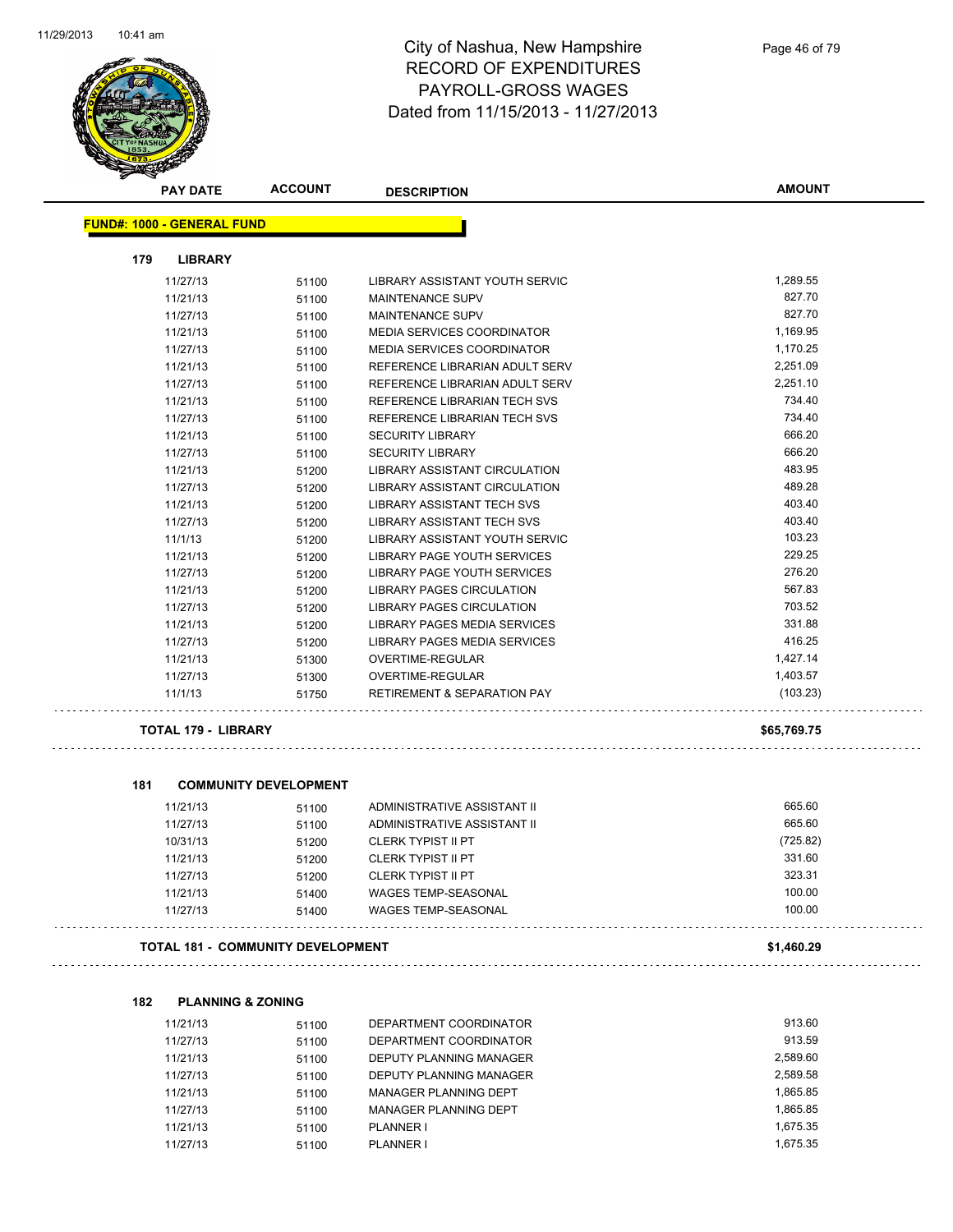

Page 47 of 79

|     | <b>PAY DATE</b>                    | <b>ACCOUNT</b>                           | <b>DESCRIPTION</b>             | <b>AMOUNT</b> |
|-----|------------------------------------|------------------------------------------|--------------------------------|---------------|
|     | <u> FUND#: 1000 - GENERAL FUND</u> |                                          |                                |               |
| 182 | <b>PLANNING &amp; ZONING</b>       |                                          |                                |               |
|     | 11/21/13                           | 51100                                    | <b>PLANNER II</b>              | 1,095.40      |
|     | 11/27/13                           | 51100                                    | <b>PLANNER II</b>              | 1,095.40      |
|     | 11/21/13                           | 51100                                    | ZONING COORDINATOR             | 682.30        |
|     | 11/27/13                           | 51100                                    | ZONING COORDINATOR             | 682.30        |
|     | 11/21/13                           | 53428                                    | STENOGRAPHIC SERVICES          | 450.00        |
|     | 11/27/13                           | 55118                                    | TELEPHONE-CELLULAR             | 17.00         |
|     |                                    | <b>TOTAL 182 - PLANNING &amp; ZONING</b> |                                | \$18,111.17   |
|     |                                    |                                          |                                |               |
| 183 |                                    | <b>ECONOMIC DEVELOPMENT</b>              |                                |               |
|     | 11/21/13                           | 51100                                    | ECONOMIC DEV DIRECTOR          | 1,819.35      |
|     | 11/27/13                           | 51100                                    | <b>ECONOMIC DEV DIRECTOR</b>   | 1,819.35      |
|     | 11/21/13                           | 51100                                    | OED PROGRAM COORDINATOR        | 385.00        |
|     | 11/27/13                           | 51100                                    | OED PROGRAM COORDINATOR        | 385.00        |
|     |                                    | <b>TOTAL 183 - ECONOMIC DEVELOPMENT</b>  |                                | \$4,408.70    |
|     |                                    |                                          |                                |               |
| 184 | <b>URBAN PROGRAMS</b>              |                                          |                                |               |
|     | 11/14/13                           | 51100                                    | <b>MANAGER URBAN PROGRAMS</b>  | (70.45)       |
|     |                                    | <b>TOTAL 184 - URBAN PROGRAMS</b>        |                                | -\$70.45      |
| 191 | <b>SCHOOL</b>                      |                                          |                                |               |
|     | 11/21/13                           | 51100                                    | 21 CENTURY ELEM MFAM RES COORD | 704.55        |
|     | 11/21/13                           | 51100                                    | 21 CENTURY MIDL FAM RES COORD  | 307.31        |
|     | 11/21/13                           | 51100                                    | ASSISTANT PRINCIPAL AMH        | 2,762.60      |
|     | 11/21/13                           | 51100                                    | ASSISTANT PRINCIPAL BIC        | 2,874.00      |
|     | 11/21/13                           | 51100                                    | ASSISTANT PRINCIPAL BRO        | 1,403.80      |
|     | 11/21/13                           | 51100                                    | ASSISTANT PRINCIPAL CHARL      | 2,915.10      |
|     | 11/21/13                           | 51100                                    | ASSISTANT PRINCIPAL DR CRSP    | 2,874.00      |
|     | 11/21/13                           | 51100                                    | ASSISTANT PRINCIPAL ELM        | 6,488.00      |
|     | 11/21/13                           | 51100                                    | ASSISTANT PRINCIPAL FES        | 2,915.10      |
|     | 11/21/13                           | 51100                                    | ASSISTANT PRINCIPAL FMS        | 3,411.10      |
|     | 11/21/13                           | 51100                                    | ASSISTANT PRINCIPAL LEDGE      | 2,762.60      |
|     | 11/21/13                           | 51100                                    | ASSISTANT PRINCIPAL MDE        | 1,381.30      |
|     | 11/21/13                           | 51100                                    | ASSISTANT PRINCIPAL MTP        | 2,892.50      |
|     | 11/21/13                           | 51100                                    | ASSISTANT PRINCIPAL NHN        | 12,898.90     |
|     | 11/27/13                           | 51100                                    | ASSISTANT PRINCIPAL NHN        | 3,162.11      |
|     | 11/21/13                           | 51100                                    | ASSISTANT PRINCIPAL NHS        | 12,407.30     |
|     | 11/21/13                           | 51100                                    | ASSISTANT PRINCIPAL PMS        | 3,214.80      |
|     | 11/21/13                           | 51100                                    | ASSISTANT PRINCIPAL SHE        | 2,807.70      |
|     | 11/21/13                           | 51100                                    | ASSISTANT SUPERINTENDENT       | 8,186.80      |
|     | 11/21/13                           | 51100                                    | ASST DIRECTOR PLANT OPS        | 4,219.70      |
|     | 11/21/13                           | 51100                                    | ASST DIRECTOR SPED             | 5,972.10      |
|     | 11/21/13                           | 51100                                    | ASST SYSTEMS ADMIN FULL YEAR   | 12,221.20     |
|     | 11/21/13                           | 51100                                    | ASST SYSTEMS ADMIN SCH YEAR    | 600.59        |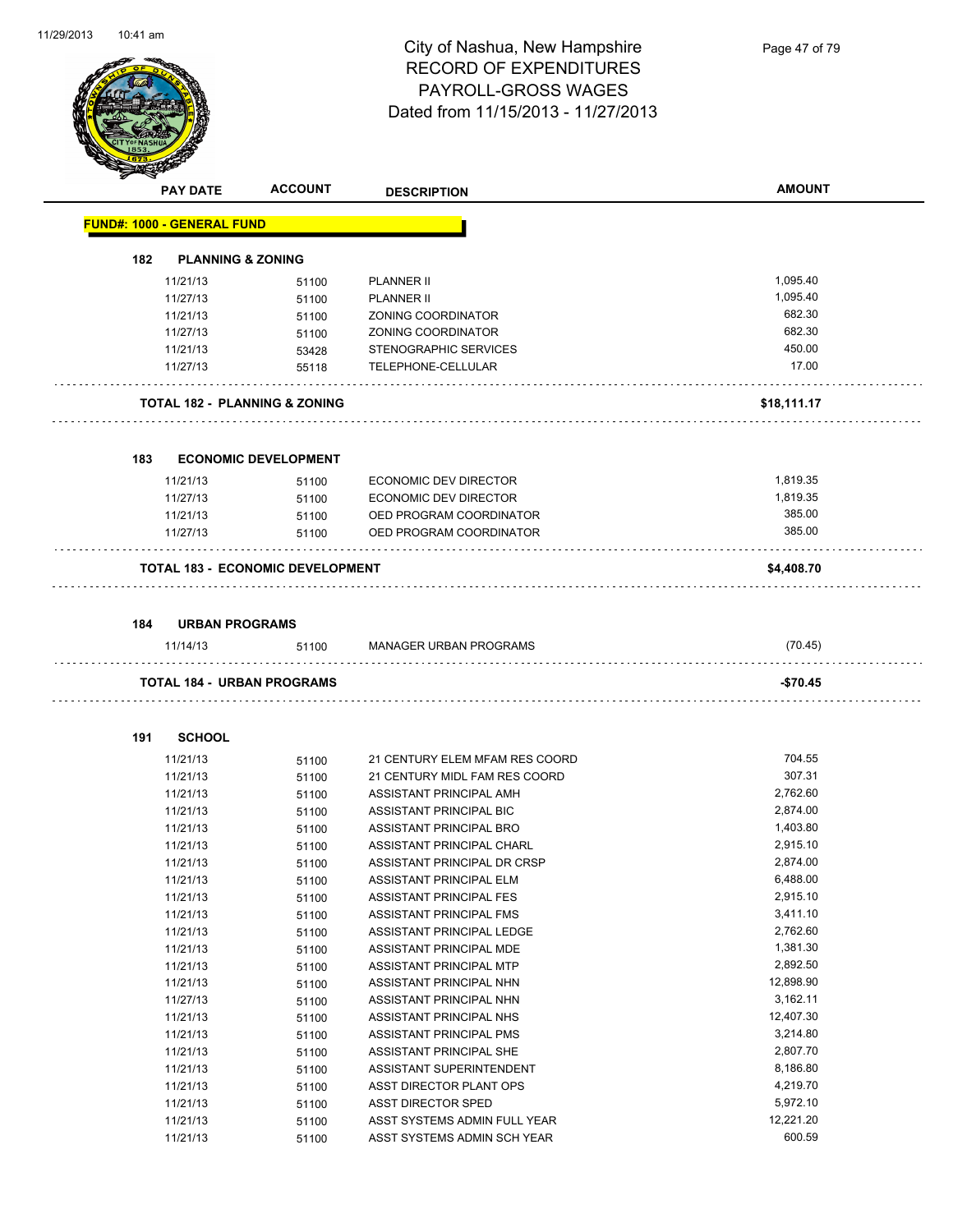

|     | <b>PAY DATE</b>                   | <b>ACCOUNT</b> | <b>DESCRIPTION</b>                                             | <b>AMOUNT</b>        |
|-----|-----------------------------------|----------------|----------------------------------------------------------------|----------------------|
|     | <b>FUND#: 1000 - GENERAL FUND</b> |                |                                                                |                      |
|     |                                   |                |                                                                |                      |
| 191 | <b>SCHOOL</b>                     |                |                                                                |                      |
|     | 11/27/13                          | 51100          | ASST SYSTEMS ADMIN SCH YEAR                                    | 738.85               |
|     | 11/21/13                          | 51100          | <b>ATTENDANCE OFFICER</b>                                      | 2,225.70             |
|     | 11/21/13                          | 51100          | AYP FACILITATOR DRC                                            | 107.49               |
|     | 11/21/13                          | 51100          | AYP FACILITATOR FES                                            | 191.19               |
|     | 11/21/13                          | 51100          | AYP FACILITATOR LDG                                            | 331.40               |
|     | 11/21/13                          | 51100          | CAREER CENTER COORD NHN                                        | 1,449.40             |
|     | 11/21/13                          | 51100          | CAREER CENTER COORD NHS                                        | 1,449.40             |
|     | 11/21/13                          | 51100          | CHIEF OPERATING OFFICER                                        | 3,868.10             |
|     | 11/21/13                          | 51100          | CLERICAL ACADEMY NHN                                           | 2,644.20             |
|     | 11/27/13                          | 51100          | CLERICAL ACADEMY NHN                                           | 2,644.20             |
|     | 11/21/13                          | 51100          | <b>CLERICAL ACADEMY NHS</b>                                    | 2,612.30             |
|     | 11/27/13                          | 51100          | CLERICAL ACADEMY NHS                                           | 2,370.75             |
|     | 11/21/13                          | 51100          | <b>CLERICAL ASST SUPER SUP</b>                                 | 1,978.25             |
|     | 11/27/13                          | 51100          | <b>CLERICAL ASST SUPER SUP</b>                                 | 1,978.24             |
|     | 11/21/13                          | 51100          | CLERICAL ATHLETIC NHN                                          | 690.40               |
|     | 11/27/13                          | 51100          | CLERICAL ATHLETIC NHN                                          | 690.39               |
|     | 11/21/13                          | 51100          | CLERICAL ATHLETIC NHS                                          | 679.15               |
|     | 11/27/13                          | 51100          | CLERICAL ATHLETIC NHS                                          | 679.15               |
|     | 11/21/13                          | 51100          | CLERICAL BOARD OF ED SUP                                       | 757.52               |
|     | 11/27/13                          | 51100          | CLERICAL BOARD OF ED SUP                                       | 759.55               |
|     | 11/21/13                          | 51100          | <b>CLERICAL BUSINESS</b>                                       | 3,452.06             |
|     | 11/27/13                          | 51100          | <b>CLERICAL BUSINESS</b>                                       | 3,454.48             |
|     | 11/21/13                          | 51100          | CLERICAL CHIEF OP OFFICER SUP                                  | 779.40               |
|     | 11/27/13                          | 51100          | CLERICAL CHIEF OP OFFICER SUP                                  | 779.40               |
|     | 11/21/13                          | 51100          | <b>CLERICAL CTE NHN</b>                                        | 718.90               |
|     | 11/27/13                          | 51100          | <b>CLERICAL CTE NHN</b>                                        | 718.90               |
|     | 11/21/13                          | 51100          | CLERICAL CTE NHS                                               | 690.40               |
|     | 11/27/13                          | 51100          | <b>CLERICAL CTE NHS</b>                                        | 690.40               |
|     | 11/21/13                          | 51100          | <b>CLERICAL GUIDANCE ELM</b>                                   | 724.15               |
|     | 11/27/13                          | 51100          | <b>CLERICAL GUIDANCE ELM</b>                                   | 724.15               |
|     | 11/21/13                          | 51100          | CLERICAL GUIDANCE NHN                                          | 2,539.08             |
|     | 11/27/13                          | 51100          | <b>CLERICAL GUIDANCE NHN</b>                                   | 2,648.25             |
|     | 11/21/13                          | 51100          | <b>CLERICAL GUIDANCE NHS</b>                                   | 2,583.69             |
|     | 11/27/13                          | 51100          | <b>CLERICAL GUIDANCE NHS</b>                                   | 2,697.75             |
|     | 11/21/13                          | 51100          | <b>CLERICAL HUMAN RESOURCES</b>                                | 2,629.98             |
|     | 11/27/13                          | 51100          | CLERICAL HUMAN RESOURCES                                       | 2,642.94             |
|     | 11/21/13                          | 51100          | <b>CLERICAL PAYROLL SUP</b>                                    | 647.65<br>647.65     |
|     | 11/27/13                          | 51100          | <b>CLERICAL PAYROLL SUP</b>                                    |                      |
|     | 11/21/13                          | 51100          | <b>CLERICAL PLANT OPS</b>                                      | 724.15<br>735.34     |
|     | 11/27/13                          | 51100          | <b>CLERICAL PLANT OPS</b>                                      |                      |
|     | 11/21/13                          | 51100          | <b>CLERICAL PRINCIPAL AMH</b>                                  | 1,231.50<br>1,231.50 |
|     | 11/27/13                          | 51100          | <b>CLERICAL PRINCIPAL AMH</b>                                  |                      |
|     | 11/21/13<br>11/27/13              | 51100          | <b>CLERICAL PRINCIPAL BIC</b><br><b>CLERICAL PRINCIPAL BIC</b> | 1,306.15<br>1,306.15 |
|     |                                   | 51100          | <b>CLERICAL PRINCIPAL BIR</b>                                  | 1,380.80             |
|     | 11/21/13<br>11/27/13              | 51100          |                                                                | 1,383.01             |
|     | 11/21/13                          | 51100          | <b>CLERICAL PRINCIPAL BIR</b><br><b>CLERICAL PRINCIPAL BRO</b> | 1,414.55             |
|     |                                   | 51100          |                                                                | 1,414.55             |
|     | 11/27/13                          | 51100          | <b>CLERICAL PRINCIPAL BRO</b><br>CLERICAL PRINCIPAL CHA        | 1,295.30             |
|     | 11/21/13<br>11/27/13              | 51100          | CLERICAL PRINCIPAL CHA                                         | 1,295.30             |
|     | 11/21/13                          | 51100<br>51100 | CLERICAL PRINCIPAL DRC                                         | 1,295.30             |
|     |                                   |                |                                                                |                      |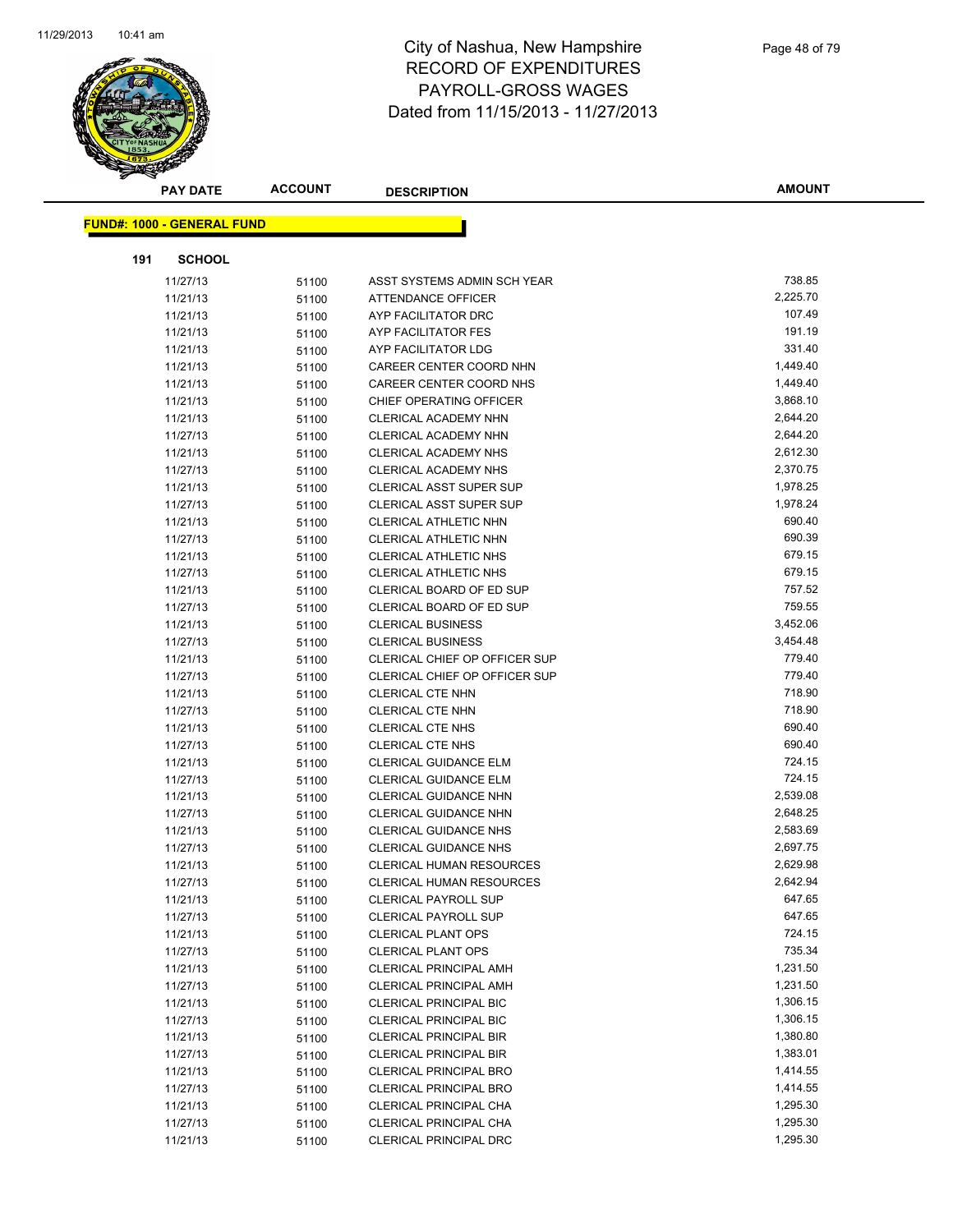

|     | <b>PAY DATE</b>                   | <b>ACCOUNT</b> | <b>DESCRIPTION</b>                 | <b>AMOUNT</b> |
|-----|-----------------------------------|----------------|------------------------------------|---------------|
|     | <b>FUND#: 1000 - GENERAL FUND</b> |                |                                    |               |
|     |                                   |                |                                    |               |
| 191 | <b>SCHOOL</b>                     |                |                                    |               |
|     | 11/27/13                          | 51100          | <b>CLERICAL PRINCIPAL DRC</b>      | 1,295.30      |
|     | 11/21/13                          | 51100          | <b>CLERICAL PRINCIPAL ELM</b>      | 2,887.06      |
|     | 11/27/13                          | 51100          | <b>CLERICAL PRINCIPAL ELM</b>      | 2,852.19      |
|     | 11/21/13                          | 51100          | <b>CLERICAL PRINCIPAL FES</b>      | 1,344.07      |
|     | 11/27/13                          | 51100          | <b>CLERICAL PRINCIPAL FES</b>      | 1,326.28      |
|     | 11/21/13                          | 51100          | <b>CLERICAL PRINCIPAL FMS</b>      | 2,048.70      |
|     | 11/27/13                          | 51100          | <b>CLERICAL PRINCIPAL FMS</b>      | 2,048.70      |
|     | 11/21/13                          | 51100          | <b>CLERICAL PRINCIPAL LDG</b>      | 1,263.40      |
|     | 11/27/13                          | 51100          | <b>CLERICAL PRINCIPAL LDG</b>      | 1,252.02      |
|     | 11/21/13                          | 51100          | <b>CLERICAL PRINCIPAL MDE</b>      | 1,403.30      |
|     | 11/27/13                          | 51100          | <b>CLERICAL PRINCIPAL MDE</b>      | 1,403.30      |
|     | 11/21/13                          | 51100          | <b>CLERICAL PRINCIPAL MTP</b>      | 1,338.05      |
|     | 11/27/13                          | 51100          | <b>CLERICAL PRINCIPAL MTP</b>      | 1,338.05      |
|     | 11/21/13                          | 51100          | <b>CLERICAL PRINCIPAL NHN</b>      | 2,417.24      |
|     | 11/27/13                          | 51100          | <b>CLERICAL PRINCIPAL NHN</b>      | 2,543.62      |
|     | 11/21/13                          | 51100          | <b>CLERICAL PRINCIPAL NHS</b>      | 1,400.42      |
|     | 11/27/13                          | 51100          | <b>CLERICAL PRINCIPAL NHS</b>      | 1,368.07      |
|     | 11/21/13                          | 51100          | <b>CLERICAL PRINCIPAL NSE</b>      | 1,369.55      |
|     | 11/27/13                          | 51100          | <b>CLERICAL PRINCIPAL NSE</b>      | 1,369.55      |
|     | 11/21/13                          | 51100          | <b>CLERICAL PRINCIPAL PMS</b>      | 2,009.86      |
|     | 11/27/13                          | 51100          | <b>CLERICAL PRINCIPAL PMS</b>      | 2,017.08      |
|     | 11/21/13                          | 51100          | <b>CLERICAL PRINCIPAL SHE</b>      | 1,412.71      |
|     | 11/27/13                          | 51100          | CLERICAL PRINCIPAL SHE             | 1,409.94      |
|     | 11/21/13                          | 51100          | <b>CLERICAL RECEPTIONIST NHS</b>   | 492.27        |
|     | 11/27/13                          | 51100          | <b>CLERICAL RECEPTIONIST NHS</b>   | 615.75        |
|     | 11/21/13                          | 51100          | CLERICAL SPECIAL ED NHS            | 724.15        |
|     | 11/27/13                          | 51100          | CLERICAL SPECIAL ED NHS            | 724.15        |
|     | 11/21/13                          | 51100          | CLERICAL SPECIAL ED SUP            | 1,448.30      |
|     | 11/27/13                          | 51100          | CLERICAL SPECIAL ED SUP            | 1,448.30      |
|     | 11/21/13                          | 51100          | <b>CLERICAL STUDENT SERV SUP</b>   | 768.69        |
|     | 11/27/13                          | 51100          | <b>CLERICAL STUDENT SERV SUP</b>   | 768.70        |
|     | 11/21/13                          | 51100          | CLERICAL SUB SERVICE SUP           | 592.63        |
|     | 11/27/13                          | 51100          | <b>CLERICAL SUB SERVICE SUP</b>    | 723.12        |
|     | 11/21/13                          | 51100          | CLERICAL SUPERINTENDANT SUP        | 907.65        |
|     | 11/27/13                          | 51100          | CLERICAL SUPERINTENDANT SUP        | 907.65        |
|     | 11/21/13                          | 51100          | <b>CLERICAL TRANSPORTATION SUP</b> | 724.15        |
|     | 11/27/13                          | 51100          | <b>CLERICAL TRANSPORTATION SUP</b> | 724.15        |
|     | 11/21/13                          | 51100          | CLERICAL VOCATIONAL NHN            | 724.15        |
|     | 11/27/13                          | 51100          | CLERICAL VOCATIONAL NHN            | 722.21        |
|     | 11/21/13                          | 51100          | <b>CURRICULUM SUPERVISOR</b>       | 5,797.30      |
|     | 11/21/13                          | 51100          | <b>CUSTODIAN AMH</b>               | 1,941.60      |
|     | 11/27/13                          | 51100          | <b>CUSTODIAN AMH</b>               | 1,941.60      |
|     | 11/21/13                          | 51100          | <b>CUSTODIAN ASST HEAD ELM</b>     | 736.80        |
|     | 11/27/13                          | 51100          | <b>CUSTODIAN ASST HEAD ELM</b>     | 736.80        |
|     | 11/21/13                          | 51100          | <b>CUSTODIAN ASST HEAD FMS</b>     | 736.80        |
|     | 11/27/13                          | 51100          | <b>CUSTODIAN ASST HEAD FMS</b>     | 736.80        |
|     | 11/21/13                          | 51100          | <b>CUSTODIAN ASST HEAD NHN</b>     | 1,616.47      |
|     | 11/27/13                          | 51100          | CUSTODIAN ASST HEAD NHN            | 1,615.36      |
|     | 11/21/13                          | 51100          | <b>CUSTODIAN ASST HEAD NHS</b>     | 1,618.01      |
|     | 11/27/13                          | 51100          | <b>CUSTODIAN ASST HEAD NHS</b>     | 1,618.00      |
|     | 11/21/13                          | 51100          | <b>CUSTODIAN BIC</b>               | 1,941.60      |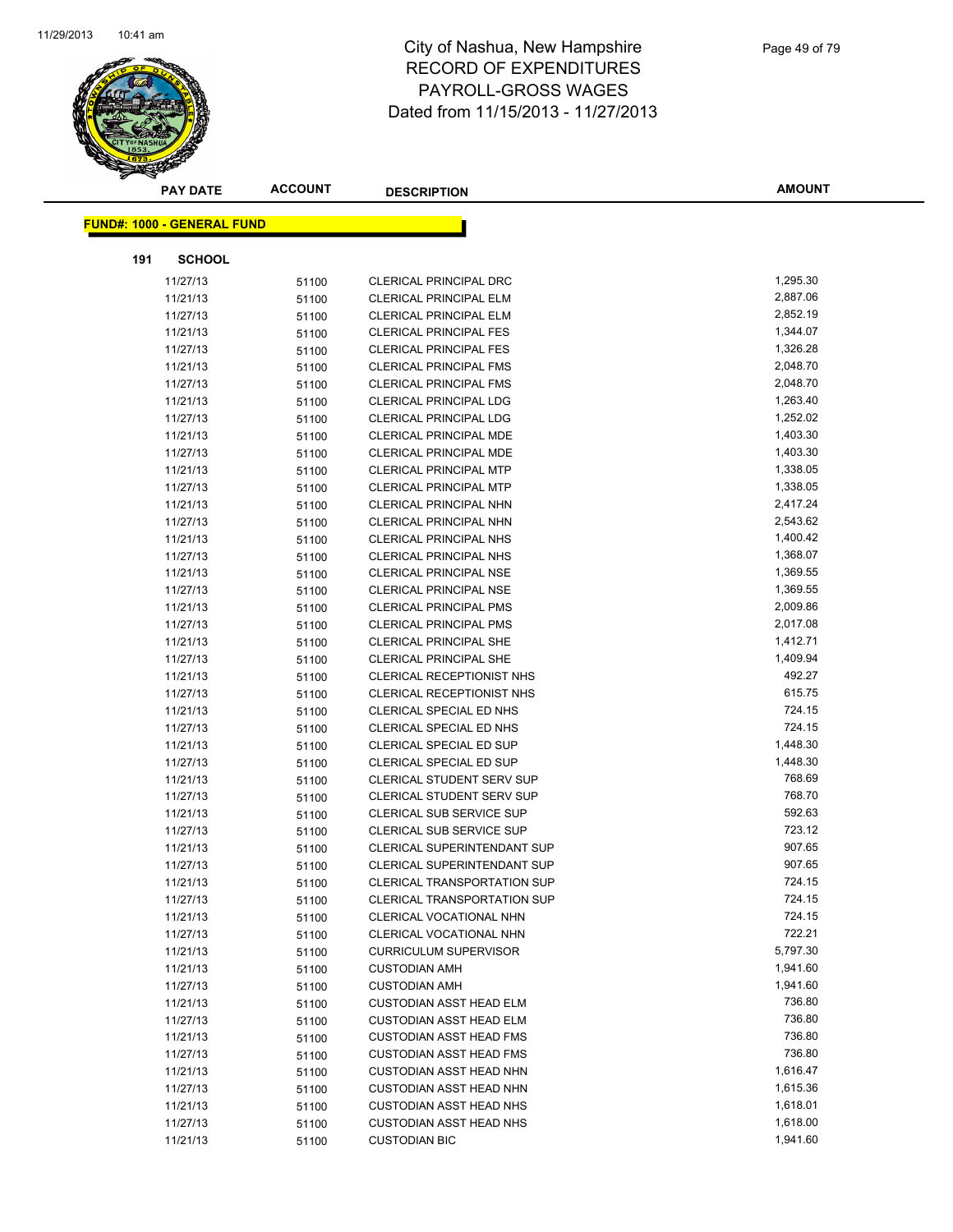

| <b>PAY DATE</b>                   | <b>ACCOUNT</b> | <b>DESCRIPTION</b>        | AMOUNT   |
|-----------------------------------|----------------|---------------------------|----------|
| <b>FUND#: 1000 - GENERAL FUND</b> |                |                           |          |
|                                   |                |                           |          |
| 191<br><b>SCHOOL</b>              |                |                           |          |
| 11/27/13                          | 51100          | <b>CUSTODIAN BIC</b>      | 1,941.60 |
| 11/21/13                          | 51100          | <b>CUSTODIAN BIR</b>      | 1,941.60 |
| 11/27/13                          | 51100          | <b>CUSTODIAN BIR</b>      | 2,067.04 |
| 11/21/13                          | 51100          | <b>CUSTODIAN BRO</b>      | 1,292.78 |
| 11/27/13                          | 51100          | <b>CUSTODIAN BRO</b>      | 647.20   |
| 11/21/13                          | 51100          | <b>CUSTODIAN CHA</b>      | 1,294.40 |
| 11/27/13                          | 51100          | <b>CUSTODIAN CHA</b>      | 1,294.40 |
| 11/21/13                          | 51100          | <b>CUSTODIAN DRC</b>      | 1,294.40 |
| 11/27/13                          | 51100          | <b>CUSTODIAN DRC</b>      | 1,291.49 |
| 11/21/13                          | 51100          | <b>CUSTODIAN ELM</b>      | 5,315.81 |
| 11/27/13                          | 51100          | <b>CUSTODIAN ELM</b>      | 5,260.79 |
| 11/21/13                          | 51100          | <b>CUSTODIAN FES</b>      | 1,294.40 |
| 11/27/13                          | 51100          | <b>CUSTODIAN FES</b>      | 1,294.40 |
| 11/21/13                          | 51100          | <b>CUSTODIAN FMS</b>      | 2,588.80 |
| 11/27/13                          | 51100          | <b>CUSTODIAN FMS</b>      | 2,588.80 |
| 11/21/13                          | 51100          | <b>CUSTODIAN HEAD AMH</b> | 736.80   |
| 11/27/13                          | 51100          | <b>CUSTODIAN HEAD AMH</b> | 736.80   |
| 11/21/13                          | 51100          | <b>CUSTODIAN HEAD BIC</b> | 736.80   |
| 11/27/13                          | 51100          | <b>CUSTODIAN HEAD BIC</b> | 736.80   |
| 11/21/13                          | 51100          | <b>CUSTODIAN HEAD BIR</b> | 736.80   |
| 11/27/13                          | 51100          | <b>CUSTODIAN HEAD BIR</b> | 736.80   |
| 11/21/13                          | 51100          | <b>CUSTODIAN HEAD BRO</b> | 736.80   |
| 11/27/13                          | 51100          | <b>CUSTODIAN HEAD BRO</b> | 736.80   |
| 11/21/13                          | 51100          | <b>CUSTODIAN HEAD CHA</b> | 736.80   |
| 11/27/13                          | 51100          | <b>CUSTODIAN HEAD CHA</b> | 736.80   |
| 11/21/13                          | 51100          | <b>CUSTODIAN HEAD DRC</b> | 736.80   |
| 11/27/13                          | 51100          | <b>CUSTODIAN HEAD DRC</b> | 736.80   |
| 11/21/13                          | 51100          | <b>CUSTODIAN HEAD ELM</b> | 873.20   |
| 11/27/13                          | 51100          | <b>CUSTODIAN HEAD ELM</b> | 873.21   |
| 11/21/13                          | 51100          | <b>CUSTODIAN HEAD FES</b> | 736.80   |
| 11/27/13                          | 51100          | <b>CUSTODIAN HEAD FES</b> | 736.80   |
| 11/21/13                          | 51100          | <b>CUSTODIAN HEAD FMS</b> | 873.20   |
| 11/27/13                          | 51100          | <b>CUSTODIAN HEAD FMS</b> | 873.20   |
| 11/21/13                          | 51100          | <b>CUSTODIAN HEAD LDG</b> | 736.80   |
| 11/27/13                          | 51100          | <b>CUSTODIAN HEAD LDG</b> | 736.80   |
| 11/21/13                          | 51100          | <b>CUSTODIAN HEAD MDE</b> | 733.67   |
| 11/27/13                          | 51100          | <b>CUSTODIAN HEAD MDE</b> | 687.62   |
| 11/21/13                          | 51100          | <b>CUSTODIAN HEAD MTP</b> | 736.80   |
| 11/27/13                          | 51100          | <b>CUSTODIAN HEAD MTP</b> | 736.80   |
| 11/21/13                          | 51100          | <b>CUSTODIAN HEAD NHN</b> | 878.40   |
| 11/27/13                          | 51100          | <b>CUSTODIAN HEAD NHN</b> | 878.40   |
| 11/21/13                          | 51100          | <b>CUSTODIAN HEAD NHS</b> | 878.40   |
| 11/27/13                          | 51100          | <b>CUSTODIAN HEAD NHS</b> | 878.40   |
| 11/21/13                          | 51100          | <b>CUSTODIAN HEAD NSE</b> | 736.80   |
| 11/27/13                          | 51100          | <b>CUSTODIAN HEAD NSE</b> | 736.80   |
| 11/21/13                          | 51100          | <b>CUSTODIAN HEAD PMS</b> | 1,610.00 |
| 11/27/13                          | 51100          | <b>CUSTODIAN HEAD PMS</b> | 1,610.00 |
| 11/21/13                          | 51100          | <b>CUSTODIAN HEAD SHE</b> | 257.88   |
| 11/27/13                          | 51100          | <b>CUSTODIAN HEAD SHE</b> | 257.88   |
| 11/21/13                          | 51100          | <b>CUSTODIAN LDG</b>      | 906.08   |
| 11/27/13                          | 51100          | <b>CUSTODIAN LDG</b>      | 1,337.64 |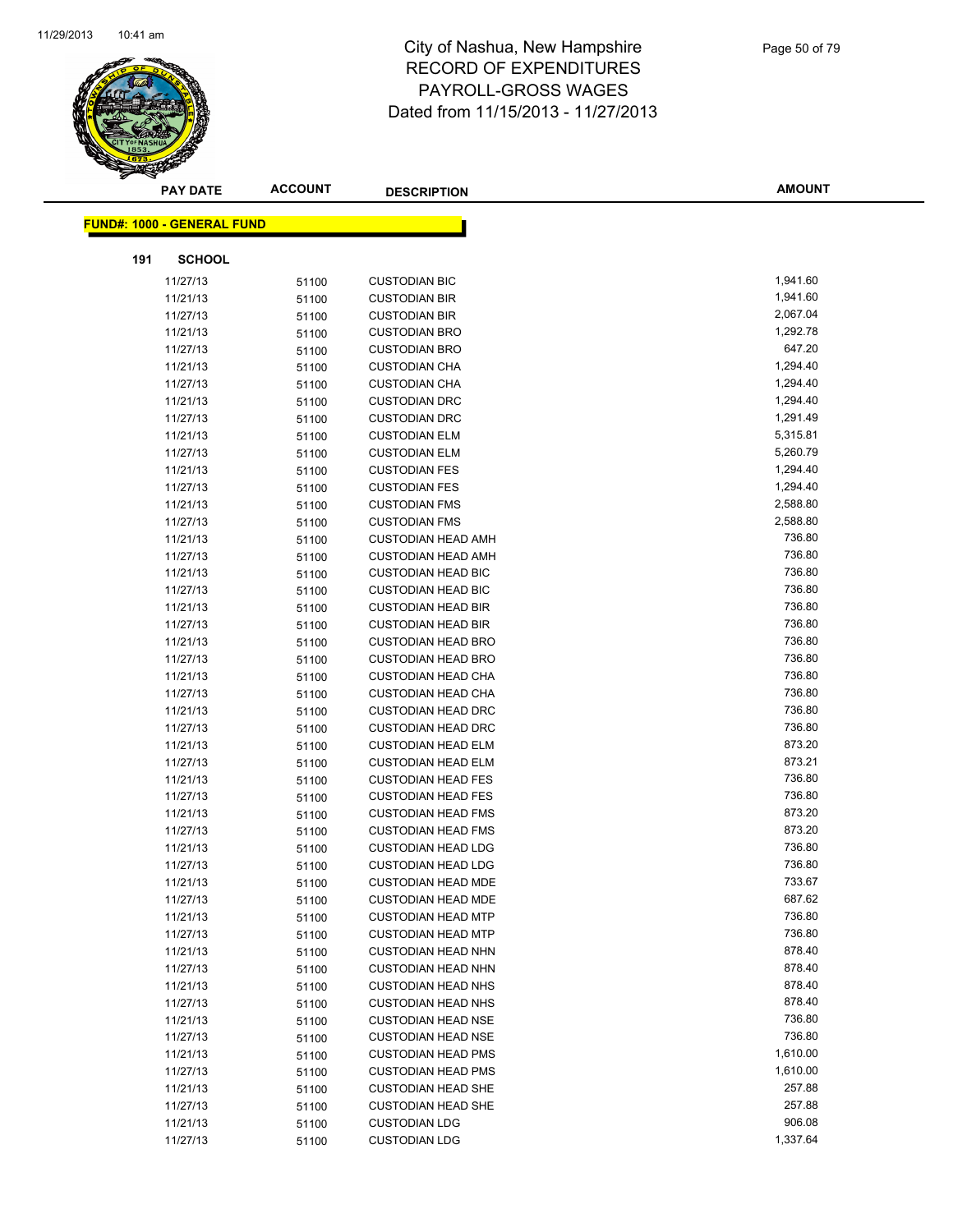

|     | <b>PAY DATE</b>                   | <b>ACCOUNT</b> | <b>DESCRIPTION</b>              | <b>AMOUNT</b> |
|-----|-----------------------------------|----------------|---------------------------------|---------------|
|     |                                   |                |                                 |               |
|     | <b>FUND#: 1000 - GENERAL FUND</b> |                |                                 |               |
| 191 | <b>SCHOOL</b>                     |                |                                 |               |
|     | 11/21/13                          | 51100          | <b>CUSTODIAN MDE</b>            | 1,294.40      |
|     | 11/27/13                          | 51100          | <b>CUSTODIAN MDE</b>            | 1,294.40      |
|     | 11/21/13                          | 51100          | <b>CUSTODIAN MTP</b>            | 1,294.40      |
|     | 11/27/13                          | 51100          | <b>CUSTODIAN MTP</b>            | 1,291.97      |
|     | 11/21/13                          | 51100          | <b>CUSTODIAN NHN</b>            | 10,409.11     |
|     | 11/27/13                          | 51100          | <b>CUSTODIAN NHN</b>            | 10,408.28     |
|     | 11/21/13                          | 51100          | <b>CUSTODIAN NHS</b>            | 9,591.58      |
|     | 11/27/13                          | 51100          | <b>CUSTODIAN NHS</b>            | 9,037.01      |
|     | 11/21/13                          | 51100          | <b>CUSTODIAN NSE</b>            | 1,294.40      |
|     | 11/27/13                          | 51100          | <b>CUSTODIAN NSE</b>            | 1,294.40      |
|     | 11/21/13                          | 51100          | <b>CUSTODIAN PMS</b>            | 1,940.46      |
|     | 11/27/13                          | 51100          | <b>CUSTODIAN PMS</b>            | 1,553.28      |
|     | 11/21/13                          | 51100          | <b>CUSTODIAN SHE</b>            | 2,031.20      |
|     | 11/27/13                          | 51100          | <b>CUSTODIAN SHE</b>            | 2,031.20      |
|     | 11/21/13                          | 51100          | <b>CUSTODIAN SUPERVISOR WPO</b> | 1,950.60      |
|     | 11/21/13                          | 51100          | <b>CUSTODIAN WID</b>            | 1,294.40      |
|     | 11/27/13                          | 51100          | <b>CUSTODIAN WID</b>            | 1,384.00      |
|     | 11/21/13                          | 51100          | DATA ANALYST                    | 1,726.30      |
|     | 11/21/13                          | 51100          | DIRECTOR ADULT ED               | 3,076.90      |
|     | 11/21/13                          | 51100          | DIRECTOR ATHLETICS              | 3,342.30      |
|     | 11/21/13                          | 51100          | <b>DIRECTOR BUSINESS</b>        | 2,841.80      |
|     | 11/21/13                          | 51100          | <b>DIRECTOR COM GRANTS</b>      | 2,955.70      |
|     | 11/21/13                          | 51100          | <b>DIRECTOR GUIDANCE</b>        | 3,214.80      |
|     | 11/21/13                          | 51100          | DIRECTOR HUMAN RESOURCES        | 3,061.90      |
|     | 11/21/13                          | 51100          | <b>DIRECTOR PLANT OPS</b>       | 3,451.20      |
|     | 11/21/13                          | 51100          | DIRECTOR PRE SCHOOL             | 2,470.00      |
|     | 11/21/13                          | 51100          | DIRECTOR SPECIAL ED             | 3,591.80      |
|     | 11/21/13                          | 51100          | DIRECTOR STUDENT SERVICES       | 3,081.80      |
|     | 11/21/13                          | 51100          | DIRECTOR TECHNOLOGY             | 3,881.70      |
|     | 11/21/13                          | 51100          | DIRECTOR TRANSPORTATION         | 2,933.70      |
|     | 11/21/13                          | 51100          | DIRECTOR VOCATIONAL             | 6,776.00      |
|     | 11/21/13                          | 51100          | DW TECHNOLOGY PEER COACH        | 2,458.00      |
|     | 11/21/13                          | 51100          | <b>ELL OUTREACH WORKER</b>      | 1,802.30      |
|     | 11/21/13                          | 51100          | GUIDANCE COUNSELOR AMH          | 1,650.70      |
|     | 11/21/13                          | 51100          | <b>GUIDANCE COUNSELOR BIC</b>   | 1,426.90      |
|     | 11/21/13                          | 51100          | <b>GUIDANCE COUNSELOR BIR</b>   | 2,717.60      |
|     | 11/21/13                          | 51100          | <b>GUIDANCE COUNSELOR BRO</b>   | 1,650.70      |
|     | 11/21/13                          | 51100          | GUIDANCE COUNSELOR CHA          | 2,717.60      |
|     | 11/21/13                          | 51100          | GUIDANCE COUNSELOR DRC          | 2,631.00      |
|     | 11/21/13                          | 51100          | <b>GUIDANCE COUNSELOR ELM</b>   | 10,528.90     |
|     | 11/21/13                          | 51100          | <b>GUIDANCE COUNSELOR FES</b>   | 2,631.00      |
|     | 11/21/13                          | 51100          | GUIDANCE COUNSELOR FMS          | 5,479.51      |
|     | 11/21/13                          | 51100          | GUIDANCE COUNSELOR LDG          | 2,496.40      |
|     | 11/21/13                          | 51100          | <b>GUIDANCE COUNSELOR MDE</b>   | 2,075.50      |
|     | 11/21/13                          | 51100          | <b>GUIDANCE COUNSELOR MTP</b>   | 2,631.00      |
|     | 11/21/13                          | 51100          | GUIDANCE COUNSELOR NHN          | 18,553.01     |
|     | 11/21/13                          | 51100          | GUIDANCE COUNSELOR NHS          | 19,618.30     |
|     | 11/21/13                          | 51100          | GUIDANCE COUNSELOR NSE          | 2,631.00      |
|     | 11/21/13                          | 51100          | <b>GUIDANCE COUNSELOR PMS</b>   | 9,071.90      |
|     | 11/21/13                          | 51100          | GUIDANCE COUNSELOR SHE          | 2,414.70      |
|     | 11/21/13                          | 51100          | JOB DEVELOPER SPED NHN          | 2,717.60      |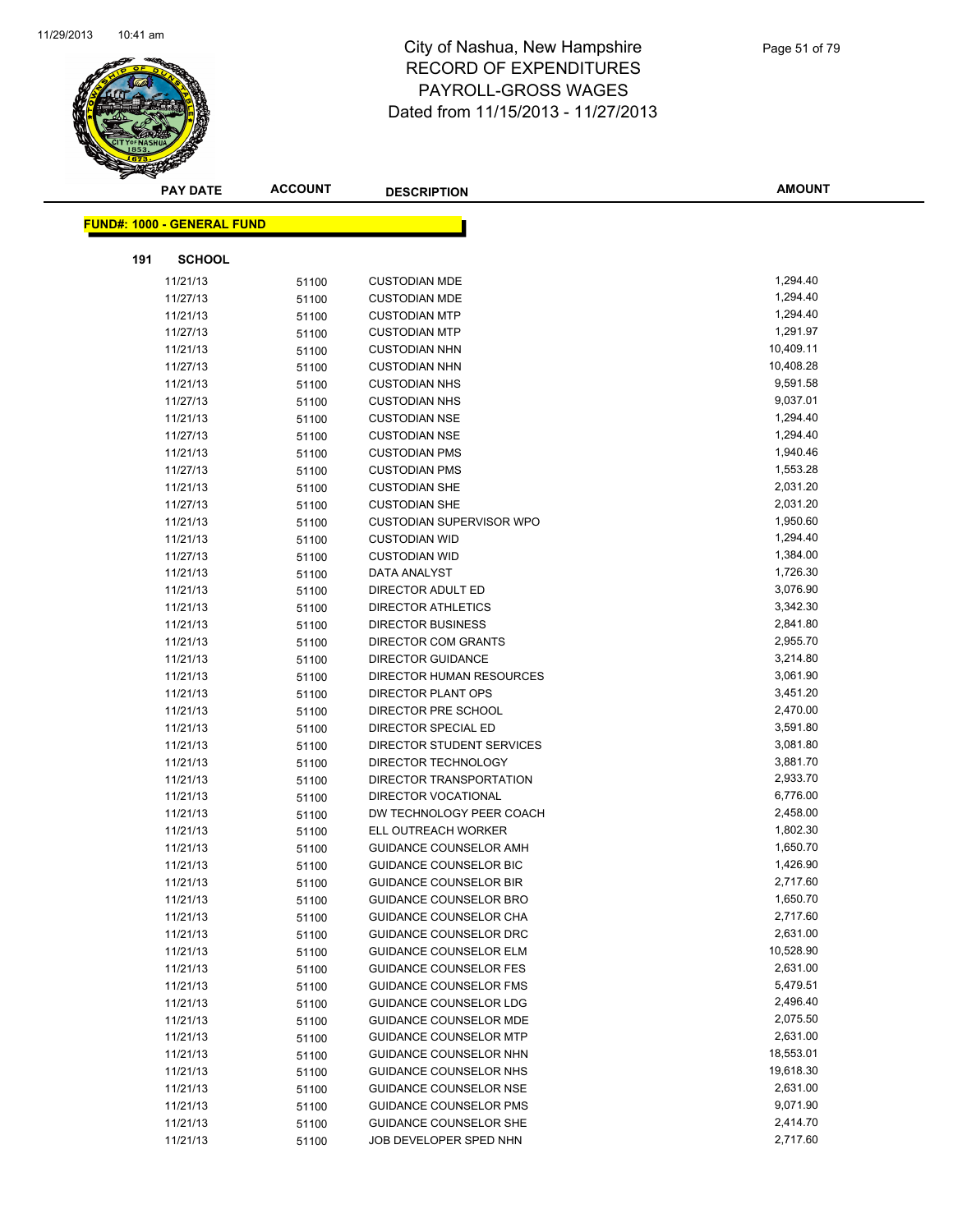

|     | <b>PAY DATE</b>                   | <b>ACCOUNT</b> | <b>DESCRIPTION</b>           | <b>AMOUNT</b> |
|-----|-----------------------------------|----------------|------------------------------|---------------|
|     | <b>FUND#: 1000 - GENERAL FUND</b> |                |                              |               |
|     |                                   |                |                              |               |
| 191 | <b>SCHOOL</b>                     |                |                              |               |
|     | 10/31/13                          | 51100          | JOB DEVELOPER SPED NHS       | (191.19)      |
|     | 11/21/13                          | 51100          | JOB DEVELOPER SPED NHS       | 573.58        |
|     | 11/21/13                          | 51100          | <b>LIBRARIAN AMH</b>         | 2,414.70      |
|     | 11/21/13                          | 51100          | <b>LIBRARIAN BIC</b>         | 1,718.30      |
|     | 11/21/13                          | 51100          | <b>LIBRARIAN BIR</b>         | 1,779.20      |
|     | 11/21/13                          | 51100          | <b>LIBRARIAN BRO</b>         | 1,639.60      |
|     | 11/21/13                          | 51100          | LIBRARIAN CHA                | 2,717.60      |
|     | 11/21/13                          | 51100          | <b>LIBRARIAN DRC</b>         | 1,639.60      |
|     | 11/21/13                          | 51100          | <b>LIBRARIAN ELM</b>         | 1,510.90      |
|     | 11/21/13                          | 51100          | <b>LIBRARIAN FES</b>         | 2,102.70      |
|     | 11/21/13                          | 51100          | <b>LIBRARIAN FMS</b>         | 3,109.40      |
|     | 11/21/13                          | 51100          | <b>LIBRARIAN LDG</b>         | 1,779.20      |
|     | 11/21/13                          | 51100          | <b>LIBRARIAN MDE</b>         | 2,075.50      |
|     | 11/21/13                          | 51100          | <b>LIBRARIAN MTP</b>         | 2,252.10      |
|     | 11/21/13                          | 51100          | <b>LIBRARIAN NHN</b>         | 4,237.20      |
|     | 11/21/13                          | 51100          | <b>LIBRARIAN NHS</b>         | 4,494.50      |
|     | 11/21/13                          | 51100          | <b>LIBRARIAN NSE</b>         | 2,075.49      |
|     | 11/21/13                          | 51100          | <b>LIBRARIAN PMS</b>         | 2,717.60      |
|     | 11/21/13                          | 51100          | <b>LIBRARIAN SHE</b>         | 2,631.00      |
|     | 11/21/13                          | 51100          | LICENSED PRACTICAL NURSE AMH | 1,104.20      |
|     | 11/21/13                          | 51100          | LICENSED PRACTICAL NURSE ELM | 1,409.00      |
|     | 11/21/13                          | 51100          | MAINTENANCE ALARM WPO        | 744.32        |
|     | 11/27/13                          | 51100          | MAINTENANCE ALARM WPO        | 930.40        |
|     | 11/21/13                          | 51100          | MAINTENANCE CARPENTER WPO    | 909.20        |
|     | 11/27/13                          | 51100          | MAINTENANCE CARPENTER WPO    | 909.20        |
|     | 11/21/13                          | 51100          | MAINTENANCE ELECTRICIAN WPO  | 1,860.80      |
|     | 11/27/13                          | 51100          | MAINTENANCE ELECTRICIAN WPO  | 1,860.80      |
|     | 11/21/13                          | 51100          | MAINTENANCE GRDS FORMEN WPO  | 909.21        |
|     | 11/27/13                          | 51100          | MAINTENANCE GRDS FORMEN WPO  | 909.20        |
|     | 11/21/13                          | 51100          | MAINTENANCE GROUNDS WPO      | 3,885.24      |
|     | 11/27/13                          | 51100          | MAINTENANCE GROUNDS WPO      | 4,007.20      |
|     | 11/21/13                          | 51100          | MAINTENANCE HVAC WPO         | 4,000.48      |
|     | 11/27/13                          | 51100          | MAINTENANCE HVAC WPO         | 4,091.40      |
|     | 11/21/13                          | 51100          | MAINTENANCE MESSENGER WPO    | 873.20        |
|     | 11/27/13                          | 51100          | MAINTENANCE MESSENGER WPO    | 873.20        |
|     | 11/21/13                          | 51100          | MAINTENANCE PLUMBER WPO      | 1,860.80      |
|     | 11/27/13                          | 51100          | MAINTENANCE PLUMBER WPO      | 1,297.53      |
|     | 11/21/13                          | 51100          | MAINTENANCE TRADES WPO       | 1,810.40      |
|     | 11/27/13                          | 51100          | MAINTENANCE TRADES WPO       | 1,810.40      |
|     | 11/21/13                          | 51100          | MARKETING TEACHER NHS        | 2,075.50      |
|     | 11/21/13                          | 51100          | <b>NURSE AMH</b>             | 2,288.30      |
|     | 11/21/13                          | 51100          | <b>NURSE BIC</b>             | 2,909.33      |
|     | 11/27/13                          | 51100          | <b>NURSE BIC</b>             | 97.20         |
|     | 11/21/13                          | 51100          | <b>NURSE BIR</b>             | 1,795.70      |
|     | 11/21/13                          | 51100          | <b>NURSE BRO</b>             | 1,946.20      |
|     | 11/21/13                          | 51100          | <b>NURSE CHA</b>             | 2,288.30      |
|     | 11/21/13                          | 51100          | <b>NURSE DRC</b>             | 2,288.30      |
|     | 11/21/13                          | 51100          | <b>NURSE ELM</b>             | 2,704.40      |
|     | 11/21/13                          | 51100          | <b>NURSE FES</b>             | 1,407.50      |
|     | 11/21/13                          | 51100          | <b>NURSE FMS</b>             | 2,288.31      |
|     | 11/21/13                          | 51100          | <b>NURSE LDG</b>             | 1,795.70      |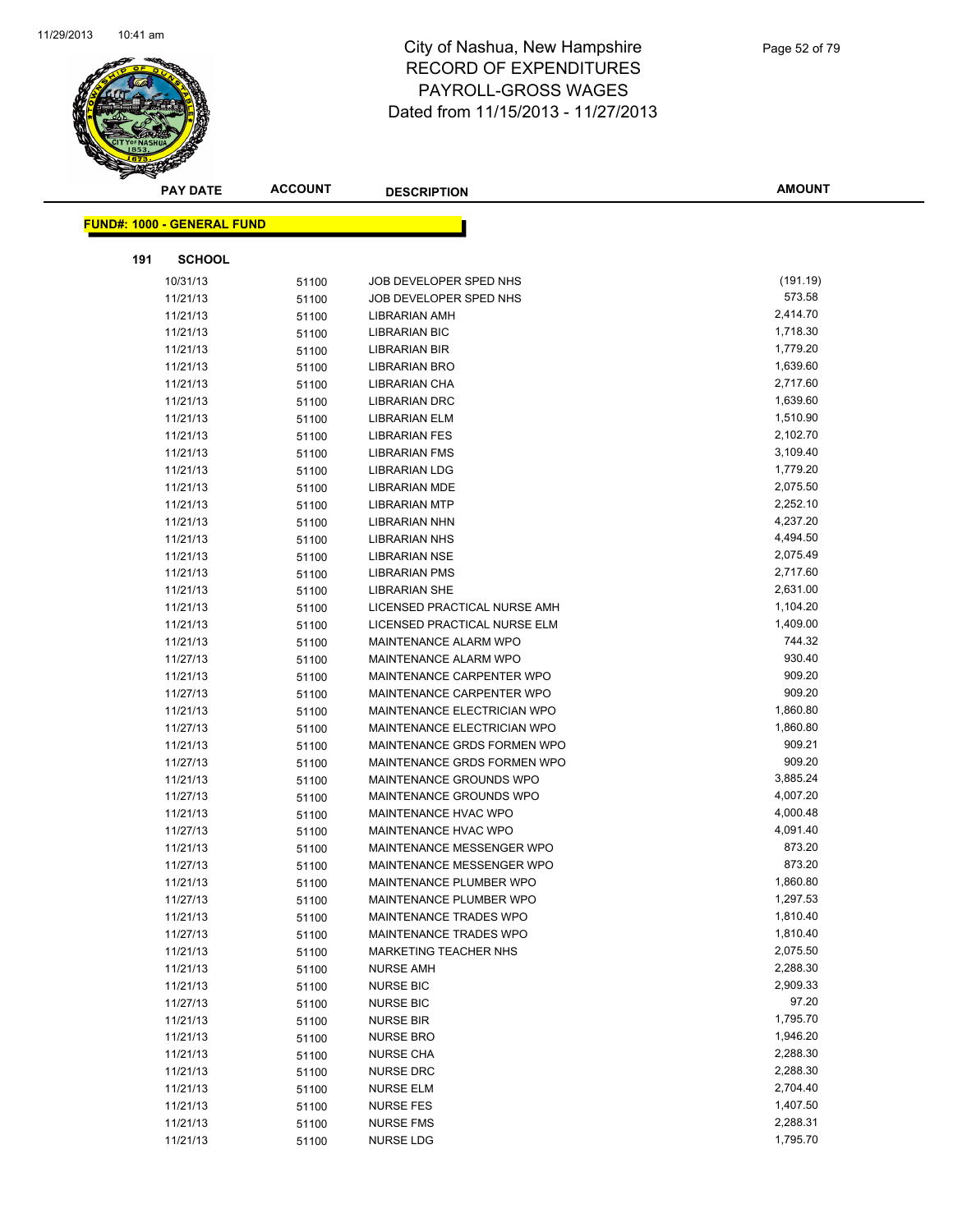

|     | <b>PAY DATE</b>                   | <b>ACCOUNT</b> | <b>DESCRIPTION</b>                         | <b>AMOUNT</b>        |
|-----|-----------------------------------|----------------|--------------------------------------------|----------------------|
|     | <b>FUND#: 1000 - GENERAL FUND</b> |                |                                            |                      |
|     |                                   |                |                                            |                      |
| 191 | <b>SCHOOL</b>                     |                |                                            |                      |
|     | 11/21/13                          | 51100          | <b>NURSE MDE</b>                           | 2,288.30             |
|     | 11/21/13                          | 51100          | <b>NURSE MTP</b>                           | 1,407.50             |
|     | 11/21/13                          | 51100          | <b>NURSE NHN</b>                           | 4,385.10             |
|     | 11/21/13                          | 51100          | <b>NURSE NHS</b>                           | 4,576.60             |
|     | 11/21/13                          | 51100          | <b>NURSE NSE</b>                           | 2,096.80             |
|     | 11/21/13                          | 51100          | <b>NURSE PMS</b>                           | 4,576.60             |
|     | 11/21/13                          | 51100          | <b>NURSE SHE</b>                           | 2,704.40             |
|     | 11/21/13                          | 51100          | OFFICE MANAGER BUSINESS                    | 2,346.90             |
|     | 11/21/13                          | 51100          | OFFICE MANAGER PLANT OPS                   | 1,829.30             |
|     | 11/21/13                          | 51100          | OFFICE MANAGER SPED                        | 1,795.50             |
|     | 11/21/13                          | 51100          | OUT DISTRICT COORDINATOR                   | 2,925.00             |
|     | 11/21/13                          | 51100          | PARA ALT AMH                               | 433.67               |
|     | 11/27/13                          | 51100          | PARA ALT AMH                               | 543.53               |
|     | 11/21/13                          | 51100          | PARA ALT DRC                               | 334.34               |
|     | 11/27/13                          | 51100          | PARA ALT DRC                               | 418.26               |
|     | 11/21/13                          | 51100          | PARA ALT FMS                               | 461.41               |
|     | 11/27/13                          | 51100          | PARA ALT FMS                               | 575.98               |
|     | 11/21/13                          | 51100          | PARA ALT MTP                               | 340.99               |
|     | 11/27/13                          | 51100          | PARA ALT MTP                               | 413.52               |
|     | 11/21/13                          | 51100          | PARA ALT PMS                               | 447.78               |
|     | 11/27/13                          | 51100          | PARA ALT PMS                               | 557.53               |
|     | 11/21/13                          | 51100          | PARA DW SPEC ED AMH                        | 7,442.27             |
|     | 11/27/13                          | 51100          | PARA DW SPEC ED AMH                        | 9,159.04             |
|     | 11/21/13                          | 51100          | PARA DW SPEC ED BIC                        | 455.85               |
|     | 11/27/13                          | 51100          | PARA DW SPEC ED BIC                        | 569.45               |
|     | 11/21/13                          | 51100          | PARA DW SPEC ED BIR                        | 1,195.38             |
|     | 11/27/13                          | 51100          | PARA DW SPEC ED BIR                        | 1,494.20             |
|     | 11/21/13                          | 51100          | PARA DW SPEC ED BRO                        | 3,090.68             |
|     | 11/27/13                          | 51100          | PARA DW SPEC ED BRO                        | 3,818.95             |
|     | 11/21/13                          | 51100          | PARA DW SPEC ED CHA                        | 4,709.49             |
|     | 11/27/13                          | 51100          | PARA DW SPEC ED CHA                        | 5,908.99             |
|     | 11/21/13                          | 51100          | PARA DW SPEC ED DRC                        | 380.84               |
|     | 11/27/13                          | 51100          | PARA DW SPEC ED DRC                        | 470.92               |
|     | 11/21/13                          | 51100          | PARA DW SPEC ED FMS                        | 1,288.78             |
|     | 11/27/13                          | 51100          | PARA DW SPEC ED FMS                        | 1,594.41             |
|     | 11/21/13                          | 51100          | PARA DW SPEC ED LDG                        | 444.00               |
|     | 11/27/13                          | 51100          | PARA DW SPEC ED LDG                        | 351.32               |
|     | 11/21/13                          | 51100          | PARA DW SPEC ED MDE                        | 6,510.68             |
|     | 11/27/13                          | 51100          | PARA DW SPEC ED MDE                        | 7,798.49             |
|     | 11/21/13                          | 51100          | PARA DW SPEC ED NHN<br>PARA DW SPEC ED NHN | 2,871.61             |
|     | 11/27/13                          | 51100          |                                            | 3,580.95<br>6,066.89 |
|     | 11/21/13                          | 51100          | PARA DW SPEC ED NHS<br>PARA DW SPEC ED NHS |                      |
|     | 11/27/13<br>11/21/13              | 51100          | PARA DW SPEC ED NSE                        | 7,573.00<br>4,327.89 |
|     | 11/27/13                          | 51100          | PARA DW SPEC ED NSE                        | 5,382.48             |
|     | 11/21/13                          | 51100          | PARA DW SPEC ED PMS                        | 4,649.73             |
|     | 11/27/13                          | 51100          | PARA DW SPEC ED PMS                        | 5,825.55             |
|     | 11/21/13                          | 51100          | PARA DW SPEC ED SHE                        | 6,683.98             |
|     | 11/27/13                          | 51100<br>51100 | PARA DW SPEC ED SHE                        | 8,143.20             |
|     | 11/21/13                          | 51100          | PARA DW SPEC ED WID                        | 1,698.55             |
|     | 11/27/13                          | 51100          | PARA DW SPEC ED WID                        | 2,098.90             |
|     |                                   |                |                                            |                      |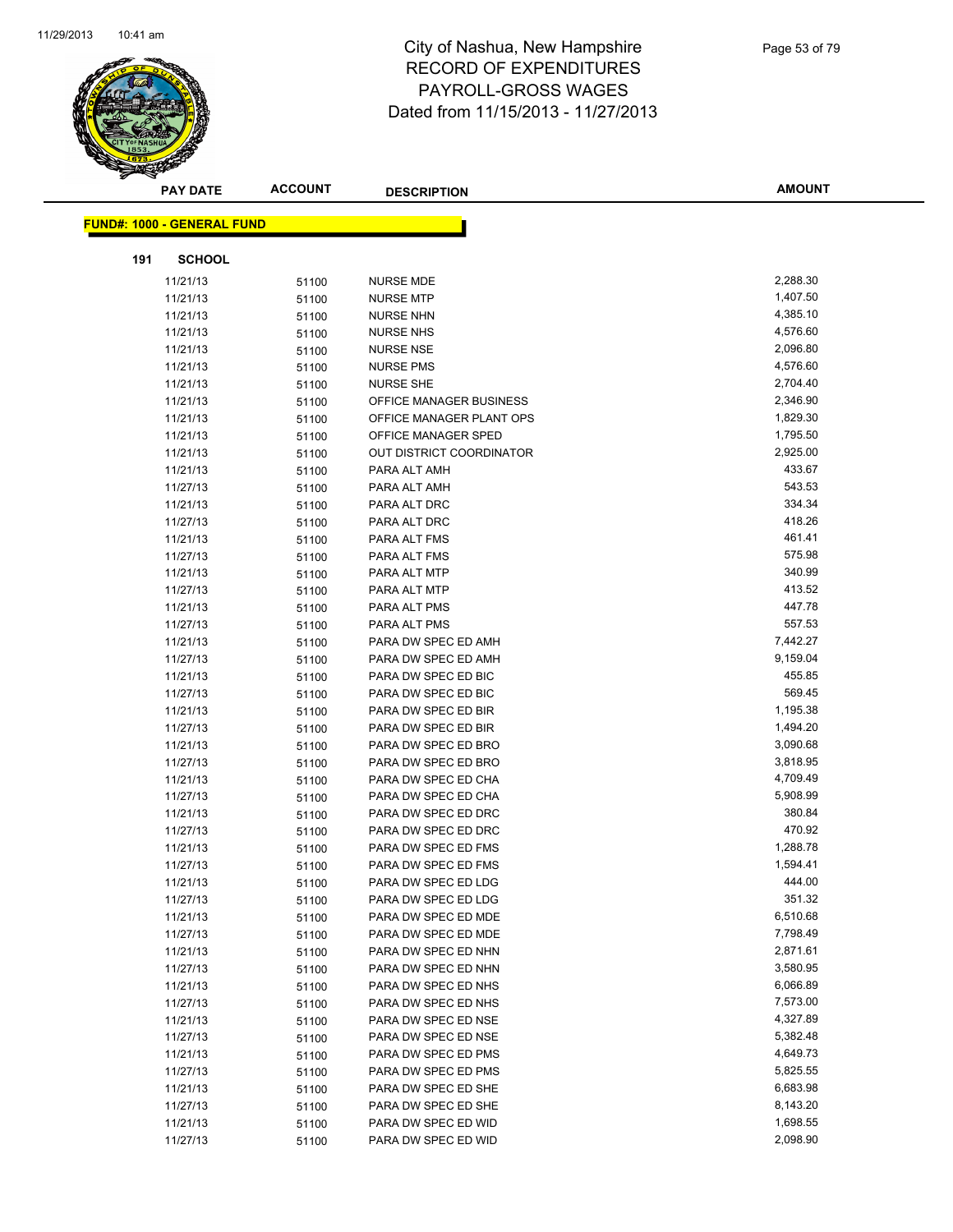

| <b>PAY DATE</b>                   | <b>ACCOUNT</b> | <b>DESCRIPTION</b> | <b>AMOUNT</b> |
|-----------------------------------|----------------|--------------------|---------------|
| <b>FUND#: 1000 - GENERAL FUND</b> |                |                    |               |
|                                   |                |                    |               |
| <b>SCHOOL</b><br>191              |                |                    |               |
| 11/21/13                          | 51100          | PARA DW SPEC ELM   | 3,829.23      |
| 11/27/13                          | 51100          | PARA DW SPEC ELM   | 4,777.96      |
| 11/21/13                          | 51100          | PARA ELL BIR       | 412.32        |
| 11/27/13                          | 51100          | PARA ELL BIR       | 515.40        |
| 11/21/13                          | 51100          | PARA ELL DRC       | 412.32        |
| 11/27/13                          | 51100          | PARA ELL DRC       | 524.85        |
| 11/21/13                          | 51100          | PARA ELL ELM       | 429.52        |
| 11/27/13                          | 51100          | PARA ELL ELM       | 536.90        |
| 11/21/13                          | 51100          | PARA ELL FES       | 353.04        |
| 11/27/13                          | 51100          | PARA ELL FES       | 441.30        |
| 11/21/13                          | 51100          | PARA ELL FMS       | 336.85        |
| 11/27/13                          | 51100          | PARA ELL FMS       | 419.41        |
| 11/21/13                          | 51100          | PARA ELL LDG       | 412.32        |
| 11/27/13                          | 51100          | PARA ELL LDG       | 515.40        |
| 11/21/13                          | 51100          | PARA ELL MTP       | 298.10        |
| 11/27/13                          | 51100          | PARA ELL MTP       | 372.00        |
| 11/21/13                          | 51100          | PARA ELL NHS       | 441.19        |
| 11/27/13                          | 51100          | PARA ELL NHS       | 549.77        |
| 11/21/13                          | 51100          | PARA ELL PMS       | 443.52        |
| 11/27/13                          | 51100          | PARA ELL PMS       | 557.94        |
| 11/21/13                          | 51100          | PARA ELL SHE       | 417.30        |
| 11/27/13                          | 51100          | PARA ELL SHE       | 519.86        |
| 11/21/13                          | 51100          | PARA GRAPH NHN     | 462.31        |
| 11/27/13                          | 51100          | PARA GRAPH NHN     | 575.62        |
| 11/21/13                          | 51100          | PARA INST AMH      | 1,961.63      |
| 11/27/13                          | 51100          | PARA INST AMH      | 2,447.39      |
| 11/21/13                          | 51100          | PARA INST BIC      | 4,552.94      |
| 11/27/13                          | 51100          | PARA INST BIC      | 5,671.51      |
| 11/21/13                          | 51100          | PARA INST BIR      | 3,214.34      |
| 11/27/13                          | 51100          | PARA INST BIR      | 4,017.95      |
| 11/21/13                          | 51100          | PARA INST BRO      | 2,572.52      |
| 11/27/13                          | 51100          | PARA INST BRO      | 3,199.12      |
| 11/21/13                          | 51100          | PARA INST CHA      | 4,616.31      |
| 11/27/13                          | 51100          | PARA INST CHA      | 5,757.65      |
| 11/21/13                          | 51100          | PARA INST DRC      | 3,148.24      |
| 11/27/13                          | 51100          | PARA INST DRC      | 3,938.30      |
| 11/21/13                          | 51100          | PARA INST ELM      | 4,248.38      |
| 11/27/13                          | 51100          | PARA INST ELM      | 5,844.07      |
| 11/21/13                          | 51100          | PARA INST FES      | 4,496.48      |
| 11/27/13                          | 51100          | PARA INST FES      | 5,610.85      |
| 11/21/13                          | 51100          | PARA INST FMS      | 4,161.25      |
| 11/27/13                          | 51100          | PARA INST FMS      | 5,299.76      |
| 11/21/13                          | 51100          | PARA INST LDG      | 6,242.68      |
| 11/27/13                          | 51100          | PARA INST LDG      | 7,719.35      |
| 11/21/13                          | 51100          | PARA INST MDE      | 3,325.21      |
| 11/27/13                          | 51100          | PARA INST MDE      | 4,156.93      |
| 11/21/13                          | 51100          | PARA INST MTP      | 2,128.24      |
| 11/27/13                          | 51100          | PARA INST MTP      | 2,541.41      |
| 11/21/13                          | 51100          | PARA INST NHN      | 2,067.56      |
| 11/27/13                          | 51100          | PARA INST NHN      | 2,509.25      |
| 11/21/13                          | 51100          | PARA INST NHS      | 1,674.66      |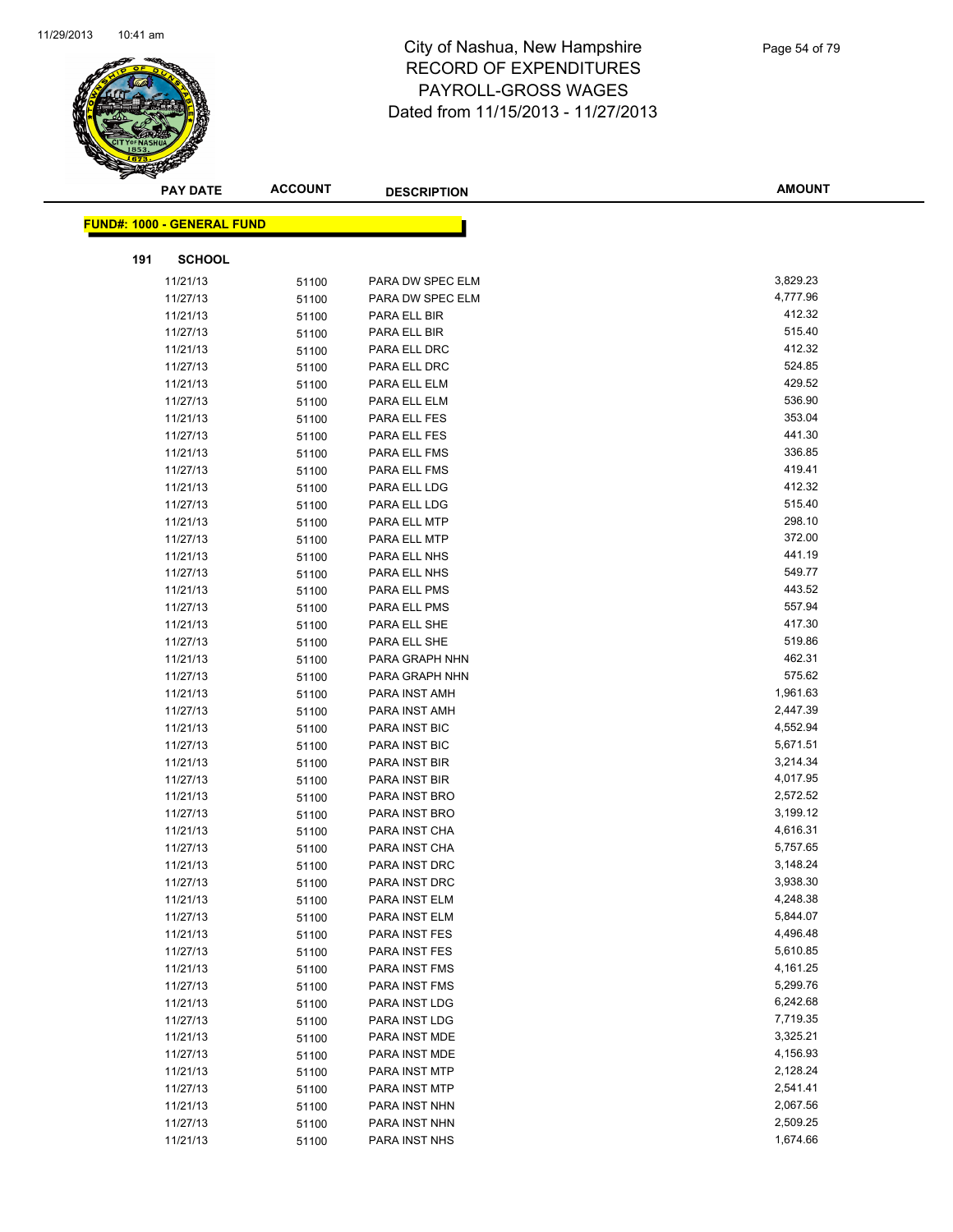

| <b>PAY DATE</b>                   | <b>ACCOUNT</b> | <b>DESCRIPTION</b>             | <b>AMOUNT</b>      |
|-----------------------------------|----------------|--------------------------------|--------------------|
| <b>FUND#: 1000 - GENERAL FUND</b> |                |                                |                    |
|                                   |                |                                |                    |
| 191<br><b>SCHOOL</b>              |                |                                |                    |
| 11/27/13                          | 51100          | PARA INST NHS                  | 2,076.20           |
| 11/21/13                          | 51100          | PARA INST NSE                  | 765.17             |
| 11/27/13                          | 51100          | PARA INST NSE                  | 957.05             |
| 11/21/13                          | 51100          | PARA INST PMS                  | 3,465.11           |
| 11/27/13                          | 51100          | PARA INST PMS                  | 4,325.88           |
| 11/21/13                          | 51100          | PARA INST SHE                  | 2,964.60           |
| 11/27/13                          | 51100          | PARA INST SHE                  | 3,686.92           |
| 11/21/13                          | 51100          | PARA JOB COACH                 | 384.54             |
| 11/27/13                          | 51100          | PARA JOB COACH                 | 476.83             |
| 11/21/13                          | 51100          | PARA KIND AMH                  | 764.09             |
| 11/27/13                          | 51100          | PARA KIND AMH                  | 937.37             |
| 11/21/13                          | 51100          | PARA KIND BIC                  | 434.63             |
| 11/27/13                          | 51100          | PARA KIND BIC                  | 532.20             |
| 11/21/13                          | 51100          | PARA KIND BIR                  | 415.24             |
| 11/27/13                          | 51100          | PARA KIND BIR                  | 522.27             |
| 11/21/13                          | 51100          | PARA KIND BRO                  | 425.76             |
| 11/27/13                          | 51100          | PARA KIND BRO                  | 537.88             |
| 11/21/13                          | 51100          | PARA KIND CHA                  | 355.69             |
| 11/27/13                          | 51100          | PARA KIND CHA                  | 448.66             |
| 11/21/13                          | 51100          | PARA KIND DRC                  | 412.32             |
| 11/27/13                          | 51100          | PARA KIND DRC                  | 515.40             |
| 11/21/13                          | 51100          | PARA KIND FES                  | 976.87             |
| 11/27/13                          | 51100          | PARA KIND FES                  | 1,212.42           |
| 11/21/13                          | 51100          | PARA KIND LDG                  | 740.16             |
| 11/27/13                          | 51100          | PARA KIND LDG                  | 928.50             |
| 11/21/13                          | 51100          | PARA KIND MDE                  | 425.76             |
| 11/27/13                          | 51100          | PARA KIND MDE                  | 532.20             |
| 11/21/13                          | 51100          | PARA KIND MTP                  | 869.79<br>1,075.40 |
| 11/27/13<br>11/21/13              | 51100          | PARA KIND MTP<br>PARA KIND NSE | 444.39             |
| 11/27/13                          | 51100<br>51100 | PARA KIND NSE                  | 542.85             |
| 11/21/13                          | 51100          | PARA KIND SHE                  | 474.56             |
| 11/27/13                          | 51100          | PARA KIND SHE                  | 590.75             |
| 11/21/13                          | 51100          | PARA MEDIA NHN                 | 489.52             |
| 11/27/13                          | 51100          | PARA MEDIA NHN                 | 611.90             |
| 11/21/13                          | 51100          | PARA MEDIA NHS                 | 907.84             |
| 11/27/13                          | 51100          | PARA MEDIA NHS                 | 1,137.83           |
| 11/21/13                          | 51100          | PARA PRE SCH BIC               | 1,059.06           |
| 11/27/13                          | 51100          | PARA PRE SCH BIC               | 1,377.18           |
| 11/21/13                          | 51100          | PARA PRE SCH BRO               | 3,144.54           |
| 11/27/13                          | 51100          | PARA PRE SCH BRO               | 3,927.24           |
| 11/21/13                          | 51100          | PARA PRE SCH NSE               | 236.16             |
| 11/27/13                          | 51100          | PARA PRE SCH NSE               | 319.21             |
| 11/21/13                          | 51100          | PARA READ ELM                  | 452.39             |
| 11/27/13                          | 51100          | PARA READ ELM                  | 563.27             |
| 11/21/13                          | 51100          | PARA SCI NHN                   | 453.24             |
| 11/27/13                          | 51100          | PARA SCI NHN                   | 566.55             |
| 11/21/13                          | 51100          | PARA SCI NHS                   | 439.00             |
| 11/27/13                          | 51100          | PARA SCI NHS                   | 548.75             |
| 11/21/13                          | 51100          | PARA TTI AMH                   | 297.60             |
| 11/27/13                          | 51100          | PARA TTI AMH                   | 372.00             |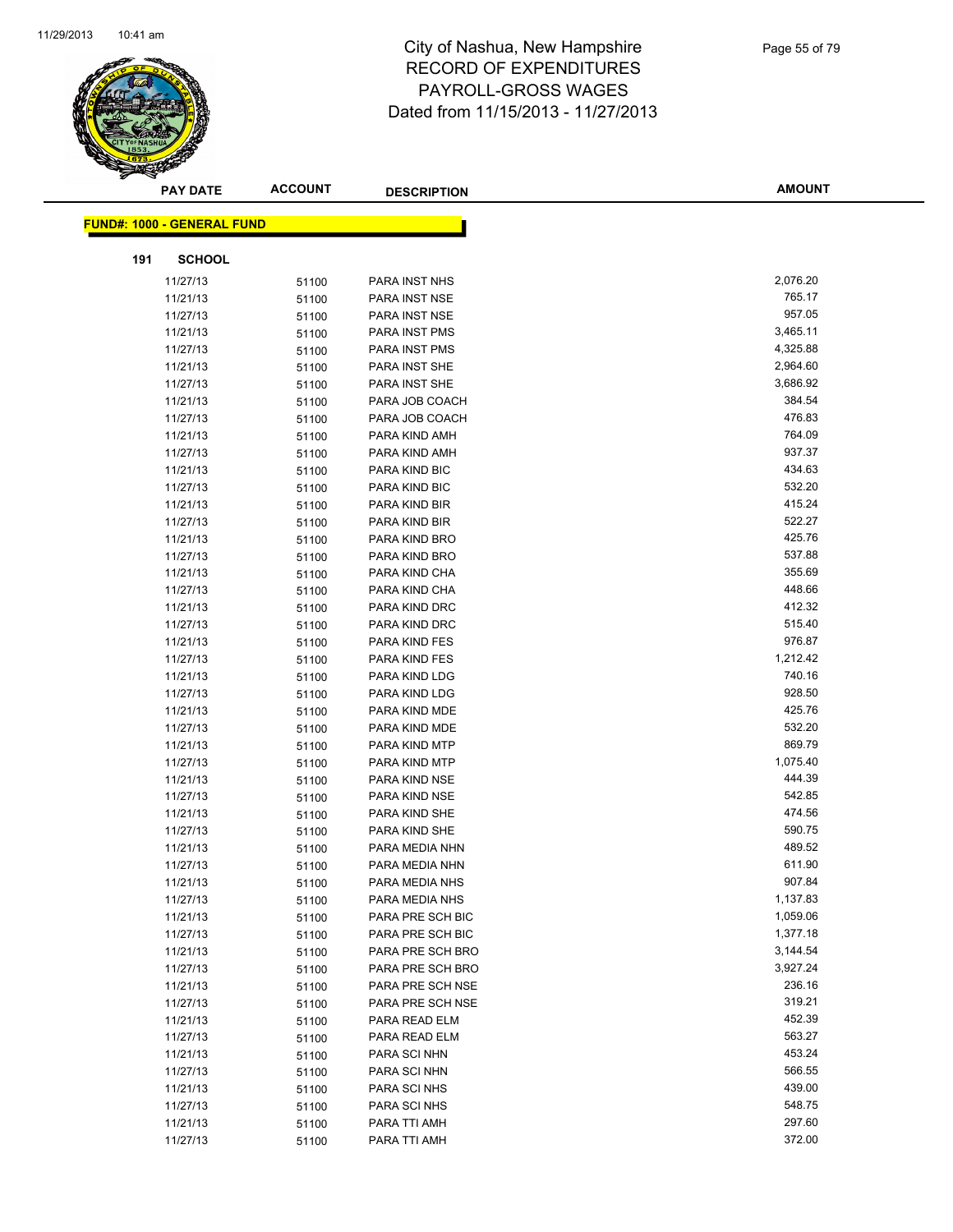

| <b>PAY DATE</b>                   | <b>ACCOUNT</b> | <b>DESCRIPTION</b>          | <b>AMOUNT</b> |
|-----------------------------------|----------------|-----------------------------|---------------|
|                                   |                |                             |               |
| <b>FUND#: 1000 - GENERAL FUND</b> |                |                             |               |
| <b>SCHOOL</b><br>191              |                |                             |               |
| 11/21/13                          | 51100          | PARA TTI LDG                | 314.88        |
| 11/27/13                          | 51100          | PARA TTI LDG                | 393.60        |
| 11/21/13                          | 51100          | PARA VOC NHS                | 774.58        |
| 11/27/13                          | 51100          | PARA VOC NHS                | 971.27        |
| 11/21/13                          | 51100          | PEER COACH SCIENCE          | 6,471.15      |
| 11/21/13                          | 51100          | PRINCIPAL AMH               | 3,365.40      |
| 11/21/13                          | 51100          | PRINCIPAL BIC               | 3,724.50      |
| 11/21/13                          | 51100          | PRINCIPAL BIR               | 3,469.20      |
| 11/21/13                          | 51100          | <b>PRINCIPAL BRO</b>        | 3,509.50      |
| 11/21/13                          | 51100          | PRINCIPAL CHA               | 3,413.40      |
| 11/21/13                          | 51100          | PRINCIPAL DRC               | 3,572.10      |
| 11/21/13                          | 51100          | PRINCIPAL ELM               | 3,630.60      |
| 11/21/13                          | 51100          | PRINCIPAL FES               | 3,365.40      |
| 11/21/13                          | 51100          | PRINCIPAL FMS               | 3,909.90      |
| 11/21/13                          | 51100          | PRINCIPAL LDG               | 3,727.90      |
| 11/21/13                          | 51100          | PRINCIPAL MDE               | 3,413.40      |
| 11/21/13                          | 51100          | PRINCIPAL MTP               | 3,509.50      |
| 11/21/13                          | 51100          | PRINCIPAL NHN               | 4,021.50      |
| 11/21/13                          | 51100          | PRINCIPAL NHS               | 3,961.50      |
| 11/21/13                          | 51100          | PRINCIPAL NSE               | 3,469.20      |
| 11/21/13                          | 51100          | PRINCIPAL PMS               | 3,615.40      |
| 11/21/13                          | 51100          | PRINCIPAL SHE               | 3,773.80      |
| 11/21/13                          | 51100          | SCHOOL PSYCHOLOGIST WID     | 36,207.97     |
| 11/21/13                          | 51100          | SCHOOL PSYCHOLOGY INTERN    | 1,272.40      |
| 11/21/13                          | 51100          | SECURITY GUARD NHS          | 1,384.00      |
| 11/27/13                          | 51100          | <b>SECURITY GUARD NHS</b>   | 1,384.00      |
| 11/21/13                          | 51100          | SECURITY MONITOR NHN        | 1,938.85      |
| 11/27/13                          | 51100          | <b>SECURITY MONITOR NHN</b> | 1,901.15      |
| 11/21/13                          | 51100          | SECURITY MONITOR NHS        | 1,294.40      |
| 11/27/13                          | 51100          | <b>SECURITY MONITOR NHS</b> | 1,293.27      |
| 11/21/13                          | 51100          | SIGN LANGUAGE INTERPRETER   | 2,364.44      |
| 11/27/13                          | 51100          | SIGN LANGUAGE INTERPRETER   | 2,967.11      |
| 11/21/13                          | 51100          | <b>SLC GRANT DIRECTOR</b>   | 3,310.30      |
| 11/21/13                          | 51100          | SOCIAL WORKER ELM           | 2,245.10      |
| 11/21/13                          | 51100          | SOCIAL WORKER FMS           | 2,496.40      |
| 11/21/13                          | 51100          | SPEECH LANG PATHOLOGIST WID | 49,496.10     |
| 11/21/13                          | 51100          | STUDENT ACTIVITY COORD NHN  | 1,143.00      |
| 11/21/13                          | 51100          | STUDENT ACTIVITY COORD NHS  | 1,074.40      |
| 11/21/13                          | 51100          | <b>SUPERINTENDENT</b>       | 5,407.80      |
| 11/21/13                          | 51100          | SYSTEMS ADMIN FULL YEAR     | 12,918.10     |
| 11/21/13                          | 51100          | SYSTEMS ADMIN SCH YEAR      | 210.56        |
| 11/21/13                          | 51100          | <b>TEACHER ART AMH</b>      | 2,458.00      |
| 11/21/13                          | 51100          | TEACHER ART BIC             | 1,779.20      |
| 11/21/13                          | 51100          | <b>TEACHER ART BIR</b>      | 2,458.00      |
| 11/21/13                          | 51100          | <b>TEACHER ART BRO</b>      | 2,336.06      |
| 11/21/13                          | 51100          | TEACHER ART CHA             | 2,631.00      |
| 11/21/13                          | 51100          | TEACHER ART DRC             | 1,718.30      |
| 11/27/13                          | 51100          | TEACHER ART DRC             | 70.00         |
| 11/21/13                          | 51100          | TEACHER ART ELM             | 4,807.00      |
| 11/21/13                          | 51100          | <b>TEACHER ART FES</b>      | 2,631.00      |
| 11/21/13                          | 51100          | TEACHER ART FMS             | 4,548.20      |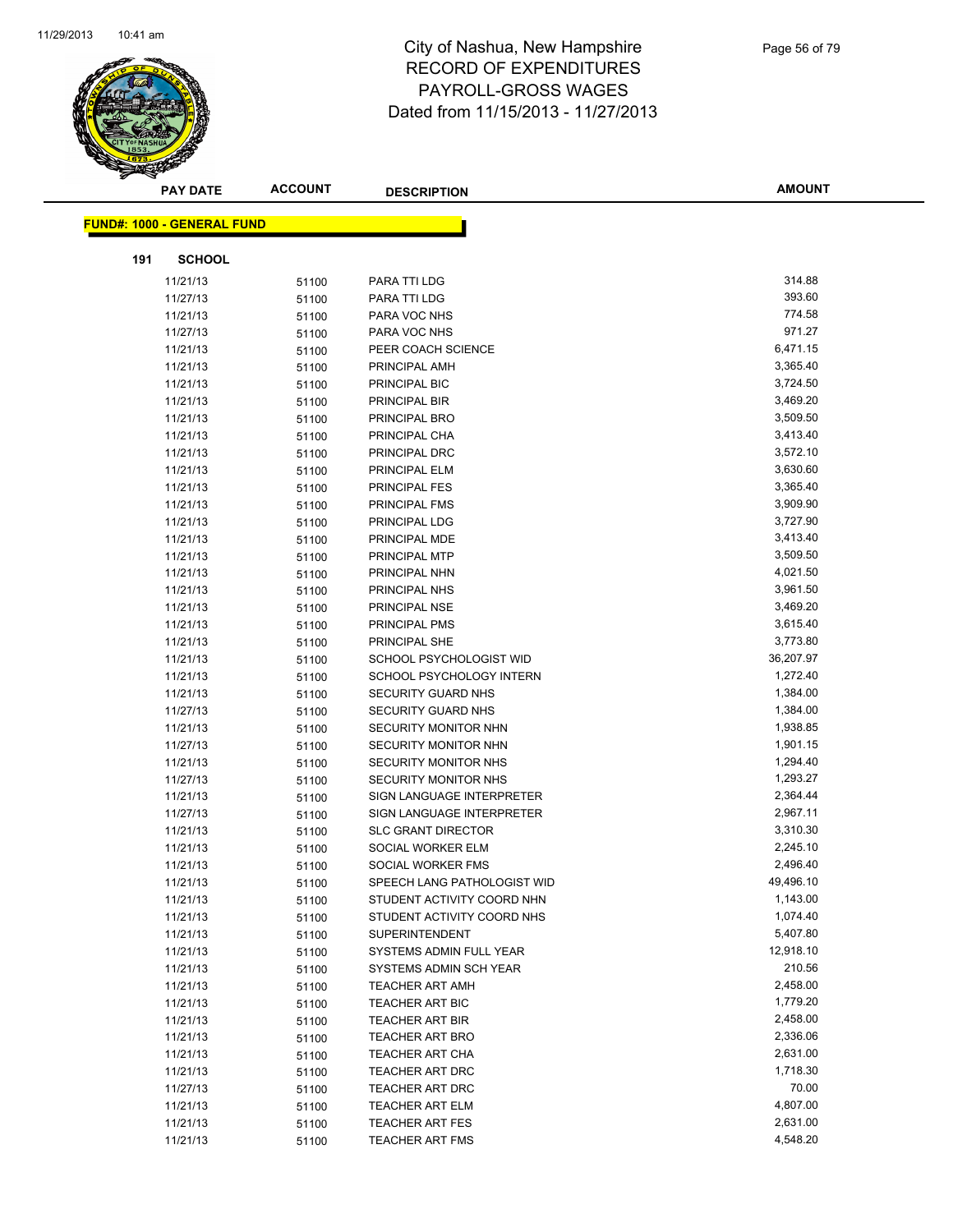

|     | <b>PAY DATE</b>                   | <b>ACCOUNT</b> | <b>DESCRIPTION</b>             | <b>AMOUNT</b> |
|-----|-----------------------------------|----------------|--------------------------------|---------------|
|     | <b>FUND#: 1000 - GENERAL FUND</b> |                |                                |               |
|     |                                   |                |                                |               |
| 191 | <b>SCHOOL</b>                     |                |                                |               |
|     | 11/21/13                          | 51100          | <b>TEACHER ART LDG</b>         | 1,928.30      |
|     | 11/21/13                          | 51100          | <b>TEACHER ART MDE</b>         | 1,718.30      |
|     | 11/21/13                          | 51100          | <b>TEACHER ART NHN</b>         | 9,737.90      |
|     | 11/21/13                          | 51100          | <b>TEACHER ART NHS</b>         | 11,239.10     |
|     | 11/21/13                          | 51100          | <b>TEACHER ART NSE</b>         | 2,717.60      |
|     | 11/21/13                          | 51100          | <b>TEACHER ART PMS</b>         | 3,298.20      |
|     | 11/21/13                          | 51100          | <b>TEACHER ART SHE</b>         | 1,635.62      |
|     | 11/21/13                          | 51100          | <b>TEACHER AUTO NHN</b>        | 4,916.00      |
|     | 11/21/13                          | 51100          | TEACHER BEHAVIOR SPEC WID      | 5,262.00      |
|     | 11/21/13                          | 51100          | TEACHER BIO TEC NHN            | 2,047.30      |
|     | 11/21/13                          | 51100          | TEACHER BUILD CONST NHS        | 2,458.00      |
|     | 11/21/13                          | 51100          | <b>TEACHER BUSINESS NHN</b>    | 11,086.10     |
|     | 11/21/13                          | 51100          | <b>TEACHER BUSINESS NHS</b>    | 4,962.70      |
|     | 11/21/13                          | 51100          | <b>TEACHER COMPUTER ELM</b>    | 4,133.00      |
|     | 11/21/13                          | 51100          | <b>TEACHER COMPUTER FMS</b>    | 2,631.00      |
|     | 11/21/13                          | 51100          | TEACHER COMPUTER NHN           | 2,102.70      |
|     | 11/21/13                          | 51100          | TEACHER COMPUTER NHS           | 4,692.73      |
|     | 11/21/13                          | 51100          | <b>TEACHER COMPUTER PMS</b>    | 8,246.70      |
|     | 11/21/13                          | 51100          | <b>TEACHER COSMETOLOGY NHN</b> | 5,311.80      |
|     | 11/21/13                          | 51100          | <b>TEACHER CULINARY NHN</b>    | 4,916.00      |
|     | 11/21/13                          | 51100          | <b>TEACHER DEAF NSE</b>        | 4,141.90      |
|     | 11/21/13                          | 51100          | <b>TEACHER DEAF WID</b>        | 1,721.49      |
|     | 11/21/13                          | 51100          | <b>TEACHER DWSE AMH</b>        | 6,696.41      |
|     | 11/21/13                          | 51100          | <b>TEACHER DWSE BIR</b>        | 3,902.80      |
|     | 10/31/13                          | 51100          | <b>TEACHER DWSE BRO</b>        | (7, 335.02)   |
|     | 11/21/13                          | 51100          | <b>TEACHER DWSE BRO</b>        | 5,397.30      |
|     | 10/31/13                          | 51100          | <b>TEACHER DWSE CHA</b>        | (7, 116.89)   |
|     | 11/21/13                          | 51100          | <b>TEACHER DWSE CHA</b>        | 2,423.02      |
|     | 10/31/13                          | 51100          | TEACHER DWSE ELM               | (932.75)      |
|     | 11/21/13                          | 51100          | <b>TEACHER DWSE ELM</b>        | 10,036.49     |
|     | 10/31/13                          | 51100          | <b>TEACHER DWSE MDE</b>        | (1,890.10)    |
|     | 11/21/13                          | 51100          | <b>TEACHER DWSE MDE</b>        | 2,414.73      |
|     | 11/21/13                          | 51100          | <b>TEACHER DWSE NSE</b>        | 1,779.20      |
|     | 11/21/13                          | 51100          | <b>TEACHER DWSE PMS</b>        | 6,844.00      |
|     | 10/31/13                          | 51100          | <b>TEACHER DWSE SHE</b>        | (6, 194.75)   |
|     | 11/21/13                          | 51100          | TEACHER DWSE SHE               | 4,216.49      |
|     | 11/21/13                          | 51100          | TEACHER ECE NHS                | 5,262.00      |
|     | 11/21/13                          | 51100          | TEACHER ELECTRICAL NHS         | 2,458.00      |
|     | 11/21/13                          | 51100          | <b>TEACHER ELL AMH</b>         | 1,639.60      |
|     | 11/21/13                          | 51100          | TEACHER ELL BIR                | 2,631.00      |
|     | 11/21/13                          | 51100          | <b>TEACHER ELL DRC</b>         | 5,442.50      |
|     | 11/21/13                          | 51100          | <b>TEACHER ELL ELM</b>         | 4,209.60      |
|     | 11/21/13                          | 51100          | <b>TEACHER ELL FES</b>         | 7,676.70      |
|     | 11/21/13                          | 51100          | <b>TEACHER ELL FMS</b>         | 1,905.80      |
|     | 11/21/13                          | 51100          | TEACHER ELL LDG                | 5,691.70      |
|     | 11/21/13                          | 51100          | <b>TEACHER ELL MTP</b>         | 2,631.00      |
|     | 11/21/13                          | 51100          | TEACHER ELL NHN                | 3,929.00      |
|     | 11/21/13                          | 51100          | TEACHER ELL NHS                | 6,571.20      |
|     | 11/21/13                          | 51100          | <b>TEACHER ELL PMS</b>         | 1,779.20      |
|     | 11/21/13                          | 51100          | TEACHER ELL SHE                | 1,911.90      |
|     | 11/21/13                          | 51100          | TEACHER ENGINEER NHS           | 2,149.80      |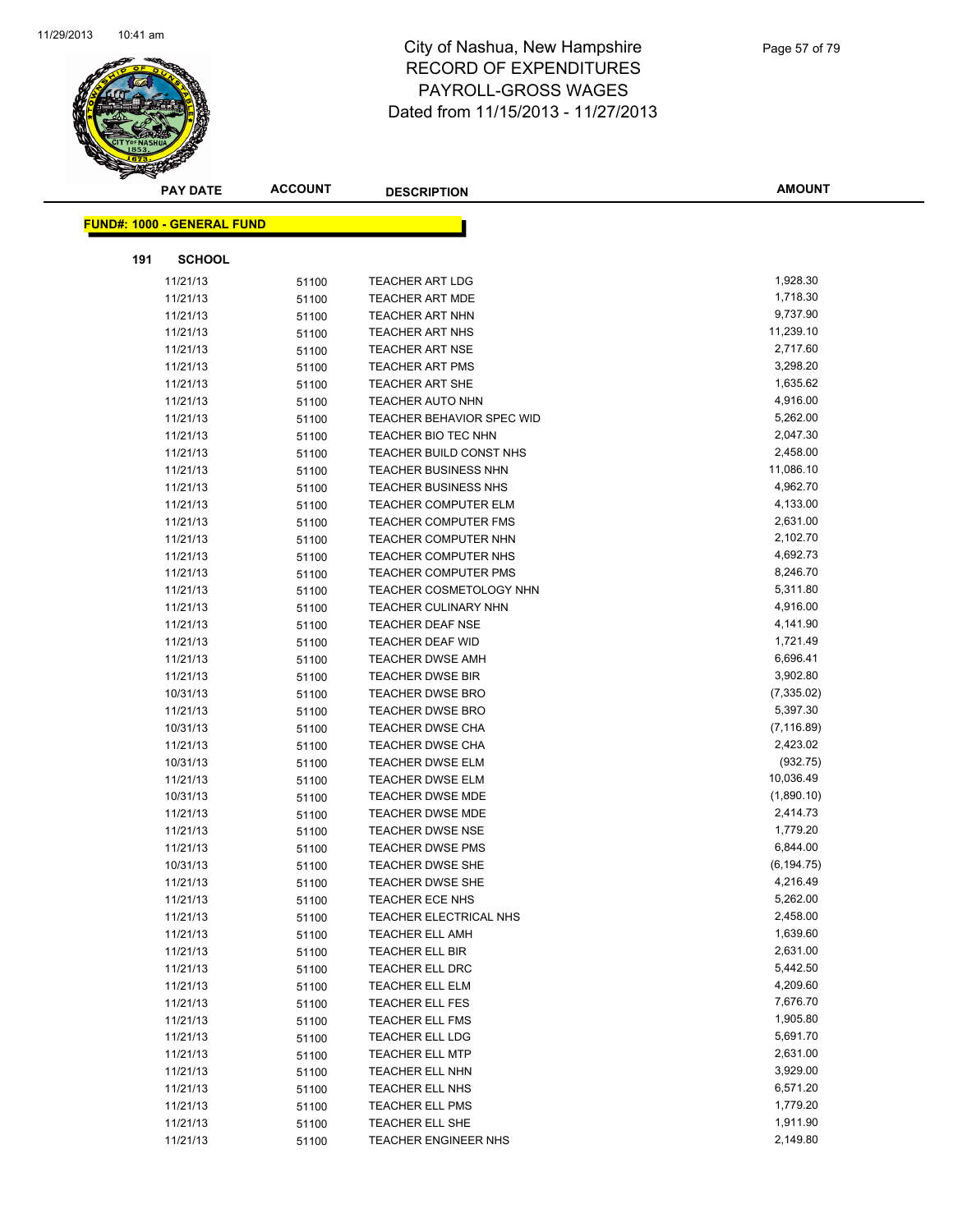

| <b>PAY DATE</b>                   | <b>ACCOUNT</b> | <b>DESCRIPTION</b>              | <b>AMOUNT</b> |
|-----------------------------------|----------------|---------------------------------|---------------|
| <b>FUND#: 1000 - GENERAL FUND</b> |                |                                 |               |
|                                   |                |                                 |               |
| 191<br><b>SCHOOL</b>              |                |                                 |               |
| 11/21/13                          | 51100          | <b>TEACHER ENGLISH ELM</b>      | 22,067.81     |
| 11/21/13                          | 51100          | <b>TEACHER ENGLISH FMS</b>      | 16,626.70     |
| 11/21/13                          | 51100          | <b>TEACHER ENGLISH NHN</b>      | 35,511.31     |
| 11/21/13                          | 51100          | <b>TEACHER ENGLISH NHS</b>      | 39,654.70     |
| 11/21/13                          | 51100          | <b>TEACHER ENGLISH PMS</b>      | 15,149.10     |
| 11/21/13                          | 51100          | <b>TEACHER FACS ELM</b>         | 3,212.50      |
| 11/21/13                          | 51100          | <b>TEACHER FACS FMS</b>         | 4,326.61      |
| 11/21/13                          | 51100          | <b>TEACHER FACS NHN</b>         | 5,546.70      |
| 11/21/13                          | 51100          | <b>TEACHER FACS NHS</b>         | 1,928.30      |
| 11/21/13                          | 51100          | <b>TEACHER FACS PMS</b>         | 5,089.00      |
| 11/21/13                          | 51100          | TEACHER FOREIGN LANG ELM        | 5,348.60      |
| 11/21/13                          | 51100          | TEACHER FOREIGN LANG FMS        | 2,631.00      |
| 11/21/13                          | 51100          | <b>TEACHER FOREIGN LANG NHN</b> | 12,307.90     |
| 11/21/13                          | 51100          | TEACHER FOREIGN LANG NHS        | 16,459.20     |
| 11/21/13                          | 51100          | <b>TEACHER FOREIGN LANG PMS</b> | 5,175.60      |
| 11/21/13                          | 51100          | <b>TEACHER GR1 AMH</b>          | 7,246.11      |
| 11/21/13                          | 51100          | TEACHER GR1 BIC                 | 7,484.00      |
| 11/21/13                          | 51100          | <b>TEACHER GR1 BIR</b>          | 9,588.60      |
| 11/21/13                          | 51100          | <b>TEACHER GR1 BRO</b>          | 6,240.30      |
| 11/21/13                          | 51100          | <b>TEACHER GR1 CHA</b>          | 6,426.90      |
| 11/21/13                          | 51100          | <b>TEACHER GR1 DRC</b>          | 8,037.70      |
| 11/21/13                          | 51100          | TEACHER GR1 FES                 | 9,686.51      |
| 11/21/13                          | 51100          | <b>TEACHER GR1 LDG</b>          | 8,595.50      |
| 11/21/13                          | 51100          | <b>TEACHER GR1 MDE</b>          | 9,356.30      |
| 11/21/13                          | 51100          | <b>TEACHER GR1 MTP</b>          | 5,089.00      |
| 11/21/13                          | 51100          | <b>TEACHER GR1 NSE</b>          | 5,262.00      |
| 11/21/13                          | 51100          | <b>TEACHER GR1 SHE</b>          | 9,409.50      |
| 11/21/13                          | 51100          | <b>TEACHER GR2 AMH</b>          | 5,608.50      |
| 11/21/13                          | 51100          | <b>TEACHER GR2 BIC</b>          | 11,383.50     |
| 11/21/13                          | 51100          | <b>TEACHER GR2 BIR</b>          | 9,327.40      |
| 11/21/13                          | 51100          | <b>TEACHER GR2 BRO</b>          | 6,672.70      |
| 11/21/13                          | 51100          | <b>TEACHER GR2 CHA</b>          | 7,846.80      |
| 11/21/13                          | 51100          | TEACHER GR2 DRC                 | 5,831.51      |
| 11/21/13                          | 51100          | <b>TEACHER GR2 FES</b>          | 7,596.10      |
| 11/21/13                          | 51100          | <b>TEACHER GR2 LDG</b>          | 9,327.40      |
| 11/21/13                          | 51100          | TEACHER GR2 MDE                 | 6,169.00      |
| 11/21/13                          | 51100          | <b>TEACHER GR2 MTP</b>          | 8,759.50      |
| 11/21/13                          | 51100          | <b>TEACHER GR2 NSE</b>          | 6,327.40      |
| 11/21/13                          | 51100          | <b>TEACHER GR2 SHE</b>          | 5,643.90      |
| 11/21/13                          | 51100          | <b>TEACHER GR3 AMH</b>          | 4,368.30      |
| 11/21/13                          | 51100          | <b>TEACHER GR3 BIC</b>          | 6,847.18      |
| 11/21/13                          | 51100          | <b>TEACHER GR3 BIR</b>          | 8,067.50      |
| 11/21/13                          | 51100          | <b>TEACHER GR3 BRO</b>          | 7,495.70      |
| 11/21/13                          | 51100          | TEACHER GR3 CHA                 | 5,198.00      |
| 11/21/13                          | 51100          | <b>TEACHER GR3 DRC</b>          | 5,209.10      |
| 11/21/13                          | 51100          | TEACHER GR3 FES                 | 8,279.90      |
| 11/21/13                          | 51100          | <b>TEACHER GR3 LDG</b>          | 6,332.40      |
| 11/21/13                          | 51100          | <b>TEACHER GR3 MDE</b>          | 13,332.90     |
| 11/21/13                          | 51100          | <b>TEACHER GR3 MTP</b>          | 4,913.60      |
| 11/21/13                          | 51100          | <b>TEACHER GR3 NSE</b>          | 3,780.30      |
| 11/21/13                          | 51100          | <b>TEACHER GR3 SHE</b>          | 13,135.89     |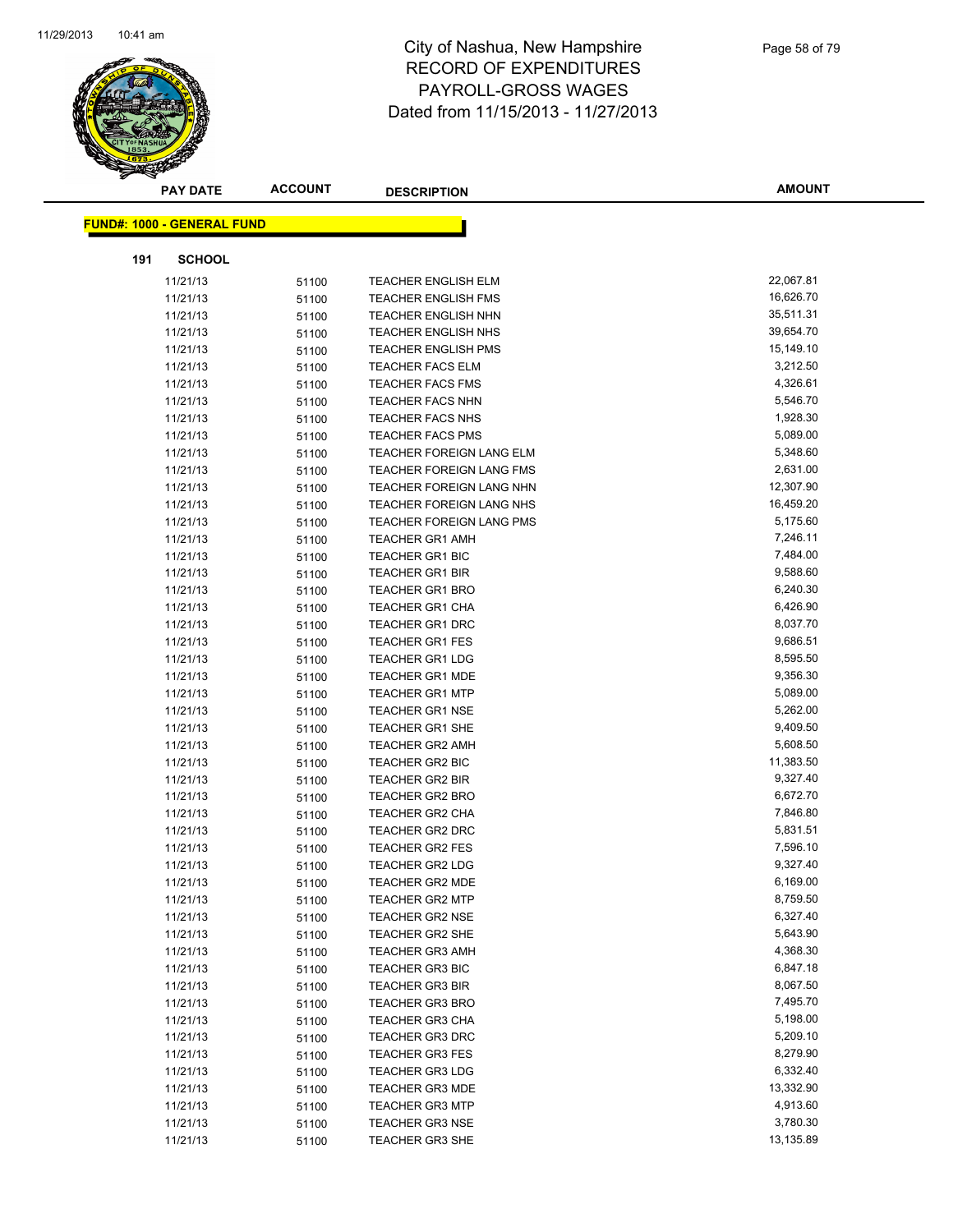

| <b>PAY DATE</b>            | <b>ACCOUNT</b> | <b>DESCRIPTION</b>            | <b>AMOUNT</b> |
|----------------------------|----------------|-------------------------------|---------------|
| FUND#: 1000 - GENERAL FUND |                |                               |               |
|                            |                |                               |               |
| 191<br><b>SCHOOL</b>       |                |                               |               |
| 11/21/13                   | 51100          | <b>TEACHER GR4 AMH</b>        | 3,730.00      |
| 11/21/13                   | 51100          | <b>TEACHER GR4 BIC</b>        | 6,974.00      |
| 11/21/13                   | 51100          | <b>TEACHER GR4 BIR</b>        | 6,048.00      |
| 11/21/13                   | 51100          | <b>TEACHER GR4 BRO</b>        | 6,724.30      |
| 11/21/13                   | 51100          | <b>TEACHER GR4 CHA</b>        | 11,777.80     |
| 11/21/13                   | 51100          | TEACHER GR4 DRC               | 4,809.10      |
| 11/21/13                   | 51100          | <b>TEACHER GR4 FES</b>        | 11,252.49     |
| 11/21/13                   | 51100          | <b>TEACHER GR4 LDG</b>        | 8,540.99      |
| 11/21/13                   | 51100          | <b>TEACHER GR4 MDE</b>        | 7,838.19      |
| 11/21/13                   | 51100          | <b>TEACHER GR4 MTP</b>        | 7,126.40      |
| 11/21/13                   | 51100          | <b>TEACHER GR4 NSE</b>        | 8,544.90      |
| 11/21/13                   | 51100          | <b>TEACHER GR4 SHE</b>        | 5,604.20      |
| 11/21/13                   | 51100          | <b>TEACHER GR5 AMH</b>        | 5,089.00      |
| 11/21/13                   | 51100          | <b>TEACHER GR5 BIC</b>        | 10,719.00     |
| 11/21/13                   | 51100          | <b>TEACHER GR5 BIR</b>        | 9,688.10      |
| 11/21/13                   | 51100          | <b>TEACHER GR5 BRO</b>        | 9,916.80      |
| 11/21/13                   | 51100          | <b>TEACHER GR5 CHA</b>        | 6,288.70      |
| 11/21/13                   | 51100          | <b>TEACHER GR5 DRC</b>        | 5,118.61      |
| 11/21/13                   | 51100          | <b>TEACHER GR5 FES</b>        | 7,567.60      |
| 11/21/13                   | 51100          | <b>TEACHER GR5 LDG</b>        | 9,582.50      |
| 11/21/13                   | 51100          | <b>TEACHER GR5 MDE</b>        | 9,097.00      |
| 11/21/13                   | 51100          | <b>TEACHER GR5 MTP</b>        | 5,433.40      |
| 11/21/13                   | 51100          | <b>TEACHER GR5 NSE</b>        | 7,590.21      |
| 11/21/13                   | 51100          | <b>TEACHER GR5 SHE</b>        | 5,089.00      |
| 11/21/13                   | 51100          | <b>TEACHER GR6 ELM</b>        | 28,535.90     |
| 11/21/13                   | 51100          | <b>TEACHER GR6 FMS</b>        | 25,614.60     |
| 11/21/13                   | 51100          | <b>TEACHER GR6 PMS</b>        | 22,327.31     |
| 11/21/13                   | 51100          | <b>TEACHER GRAPH NHS</b>      | 8,954.20      |
| 11/21/13                   | 51100          | <b>TEACHER GRAPHICS NHN</b>   | 2,458.00      |
| 11/21/13                   | 51100          | TEACHER HEALTH ELM            | 2,333.10      |
| 11/21/13                   | 51100          | TEACHER HEALTH NHN            | 2,950.30      |
| 11/21/13                   | 51100          | <b>TEACHER HEALTH NHS</b>     | 2,458.00      |
| 11/21/13                   | 51100          | TEACHER HEALTHOC NHS          | 7,720.00      |
| 11/21/13                   | 51100          | TEACHER IN SCH SUSPENSION ELM | 1,510.90      |
| 11/21/13                   | 51100          | TEACHER IN SCH SUSPENSION NHS | 2,414.71      |
| 11/21/13                   | 51100          | TEACHER INST SPED WID         | 4,076.38      |
| 11/21/13                   | 51100          | <b>TEACHER KIND AMH</b>       | 4,659.80      |
| 10/31/13                   | 51100          | <b>TEACHER KIND BIC</b>       | 2,499.45      |
| 11/21/13                   | 51100          | <b>TEACHER KIND BIC</b>       | 3,860.00      |
| 11/21/13                   | 51100          | <b>TEACHER KIND BIR</b>       | 2,244.10      |
| 11/21/13                   | 51100          | <b>TEACHER KIND BRO</b>       | 2,458.00      |
| 11/21/13                   | 51100          | <b>TEACHER KIND CHA</b>       | 6,739.70      |
| 11/21/13                   | 51100          | <b>TEACHER KIND DRC</b>       | 6,225.97      |
| 11/21/13                   | 51100          | <b>TEACHER KIND FES</b>       | 7,356.06      |
| 11/21/13                   | 51100          | <b>TEACHER KIND LDG</b>       | 10,784.00     |
| 11/21/13                   | 51100          | TEACHER KIND MDE              | 4,398.61      |
| 11/21/13                   | 51100          | <b>TEACHER KIND MTP</b>       | 5,070.40      |
| 11/21/13                   | 51100          | <b>TEACHER KIND NSE</b>       | 3,586.40      |
| 11/21/13                   | 51100          | TEACHER KIND SHE              | 2,013.99      |
| 11/21/13                   | 51100          | <b>TEACHER MATH ELM</b>       | 19,154.30     |
| 11/21/13                   | 51100          | <b>TEACHER MATH FMS</b>       | 13,695.80     |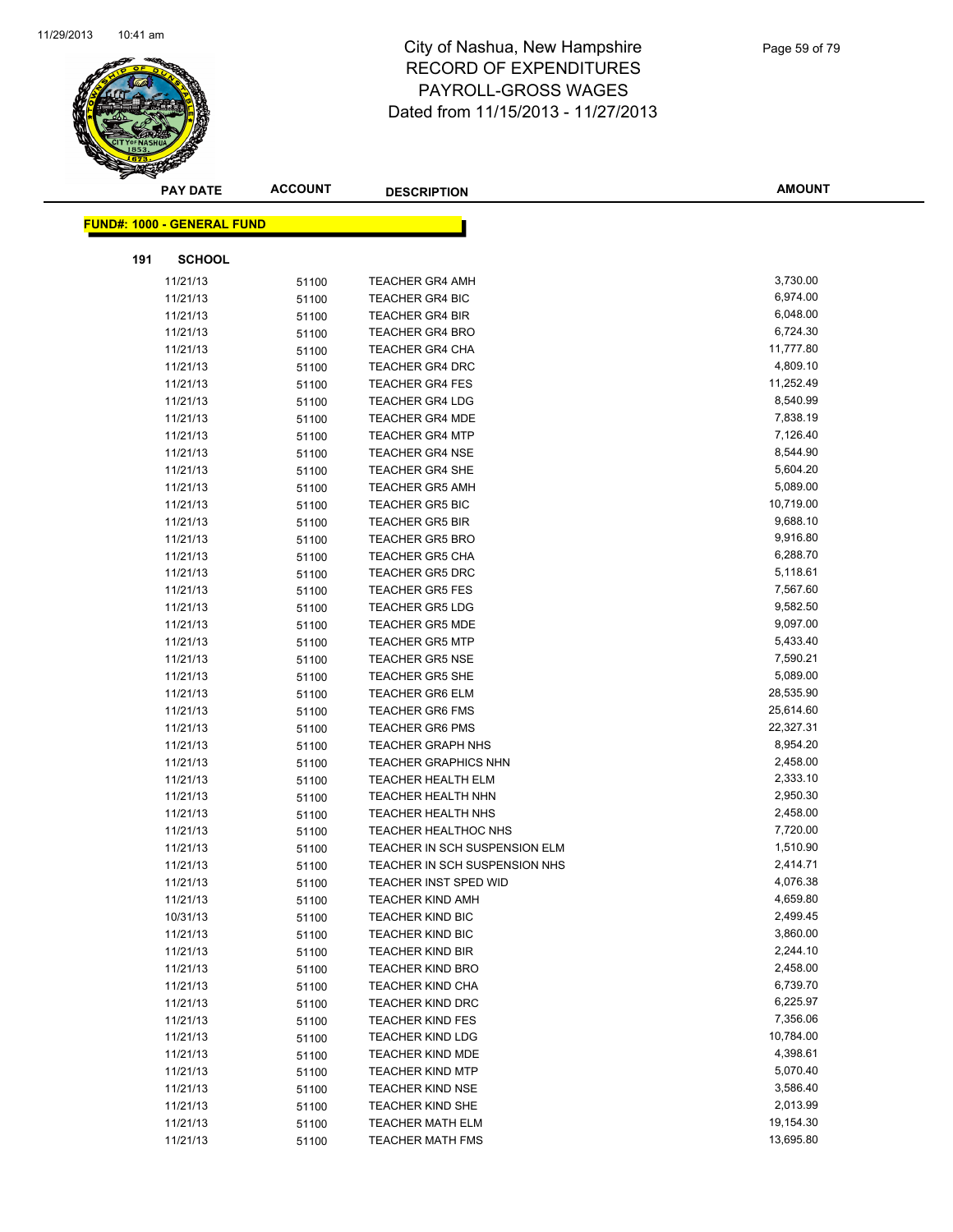

| <b>PAY DATE</b>                   | <b>ACCOUNT</b> | <b>DESCRIPTION</b>                   | <b>AMOUNT</b>        |
|-----------------------------------|----------------|--------------------------------------|----------------------|
| <b>FUND#: 1000 - GENERAL FUND</b> |                |                                      |                      |
|                                   |                |                                      |                      |
| <b>SCHOOL</b><br>191              |                |                                      |                      |
| 11/21/13                          | 51100          | <b>TEACHER MATH NHN</b>              | 35,154.58            |
| 11/21/13                          | 51100          | <b>TEACHER MATH NHS</b>              | 36,895.20            |
| 11/21/13                          | 51100          | <b>TEACHER MATH PMS</b>              | 10,015.40            |
| 11/21/13                          | 51100          | <b>TEACHER MUSIC AMH</b>             | 1,510.90             |
| 11/21/13                          | 51100          | <b>TEACHER MUSIC BIC</b>             | 2,458.00             |
| 11/21/13                          | 51100          | <b>TEACHER MUSIC BIR</b>             | 2,458.00             |
| 11/21/13                          | 51100          | <b>TEACHER MUSIC BRO</b>             | 2,631.00             |
| 11/21/13                          | 51100          | <b>TEACHER MUSIC CHA</b>             | 2,631.00             |
| 11/21/13                          | 51100          | TEACHER MUSIC DRC                    | 2,458.00             |
| 11/21/13                          | 51100          | <b>TEACHER MUSIC ELM</b>             | 3,480.80             |
| 11/21/13                          | 51100          | <b>TEACHER MUSIC FMS</b>             | 4,659.80             |
| 11/21/13                          | 51100          | <b>TEACHER MUSIC LDG</b>             | 2,496.40             |
| 11/21/13                          | 51100          | <b>TEACHER MUSIC MDE</b>             | 1,779.20             |
| 11/21/13                          | 51100          | <b>TEACHER MUSIC NHN</b>             | 5,262.00             |
| 11/21/13                          | 51100          | <b>TEACHER MUSIC NHS</b>             | 4,710.10             |
| 11/21/13                          | 51100          | <b>TEACHER MUSIC NSE</b>             | 1,835.10             |
| 11/21/13                          | 51100          | <b>TEACHER MUSIC PMS</b>             | 4,037.90             |
| 11/21/13                          | 51100          | <b>TEACHER MUSIC SHE</b>             | 2,252.10             |
| 11/21/13                          | 51100          | TEACHER PE BIC                       | 1,841.20             |
| 11/21/13                          | 51100          | <b>TEACHER PE BIR</b>                | 2,496.40             |
| 11/21/13                          | 51100          | <b>TEACHER PE BRO</b>                | 2,544.50             |
| 11/21/13                          | 51100          | TEACHER PE CHA                       | 2,458.00             |
| 11/21/13                          | 51100          | <b>TEACHER PE DRC</b>                | 2,631.00             |
| 11/21/13                          | 51100          | TEACHER PE ELM                       | 7,277.70             |
| 11/21/13                          | 51100          | TEACHER PE FES                       | 1,779.20             |
| 11/21/13                          | 51100          | <b>TEACHER PE FMS</b>                | 4,916.00             |
| 11/21/13                          | 51100          | TEACHER PE LDG                       | 1,639.60             |
| 11/21/13                          | 51100          | <b>TEACHER PE MDE</b>                | 2,414.70             |
| 11/21/13                          | 51100          | <b>TEACHER PE MTP</b>                | 1,826.65             |
| 11/21/13                          | 51100          | <b>TEACHER PE NHN</b>                | 7,341.10             |
| 11/21/13                          | 51100          | TEACHER PE NHS                       | 6,901.60             |
| 11/21/13                          | 51100          | <b>TEACHER PE NSE</b>                | 2,252.30             |
| 11/21/13                          | 51100          | <b>TEACHER PE PMS</b>                | 5,089.00             |
| 11/21/13                          | 51100          | <b>TEACHER PE SHE</b>                | 1,928.30             |
| 11/21/13                          | 51100          | <b>TEACHER PRESCHOOL BIC</b>         | 7,299.40             |
| 11/21/13                          | 51100          | <b>TEACHER PRESCHOOL BRO</b>         | 6,918.90             |
| 11/21/13                          | 51100          | <b>TEACHER PRESCHOOL DRC</b>         | 2,458.00             |
| 11/21/13                          | 51100          | <b>TEACHER PRESCHOOL MTP</b>         | 3,527.06             |
| 11/21/13                          | 51100          | TEACHER PRESCHOOL NHS                | 2,631.00             |
| 11/21/13                          | 51100          | TEACHER PRESCHOOL NSE                | 7,041.10             |
| 10/31/13                          | 51100          | <b>TEACHER PRESCHOOL WID</b>         | (869.63)             |
| 11/21/13                          | 51100          | TEACHER PRESCHOOL WID                | 1,054.40             |
| 11/21/13                          | 51100          | TEACHER READ AMH                     | 2,717.60<br>4,962.70 |
| 11/21/13                          | 51100          | TEACHER READ BIC                     |                      |
| 11/21/13                          | 51100          | <b>TEACHER READ BIR</b>              | 2,611.00<br>1,708.50 |
| 11/21/13                          | 51100          | <b>TEACHER READ BRO</b>              |                      |
| 11/21/13                          | 51100          | <b>TEACHER READ ELM</b>              | 5,827.00<br>5,045.70 |
| 11/21/13                          | 51100          | <b>TEACHER READ FMS</b>              | 2,245.10             |
| 11/21/13                          | 51100          | <b>TEACHER READ LDG</b>              | 2,631.00             |
| 11/21/13<br>11/21/13              | 51100          | TEACHER READ MDE<br>TEACHER READ NHN | 1,510.90             |
|                                   | 51100          |                                      |                      |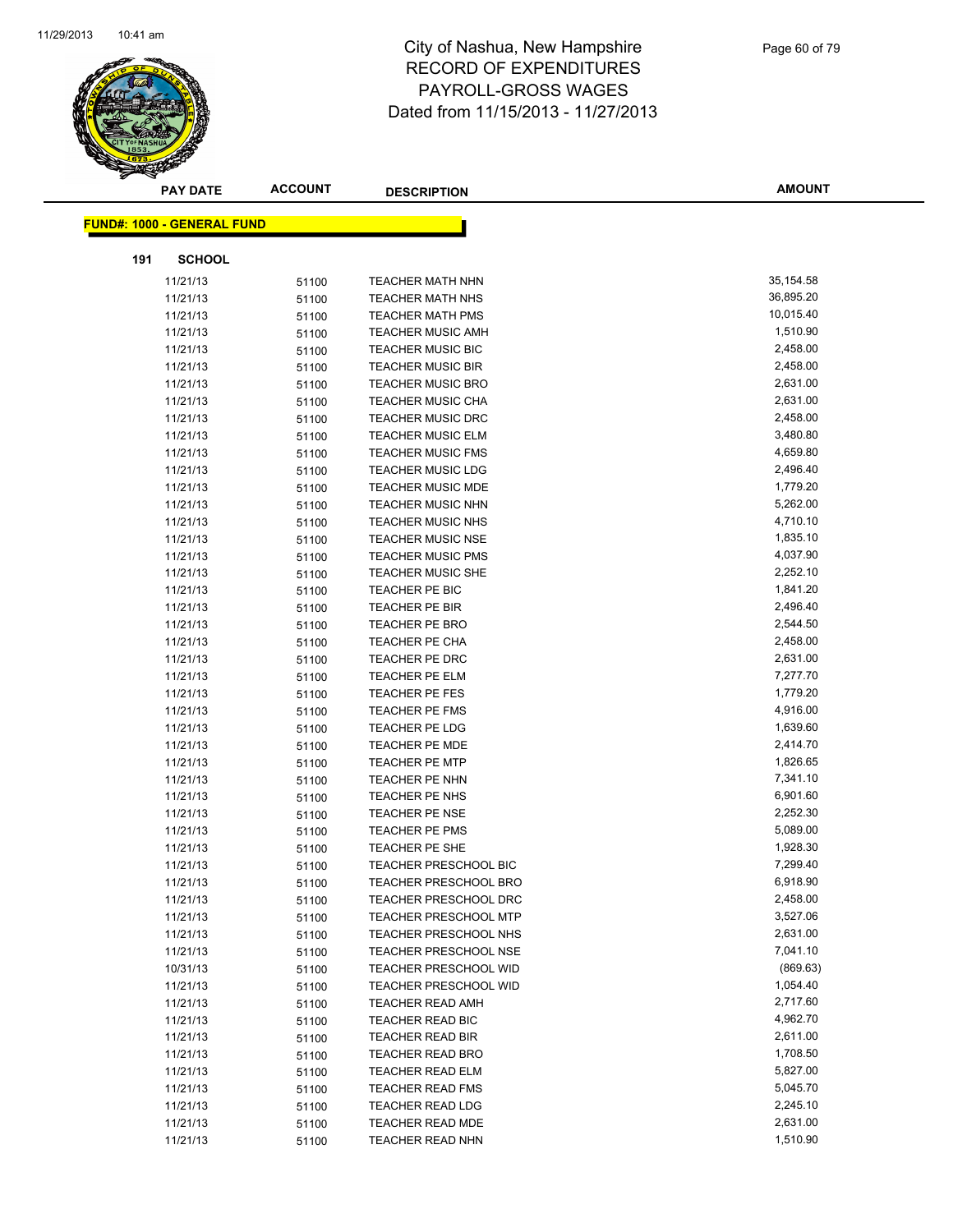

|     | <b>PAY DATE</b>                   | <b>ACCOUNT</b> | <b>DESCRIPTION</b>                  | <b>AMOUNT</b> |
|-----|-----------------------------------|----------------|-------------------------------------|---------------|
|     |                                   |                |                                     |               |
|     | <b>FUND#: 1000 - GENERAL FUND</b> |                |                                     |               |
| 191 | <b>SCHOOL</b>                     |                |                                     |               |
|     | 11/21/13                          | 51100          | <b>TEACHER READ NSE</b>             | 3,109.40      |
|     | 11/21/13                          | 51100          | <b>TEACHER READ PMS</b>             | 4,133.00      |
|     | 11/21/13                          | 51100          | <b>TEACHER READ SHE</b>             | 2,414.71      |
|     | 11/21/13                          | 51100          | TEACHER READ WID                    | 10,308.00     |
|     | 11/21/13                          | 51100          | <b>TEACHER SCIENCE ELM</b>          | 21,750.80     |
|     | 11/21/13                          | 51100          | <b>TEACHER SCIENCE FMS</b>          | 10,026.40     |
|     | 11/21/13                          | 51100          | <b>TEACHER SCIENCE NHN</b>          | 29,197.40     |
|     | 11/21/13                          | 51100          | <b>TEACHER SCIENCE NHS</b>          | 38,388.30     |
|     | 11/21/13                          | 51100          | <b>TEACHER SCIENCE PMS</b>          | 10,394.30     |
|     | 11/21/13                          | 51100          | TEACHER SOCIAL STUDIES ELM          | 14,285.20     |
|     | 11/21/13                          | 51100          | TEACHER SOCIAL STUDIES FMS          | 12,563.50     |
|     | 11/21/13                          | 51100          | TEACHER SOCIAL STUDIES NHN          | 34,249.70     |
|     | 11/21/13                          | 51100          | TEACHER SOCIAL STUDIES NHS          | 36,719.61     |
|     | 11/21/13                          | 51100          | TEACHER SOCIAL STUDIES PMS          | 10,833.40     |
|     | 10/31/13                          | 51100          | <b>TEACHER SPED AMH</b>             | (13, 578.52)  |
|     | 11/21/13                          | 51100          | TEACHER SPED AMH                    | 177.92        |
|     | 11/21/13                          | 51100          | <b>TEACHER SPED BIC</b>             | 5,719.80      |
|     | 11/21/13                          | 51100          | <b>TEACHER SPED BIR</b>             | 5,682.00      |
|     | 11/21/13                          | 51100          | <b>TEACHER SPED BRO</b>             | 5,348.60      |
|     | 11/21/13                          | 51100          | <b>TEACHER SPED CHA</b>             | 7,633.60      |
|     | 10/31/13                          | 51100          | <b>TEACHER SPED DRC</b>             | (13,654.22)   |
|     | 11/21/13                          | 51100          | <b>TEACHER SPED DRC</b>             | 2,743.73      |
|     | 10/31/13                          | 51100          | TEACHER SPED ELM                    | 8,161.79      |
|     | 11/21/13                          | 51100          | TEACHER SPED ELM                    | 20,448.69     |
|     | 10/31/13                          | 51100          | <b>TEACHER SPED FES</b>             | (9,233.54)    |
|     | 11/21/13                          | 51100          | <b>TEACHER SPED FES</b>             | 5,634.99      |
|     | 10/31/13                          | 51100          | <b>TEACHER SPED FMS</b>             | (19, 485.75)  |
|     | 11/21/13                          | 51100          | <b>TEACHER SPED FMS</b>             | 5,657.70      |
|     | 10/31/13                          | 51100          | TEACHER SPED LDG                    | (13, 853.27)  |
|     | 11/21/13                          | 51100          | <b>TEACHER SPED LDG</b>             | 3,662.52      |
|     | 10/31/13                          | 51100          | TEACHER SPED MDE                    | (6, 194.75)   |
|     | 11/21/13                          | 51100          | <b>TEACHER SPED MDE</b>             | 6,055.89      |
|     | 11/21/13                          | 51100          | <b>TEACHER SPED MTP</b>             | 5,089.00      |
|     | 10/31/13                          | 51100          | TEACHER SPED NHN                    | (17, 816.24)  |
|     | 11/21/13                          | 51100          | TEACHER SPED NHN                    | 19,429.25     |
|     | 10/31/13                          | 51100          | TEACHER SPED NHS                    | 43,682.86     |
|     | 11/21/13                          | 51100          | TEACHER SPED NHS                    | 30,667.96     |
|     | 10/31/13                          | 51100          | <b>TEACHER SPED NSE</b>             | (6,472.20)    |
|     | 11/21/13                          | 51100          | <b>TEACHER SPED NSE</b>             | 1,992.96      |
|     | 10/31/13                          | 51100          | <b>TEACHER SPED PMS</b>             | (6, 119.21)   |
|     | 11/21/13                          | 51100          | <b>TEACHER SPED PMS</b>             | 9,635.89      |
|     | 10/31/13                          | 51100          | TEACHER SPED SHE                    | (7, 294.81)   |
|     | 11/21/13                          | 51100          | <b>TEACHER SPED SHE</b>             | 5,177.96      |
|     | 11/21/13                          | 51100          | <b>TEACHER TEAM FACILITATOR MTP</b> | 184.12        |
|     | 11/21/13                          | 51100          | TEACHER TEAM FACILITATOR NHS        | 245.80        |
|     | 11/21/13                          | 51100          | TEACHER TECHED ELM                  | 7,932.90      |
|     | 11/21/13                          | 51100          | <b>TEACHER TECHED FMS</b>           | 5,132.30      |
|     | 11/21/13                          | 51100          | <b>TEACHER TECHED NHN</b>           | 7,884.13      |
|     | 11/21/13                          | 51100          | <b>TEACHER TECHED NHS</b>           | 4,916.00      |
|     | 11/21/13                          | 51100          | <b>TEACHER TECHED PMS</b>           | 2,631.00      |
|     | 11/21/13                          | 51100          | TEACHER TV PROD NHS                 | 2,414.70      |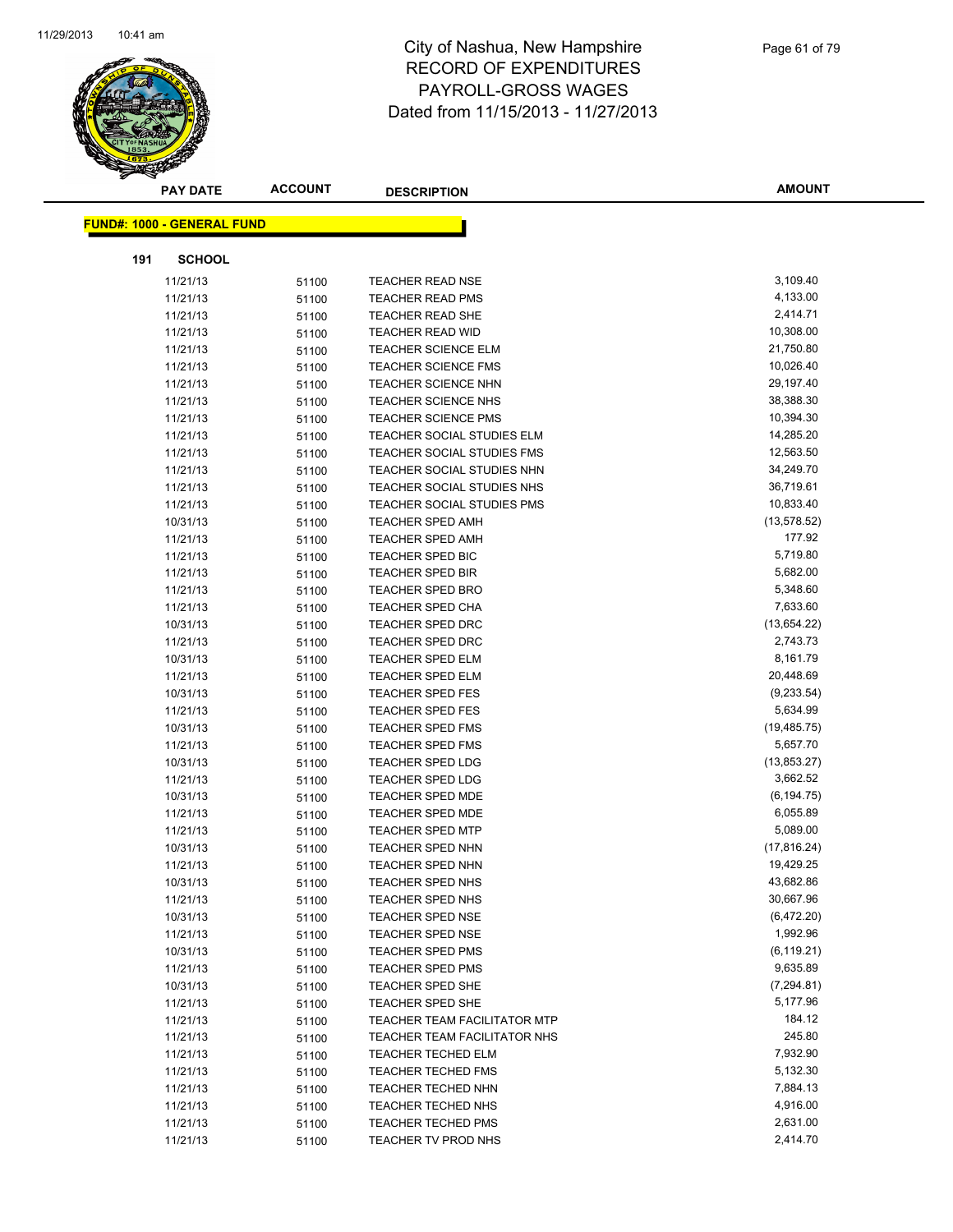

| <b>PAY DATE</b>                   | <b>ACCOUNT</b> | <b>DESCRIPTION</b>                | <b>AMOUNT</b> |
|-----------------------------------|----------------|-----------------------------------|---------------|
| <b>FUND#: 1000 - GENERAL FUND</b> |                |                                   |               |
|                                   |                |                                   |               |
| 191<br><b>SCHOOL</b>              |                |                                   |               |
| 11/21/13                          | 51100          | <b>TEACHER VISION WID</b>         | 3,211.70      |
| 11/21/13                          | 51100          | TECH INTERGRATION ASST BIC        | 471.40        |
| 11/27/13                          | 51100          | TECH INTERGRATION ASST BIC        | 585.13        |
| 11/21/13                          | 51100          | TECH INTERGRATION ASST CHA        | 450.00        |
| 11/21/13                          | 51100          | <b>TECH INTERGRATION ASST FES</b> | 474.32        |
| 11/27/13                          | 51100          | <b>TECH INTERGRATION ASST FES</b> | 595.84        |
| 11/21/13                          | 51100          | TECH INTERGRATION ASST LDG        | 438.24        |
| 11/27/13                          | 51100          | TECH INTERGRATION ASST LDG        | 555.10        |
| 11/21/13                          | 51100          | TECH INTERGRATION ASST MDE        | 474.32        |
| 11/27/13                          | 51100          | TECH INTERGRATION ASST MDE        | 592.88        |
| 11/21/13                          | 51100          | TECH INTERGRATION ASST NSE        | 447.24        |
| 11/27/13                          | 51100          | TECH INTERGRATION ASST NSE        | 559.04        |
| 11/21/13                          | 51100          | TECH INTERGRATION ASST SHE        | 440.43        |
| 11/27/13                          | 51100          | TECH INTERGRATION ASST SHE        | 551.82        |
| 11/21/13                          | 51200          | 21 CENTURY ELEM MFAM RES COORD    | 765.62        |
| 11/21/13                          | 51200          | ASSISTANT PRINCIPAL BIR           | 1,516.41      |
| 11/21/13                          | 51200          | <b>CLERICAL ACADEMY NHN</b>       | 351.00        |
| 11/21/13                          | 51200          | CLERICAL ACADEMY NHS              | 351.00        |
| 11/21/13                          | 51200          | CLERICAL VOLUNTEER SUP            | 336.78        |
| 11/27/13                          | 51200          | CLERICAL VOLUNTEER SUP            | 336.78        |
| 11/21/13                          | 51200          | <b>CROSSING GUARD WPO</b>         | 1,418.76      |
| 11/27/13                          | 51200          | <b>CROSSING GUARD WPO</b>         | 1,572.78      |
| 11/21/13                          | 51200          | <b>CUSTODIAN CHA</b>              | 258.88        |
| 11/27/13                          | 51200          | <b>CUSTODIAN CHA</b>              | 323.60        |
| 11/21/13                          | 51200          | <b>CUSTODIAN HEAD MTP</b>         | 27.40         |
| 11/21/13                          | 51200          | <b>CUSTODIAN MTP</b>              | 54.80         |
| 11/21/13                          | 51200          | DW TECHNOLOGY PEER COACH          | 1,243.74      |
| 11/21/13                          | 51200          | FOOD SERVICE COOK LDG             | 54.80         |
| 11/27/13                          | 51200          | FOOD SERVICE COOK LDG             | 68.50         |
| 11/21/13                          | 51200          | <b>INSTRUMENTAL MUSIC</b>         | 1,462.50      |
| 11/27/13                          | 51200          | <b>INSTRUMENTAL MUSIC</b>         | 1,662.50      |
| 11/21/13                          | 51200          | LUNCH MONITOR AMH                 | 375.82        |
| 11/27/13                          | 51200          | LUNCH MONITOR AMH                 | 478.89        |
| 11/21/13                          | 51200          | LUNCH MONITOR BIC                 | 531.75        |
| 11/27/13                          | 51200          | LUNCH MONITOR BIC                 | 741.25        |
| 11/21/13                          | 51200          | LUNCH MONITOR BIR                 | 565.39        |
| 11/27/13                          | 51200          | LUNCH MONITOR BIR                 | 665.61        |
| 11/21/13                          | 51200          | LUNCH MONITOR BRO                 | 344.96        |
| 11/27/13                          | 51200          | LUNCH MONITOR BRO                 | 366.52        |
| 11/21/13                          | 51200          | LUNCH MONITOR CHA                 | 528.22        |
| 11/27/13                          | 51200          | LUNCH MONITOR CHA                 | 619.85        |
| 11/21/13                          | 51200          | LUNCH MONITOR DRC                 | 413.14        |
| 11/27/13                          | 51200          | LUNCH MONITOR DRC                 | 458.16        |
| 11/21/13                          | 51200          | <b>LUNCH MONITOR ELM</b>          | 305.40        |
| 11/27/13                          | 51200          | <b>LUNCH MONITOR ELM</b>          | 377.94        |
| 11/21/13                          | 51200          | <b>LUNCH MONITOR FES</b>          | 539.00        |
| 11/27/13                          | 51200          | LUNCH MONITOR FES                 | 646.80        |
| 11/21/13                          | 51200          | LUNCH MONITOR FMS                 | 182.63        |
| 11/27/13                          | 51200          | LUNCH MONITOR FMS                 | 234.81        |
| 11/21/13                          | 51200          | <b>LUNCH MONITOR LDG</b>          | 360.60        |
| 11/27/13                          | 51200          | <b>LUNCH MONITOR LDG</b>          | 469.82        |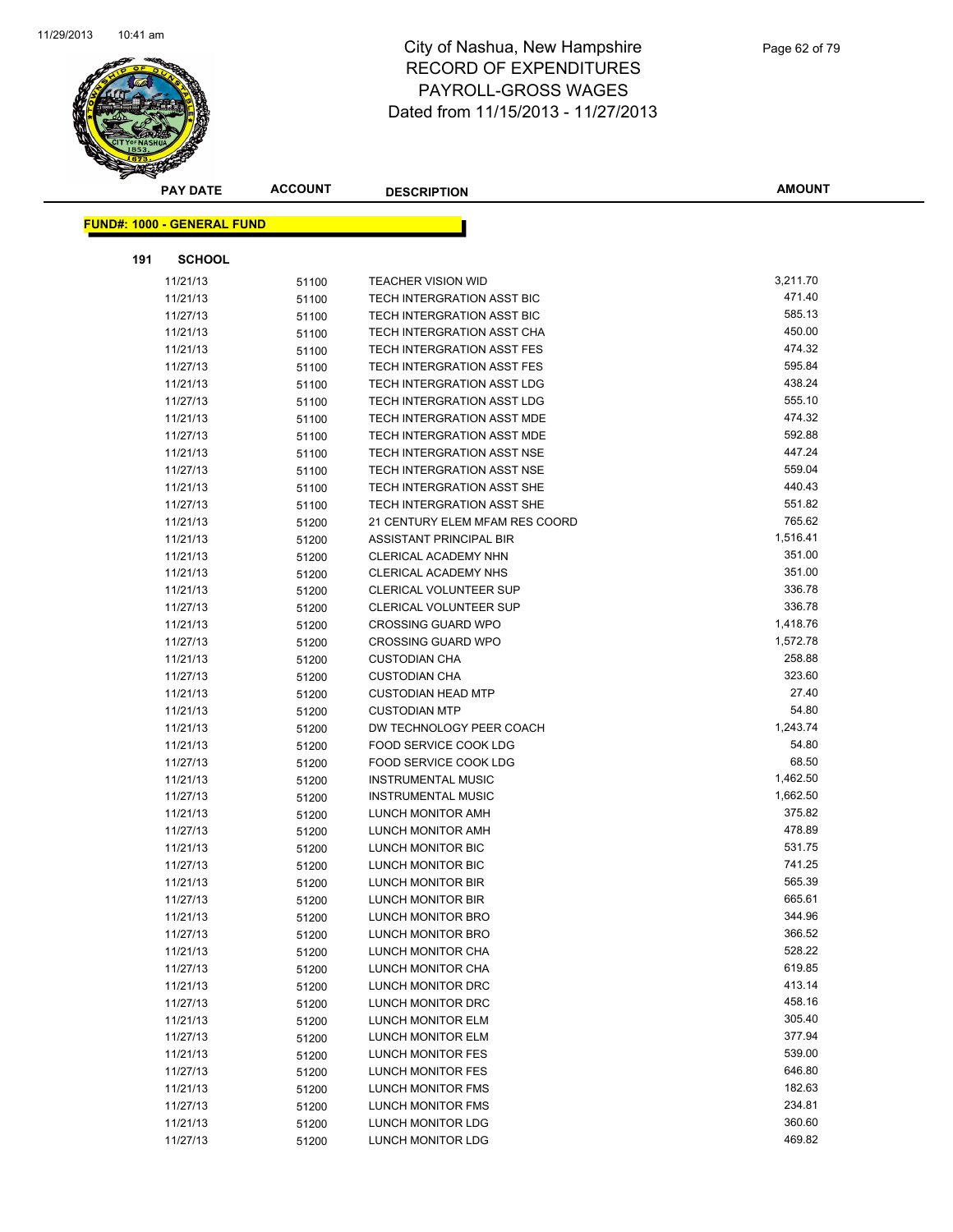

| <b>PAY DATE</b>                   | <b>ACCOUNT</b> | <b>DESCRIPTION</b>       | <b>AMOUNT</b> |
|-----------------------------------|----------------|--------------------------|---------------|
| <b>FUND#: 1000 - GENERAL FUND</b> |                |                          |               |
|                                   |                |                          |               |
| <b>SCHOOL</b><br>191              |                |                          |               |
| 11/21/13                          | 51200          | <b>LUNCH MONITOR MDE</b> | 519.45        |
| 11/27/13                          | 51200          | LUNCH MONITOR MDE        | 720.70        |
| 11/21/13                          | 51200          | LUNCH MONITOR MTP        | 161.59        |
| 11/27/13                          | 51200          | LUNCH MONITOR MTP        | 210.55        |
| 11/21/13                          | 51200          | LUNCH MONITOR NHN        | 313.62        |
| 11/27/13                          | 51200          | LUNCH MONITOR NHN        | 416.26        |
| 11/21/13                          | 51200          | LUNCH MONITOR NHS        | 320.16        |
| 11/27/13                          | 51200          | LUNCH MONITOR NHS        | 401.67        |
| 11/21/13                          | 51200          | LUNCH MONITOR NSE        | 344.96        |
| 11/27/13                          | 51200          | LUNCH MONITOR NSE        | 366.52        |
| 11/21/13                          | 51200          | LUNCH MONITOR PMS        | 215.60        |
| 11/27/13                          | 51200          | LUNCH MONITOR PMS        | 215.60        |
| 11/21/13                          | 51200          | LUNCH MONITOR SHE        | 409.20        |
| 11/27/13                          | 51200          | LUNCH MONITOR SHE        | 603.29        |
| 11/21/13                          | 51200          | PARA DW SPEC ED BIR      | 157.44        |
| 11/27/13                          | 51200          | PARA DW SPEC ED BIR      | 233.27        |
| 11/21/13                          | 51200          | PARA DW SPEC ED NHN      | 400.00        |
| 11/21/13                          | 51200          | PARA DW SPEC ED PMS      | 64.68         |
| 11/27/13                          | 51200          | PARA DW SPEC ED PMS      | 161.70        |
| 11/21/13                          | 51200          | PARA INST AMH            | 473.66        |
| 11/27/13                          | 51200          | PARA INST AMH            | 586.67        |
| 11/21/13                          | 51200          | PARA INST BIC            | 496.06        |
| 11/27/13                          | 51200          | PARA INST BIC            | 656.04        |
| 11/21/13                          | 51200          | PARA INST MTP            | 268.95        |
| 11/27/13                          | 51200          | PARA INST MTP            | 335.30        |
| 11/21/13                          | 51200          | PARA INST NHN            | 432.28        |
| 11/27/13                          | 51200          | PARA INST NHN            | 475.43        |
| 11/21/13                          | 51200          | PARA INST PMS            | 100.00        |
| 11/21/13                          | 51200          | PARA INST SHE            | 176.52        |
| 11/27/13                          | 51200          | PARA INST SHE            | 284.20        |
| 11/21/13                          | 51200          | PARA LIB NHN             | 266.10        |
| 11/27/13                          | 51200          | PARA LIB NHN             | 266.10        |
| 11/21/13                          | 51200          | PARA LIB PMS             | 208.45        |
| 11/27/13                          | 51200          | PARA LIB PMS             | 198.15        |
| 11/21/13                          | 51200          | PARA MEDIA NHS           | 194.58        |
| 11/27/13                          | 51200          | PARA MEDIA NHS           | 190.38        |
| 11/21/13                          | 51200          | <b>PARA MUSIC FMS</b>    | 214.57        |
| 11/27/13                          | 51200          | PARA MUSIC FMS           | 264.05        |
| 11/21/13                          | 51200          | PARA PRE SCH BIC         | 1,769.98      |
| 11/27/13                          | 51200          | PARA PRE SCH BIC         | 2,634.66      |
| 11/21/13                          | 51200          | PARA PRE SCH BRO         | 1,272.97      |
| 11/27/13                          | 51200          | PARA PRE SCH BRO         | 1,692.05      |
| 11/21/13                          | 51200          | PARA PRE SCH DRC         | 617.29        |
| 11/27/13                          | 51200          | PARA PRE SCH DRC         | 728.03        |
| 11/21/13                          | 51200          | PARA PRE SCH MTP         | 1,282.99      |
| 11/27/13                          | 51200          | PARA PRE SCH MTP         | 1,782.50      |
| 11/21/13                          | 51200          | PARA PRE SCH NSE         | 2,592.94      |
| 11/27/13                          | 51200          | PARA PRE SCH NSE         | 3,492.64      |
| 11/21/13                          | 51200          | PARA TECH ELM            | 216.92        |
| 11/27/13                          | 51200          | PARA TECH ELM            | 271.15        |
| 11/21/13                          | 51200          | PARA TTI DRC             | 346.09        |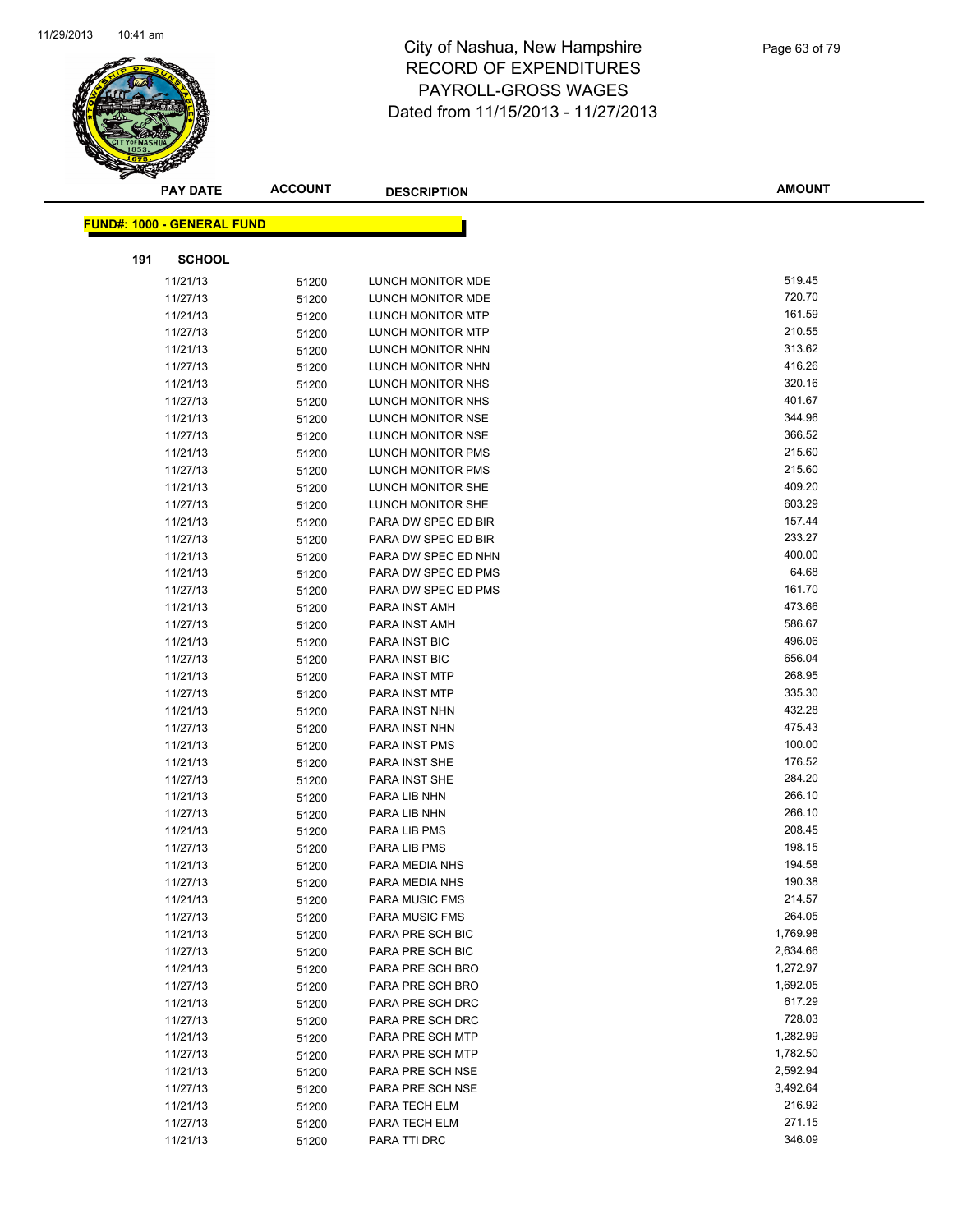

| <b>PAY DATE</b>                   | <b>ACCOUNT</b> | <b>DESCRIPTION</b>                            | <b>AMOUNT</b>      |
|-----------------------------------|----------------|-----------------------------------------------|--------------------|
|                                   |                |                                               |                    |
| <b>FUND#: 1000 - GENERAL FUND</b> |                |                                               |                    |
| 191<br><b>SCHOOL</b>              |                |                                               |                    |
| 11/27/13                          | 51200          | PARA TTI DRC                                  | 425.76             |
| 11/21/13                          | 51200          | PARA TTI LDG                                  | 54.80              |
| 11/27/13                          | 51200          | PARA TTI LDG                                  | 68.50              |
| 11/21/13                          | 51200          | SCHOOL PSYCHOLOGIST WID                       | 4,434.36           |
| 11/21/13                          | 51200          | SPECIAL EDUCATION TUTOR                       | 437.50             |
| 11/27/13                          | 51200          | SPECIAL EDUCATION TUTOR                       | 437.50             |
| 11/21/13                          | 51200          | SPEECH LANG PATHOLOGIST WID                   | 11,236.74          |
| 11/21/13                          | 51200          | SPEECH LANGUAGE ASST                          | 522.38             |
| 11/27/13                          | 51200          | SPEECH LANGUAGE ASST                          | 648.69             |
| 11/21/13                          | 51200          | STUDENT ACTIVITY COORD NHN                    | 882.78             |
| 11/21/13                          | 51200          | STUDENT ACTIVITY COORD NHS                    | 469.50             |
| 11/21/13                          | 51200          | <b>SUB CLERICAL</b>                           | 185.69             |
| 11/27/13                          | 51200          | SUB LUNCH MONITOR                             | 184.95             |
| 11/27/13                          | 51200          | SUB PARA PROFESSIONAL                         | 27.40              |
| 11/21/13                          | 51200          | <b>SUB TEACHER</b>                            | 225.00             |
| 11/27/13                          | 51200          | <b>SUB TEACHER</b>                            | 262.50             |
| 11/21/13                          | 51200          | SYSTEMS ADMIN FULL YEAR                       | 458.38             |
| 11/21/13                          | 51200          | TEACHER ART NHS                               | 1,229.00           |
| 11/21/13                          | 51200          | <b>TEACHER BIO TEC NHN</b>                    | 224.75             |
| 11/21/13                          | 51200          | <b>TEACHER BUSINESS NHS</b>                   | 449.50             |
| 11/21/13                          | 51200          | <b>TEACHER COMPUTER NHS</b>                   | 748.50             |
| 11/21/13                          | 51200          | TEACHER ENGINEER NHS                          | 441.91             |
| 11/21/13                          | 51200          | <b>TEACHER ENGLISH NHN</b>                    | 2,785.29           |
| 11/21/13                          | 51200          | <b>TEACHER ENGLISH NHS</b>                    | 3,526.14           |
| 11/21/13                          | 51200          | <b>TEACHER FOREIGN LANG FMS</b>               | 900.80             |
| 11/21/13                          | 51200          | TEACHER FOREIGN LANG NHN                      | 3,112.13           |
| 11/21/13                          | 51200          | <b>TEACHER GR6 FMS</b>                        | 200.00             |
| 11/21/13                          | 51200          | <b>TEACHER HVAC NHS</b>                       | 1,166.60           |
| 11/21/13                          | 51200          | TEACHER IN SCH SUSPENSION ELM                 | 300.00             |
| 11/21/13                          | 51200          | <b>TEACHER KIND BIC</b>                       | 1,315.50           |
| 11/21/13                          | 51200          | <b>TEACHER KIND BIR</b>                       | 825.30             |
| 11/21/13                          | 51200          | <b>TEACHER MATH NHN</b>                       | 748.75             |
| 11/21/13                          | 51200          | <b>TEACHER MATH NHS</b>                       | 2,281.49           |
| 11/21/13                          | 51200          | <b>TEACHER MUSIC AMH</b>                      | 200.00<br>475.00   |
| 11/21/13<br>11/21/13              | 51200          | <b>TEACHER MUSIC DRC</b>                      |                    |
| 11/21/13                          | 51200          | TEACHER MUSIC ELM<br><b>TEACHER MUSIC NHN</b> | 906.60<br>2,970.80 |
| 11/21/13                          | 51200          | <b>TEACHER MUSIC NHS</b>                      | 2,222.30           |
| 11/21/13                          | 51200<br>51200 | TEACHER PE NHN                                | 488.86             |
| 11/21/13                          | 51200          | TEACHER PE NHS                                | 849.75             |
| 11/21/13                          | 51200          | TEACHER READ WID                              | 1,554.70           |
| 11/21/13                          | 51200          | TEACHER SCIENCE NHS                           | 659.50             |
| 11/21/13                          | 51200          | TEACHER SOCIAL STUDIES NHN                    | 906.38             |
| 11/21/13                          | 51200          | TEACHER SOCIAL STUDIES NHS                    | 1,065.13           |
| 11/21/13                          | 51200          | <b>TEACHER SPED NHN</b>                       | 2,570.18           |
| 11/21/13                          | 51200          | TEACHER TECHED NHS                            | 2,727.75           |
| 11/21/13                          | 51200          | <b>TEACHER TTI AMH</b>                        | 684.40             |
| 11/27/13                          | 51200          | <b>TEACHER TTI AMH</b>                        | (837.90)           |
| 11/21/13                          | 51200          | TEACHER TTI FES                               | 1,425.38           |
| 11/21/13                          | 51200          | <b>TEACHER TTI LDG</b>                        | 2,358.07           |
| 11/21/13                          | 51200          | <b>TEACHER TTI MTP</b>                        | 3,117.23           |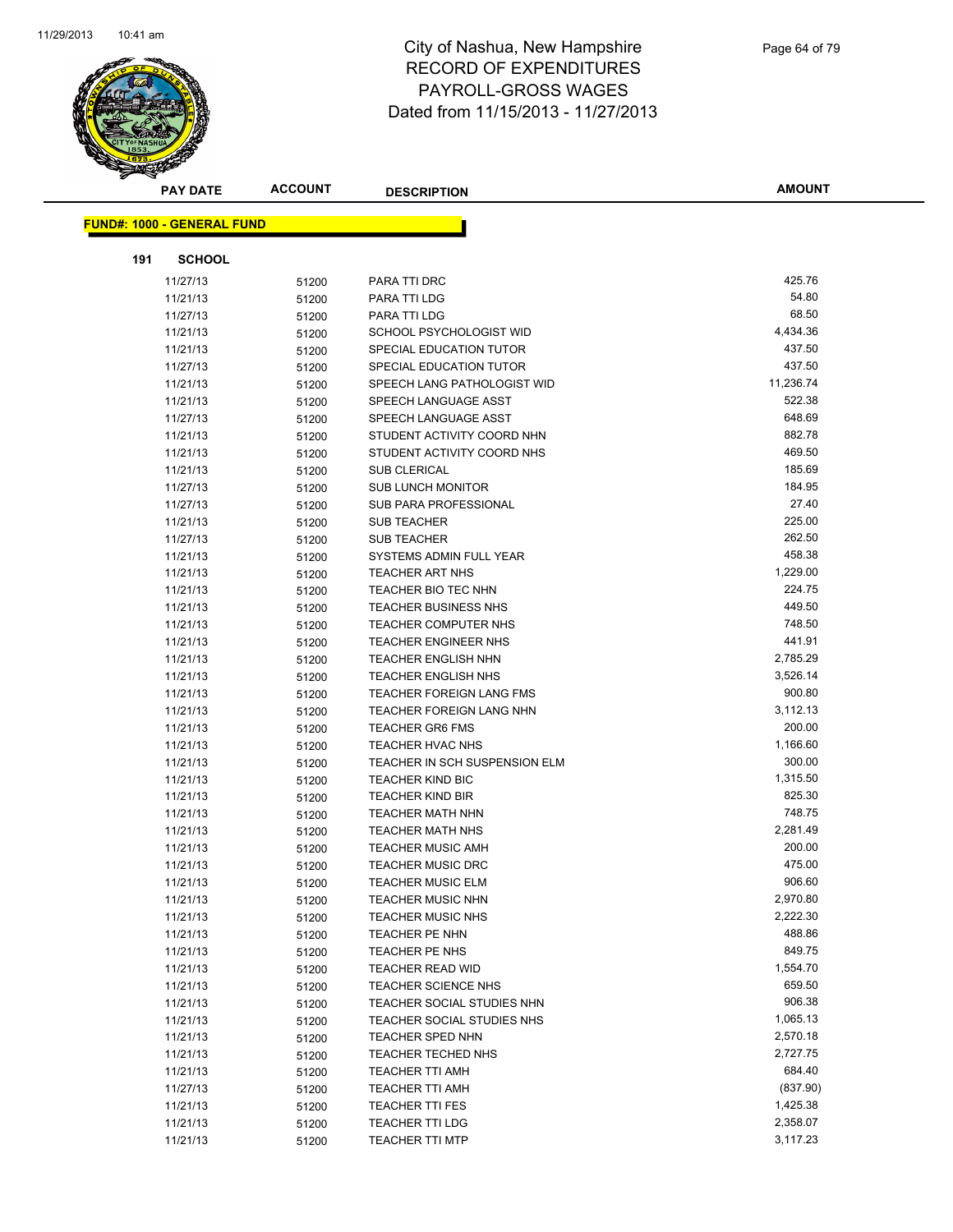

Page 65 of 79

| <b>PAY DATE</b>                   | <b>ACCOUNT</b> | <b>DESCRIPTION</b>                | <b>AMOUNT</b>  |
|-----------------------------------|----------------|-----------------------------------|----------------|
| <b>FUND#: 1000 - GENERAL FUND</b> |                |                                   |                |
|                                   |                |                                   |                |
| 191<br><b>SCHOOL</b>              |                |                                   |                |
| 11/21/13                          | 51200          | <b>TEACHER TTI NURSERY</b>        | 439.74         |
| 11/21/13                          | 51200          | <b>TEACHER TTIDRC</b>             | 2,016.77       |
| 11/21/13                          | 51200          | <b>TEACHER VISION WIDE</b>        | 1,315.50       |
| 11/21/13                          | 51200          | <b>TECH INTERGRATION ASST NHN</b> | 177.42         |
| 11/27/13                          | 51200          | TECH INTERGRATION ASST NHN        | 153.18         |
| 11/27/13                          | 51200          | TRACK ASST VS INDR GRLS NHN       | 474.00         |
| 11/21/13                          | 51300          | OVERTIME-REGULAR                  | 10,837.40      |
| 11/27/13                          | 51300          | <b>OVERTIME-REGULAR</b>           | 10,462.18      |
| 11/21/13                          | 51400          | <b>WAGES TEMP-SEASONAL</b>        | 416.40         |
| 11/27/13                          | 51400          | <b>WAGES TEMP-SEASONAL</b>        | 506.26         |
| 11/21/13                          | 51412          | <b>WAGES PER DIEM</b>             | 35,363.10      |
| 11/27/13                          | 51412          | <b>WAGES PER DIEM</b>             | 40,240.51      |
| 11/21/13                          | 51600          | <b>LONGEVITY</b>                  | 3,729.47       |
| 11/27/13                          | 51600          | <b>LONGEVITY</b>                  | 2,992.99       |
| 11/21/13                          | 51650          | ADDITIONAL HOURS                  | 647.53         |
| 11/27/13                          | 51650          | ADDITIONAL HOURS                  | 341.25         |
| 11/21/13                          | 51700          | <b>STIPENDS</b>                   | 10,846.24      |
| 11/27/13                          | 51700          | <b>STIPENDS</b>                   | 3,440.00       |
| 11/21/13                          | 55118          | TELEPHONE-CELLULAR                | 2,560.00       |
| 11/27/13                          | 55118          | TELEPHONE-CELLULAR                | 40.00          |
| <b>TOTAL 191 - SCHOOL</b>         |                |                                   | \$3,035,265.55 |

#### **TOTAL FUND 1000 - GENERAL FUND \$4,901,774.38**

| <b>STREETS-CAP IMP</b><br>161 |       |                            |          |
|-------------------------------|-------|----------------------------|----------|
| 11/14/13                      | 51100 | TRUCK DRIVER STREET REPAIR | (347.84) |
| 11/14/13                      | 51300 | OVERTIME-REGULAR           | (260.33) |

**TOTAL FUND 1001 - GF-CAPITAL IMPROVEMENTS (\$608.17)**

| <b>FUND#: 2100 - FOOD SERVICES</b> |       |                                      |          |
|------------------------------------|-------|--------------------------------------|----------|
| 11/21/13                           | 51100 | CLERICAL FOOD SERVICE NHS            | 679.15   |
| 11/27/13                           | 51100 | CLERICAL FOOD SERVICE NHS            | 679.15   |
| 11/21/13                           | 51100 | DELIVERY DRIVER FOOD SERVICE         | 591.16   |
| 11/27/13                           | 51100 | DELIVERY DRIVER FOOD SERVICE         | 738.95   |
| 11/21/13                           | 51100 | DIRECTOR FOOD SERVICE                | 2.972.70 |
| 11/21/13                           | 51100 | <b>FOOD SERVICE BUSINESS MANAGER</b> | 1.994.60 |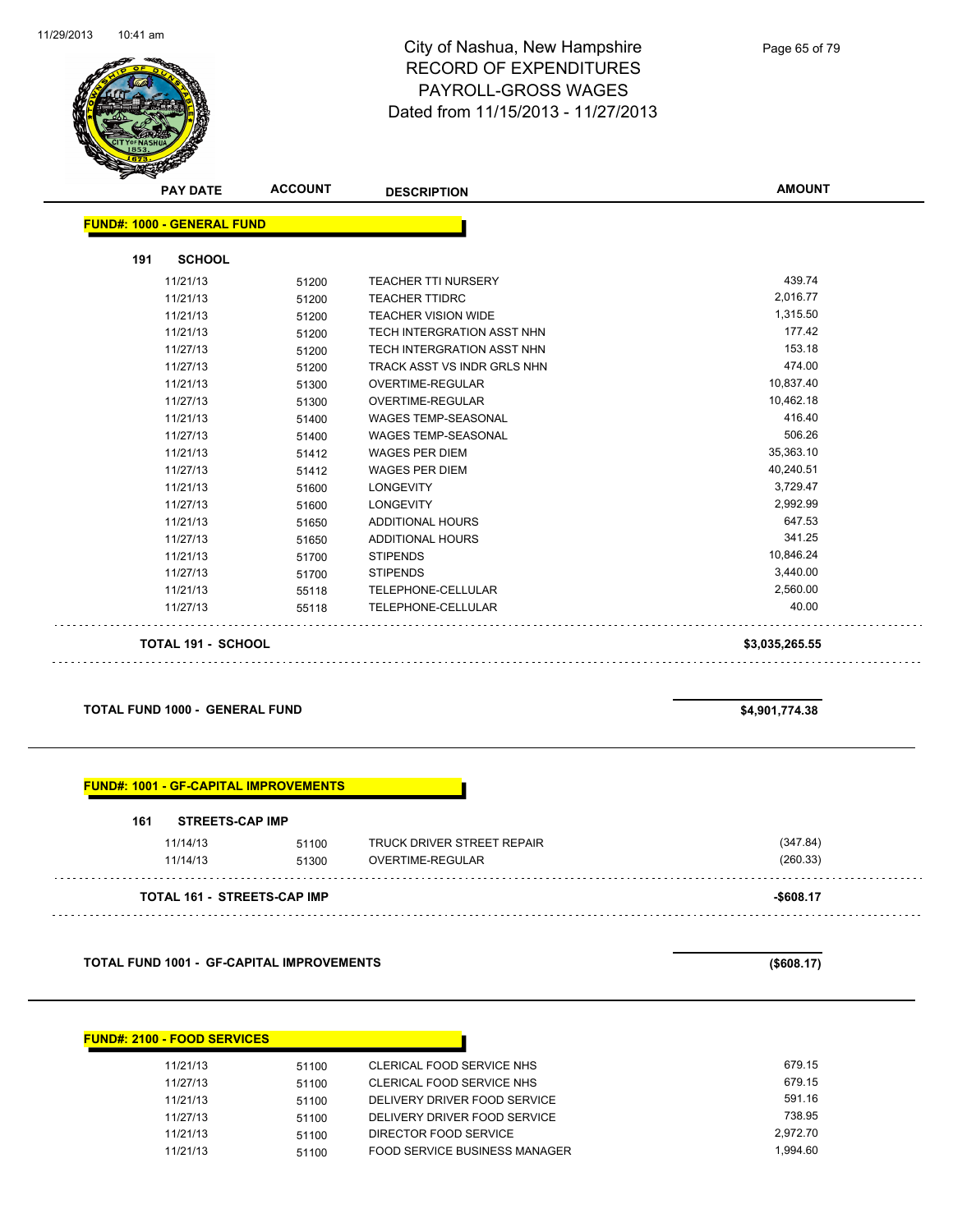

| <b>PAY DATE</b>                    | <b>ACCOUNT</b> | <b>DESCRIPTION</b>              | <b>AMOUNT</b> |
|------------------------------------|----------------|---------------------------------|---------------|
| <b>FUND#: 2100 - FOOD SERVICES</b> |                |                                 |               |
|                                    |                |                                 |               |
| 11/21/13                           | 51100          | FOOD SERVICE COOK AMH           | 473.55        |
| 11/27/13                           | 51100          | FOOD SERVICE COOK AMH           | 473.55        |
| 11/21/13                           | 51100          | FOOD SERVICE COOK BIC           | 473.55        |
| 11/27/13                           | 51100          | FOOD SERVICE COOK BIC           | 473.55        |
| 11/21/13                           | 51100          | FOOD SERVICE COOK BIR           | 473.55        |
| 11/27/13                           | 51100          | <b>FOOD SERVICE COOK BIR</b>    | 473.55        |
| 11/21/13                           | 51100          | <b>FOOD SERVICE COOK BRO</b>    | 435.75        |
| 11/27/13                           | 51100          | FOOD SERVICE COOK BRO           | 435.75        |
| 11/21/13                           | 51100          | FOOD SERVICE COOK CHA           | 473.56        |
| 11/27/13                           | 51100          | FOOD SERVICE COOK CHA           | 473.55        |
| 11/21/13                           | 51100          | FOOD SERVICE COOK DRC           | 456.05        |
| 11/27/13                           | 51100          | FOOD SERVICE COOK DRC           | 456.05        |
| 11/21/13                           | 51100          | FOOD SERVICE COOK ELM           | 967.40        |
| 11/27/13                           | 51100          | FOOD SERVICE COOK ELM           | 967.40        |
| 11/21/13                           | 51100          | <b>FOOD SERVICE COOK FES</b>    | 415.80        |
| 11/27/13                           | 51100          | <b>FOOD SERVICE COOK FES</b>    | 415.80        |
| 11/21/13                           | 51100          | FOOD SERVICE COOK FMS           | 483.70        |
| 11/27/13                           | 51100          | <b>FOOD SERVICE COOK FMS</b>    | 483.70        |
| 11/21/13                           | 51100          | FOOD SERVICE COOK LDG           | 456.05        |
| 11/27/13                           | 51100          | FOOD SERVICE COOK LDG           | 456.05        |
| 11/21/13                           | 51100          | FOOD SERVICE COOK MDE           | 473.55        |
| 11/27/13                           | 51100          | FOOD SERVICE COOK MDE           | 473.55        |
| 11/21/13                           | 51100          | FOOD SERVICE COOK NHN           | 997.85        |
| 11/27/13                           | 51100          | FOOD SERVICE COOK NHN           | 997.85        |
| 11/21/13                           | 51100          | FOOD SERVICE COOK NHS           | 998.20        |
| 11/27/13                           | 51100          | FOOD SERVICE COOK NHS           | 998.20        |
| 11/21/13                           | 51100          | FOOD SERVICE COOK NSE           | 453.25        |
| 11/27/13                           | 51100          | FOOD SERVICE COOK NSE           | 453.25        |
| 11/21/13                           | 51100          | FOOD SERVICE COOK PMS           | 483.70        |
| 11/27/13                           | 51100          | FOOD SERVICE COOK PMS           | 483.70        |
| 11/21/13                           | 51100          | FOOD SERVICE COOK SHE           | 456.05        |
| 11/27/13                           | 51100          | FOOD SERVICE COOK SHE           | 456.05        |
| 11/21/13                           | 51100          | <b>FOOD SERVICE SITE CORD</b>   | 11,176.91     |
| 11/21/13                           | 51100          | <b>FOOD SERVICECOOK MTP</b>     | 415.80        |
| 11/27/13                           | 51100          | <b>FOOD SERVICECOOK MTP</b>     | 415.80        |
| 11/21/13                           | 51200          | FOOD SERVICE ASST PT AMH        | 445.97        |
| 11/27/13                           | 51200          | FOOD SERVICE ASST PT AMH        | 448.70        |
| 11/21/13                           | 51200          | FOOD SERVICE ASST PT BIC        | 514.65        |
| 11/27/13                           | 51200          | FOOD SERVICE ASST PT BIC        | 514.65        |
| 11/21/13                           | 51200          | FOOD SERVICE ASST PT BIR        | 596.58        |
| 11/27/13                           | 51200          | <b>FOOD SERVICE ASST PT BIR</b> | 580.20        |
| 11/21/13                           | 51200          | FOOD SERVICE ASST PT BRO        | 333.90        |
| 11/27/13                           | 51200          | FOOD SERVICE ASST PT BRO        | 339.47        |
| 11/21/13                           | 51200          | FOOD SERVICE ASST PT CHA        | 620.15        |
| 11/27/13                           | 51200          | FOOD SERVICE ASST PT CHA        | 640.35        |
| 11/21/13                           | 51200          | FOOD SERVICE ASST PT DRC        | 848.93        |
| 11/27/13                           | 51200          | FOOD SERVICE ASST PT DRC        | 846.97        |
| 11/21/13                           | 51200          | FOOD SERVICE ASST PT ELM        | 2,555.34      |
| 11/27/13                           | 51200          | FOOD SERVICE ASST PT ELM        | 2,554.94      |
| 11/21/13                           | 51200          | FOOD SERVICE ASST PT FES        | 861.85        |
| 11/27/13                           | 51200          | <b>FOOD SERVICE ASST PT FES</b> | 861.85        |
| 11/21/13                           | 51200          | FOOD SERVICE ASST PT FMS        | 2,232.24      |
| 11/27/13                           | 51200          | FOOD SERVICE ASST PT FMS        | 2,243.79      |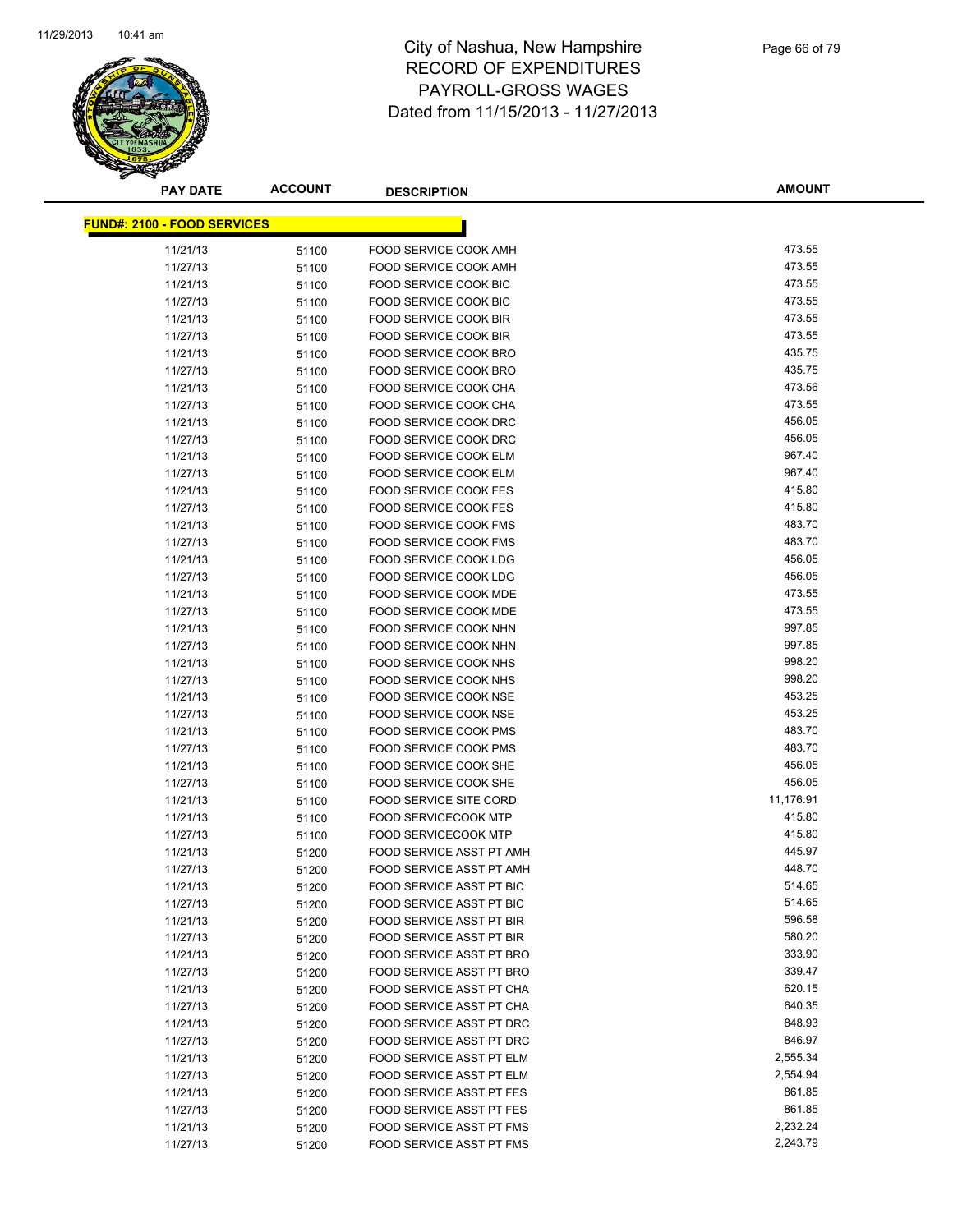

| <b>PAY DATE</b>                    | <b>ACCOUNT</b> | <b>DESCRIPTION</b>              | <b>AMOUNT</b> |
|------------------------------------|----------------|---------------------------------|---------------|
| <b>FUND#: 2100 - FOOD SERVICES</b> |                |                                 |               |
| 11/21/13                           | 51200          | <b>FOOD SERVICE ASST PT LDG</b> | 566.29        |
| 11/27/13                           | 51200          | <b>FOOD SERVICE ASST PT LDG</b> | 571.75        |
| 11/21/13                           | 51200          | <b>FOOD SERVICE ASST PT MDE</b> | 690.71        |
| 11/27/13                           | 51200          | <b>FOOD SERVICE ASST PT MDE</b> | 646.00        |
| 11/21/13                           | 51200          | <b>FOOD SERVICE ASST PT MTP</b> | 459.10        |
| 11/27/13                           | 51200          | FOOD SERVICE ASST PT MTP        | 459.10        |
| 11/21/13                           | 51200          | FOOD SERVICE ASST PT NHN        | 4,631.65      |
| 11/27/13                           | 51200          | FOOD SERVICE ASST PT NHN        | 4,663.83      |
| 11/21/13                           | 51200          | FOOD SERVICE ASST PT NHS        | 4,395.33      |
| 11/27/13                           | 51200          | FOOD SERVICE ASST PT NHS        | 4,314.43      |
| 11/21/13                           | 51200          | <b>FOOD SERVICE ASST PT PMS</b> | 2,221.40      |
| 11/27/13                           | 51200          | FOOD SERVICE ASST PT PMS        | 2,266.08      |
| 11/21/13                           | 51200          | FOOD SERVICE ASST PT SHE        | 502.90        |
| 11/27/13                           | 51200          | FOOD SERVICE ASST PT SHE        | 502.90        |
| 11/21/13                           | 51300          | <b>OVERTIME-REGULAR</b>         | 37.81         |
| 11/27/13                           | 51300          | <b>OVERTIME-REGULAR</b>         | 29.30         |
| 11/21/13                           | 51412          | <b>WAGES PER DIEM</b>           | 2,446.08      |
| 11/27/13                           | 51412          | <b>WAGES PER DIEM</b>           | 3,046.68      |
| 11/21/13                           | 55118          | TELEPHONE-CELLULAR              | 80.00         |
|                                    |                |                                 |               |

#### **TOTAL FUND 2100 - FOOD SERVICES \$88,179.20**

| 11/21/13 | 51200 | ADULT ED DIPOLMA INST     | 50.00  |
|----------|-------|---------------------------|--------|
| 11/21/13 | 51200 | ADULT ED DRIVERS ED INST  | 100.00 |
| 11/27/13 | 51200 | ADULT ED DRIVERS ED INST  | 400.00 |
| 11/21/13 | 51200 | DRIVER INSTRUCTOR         | 250.00 |
| 11/27/13 | 51200 | DRIVER INSTRUCTOR         | 500.00 |
| 11/21/13 | 51200 | <b>TEACHER TECHED ELM</b> | 300.00 |
| 11/21/13 | 51200 | TEACHER TECHED FMS        | 25.00  |
| 11/21/13 | 51300 | OVERTIME-REGULAR          | 28.52  |

| <b>FUND#: 2207 - ADULT ED/CONTINUING ED</b> |       |                             |        |
|---------------------------------------------|-------|-----------------------------|--------|
| 11/21/13                                    | 51200 | ADULT ED DIPOLMA INST       | 75.00  |
| 11/27/13                                    | 51200 | ADULT ED DIPOLMA INST       | 75.00  |
| 11/21/13                                    | 51200 | ADULT ED ENRICHMENT INST    | 150.00 |
| 11/27/13                                    | 51200 | ADULT ED ENRICHMENT INST    | 150.00 |
| 11/21/13                                    | 51200 | ADULT ED ENRICHMENT TEACHER | 100.00 |
| 11/27/13                                    | 51200 | ADULT ED ENRICHMENT TEACHER | 100.00 |
| 11/21/13                                    | 51200 | CLERICAL PRINCIPAL NHN      | 37.50  |
| 11/27/13                                    | 51200 | CLERICAL PRINCIPAL NHN      | 37.50  |
| 11/21/13                                    | 51200 | <b>SUB TEACHER</b>          | 50.00  |
| 11/27/13                                    | 51200 | <b>SUB TEACHER</b>          | 50.00  |
| 11/21/13                                    | 51200 | <b>TEACHER TECHED NHN</b>   | 150.00 |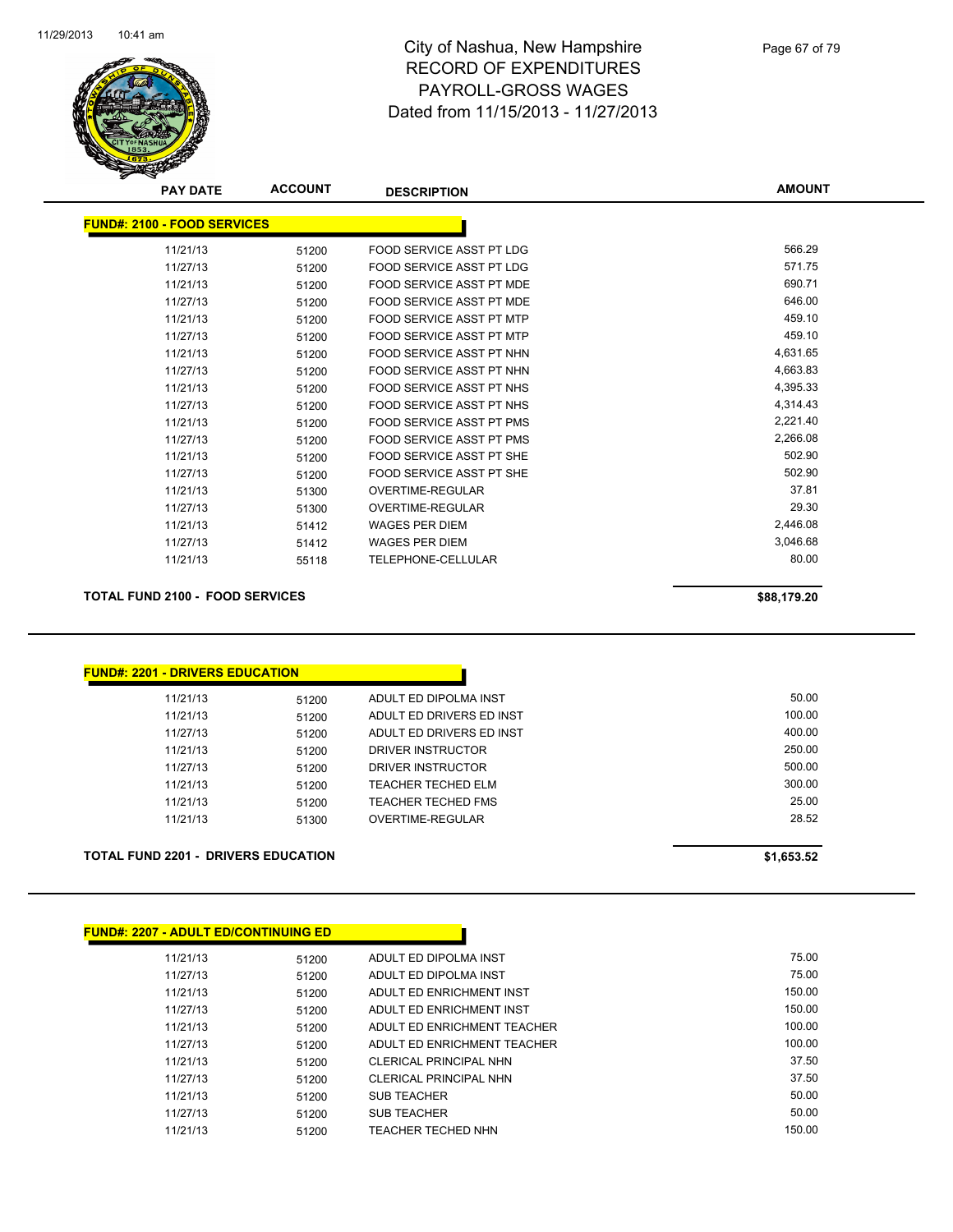| <b>ACCOUNT</b><br><b>PAY DATE</b><br><b>TOTAL FUND 2207 - ADULT ED/CONTINUING ED</b> | <b>DESCRIPTION</b>                        | <b>AMOUNT</b><br>\$975.00 |
|--------------------------------------------------------------------------------------|-------------------------------------------|---------------------------|
|                                                                                      |                                           |                           |
|                                                                                      |                                           |                           |
| <b>FUND#: 2222 - AFTER SCHOOL PROGRAM</b>                                            |                                           |                           |
| 11/21/13<br>51100                                                                    | <b>DIRECTOR 21 CENTURY</b>                | 2,157.90                  |
| 11/21/13<br>51200                                                                    | SUB TEACHER LONG TERM                     | 585.84                    |
| 11/27/13<br>51200                                                                    | SUB TEACHER LONG TERM                     | 732.30                    |
| TOTAL FUND 2222 - AFTER SCHOOL PROGRAM                                               |                                           | \$3,476.04                |
| <b>FUND#: 2252 - DAY CARE</b>                                                        |                                           |                           |
| 11/21/13<br>51100                                                                    | PANTHER PRESCHOOL TEACHER                 | 846.20                    |
| <b>TOTAL FUND 2252 - DAY CARE</b>                                                    |                                           | \$846.20                  |
| <b>FUND#: 2503 - PARKS &amp; REC PROGRAMS FUND</b><br>11/21/13<br>51100              | PROGRAM COORDINATOR                       | 347.90                    |
| 11/27/13<br>51100                                                                    | PROGRAM COORDINATOR                       | 347.90                    |
| <b>TOTAL FUND 2503 - PARKS &amp; REC PROGRAMS FUND</b>                               | \$695.80                                  |                           |
| <b>FUND#: 2505 - GOVT &amp; EDUCATION CHANNELS FUND</b>                              |                                           |                           |
| 11/21/13<br>51100                                                                    | ECHANNEL ACCESS ADMINISTRATOR             | 1,014.70                  |
| 11/27/13<br>51100                                                                    | ECHANNEL ACCESS ADMINISTRATOR             | 1,014.70                  |
| 11/21/13<br>51100                                                                    | PEG PROGRAM MANAGER                       | 1,139.75                  |
| 11/27/13<br>51100<br>11/27/13                                                        | PEG PROGRAM MANAGER<br>TELEPHONE-CELLULAR | 1,139.75<br>100.00        |
| 55118                                                                                |                                           |                           |
| <b>TOTAL FUND 2505 - GOVT &amp; EDUCATION CHANNELS FUND</b>                          |                                           | \$4,408.90                |
|                                                                                      |                                           |                           |
|                                                                                      |                                           |                           |
| <b>FUND#: 3050 - POLICE GRANTS FUND</b>                                              |                                           |                           |
| 11/21/13<br>51100                                                                    | DOMESTIC VIOLENCE ADVOCATE                | 717.45                    |
| 11/27/13<br>51100                                                                    | DOMESTIC VIOLENCE ADVOCATE                | 717.45                    |
| 11/21/13<br>51100                                                                    | PATROLMAN ALL RANKS                       | 1,165.00                  |
| 11/27/13<br>51100<br>11/14/13                                                        | PATROLMAN ALL RANKS<br>OVERTIME-REGULAR   | 1,165.00<br>227.00        |
| 51300<br>11/21/13                                                                    | OVERTIME-REGULAR                          | 131.04                    |
| 51300<br>11/27/13<br>51300                                                           | OVERTIME-REGULAR                          | 369.02                    |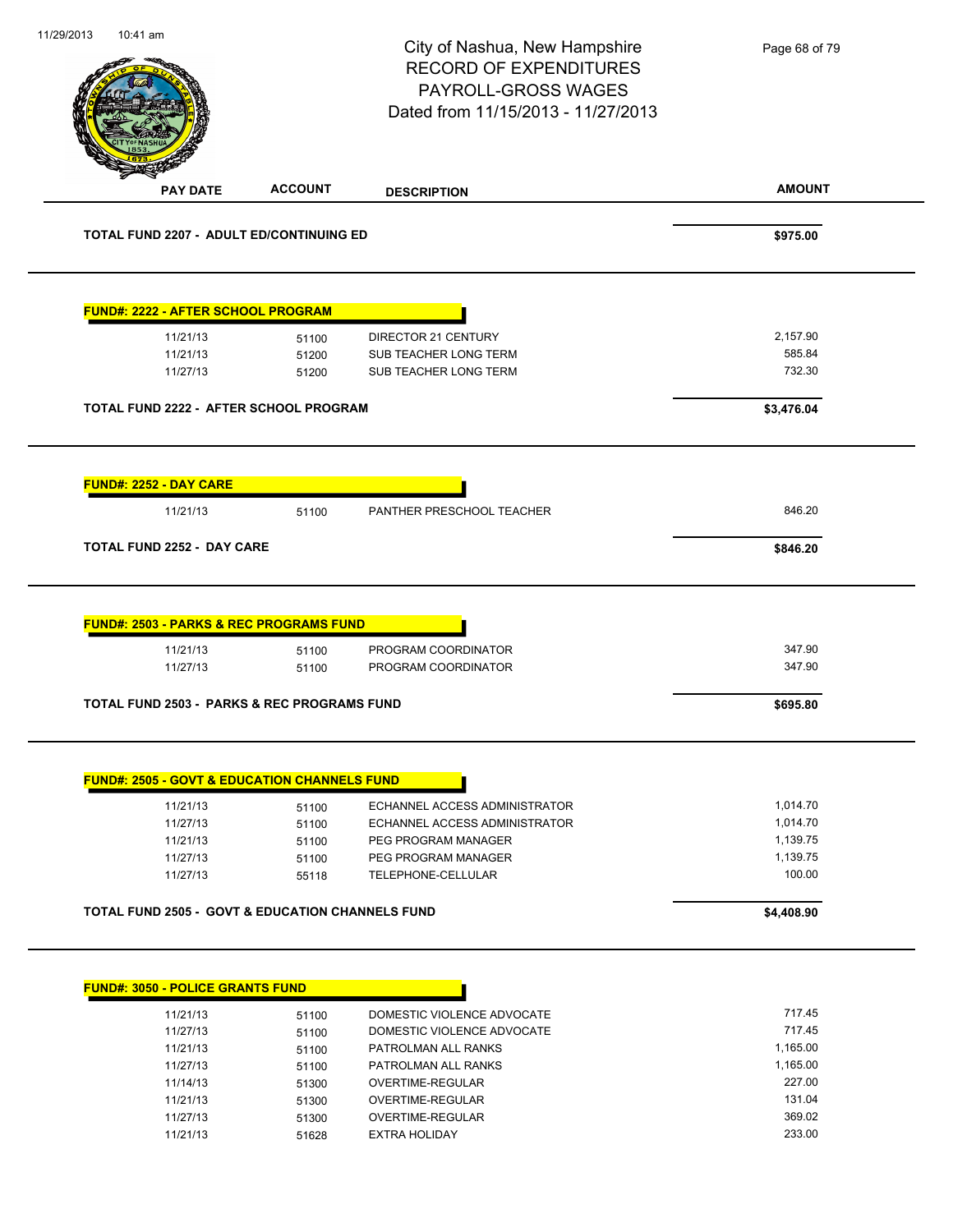

| 11/21/13 | 51100 | <b>GRANT MGMT SPECIALIST</b>   | 961.60   |
|----------|-------|--------------------------------|----------|
| 11/27/13 | 51100 | <b>GRANT MGMT SPECIALIST</b>   | 961.60   |
| 11/21/13 | 51100 | INTAKE SPECIALIST PROGRAM ASST | 549.70   |
| 11/27/13 | 51100 | INTAKE SPECIALIST PROGRAM ASST | 549.70   |
| 11/14/13 | 51100 | MANAGER URBAN PROGRAMS         | 70.45    |
| 11/21/13 | 51100 | MANAGER URBAN PROGRAMS         | 1,408.20 |
| 11/27/13 | 51100 | MANAGER URBAN PROGRAMS         | 1.408.19 |
| 11/21/13 | 51100 | PROGRAM COORDINATOR LP&HH      | 1,073.90 |
| 11/27/13 | 51100 | PROGRAM COORDINATOR LP&HH      | 1.073.90 |
| 11/21/13 | 51100 | PROJECT ADMINISTRATOR          | 1.162.45 |
|          |       |                                |          |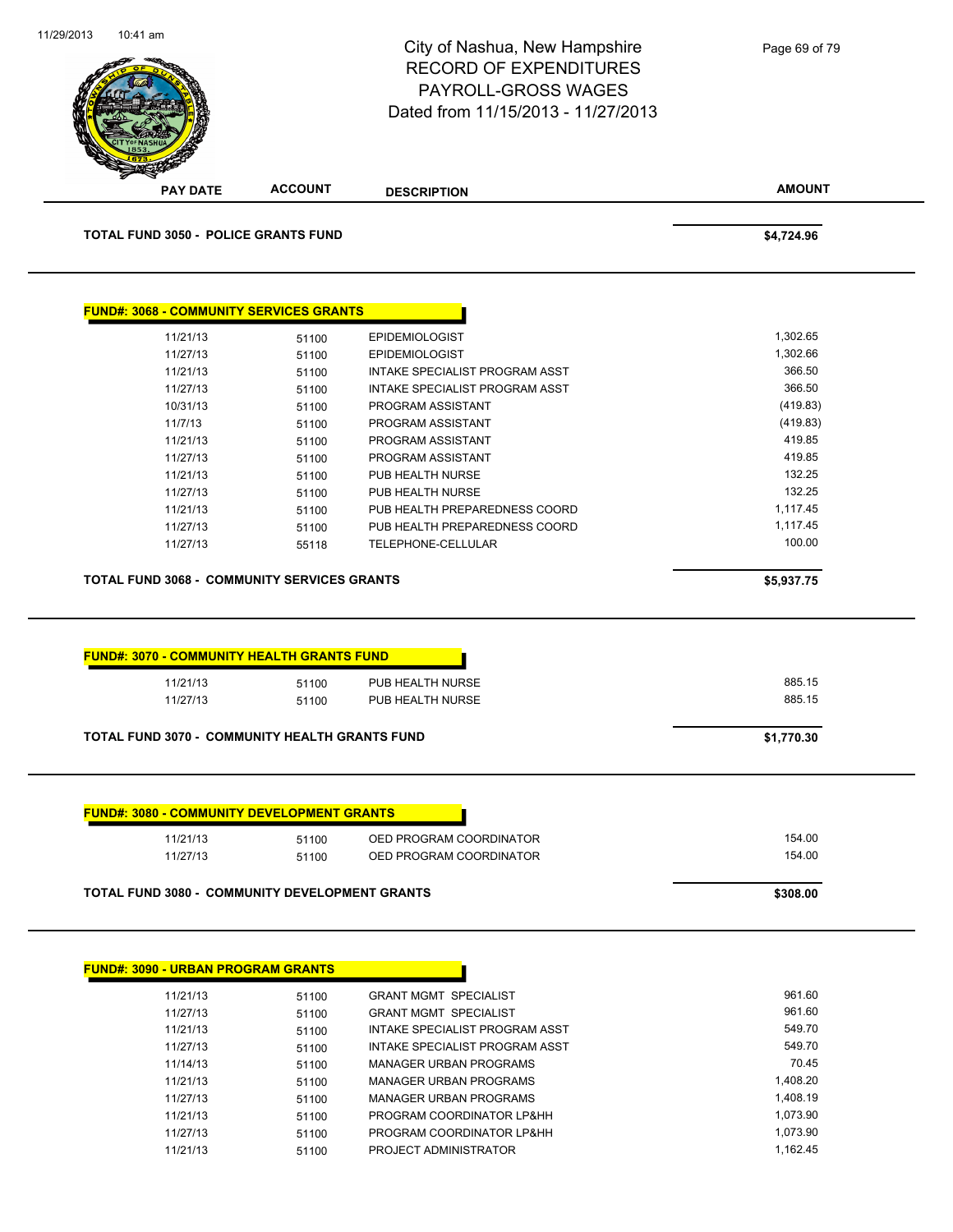

|                                               | <b>PAY DATE</b>                           | <b>ACCOUNT</b> | <b>DESCRIPTION</b>          | <b>AMOUNT</b> |
|-----------------------------------------------|-------------------------------------------|----------------|-----------------------------|---------------|
|                                               | <b>FUND#: 3090 - URBAN PROGRAM GRANTS</b> |                |                             |               |
|                                               | 11/27/13                                  | 51100          | PROJECT ADMINISTRATOR       | 1.162.45      |
|                                               | 11/21/13                                  | 51100          | PROJECT ADMINISTRATOR LP&HH | 1,000.40      |
|                                               | 11/27/13                                  | 51100          | PROJECT ADMINISTRATOR LP&HH | 1.000.40      |
|                                               | 11/21/13                                  | 51200          | CODE ENFORCEMENT OFFICER II | 559.68        |
|                                               | 11/27/13                                  | 51200          | CODE ENFORCEMENT OFFICER II | 559.68        |
|                                               | 11/27/13                                  | 55118          | TELEPHONE-CELLULAR          | 34.00         |
|                                               |                                           |                |                             |               |
| <b>TOTAL FUND 3090 - URBAN PROGRAM GRANTS</b> |                                           |                |                             | \$13,536.30   |

**FUND#: 3120 - TRANSIT GRANTS**

| 11/21/13 | 51100 | OED PROGRAM COORDINATOR               | 154.00   |
|----------|-------|---------------------------------------|----------|
| 11/27/13 | 51100 | OED PROGRAM COORDINATOR               | 154.00   |
| 11/21/13 | 51100 | <b>TRANSIT FINANCE COORDINATOR</b>    | 1,139.65 |
| 11/27/13 | 51100 | TRANSIT FINANCE COORDINATOR           | 1,139.66 |
| 11/21/13 | 51100 | <b>TRANSIT FLEET FACILITIES SUPV</b>  | 769.28   |
| 11/27/13 | 51100 | TRANSIT FLEET FACILITIES SUPV         | 1,153.92 |
| 11/21/13 | 51100 | <b>TRANSIT MECHANICS</b>              | 1,744.00 |
| 11/27/13 | 51100 | <b>TRANSIT MECHANICS</b>              | 1.744.00 |
| 11/21/13 | 51100 | <b>TRANSIT OPER MKTG SUPV</b>         | 985.15   |
| 11/27/13 | 51100 | TRANSIT OPER MKTG SUPV                | 985.15   |
| 11/21/13 | 51100 | <b>TRANSIT OPERATIONS COORDINATOR</b> | 863.35   |
| 11/27/13 | 51100 | TRANSIT OPERATIONS COORDINATOR        | 863.35   |
| 11/21/13 | 51100 | TRANSIT UTILITY SERVICE WORKER        | 786.65   |
| 11/27/13 | 51100 | TRANSIT UTILITY SERVICE WORKER        | 797.51   |
| 11/21/13 | 51100 | <b>TRANSPORTATION DEPT MANAGER</b>    | 1,460.55 |
| 11/27/13 | 51100 | <b>TRANSPORTATION DEPT MANAGER</b>    | 1,460.55 |
| 11/21/13 | 51300 | OVERTIME-REGULAR                      | 290.22   |
| 11/27/13 | 51300 | <b>OVERTIME-REGULAR</b>               | 152.71   |
|          |       |                                       |          |

#### **TOTAL FUND 3120 - TRANSIT GRANTS \$16,643.70**

| <b>FUND#: 3800 - SCHOOL GRANTS FUND</b> |       |                                |          |
|-----------------------------------------|-------|--------------------------------|----------|
| 11/21/13                                | 51100 | 21 CENTURY ELEM MFAM RES COORD | 3,208.86 |
| 11/21/13                                | 51100 | 21 CENTURY MIDL FAM RES COORD  | 1,740.09 |
| 11/21/13                                | 51100 | ASSISTANT PRINCIPAL BRO        | 1,403.90 |
| 11/21/13                                | 51100 | ASSISTANT PRINCIPAL MDE        | 1,381.30 |
| 11/21/13                                | 51100 | AYP FACILITATOR DRC            | 2,042.31 |
| 11/21/13                                | 51100 | AYP FACILITATOR FES            | 1,720.71 |
| 11/21/13                                | 51100 | AYP FACILITATOR LDG            | 2,982.60 |
| 11/21/13                                | 51100 | <b>CLERICAL 21 CENTURY</b>     | 712.90   |
| 11/27/13                                | 51100 | <b>CLERICAL 21 CENTURY</b>     | 698.06   |
| 11/21/13                                | 51100 | DIRECTOR TITLE 1               | 3,153.80 |
| 10/31/13                                | 51100 | JOB DEVELOPER SPED NHS         | 191.19   |
| 11/21/13                                | 51100 | JOB DEVELOPER SPED NHS         | 1,338.33 |
| 11/21/13                                | 51100 | <b>OFFICE MANAGER TITLE 1</b>  | 1,494.60 |
| 11/21/13                                | 51100 | PARA TTI AMH                   | 434.63   |
| 11/27/13                                | 51100 | PARA TTI AMH                   | 541.07   |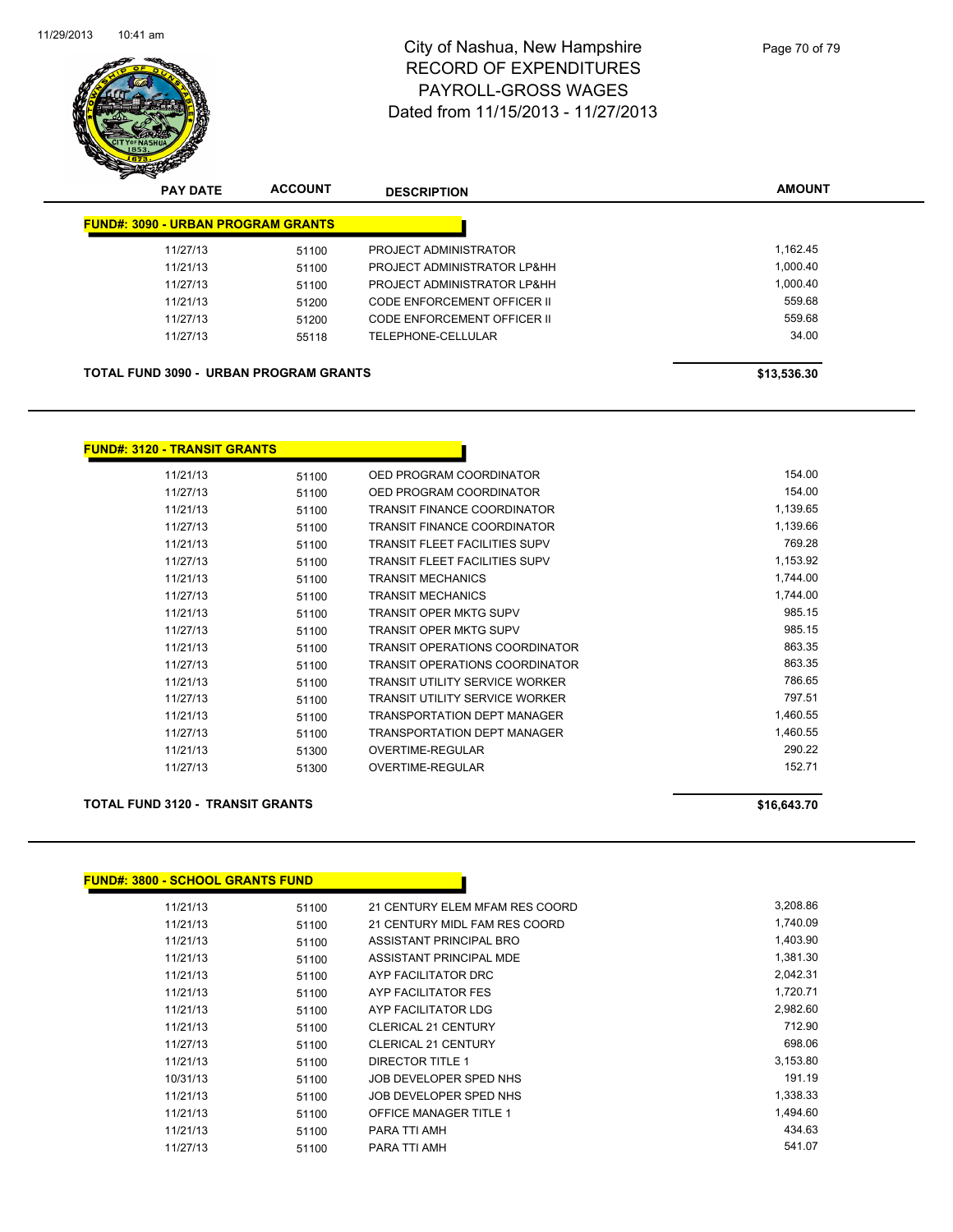

| <b>PAY DATE</b>                         | <b>ACCOUNT</b> | <b>DESCRIPTION</b>                  | AMOUNT      |
|-----------------------------------------|----------------|-------------------------------------|-------------|
| <b>FUND#: 3800 - SCHOOL GRANTS FUND</b> |                |                                     |             |
|                                         |                |                                     |             |
| 11/21/13                                | 51100          | PARA TTI DRC                        | 683.54      |
| 11/27/13                                | 51100          | PARA TTI DRC                        | 855.61      |
| 11/21/13                                | 51100          | PARA TTI LDG                        | 1,251.64    |
| 11/27/13                                | 51100          | PARA TTI LDG                        | 1,583.13    |
| 11/21/13                                | 51100          | PARA TTI NURSERY                    | 797.24      |
| 11/27/13                                | 51100          | PARA TTI NURSERY                    | 996.55      |
| 11/21/13                                | 51100          | SYSTEMS ADMIN SCH YEAR              | 1,895.04    |
| 10/31/13                                | 51100          | <b>TEACHER DWSE BRO</b>             | 7,335.02    |
| 11/21/13                                | 51100          | <b>TEACHER DWSE BRO</b>             | 1,610.10    |
| 10/31/13                                | 51100          | <b>TEACHER DWSE CHA</b>             | 7,116.89    |
| 11/21/13                                | 51100          | <b>TEACHER DWSE CHA</b>             | 1,601.30    |
| 10/31/13                                | 51100          | <b>TEACHER DWSE ELM</b>             | 932.75      |
| 11/21/13                                | 51100          | <b>TEACHER DWSE ELM</b>             | 1,359.81    |
| 10/31/13                                | 51100          | <b>TEACHER DWSE MDE</b>             | 1,890.10    |
| 11/21/13                                | 51100          | <b>TEACHER DWSE MDE</b>             | 1,718.30    |
| 10/31/13                                | 51100          | <b>TEACHER DWSE SHE</b>             | 6,194.75    |
| 11/21/13                                | 51100          | <b>TEACHER DWSE SHE</b>             | 1,359.81    |
| 11/21/13                                | 51100          | <b>TEACHER GR3 BIC</b>              | 2,845.44    |
| 10/31/13                                | 51100          | <b>TEACHER KIND BIC</b>             | (2,499.45)  |
| 11/21/13                                | 51100          | <b>TEACHER KIND FES</b>             | 1,420.74    |
| 10/31/13                                | 51100          | <b>TEACHER PRESCHOOL WID</b>        | 869.63      |
| 11/21/13                                | 51100          | <b>TEACHER PRESCHOOL WID</b>        | 1,663.20    |
| 10/31/13                                | 51100          | <b>TEACHER SPED AMH</b>             | 13,578.52   |
| 11/21/13                                | 51100          | <b>TEACHER SPED AMH</b>             | 3,112.18    |
| 10/31/13                                | 51100          | <b>TEACHER SPED DRC</b>             | 13,654.22   |
| 11/21/13                                | 51100          | <b>TEACHER SPED DRC</b>             | 2,961.27    |
| 10/31/13                                | 51100          | TEACHER SPED ELM                    | (8, 161.79) |
| 11/21/13                                | 51100          | <b>TEACHER SPED ELM</b>             | 1,359.81    |
| 10/31/13                                | 51100          | <b>TEACHER SPED FES</b>             | 9,233.54    |
| 11/21/13                                | 51100          | <b>TEACHER SPED FES</b>             | 2,477.31    |
| 10/31/13                                | 51100          | <b>TEACHER SPED FMS</b>             | 19,485.75   |
| 11/21/13                                | 51100          | TEACHER SPED FMS                    | 4,676.58    |
| 10/31/13                                | 51100          | <b>TEACHER SPED LDG</b>             | 13,853.27   |
| 11/21/13                                | 51100          | <b>TEACHER SPED LDG</b>             | 3,240.88    |
| 10/31/13                                | 51100          | <b>TEACHER SPED MDE</b>             | 6,194.75    |
| 11/21/13                                | 51100          | <b>TEACHER SPED MDE</b>             | 1,359.81    |
| 10/31/13                                | 51100          | <b>TEACHER SPED NHN</b>             | 17,816.24   |
| 11/21/13                                | 51100          | <b>TEACHER SPED NHN</b>             | 5,867.55    |
| 10/31/13                                | 51100          | <b>TEACHER SPED NHS</b>             | (43,682.86) |
| 11/21/13                                | 51100          | <b>TEACHER SPED NHS</b>             | 4,714.23    |
| 10/31/13                                | 51100          | <b>TEACHER SPED NSE</b>             | 6,472.20    |
| 11/21/13                                | 51100          | TEACHER SPED NSE                    | 1,420.74    |
| 10/31/13                                | 51100          | TEACHER SPED PMS                    | 6,119.21    |
| 11/21/13                                | 51100          | <b>TEACHER SPED PMS</b>             | 1,359.81    |
| 10/31/13                                | 51100          | <b>TEACHER SPED SHE</b>             | 7,294.81    |
| 11/21/13                                | 51100          | TEACHER SPED SHE                    | 1,690.24    |
| 11/21/13                                | 51100          | <b>TEACHER TEAM FACILITATOR MTP</b> | 1,657.08    |
| 11/21/13                                | 51100          | TEACHER TEAM FACILITATOR NHS        | 2,212.20    |
| 11/21/13                                | 51200          | 21 CENTURY ELEM MFAM RES COORD      | 196.29      |
| 11/21/13                                | 51200          | 21ST CENTURY INSTRUCTOR             | 1,482.09    |
| 11/27/13                                | 51200          | 21ST CENTURY INSTRUCTOR             | 1,982.80    |
| 11/21/13                                | 51200          | ADULT ED DIPOLMA TEACHER            | 200.00      |
| 11/21/13                                | 51200          | ADULT ED ENRICHMENT INST            | 150.00      |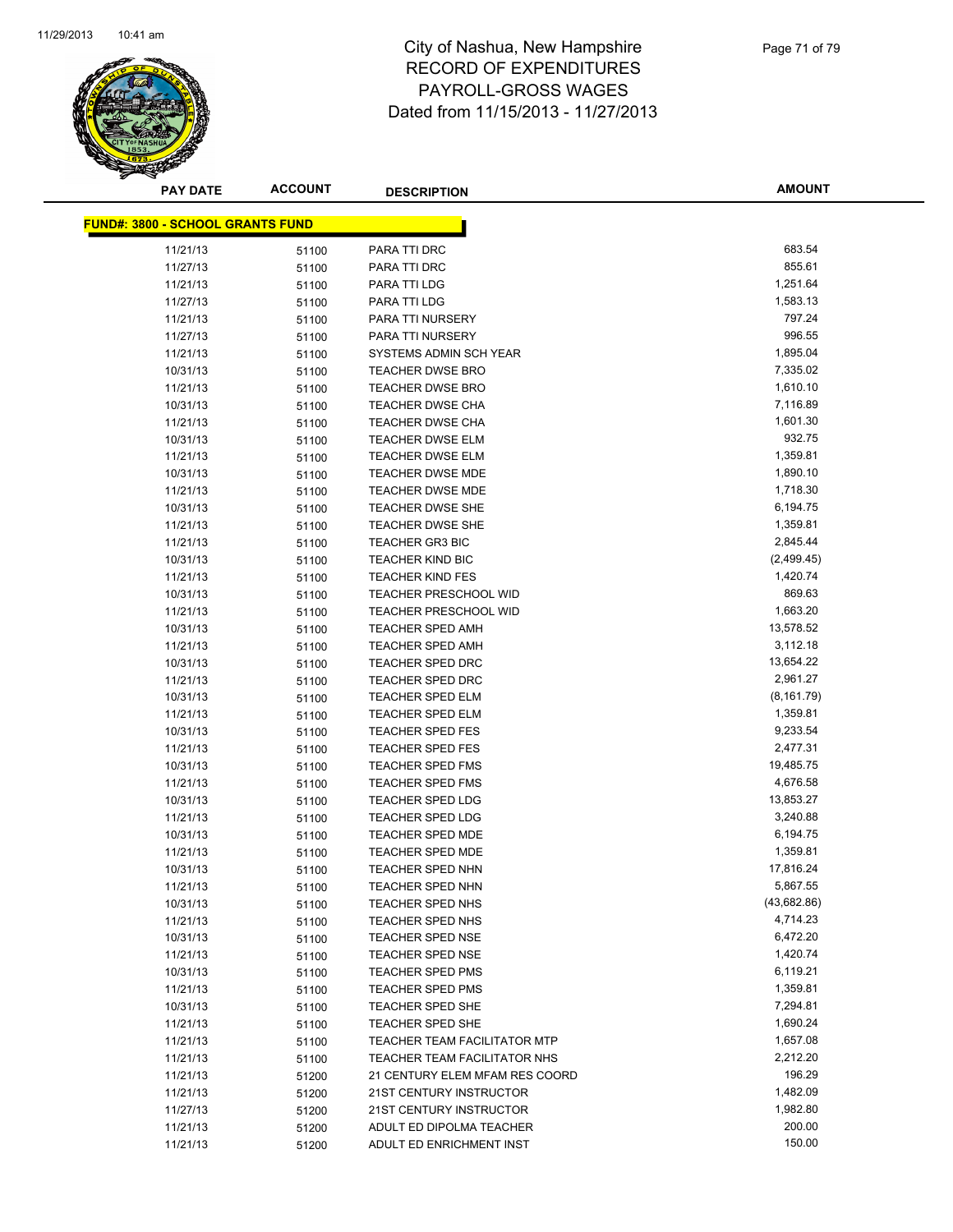

**AMOUNT**

| <b>FUND#: 3800 - SCHOOL GRANTS FUND</b> |                |                                            |                  |  |
|-----------------------------------------|----------------|--------------------------------------------|------------------|--|
| 11/27/13                                | 51200          | ADULT ED ENRICHMENT INST                   | 237.50           |  |
| 11/21/13                                | 51200          | ADULT ED INSTRUCTOR                        | 300.00           |  |
| 11/27/13                                | 51200          | ADULT ED INSTRUCTOR                        | 600.00           |  |
| 11/21/13                                | 51200          | AYP FACILITATOR DRC                        | 50.00            |  |
| 11/27/13                                | 51200          | CLERICAL GUIDANCE NHN                      | 55.24            |  |
| 11/21/13                                | 51200          | <b>CLERICAL PRINCIPAL AMH</b>              | 60.08            |  |
| 11/21/13                                | 51200          | ELL OUTREACH WORKER HOURLY                 | 600.00           |  |
| 11/27/13                                | 51200          | ELL OUTREACH WORKER HOURLY                 | 600.00           |  |
| 11/21/13                                | 51200          | <b>ELL TUTOR</b>                           | 225.00           |  |
| 11/27/13                                | 51200          | ELL TUTOR                                  | 300.00           |  |
| 11/21/13                                | 51200          | <b>FAMILY LIAISON</b>                      | 600.00           |  |
| 11/27/13                                | 51200          | <b>FAMILY LIAISON</b>                      | 600.00           |  |
| 11/21/13                                | 51200          | FOCUS MONITORING DATA ANALYST              | 1,690.90         |  |
| 11/21/13                                | 51200          | FOOD SERVICE COOK LDG                      | 73.34            |  |
| 11/27/13                                | 51200          | FOOD SERVICE COOK LDG                      | 70.00            |  |
| 11/21/13                                | 51200          | <b>GUIDANCE COUNSELOR FES</b>              | 163.36           |  |
| 11/21/13                                | 51200          | HOME SCHOOL CORD TTI                       | 2,995.81         |  |
| 11/27/13                                | 51200          | HOME SCHOOL CORD TTI                       | 3,313.43         |  |
| 11/21/13                                | 51200          | <b>INTERPRETER</b>                         | 543.75           |  |
| 11/27/13                                | 51200          | <b>INTERPRETER</b>                         | 337.50           |  |
| 11/21/13                                | 51200          | <b>LIBRARIAN FMS</b>                       | 86.25            |  |
| 11/21/13                                | 51200          | <b>LIBRARIAN NHN</b>                       | 100.00           |  |
| 11/21/13                                | 51200          | <b>LIBRARIAN NHS</b>                       | 50.00            |  |
| 11/21/13                                | 51200          | LUNCH MONITOR DRC                          | 120.06           |  |
| 11/27/13                                | 51200          | LUNCH MONITOR DRC                          | 165.08           |  |
| 11/21/13                                | 51200          | LUNCH MONITOR SHE                          | 140.90           |  |
| 11/27/13                                | 51200          | LUNCH MONITOR SHE                          | 176.26           |  |
| 11/21/13                                | 51200          | PARA DW SPEC ED AMH                        | 198.45           |  |
| 11/27/13                                | 51200          | PARA DW SPEC ED AMH                        | 233.45           |  |
| 11/21/13                                | 51200          | PARA DW SPEC ED NHN                        | 75.00            |  |
| 11/27/13                                | 51200          | PARA DW SPEC ED NHN                        | 100.00<br>113.75 |  |
| 11/21/13                                | 51200          | PARA DW SPEC ED PMS                        | 182.94           |  |
| 11/27/13                                | 51200          | PARA DW SPEC ED PMS<br>PARA DW SPEC ED WID | 48.35            |  |
| 11/21/13<br>11/27/13                    | 51200          | PARA DW SPEC ED WID                        | 41.68            |  |
| 11/21/13                                | 51200<br>51200 | PARA DW SPEC ELM                           | 191.69           |  |
| 11/27/13                                | 51200          | PARA DW SPEC ELM                           | 226.69           |  |
| 11/21/13                                | 51200          | PARA ELL MTP                               | 88.40            |  |
| 11/27/13                                | 51200          | PARA ELL MTP                               | 88.40            |  |
| 11/27/13                                | 51200          | PARA INST AMH                              | 39.41            |  |
| 11/21/13                                | 51200          | PARA INST BIR                              | 52.50            |  |
| 11/21/13                                | 51200          | PARA INST DRC                              | 185.10           |  |
| 11/27/13                                | 51200          | PARA INST DRC                              | 206.75           |  |
| 11/21/13                                | 51200          | PARA INST FES                              | 256.73           |  |
| 11/27/13                                | 51200          | PARA INST FES                              | 355.05           |  |
| 11/21/13                                | 51200          | PARA INST FMS                              | 140.00           |  |
| 11/27/13                                | 51200          | PARA INST FMS                              | 122.50           |  |
| 11/21/13                                | 51200          | PARA INST LDG                              | 255.10           |  |
| 11/27/13                                | 51200          | PARA INST LDG                              | 506.78           |  |
| 11/21/13                                | 51200          | PARA INST NHN                              | 90.03            |  |
| 11/27/13                                | 51200          | PARA INST NHN                              | 90.03            |  |
| 11/21/13                                | 51200          | PARA INST PMS                              | 205.85           |  |
| 11/27/13                                | 51200          | PARA INST PMS                              | 271.71           |  |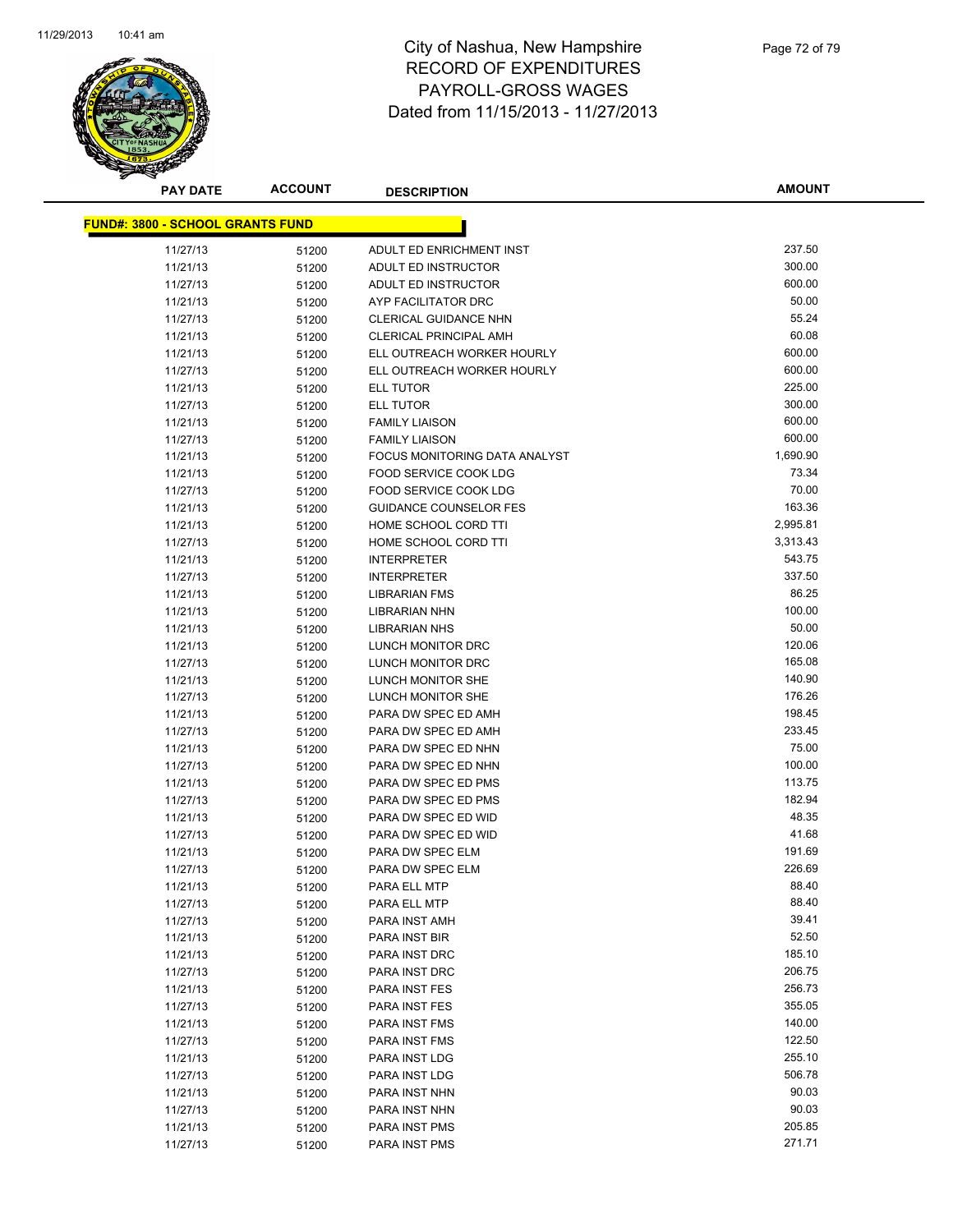

**AMOUNT**

| <b>FUND#: 3800 - SCHOOL GRANTS FUND</b> |                |                                                          |                 |
|-----------------------------------------|----------------|----------------------------------------------------------|-----------------|
| 11/21/13                                | 51200          | PARA INST SHE                                            | 52.50           |
| 11/21/13                                | 51200          | PARA KIND AMH                                            | 128.36          |
| 11/27/13                                | 51200          | PARA KIND AMH                                            | 105.00          |
| 11/21/13                                | 51200          | PARA KIND LDG                                            | 110.05          |
| 11/27/13                                | 51200          | PARA KIND LDG                                            | 41.68           |
| 11/21/13                                | 51200          | PARA MEDIA NHN                                           | 125.03          |
| 11/27/13                                | 51200          | PARA MEDIA NHN                                           | 128.36          |
| 11/21/13                                | 51200          | PARA PRE SCH MTP                                         | 131.70          |
| 11/27/13                                | 51200          | PARA PRE SCH MTP                                         | 131.70          |
| 11/21/13                                | 51200          | PARA TTI DRC                                             | 144.60          |
| 11/27/13                                | 51200          | PARA TTI DRC                                             | 146.68          |
| 11/21/13                                | 51200          | PARA TTI LDG                                             | 61.70           |
| 11/27/13                                | 51200          | PARA TTI LDG                                             | 70.00           |
| 11/21/13                                | 51200          | SOCIAL WORKER FMS                                        | 140.00          |
| 11/21/13                                | 51200          | <b>SUB TEACHER</b>                                       | 320.22          |
| 11/27/13                                | 51200          | <b>SUB TEACHER</b>                                       | 444.60          |
| 11/21/13                                | 51200          | <b>TEACHER DEAF WID</b>                                  | 26.25           |
| 11/21/13                                | 51200          | <b>TEACHER DWSE ELM</b>                                  | 105.00          |
| 11/21/13                                | 51200          | <b>TEACHER ELL AMH</b>                                   | 125.00          |
| 11/21/13                                | 51200          | TEACHER ELL BIR                                          | 25.00           |
| 11/21/13                                | 51200          | <b>TEACHER ELL ELM</b>                                   | 117.50          |
| 11/21/13                                | 51200          | <b>TEACHER ELL FMS</b>                                   | 200.00          |
| 11/21/13                                | 51200          | <b>TEACHER ELL MTP</b>                                   | 250.00          |
| 11/21/13                                | 51200          | <b>TEACHER ELL PMS</b>                                   | 150.00          |
| 11/21/13                                | 51200          | <b>TEACHER ELL SHE</b>                                   | 37.50           |
| 11/21/13                                | 51200          | <b>TEACHER ENGLISH FMS</b>                               | 303.75          |
| 11/21/13                                | 51200          | <b>TEACHER ENGLISH NHN</b>                               | 75.00           |
| 11/21/13                                | 51200          | <b>TEACHER ENGLISH NHS</b>                               | 75.00           |
| 11/21/13                                | 51200          | <b>TEACHER ENGLISH PMS</b>                               | 25.00           |
| 11/21/13                                | 51200          | <b>TEACHER GR2 AMH</b>                                   | 125.00          |
| 11/21/13                                | 51200          | <b>TEACHER GR2 DRC</b>                                   | 50.00           |
| 11/21/13                                | 51200          | <b>TEACHER GR3 DRC</b>                                   | 75.00           |
| 11/21/13                                | 51200          | <b>TEACHER GR3 SHE</b>                                   | 147.50          |
| 11/21/13                                | 51200          | <b>TEACHER GR4 BIR</b>                                   | 50.00           |
| 11/21/13                                | 51200          | <b>TEACHER GR4 DRC</b>                                   | 75.00           |
| 11/21/13                                | 51200          | <b>TEACHER GR4 FES</b>                                   | 74.38           |
| 11/21/13                                | 51200          | <b>TEACHER GR4 LDG</b>                                   | 85.00           |
| 11/21/13                                | 51200          | <b>TEACHER GR5 DRC</b>                                   | 75.00           |
| 11/21/13                                | 51200          | <b>TEACHER GR5 MTP</b>                                   | 85.00           |
| 11/21/13                                | 51200          | <b>TEACHER GR6 ELM</b>                                   | 285.00          |
| 11/21/13                                | 51200          | <b>TEACHER GR6 FMS</b>                                   | 545.00          |
| 11/21/13                                | 51200          | <b>TEACHER GR6 PMS</b>                                   | 87.50           |
| 11/21/13                                | 51200          | <b>TEACHER KIND DRC</b>                                  | 1,485.63        |
| 11/21/13                                | 51200          | <b>TEACHER MATH ELM</b>                                  | 75.00           |
| 11/21/13                                | 51200          | <b>TEACHER MATH NHN</b>                                  | 150.00          |
| 11/21/13                                | 51200          | <b>TEACHER MATH NHS</b>                                  | 300.00          |
| 11/21/13                                | 51200          | <b>TEACHER MATH PMS</b>                                  | 75.00           |
| 11/21/13                                | 51200          | <b>TEACHER READ PMS</b>                                  | 17.50<br>287.50 |
| 11/21/13                                | 51200          | <b>TEACHER SCIENCE ELM</b>                               |                 |
| 11/21/13                                | 51200          | <b>TEACHER SCIENCE NHN</b>                               | 450.00<br>75.00 |
| 11/21/13                                | 51200          | <b>TEACHER SCIENCE PMS</b>                               | 50.00           |
| 11/21/13<br>11/21/13                    | 51200<br>51200 | TEACHER SOCIAL STUDIES ELM<br>TEACHER SOCIAL STUDIES NHN | 375.00          |
|                                         |                |                                                          |                 |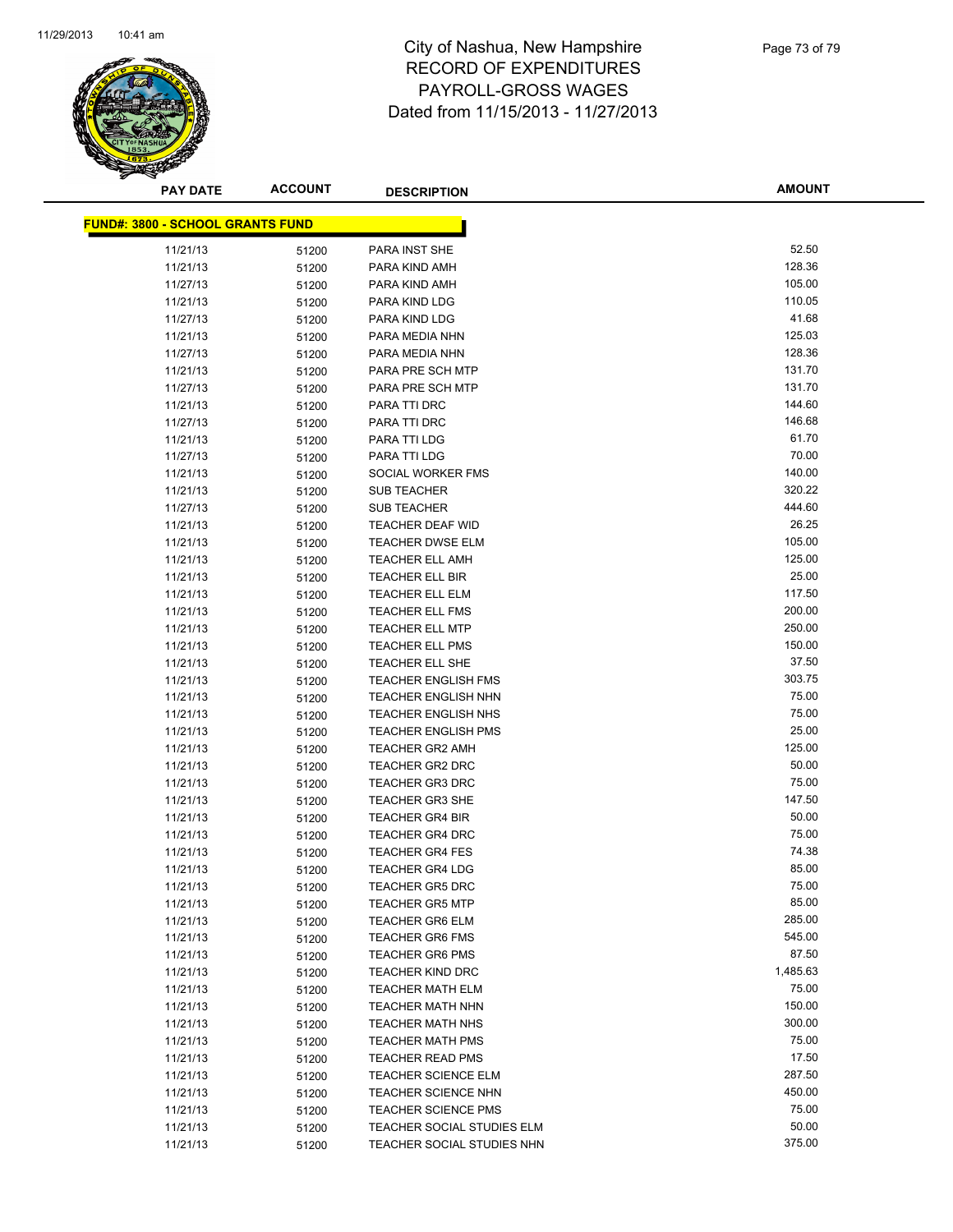

| <b>PAY DATE</b>                         | <b>ACCOUNT</b> | <b>DESCRIPTION</b>                  | <b>AMOUNT</b> |
|-----------------------------------------|----------------|-------------------------------------|---------------|
| <b>FUND#: 3800 - SCHOOL GRANTS FUND</b> |                |                                     |               |
| 11/21/13                                | 51200          | TEACHER SOCIAL STUDIES NHS          | 150.00        |
| 11/21/13                                | 51200          | <b>TEACHER SOCIAL STUDIES PMS</b>   | 150.00        |
| 11/21/13                                | 51200          | <b>TEACHER SPED FMS</b>             | 238.35        |
| 11/21/13                                | 51200          | <b>TEACHER SPED LDG</b>             | 355.01        |
| 11/21/13                                | 51200          | <b>TEACHER SPED NHS</b>             | 150.00        |
| 11/21/13                                | 51200          | <b>TEACHER TEAM FACILITATOR NHS</b> | 125.00        |
| 11/21/13                                | 51200          | <b>TEACHER TTI AMH</b>              | 6,159.60      |
| 11/27/13                                | 51200          | <b>TEACHER TTI AMH</b>              | 1,596.09      |
| 11/21/13                                | 51200          | <b>TEACHER TTI FES</b>              | 12,828.42     |
| 11/21/13                                | 51200          | <b>TEACHER TTI LDG</b>              | 8,210.07      |
| 11/21/13                                | 51200          | <b>TEACHER TTI MTP</b>              | 4,439.97      |
| 11/21/13                                | 51200          | <b>TEACHER TTI NURSERY</b>          | 3,957.66      |
| 11/21/13                                | 51200          | <b>TEACHER TTIDRC</b>               | 7,302.72      |
| 11/21/13                                | 51650          | ADDITIONAL HOURS                    | 625.00        |
| 11/27/13                                | 51650          | <b>ADDITIONAL HOURS</b>             | 450.00        |
| 11/21/13                                | 55118          | <b>TELEPHONE-CELLULAR</b>           | 80.00         |
|                                         |                |                                     |               |

**TOTAL FUND 3800 - SCHOOL GRANTS FUND \$244,840.10** 

| 11/21/13 | 51300 | OVERTIME-REGULAR | 1.612.71 |
|----------|-------|------------------|----------|
| 11/27/13 | 51300 | OVERTIME-REGULAR | 756.24   |

| 11/21/13 | 51100 | PARKING ENFORCEMENT SPEC          | 3,055.61 |
|----------|-------|-----------------------------------|----------|
| 11/27/13 | 51100 | PARKING ENFORCEMENT SPEC          | 3,055.61 |
| 11/21/13 | 51100 | <b>PV/MV COORDINATOR</b>          | 844.05   |
| 11/27/13 | 51100 | PV/MV COORDINATOR                 | 844.05   |
| 11/21/13 | 51100 | RESOURCE COORDINATOR              | 113.10   |
| 11/27/13 | 51100 | RESOURCE COORDINATOR              | 113.10   |
| 11/21/13 | 51100 | <b>VEHICLE REGISTRATION CLERK</b> | 843.51   |
| 11/27/13 | 51100 | <b>VEHICLE REGISTRATION CLERK</b> | 843.50   |
| 11/21/13 | 51300 | OVERTIME-REGULAR                  | 28.23    |
| 11/27/13 | 51300 | OVERTIME-REGULAR                  | 9.32     |
| 11/7/13  | 51390 | <b>OVERTIME-OTHER</b>             | 735.81   |
| 11/21/13 | 51390 | <b>OVERTIME-OTHER</b>             | 304.58   |

### **TOTAL FUND 4005 - TRAFFIC VIOLATIONS FUND \$10,790.47**

| n ·<br>u<br>$\cdot$<br>л.<br>, |
|--------------------------------|
|--------------------------------|

|          | <b>FUND#: 4010 - MOTOR VEHICLE ADMIN FUND</b> |                                   |
|----------|-----------------------------------------------|-----------------------------------|
| 11/21/13 | 51100                                         | <b>VEHICLE REGISTRATION CLERK</b> |
| 11/27/13 | 51100                                         | <b>VEHICLE REGISTRATION CLERK</b> |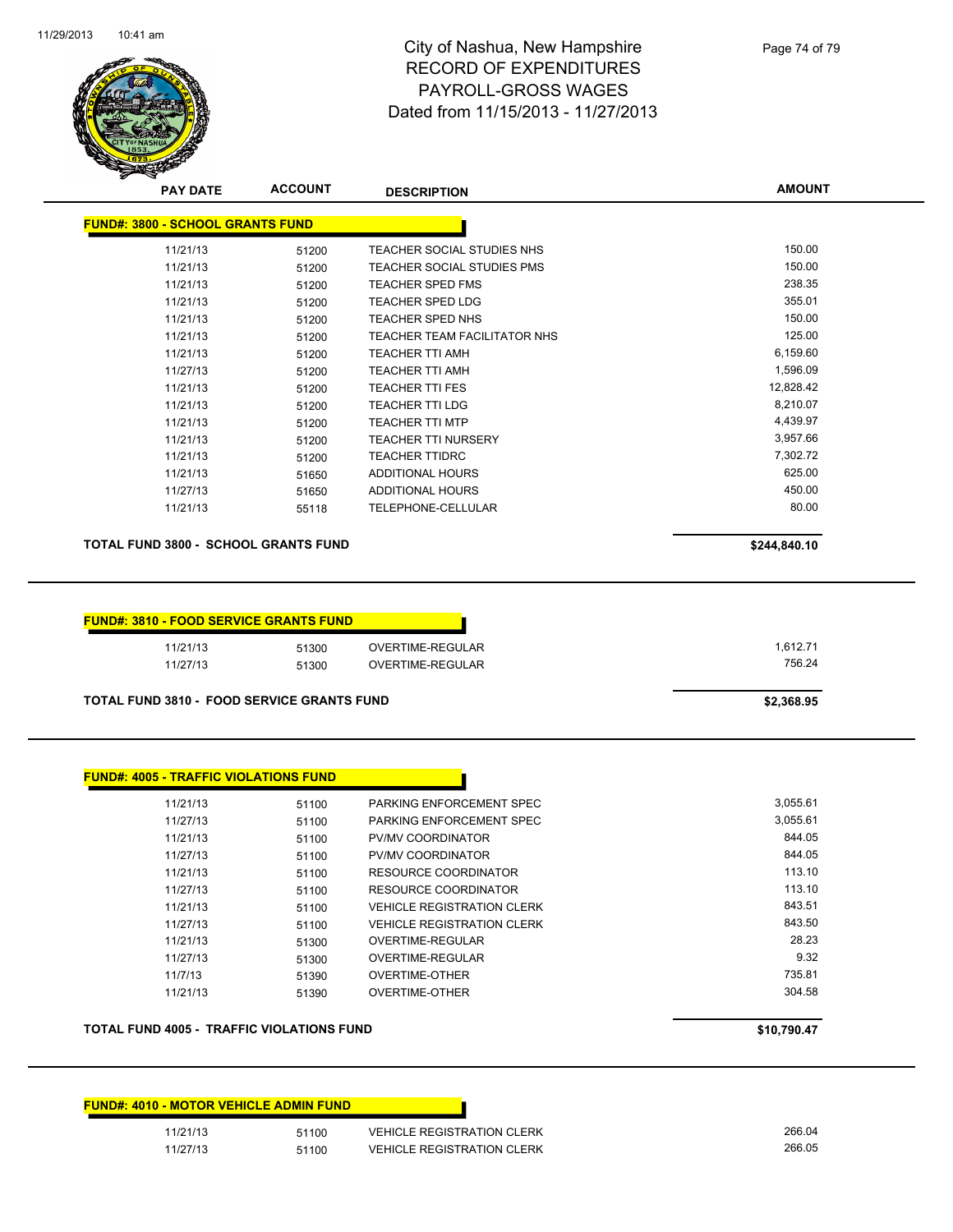|                                                   |                | City of Nashua, New Hampshire<br><b>RECORD OF EXPENDITURES</b><br>PAYROLL-GROSS WAGES<br>Dated from 11/15/2013 - 11/27/2013 | Page 75 of 79          |
|---------------------------------------------------|----------------|-----------------------------------------------------------------------------------------------------------------------------|------------------------|
| <b>PAY DATE</b>                                   | <b>ACCOUNT</b> | <b>DESCRIPTION</b>                                                                                                          | <b>AMOUNT</b>          |
| <b>FUND#: 4010 - MOTOR VEHICLE ADMIN FUND</b>     |                |                                                                                                                             |                        |
| 11/21/13                                          | 51300          | OVERTIME-REGULAR                                                                                                            | (14.47)                |
| TOTAL FUND 4010 - MOTOR VEHICLE ADMIN FUND        |                |                                                                                                                             | \$517.62               |
| <b>FUND#: 4030 - POLICE SPECIAL DETAILS</b>       |                |                                                                                                                             |                        |
| 11/21/13                                          | 51200          | <b>OUTSIDE DETAIL SPEC PT</b>                                                                                               | 588.28                 |
| 11/27/13                                          | 51200          | <b>OUTSIDE DETAIL SPEC PT</b>                                                                                               | 588.28                 |
| 11/21/13<br>11/27/13                              | 51712<br>51712 | <b>SPECIAL DETAIL</b><br><b>SPECIAL DETAIL</b>                                                                              | 13,717.58<br>13,233.17 |
| TOTAL FUND 4030 - POLICE SPECIAL DETAILS          |                |                                                                                                                             | \$28,127.31            |
| 11/27/13                                          | 51300          | OVERTIME-REGULAR                                                                                                            | 798.52                 |
| <b>TOTAL FUND 4035 - POLICE OT BILLING</b>        |                |                                                                                                                             | \$1,597.03             |
| <b>FUND#: 4600 - ECON DEV-GREATER NASHUA RLF</b>  |                |                                                                                                                             |                        |
| 11/21/13<br>11/27/13                              | 51100<br>51100 | OED PROGRAM COORDINATOR<br>OED PROGRAM COORDINATOR                                                                          | 76.95<br>76.95         |
| TOTAL FUND 4600 - ECON DEV-GREATER NASHUA RLF     |                |                                                                                                                             | \$153.90               |
| <b>FUND#: 5010 - CAP PROJECTS-INFO TECHNOLOGY</b> |                |                                                                                                                             |                        |
| 11/21/13                                          | 51300          | OVERTIME-REGULAR                                                                                                            | 99.12                  |
| 11/27/13                                          | 51300          | OVERTIME-REGULAR                                                                                                            | 185.12                 |
| 11/21/13<br>11/27/13                              | 51400<br>51400 | <b>WAGES TEMP-SEASONAL</b><br>WAGES TEMP-SEASONAL                                                                           | 234.00<br>219.51       |
| TOTAL FUND 5010 - CAP PROJECTS-INFO TECHNOLOGY    |                |                                                                                                                             | \$737.75               |
|                                                   |                |                                                                                                                             |                        |
| FUND#: 6000 - SOLID WASTE FUND                    |                |                                                                                                                             |                        |
| 11/21/13                                          | 51100          | ACCOUNTING COMPLIANCE MGR                                                                                                   | 153.40                 |
| 11/27/13                                          | 51100          | ACCOUNTING COMPLIANCE MGR                                                                                                   | 153.40                 |
| 11/21/13<br>11/27/13                              | 51100<br>51100 | ADMINISTRATIVE ASSISTANT I<br>ADMINISTRATIVE ASSISTANT I                                                                    | 542.41<br>98.75        |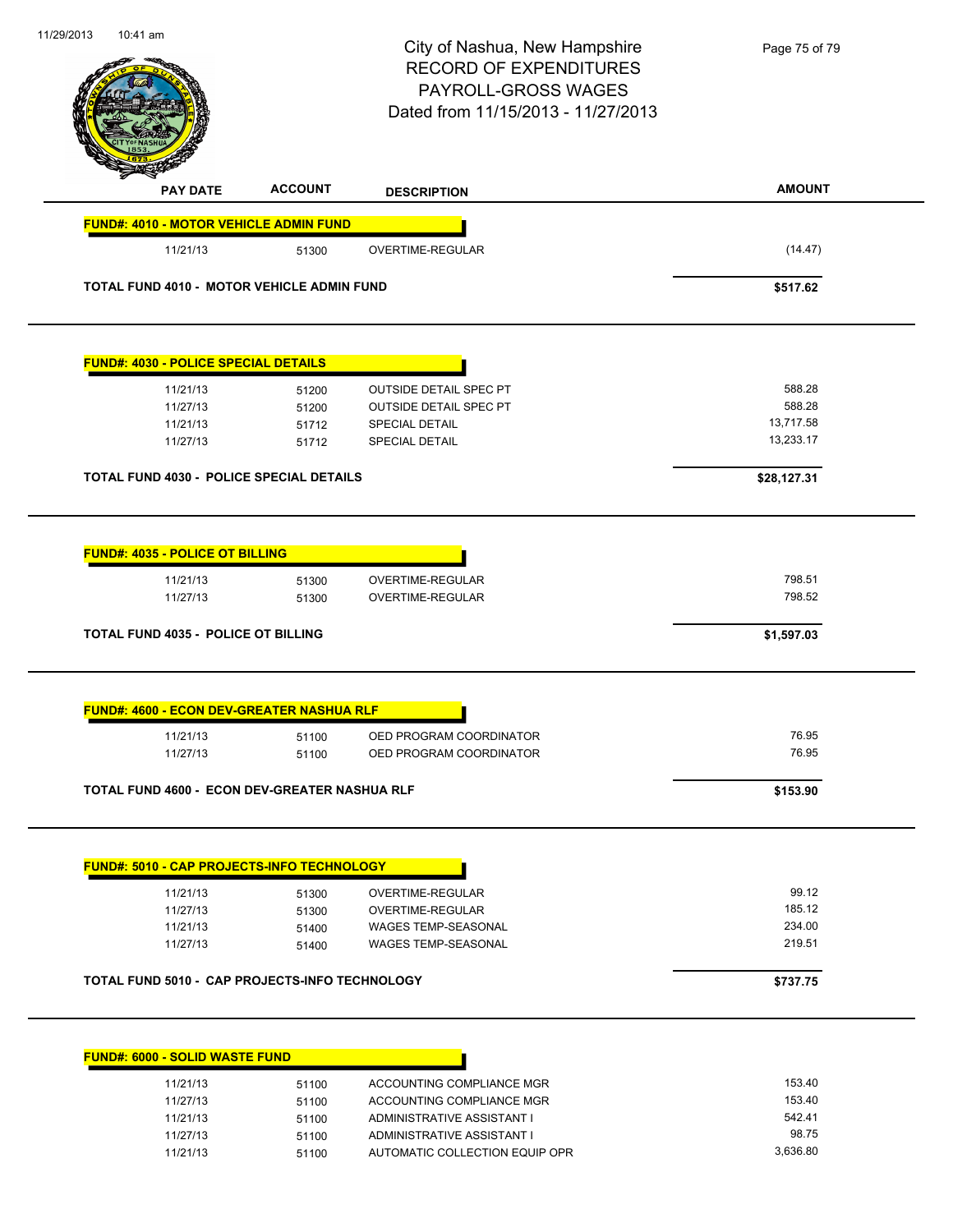

| <b>PAY DATE</b>                       | <b>ACCOUNT</b> | <b>DESCRIPTION</b>                                     | <b>AMOUNT</b>      |
|---------------------------------------|----------------|--------------------------------------------------------|--------------------|
| <b>FUND#: 6000 - SOLID WASTE FUND</b> |                |                                                        |                    |
|                                       |                |                                                        |                    |
| 11/27/13                              | 51100          | AUTOMATIC COLLECTION EQUIP OPR<br><b>CITY ENGINEER</b> | 3,636.80<br>298.00 |
| 11/21/13                              | 51100          |                                                        | 297.98             |
| 11/27/13                              | 51100          | <b>CITY ENGINEER</b>                                   | 8,609.84           |
| 11/21/13                              | 51100          | <b>COLLECTION EQUIP OPR</b>                            |                    |
| 11/27/13                              | 51100          | <b>COLLECTION EQUIP OPR</b>                            | 8,629.52<br>900.80 |
| 11/21/13                              | 51100          | <b>COLLECTION EQUIP OPR LANDFILL</b>                   | 900.80             |
| 11/27/13                              | 51100          | <b>COLLECTION EQUIP OPR LANDFILL</b>                   | 230.60             |
| 11/21/13                              | 51100          | DEP TREASURER TAX COLLECTOR                            | 230.60             |
| 11/27/13                              | 51100          | DEP TREASURER TAX COLLECTOR                            | 74.50              |
| 11/21/13                              | 51100          | DEPUTY MANAGER OF ENGINEERING                          | 74.50              |
| 11/27/13                              | 51100          | DEPUTY MANAGER OF ENGINEERING                          |                    |
| 11/21/13                              | 51100          | DIRECTOR PUBLIC WORKS                                  | 205.85             |
| 11/27/13                              | 51100          | DIRECTOR PUBLIC WORKS                                  | 205.85             |
| 11/21/13                              | 51100          | DIVISION OPERATIONS MANAGER                            | 171.55             |
| 11/27/13                              | 51100          | DIVISION OPERATIONS MANAGER                            | 171.55             |
| 11/21/13                              | 51100          | DPW BILLING ACCOUNTANT                                 | 438.30             |
| 11/27/13                              | 51100          | DPW BILLING ACCOUNTANT                                 | 438.30             |
| 11/21/13                              | 51100          | DPW COLLECTIONS SPEC III                               | 364.60             |
| 11/27/13                              | 51100          | DPW COLLECTIONS SPEC III                               | 364.59             |
| 11/21/13                              | 51100          | DPW CONTRACT ADMINISTRATOR                             | 108.35             |
| 11/27/13                              | 51100          | DPW CONTRACT ADMINISTRATOR                             | 108.35             |
| 11/21/13                              | 51100          | <b>ENVIRONMENTAL ENGINEER</b>                          | 1,255.85           |
| 11/27/13                              | 51100          | <b>ENVIRONMENTAL ENGINEER</b>                          | 1,255.85           |
| 11/21/13                              | 51100          | <b>EQUIPMENT OPR LANDFILL</b>                          | 3,642.08           |
| 11/27/13                              | 51100          | <b>EQUIPMENT OPR LANDFILL</b>                          | 3,652.80           |
| 11/21/13                              | 51100          | <b>EXECUTIVE ADMINISTRATOR</b>                         | 144.25             |
| 11/27/13                              | 51100          | <b>EXECUTIVE ADMINISTRATOR</b>                         | 144.25             |
| 11/21/13                              | 51100          | FINANCE AND ADMIN MANAGER                              | 372.35             |
| 11/27/13                              | 51100          | FINANCE AND ADMIN MANAGER                              | 372.35             |
| 11/21/13                              | 51100          | LICENSED SCALE OPERATOR                                | 680.10             |
| 11/27/13                              | 51100          | LICENSED SCALE OPERATOR                                | 680.10             |
| 11/21/13                              | 51100          | OPERATIONS COORDINATOR                                 | 837.59             |
| 11/27/13                              | 51100          | OPERATIONS COORDINATOR                                 | 840.11             |
| 11/21/13                              | 51100          | RECYCLING COORDINATOR                                  | 1,061.70           |
| 11/27/13                              | 51100          | RECYCLING COORDINATOR                                  | 1,061.70           |
| 11/21/13                              | 51100          | SOLID WASTE ATTENDANT                                  | 832.00             |
| 11/27/13                              | 51100          | SOLID WASTE ATTENDANT                                  | 832.00             |
| 11/21/13                              | 51100          | SOLID WASTE FOREMAN                                    | 2,308.30           |
| 11/27/13                              | 51100          | SOLID WASTE FOREMAN                                    | 2,308.30           |
| 11/21/13                              | 51100          | <b>STAFF ENGINEER</b>                                  | 114.35             |
| 11/27/13                              | 51100          | <b>STAFF ENGINEER</b>                                  | 114.35             |
| 11/21/13                              | 51100          | SUPERINTENDENT OF SOLID WASTE                          | 1,529.80           |
| 11/27/13                              | 51100          | SUPERINTENDENT OF SOLID WASTE                          | 1,529.80           |
| 11/21/13                              | 51100          | TRUCK DRIVER STREET REPAIR                             | 540.48             |
| 11/21/13                              | 51300          | OVERTIME-REGULAR                                       | 10,731.93          |
| 11/27/13                              | 51300          | OVERTIME-REGULAR                                       | 2,247.01           |
| 11/27/13                              | 55118          | TELEPHONE-CELLULAR                                     | 67.00              |
|                                       |                |                                                        |                    |

**TOTAL FUND 6000 - SOLID WASTE FUND \$70,202.39**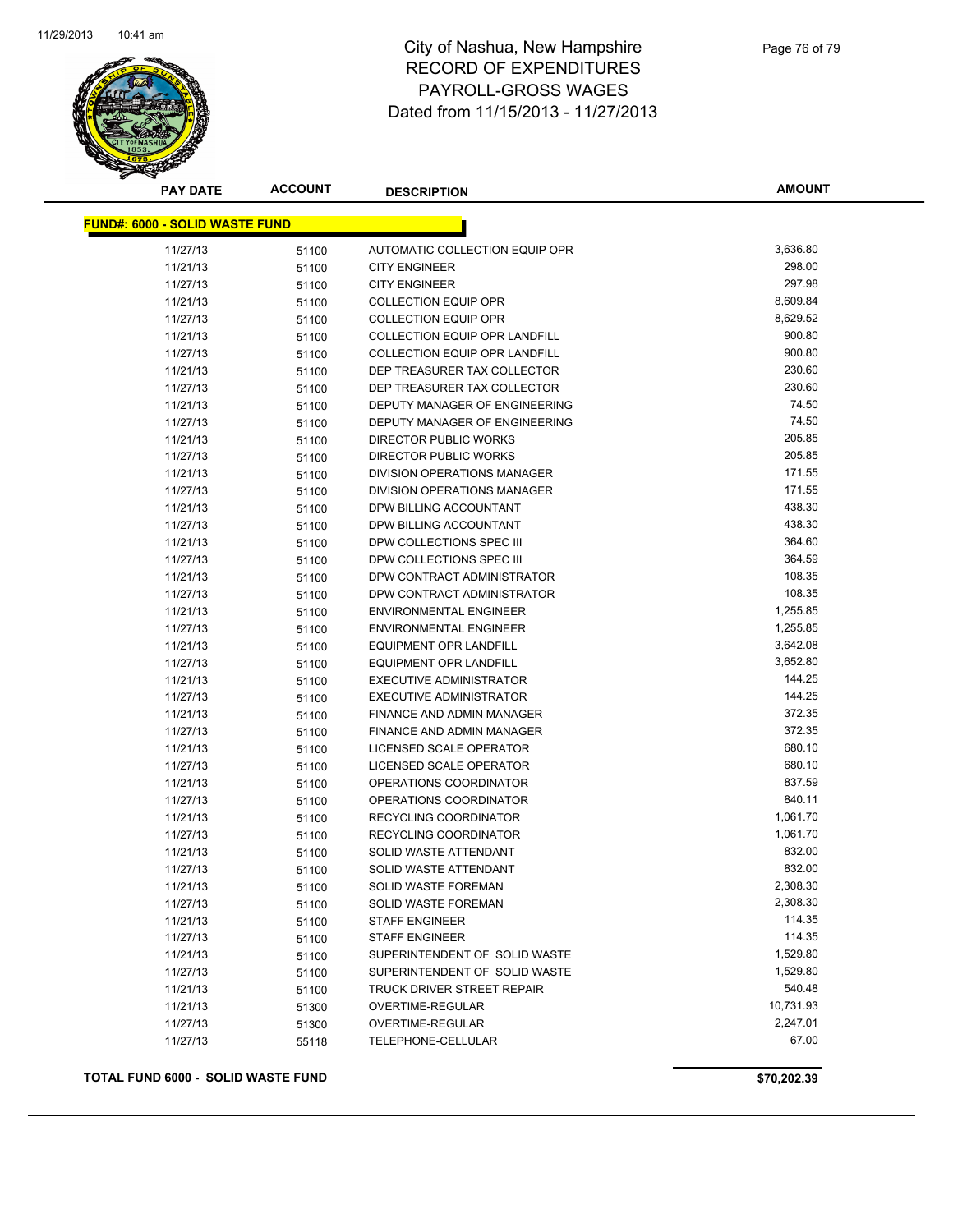

**AMOUNT**

| <b>FUND#: 6200 - WASTEWATER FUND</b> |       |                                              |                      |
|--------------------------------------|-------|----------------------------------------------|----------------------|
| 11/21/13                             | 51100 | ACCOUNTING COMPLIANCE MGR                    | 306.70               |
| 11/27/13                             | 51100 | ACCOUNTING COMPLIANCE MGR                    | 306.70               |
| 11/21/13                             | 51100 | ADMINISTRATIVE ASSISTANT II                  | 811.25               |
| 11/27/13                             | 51100 | ADMINISTRATIVE ASSISTANT II                  | 810.23               |
| 11/21/13                             | 51100 | <b>ANALYTICAL CHEMIST</b>                    | 853.70               |
| 11/27/13                             | 51100 | <b>ANALYTICAL CHEMIST</b>                    | 853.70               |
| 11/21/13                             | 51100 | <b>CITY ENGINEER</b>                         | 695.35               |
| 11/27/13                             | 51100 | <b>CITY ENGINEER</b>                         | 695.36               |
| 11/21/13                             | 51100 | <b>COLLECTION SYSTEM FOREMAN</b>             | 1,087.55             |
| 11/27/13                             | 51100 | <b>COLLECTION SYSTEM FOREMAN</b>             | 1,087.55             |
| 11/21/13                             | 51100 | <b>COLLECTION SYSTEMS OPERATOR</b>           | 2,791.94             |
| 11/27/13                             | 51100 | <b>COLLECTION SYSTEMS OPERATOR</b>           | 2,794.40             |
| 11/21/13                             | 51100 | COLLECTION SYSTEMS TECHNICIAN                | 976.00               |
| 11/27/13                             | 51100 | COLLECTION SYSTEMS TECHNICIAN                | 976.00               |
| 11/21/13                             | 51100 | <b>COLLECTIONS SPEC II</b>                   | 791.45               |
| 11/27/13                             | 51100 | <b>COLLECTIONS SPEC II</b>                   | 791.45               |
| 11/21/13                             | 51100 | <b>CSO STORM WATER ENGINEER</b>              | 1,200.50             |
| 11/27/13                             | 51100 | <b>CSO STORM WATER ENGINEER</b>              | 1,200.50             |
| 11/21/13                             | 51100 | <b>CSO TECHNICIAN INSPECTOR</b>              | 993.75               |
| 11/27/13                             | 51100 | CSO TECHNICIAN INSPECTOR                     | 993.74               |
| 11/21/13                             | 51100 | DEP TREASURER TAX COLLECTOR                  | 230.60               |
| 11/27/13                             | 51100 | DEP TREASURER TAX COLLECTOR                  | 230.60               |
| 11/21/13                             | 51100 | DEPUTY MANAGER OF ENGINEERING                | 744.65               |
| 11/27/13                             | 51100 | DEPUTY MANAGER OF ENGINEERING                | 744.65               |
| 11/21/13                             | 51100 | DIRECTOR PUBLIC WORKS                        | 411.90               |
| 11/27/13                             | 51100 | DIRECTOR PUBLIC WORKS                        | 411.90               |
| 11/21/13                             | 51100 | DIVISION OPERATIONS MANAGER                  | 171.60               |
| 11/27/13                             | 51100 | DIVISION OPERATIONS MANAGER                  | 171.60               |
| 11/21/13                             | 51100 | DPW BILLING ACCOUNTANT                       | 438.25               |
| 11/27/13                             | 51100 | DPW BILLING ACCOUNTANT                       | 438.25               |
| 11/21/13                             | 51100 | DPW COLLECTIONS SPEC III                     | 364.60               |
| 11/27/13                             | 51100 | DPW COLLECTIONS SPEC III                     | 364.61               |
| 11/21/13                             | 51100 | DPW CONTRACT ADMINISTRATOR                   | 649.70               |
| 11/27/13                             | 51100 | DPW CONTRACT ADMINISTRATOR                   | 649.70               |
| 11/21/13                             | 51100 | ELECTRICAL DIAGNOSTIC TECH I                 | 2,079.20             |
| 11/27/13                             | 51100 | ELECTRICAL DIAGNOSTIC TECH I                 | 2,079.20             |
| 11/21/13                             | 51100 | ENGINEERING DESIGNER INSP                    | 228.20               |
| 11/27/13                             | 51100 | <b>ENGINEERING DESIGNER INSP</b>             | 228.20               |
| 11/21/13                             | 51100 | EXECUTIVE ADMINISTRATOR                      | 144.25               |
| 11/27/13                             | 51100 | <b>EXECUTIVE ADMINISTRATOR</b>               | 144.25               |
| 11/21/13                             | 51100 | FINANCE AND ADMIN MANAGER                    | 372.35               |
| 11/27/13                             | 51100 | FINANCE AND ADMIN MANAGER                    | 372.35               |
| 11/21/13                             | 51100 | FLEET MANAGER STREET DEPT                    | 352.05               |
| 11/27/13                             | 51100 | FLEET MANAGER STREET DEPT                    | 352.05               |
| 11/21/13                             | 51100 | INDUSTRIAL PRETREATMENT COORD                | 1,154.10             |
| 11/27/13                             | 51100 | INDUSTRIAL PRETREATMENT COORD                | 1,154.10             |
| 11/21/13                             | 51100 | MECHANIC WWTP 1ST CLASS                      | 3,003.60             |
| 11/27/13                             | 51100 | MECHANIC WWTP 1ST CLASS                      | 3,003.61             |
| 11/21/13                             | 51100 | <b>OPERATOR II WWTP</b>                      | 4,578.54             |
| 11/27/13                             | 51100 | OPERATOR II WWTP                             | 3,976.80             |
| 11/21/13                             | 51100 | OPERATOR II WWTP 2nd<br>OPERATOR II WWTP 2nd | 2,018.40<br>2,018.40 |
| 11/27/13                             | 51100 |                                              | 2,025.90             |
| 11/21/13                             | 51100 | OPERATOR II WWTP 3rd                         |                      |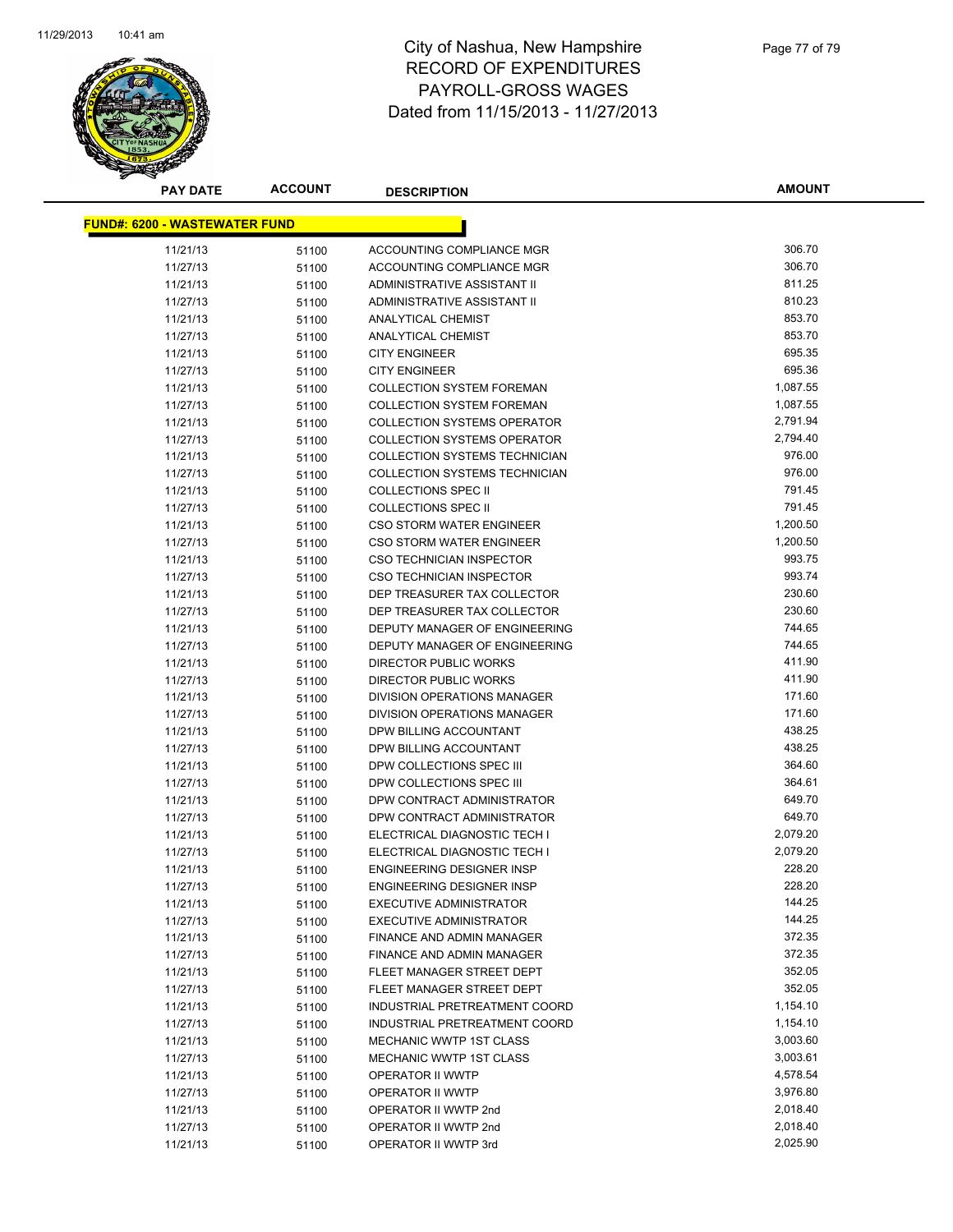

**AMOUNT**

| <b>FUND#: 6200 - WASTEWATER FUND</b> |       |                                        |          |
|--------------------------------------|-------|----------------------------------------|----------|
| 11/27/13                             | 51100 | OPERATOR II WWTP 3rd                   | 2,026.40 |
| 11/21/13                             | 51100 | <b>OPERATOR III WWTP</b>               | 3,359.20 |
| 11/27/13                             | 51100 | <b>OPERATOR III WWTP</b>               | 3,147.20 |
| 11/21/13                             | 51100 | PLANT OPERATIONS SUPERVISOR            | 1,405.05 |
| 11/27/13                             | 51100 | PLANT OPERATIONS SUPERVISOR            | 1,405.05 |
| 11/21/13                             | 51100 | PROCESS CHEMIST                        | 1,294.26 |
| 11/27/13                             | 51100 | PROCESS CHEMIST                        | 1,073.90 |
| 11/21/13                             | 51100 | <b>RETIREE DPW</b>                     | 1.001.20 |
| 11/27/13                             | 51100 | <b>RETIREE DPW</b>                     | 600.73   |
| 11/21/13                             | 51100 | <b>STAFF ENGINEER</b>                  | 628.80   |
| 11/27/13                             | 51100 | <b>STAFF ENGINEER</b>                  | 628.80   |
| 11/21/13                             | 51100 | SUPERINTENDENT OF WASTEWATER           | 1,720.00 |
| 11/27/13                             | 51100 | SUPERINTENDENT OF WASTEWATER           | 1,720.00 |
| 11/21/13                             | 51100 | <b>SUPV LABORATORY</b>                 | 1,154.10 |
| 11/27/13                             | 51100 | <b>SUPV LABORATORY</b>                 | 1,154.10 |
| 11/21/13                             | 51100 | TRUCK DRIVER STREET REPAIR             | 838.40   |
| 11/27/13                             | 51100 | <b>TRUCK DRIVER STREET REPAIR</b>      | 867.20   |
| 11/21/13                             | 51100 | <b>WASTEWATER PROJECT ENGINEER</b>     | 1.293.11 |
| 11/27/13                             | 51100 | <b>WASTEWATER PROJECT ENGINEER</b>     | 1,293.10 |
| 11/21/13                             | 51300 | <b>OVERTIME-REGULAR</b>                | 4,951.56 |
| 11/27/13                             | 51300 | OVERTIME-REGULAR                       | 3,073.96 |
| 11/27/13                             | 51750 | <b>RETIREMENT &amp; SEPARATION PAY</b> | 1,949.34 |
| 11/27/13                             | 55118 | TELEPHONE-CELLULAR                     | 51.00    |

**TOTAL FUND 6200 - WASTEWATER FUND \$92,962.44** 

## **FUND#: 6500 - PROPERTY & CASUALTY FUND**

| 11/21/13 | 51100 | <b>PROGRAM SUPV</b>            | 1.143.30 |
|----------|-------|--------------------------------|----------|
| 11/27/13 | 51100 | <b>PROGRAM SUPV</b>            | 1.143.30 |
| 11/21/13 | 51100 | PROPERTY AND CASUALTY ADJUSTER | 992.85   |
| 11/27/13 | 51100 | PROPERTY AND CASUALTY ADJUSTER | 992.85   |
| 11/21/13 | 51100 | <b>RISK MANAGER</b>            | 1,533.60 |
| 11/27/13 | 51100 | <b>RISK MANAGER</b>            | 1.533.60 |
| 11/21/13 | 51100 | SAFETY LOSS PREVENTION SPEC    | 1.011.35 |
| 11/27/13 | 51100 | SAFETY LOSS PREVENTION SPEC    | 1.011.34 |
| 11/21/13 | 59207 | WORKERS COMPENSATION CLAIMS    | 5.629.74 |
| 11/27/13 | 59207 | WORKERS COMPENSATION CLAIMS    | 6.438.48 |
| 11/21/13 | 59290 | LONG TERM DISABILITY CLAIMS    | 1.373.99 |
| 11/27/13 | 59290 | LONG TERM DISABILITY CLAIMS    | 879.48   |
|          |       |                                |          |

### **TOTAL FUND 6500 - PROPERTY & CASUALTY FUND \$23,683.88**

## **FUND#: 6600 - BENEFITS SELF INSURANCE FUND** 11/21/13 51100 DEPUTY MGR HUMAN RESOURCES 1,219.70 11/27/13 51100 DEPUTY MGR HUMAN RESOURCES 1,219.70 11/21/13 51100 EMPLOYEE BENEFITS ASSISTANT 561.40 11/27/13 51100 EMPLOYEE BENEFITS ASSISTANT 561.40